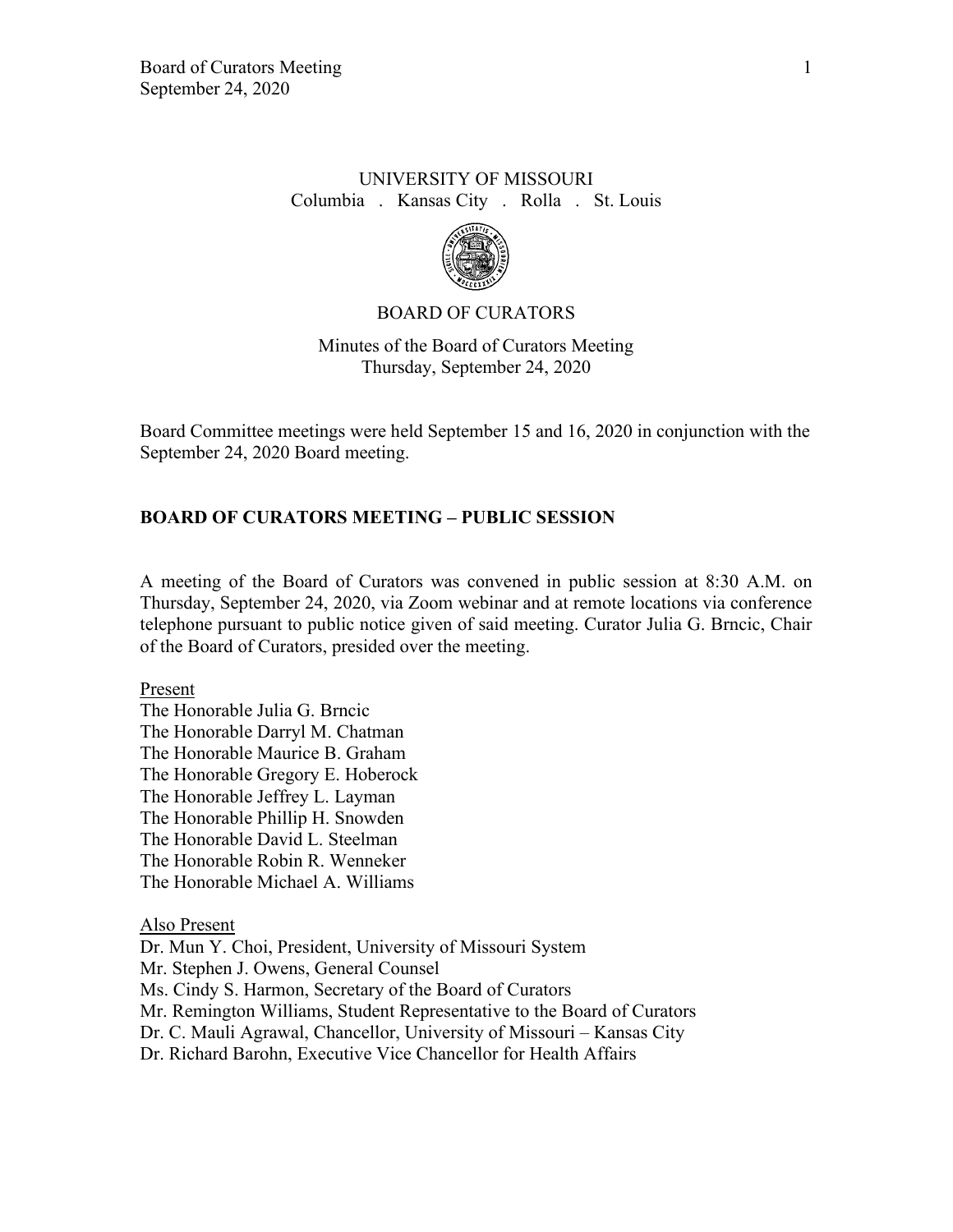Dr. Beth Chancellor, Vice President for Information Technology and MU Chief Information Officer

Dr. Mohammad Dehghani, Chancellor, Missouri University of Science and Technology

- Ms. Kamrhan Farwell, Chief Marketing and Communications Officer
- Ms. Marsha Fischer, Associate Vice President for Human Resources and Chief Human Resources Officer
- Dr. Steven W. Graham, Senior Associate Vice President for Academic Affairs

Ms. Christine Holt, Chief of Staff, UM System

- Ms. Michelle M. Piranio, Chief Audit and Compliance Officer
- Mr. Ryan D. Rapp, Vice President for Finance and Chief Financial Officer
- Dr. Kristin Sobolik, Chancellor for University of Missouri-St. Louis

Dr. Marshall Stewart, Vice Chancellor, Extension and Engagement

Mr. Christian Basi, Director of Media Relations

Media representatives

### **General Business**

University of Missouri Board Chair's Report – presented by Chair Brncic

Chair Brncic thanked all for their hard work during the pandemic. The University continues to make progress and move forward; however, there is still work to do in moving towards operational efficiencies and accomplishing strategic goals.

University of Missouri System President's Report – presented by President Choi (slides on file)

President Choi recognized 2020 Presidential awardees Richard Delaware for Innovative Teaching and Sarah Pilgrim for Intercampus Collaboration.

The President also presented an update for student success and research and creative works compacts as well as national rankings.

Strategic Theme Discussion – University of Missouri System Renewal Amid COVID-19 – presented by President Choi, Chancellor Agrawal, Chancellor Dehghani and Chancellor Sobolik (slides on file)

The President and Chancellors presented each university's approach to opening campuses, safety protocols and the path forward.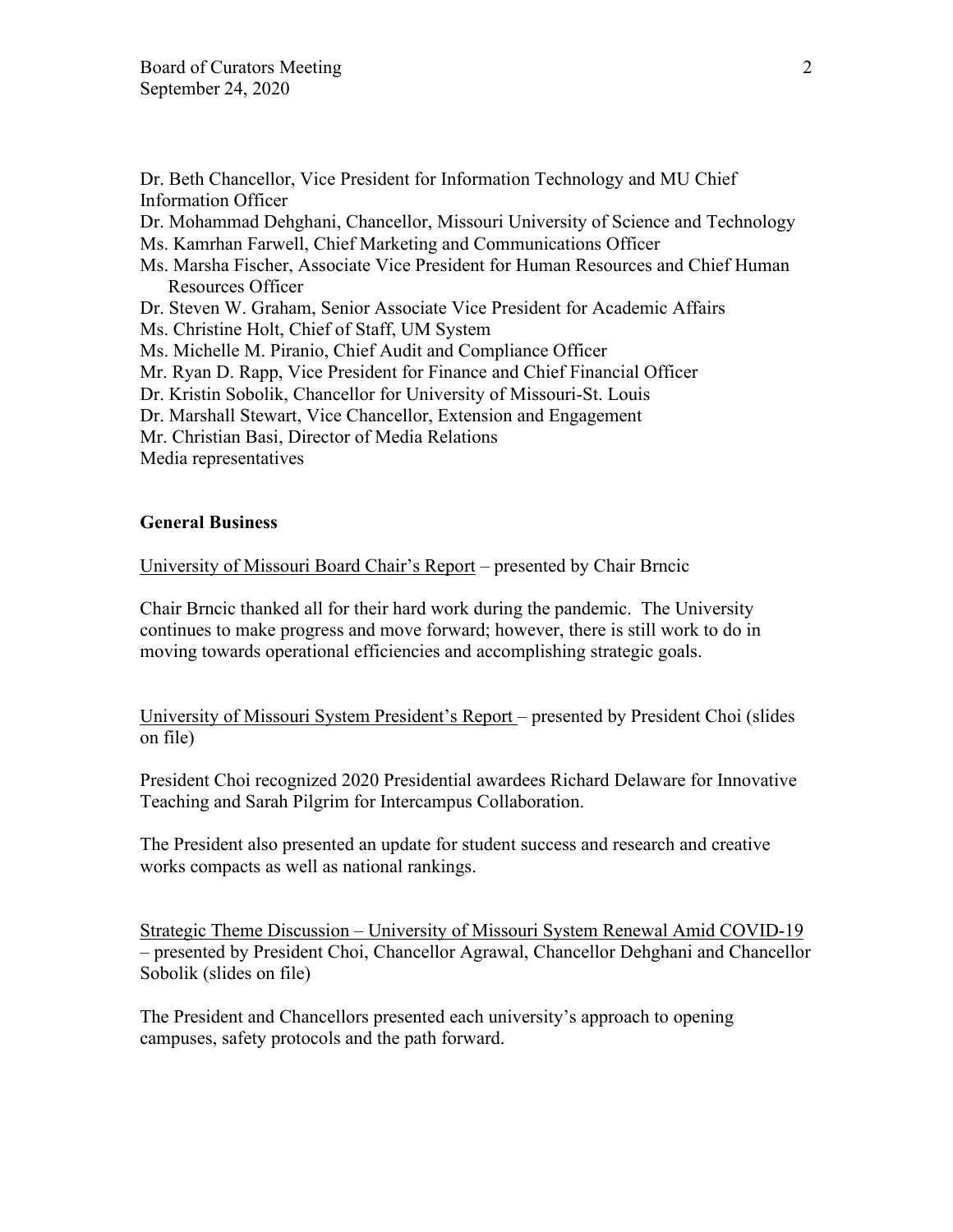Student Representative to the Board of Curators Report – presented by Remington Williams

Student Representative Williams discussed initiatives of the Intercampus Student Council and the student's response to reopening the campuses.

Review of Consent Agenda – No discussion.

## **Consent Agenda**

It was endorsed by President Choi, moved by Curator Graham and seconded by

Curator Williams, that the following items be approved by consent agenda:

# **CONSENT AGENDA**

## Action

- 1. Minutes, July 28, 2020 Special Board of Curators Meeting
- 2. Degrees, Fall Semester 2020 for all Campuses
- 3. Amendment, Collected Rules and Regulations 300.040, Faculty Bylaws of University of Missouri – St. Louis
- 4. Amendment, UMKC School of Medicine Standards of Professional Conduct and Honor Council Procedures
- 5. Investment Consultant Annual Approval UM
- 6. Amendments, Collected Rules and Regulations in Relation to New Title IX References:
	- a. 200.010 Standard of Conduct
	- b. 200.020 Rules of Procedures in Student or Student Organization Conduct Matters
	- c. 310.020 Regulations Governing Application of Tenure
	- d. 310.060 Procedures in Case of Dismissal for Cause
	- e. 330.110 Standards of Faculty Conduct
	- f. 370.010 Academic Grievance Procedure
	- g. 380.010 Grievance Procedure for Administrative, Service and Support Staff
	- h. 600.070 Policy Related to Students with Disabilities
	- i. 600.080 Policy Related to Employees with Disabilities
- 7. Revision, Collected Rules and Regulations 140.012, Investment Policy for General Pool, UM
- 8. Energy Loan Program of the Missouri Department of Natural Resources/Division of Energy, UMKC
- 9. Naming Opportunity, MU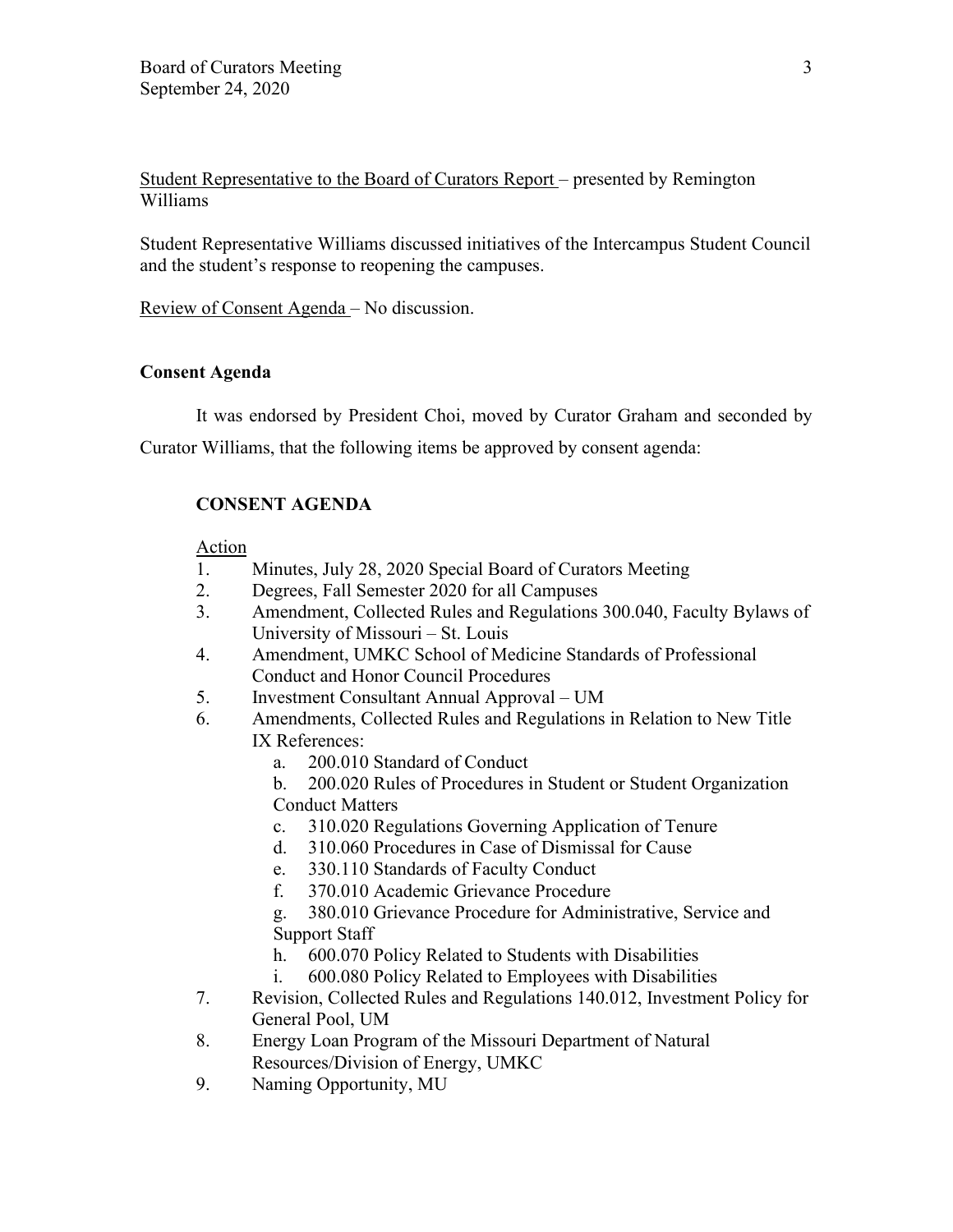- 1. Minutes, July 28, 2020 Board of Curators Meeting as provided to the curators for review and approval.
- 2. Degrees, Fall Semester 2020 for all Campuses

that the action of the President of the University of Missouri System in awarding degrees and certificates to candidates recommended by the various faculties and committees of the four University of Missouri System campuses who fulfill the requirements for such degrees and certificates at the end of the Fall Semester 2020, shall be approved, and that the lists of said students who have been awarded degrees and certificates be included in the records of the meeting.

3. Amendment, Collected Rules and Regulations 300.040, Faculty Bylaws of University of Missouri – St. Louis

that Collected Rules and Regulations, Section 300.040, Faculty Bylaws of the University of Missouri – St. Louis, be revised as attached.

### **300.040 Faculty Bylaws of the University of Missouri - St. Louis**

Bd. Min 3-19-71; Amended 10-12-73; 2-18-77; 12-15-78; 6-18-82; 2-11-83; 6-24- 83; 5-4-84; 5-3-85; 7-29-88; 3-10-89; 6-22-90; 5-3-91; 1-29-92; 5-8-92, 5-6-93; 3-29- 94; 3-24-95; 4-25-96; 5-29-97; 10-16-98; 5-27-99; 3-23-00; 9-28-01; 12-01-05; 12- 15-06; 06-06-08, 12-10-10; 11-21-13; 4-10-15; 6-26-15; 10-7-16; 6-21-18; 9-24- 2020.

A. **PURPOSE OF GOVERNING PRACTICES -** The purpose of these Bylaws is to establish a body that represents the voice of the Faculty and to establish an effective vehicle for the needs and concerns of the Faculty to be presented for discussion and debate. These Bylaws assume that Faculty may participate in academic decision processes. The right of the Faculty to organize and to carry out the responsibilities and functions delegated to them by the Board of Curators (Board) is recognized in Section 10.030.D.2 of the Collected Rules and Regulations of the University of Missouri.

### B. **FACULTY**

1. **Membership** - The Faculty of the University of Missouri-St. Louis shall consist of the President, the Chancellor, tenured and tenure-track faculty,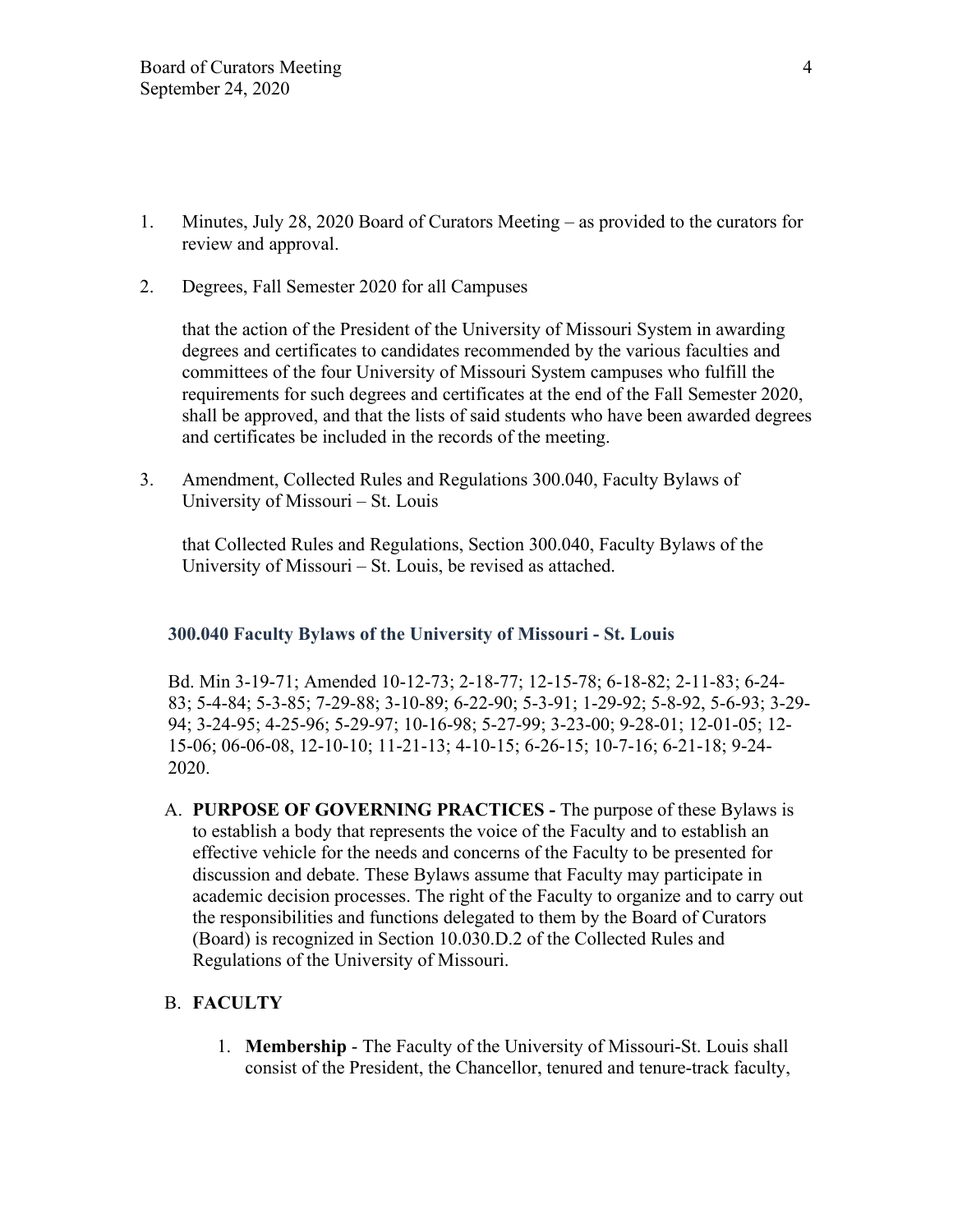and all full-time, ranked, non-tenure track (NTT) faculty with professorial designation, and others elected by the Faculty. Elected members so designated by the Faculty shall be non-voting members of the Faculty. Campus-wide faculty votes on issues specific to tenure or tenured/tenure track (T/TT) faculty will be restricted to T/TT faculty.

# 2. **Faculty Rights -**

- a. **Academic Rights** Each faculty member has the right to freedom of inquiry, discourse, teaching, research and publication, as well as the responsibilities correlative with this right.
- b. **Civil Rights** The constitutional rights of the Faculty members shall be preserved.
- c. **Employment Rights** Faculty members shall have rights consistent with their continuous appointment or term appointment (during the term), except for cause, retirement or financial exigencies.
- d. **Notification for Appointment or Changes Thereto** Faculty members shall be notified of their appointments and workload, or any changes thereto, as much in advance of the beginning of institutional responsibilities as possible (as stated in the Board's Rules and Regulations).
- e. **Right to be Kept Informed** The Faculty shall be kept informed of actions and activities of committees and executive officers, and of other occurrences that pertain to the University of Missouri-St. Louis. When possible, such information shall be made available to the Faculty before being made available to the general public.
- 3. **Responsibilities** The Faculty of the University of Missouri-St. Louis shall bear primary responsibility for recommending and implementing educational policy, particularly in areas of curriculum, degree requirements, methods of instruction, research, requirements for admission, student affairs, and faculty status. The Faculty may also make recommendations to the Chancellor and other persons or offices concerning general policy matters affecting the University.
- 4. **Authority** The faculty's authority, as delegated by the Board of Curators, is of three types: primary and direct, in which the Faculty has essential decision-making authority; shared, in which the Faculty participates with others; and advisory, in which the Faculty counsels with the person or offices with ultimate decision-making authority. (On those matters requiring multi-campus coordination, the Faculty shall act through its appropriate bodies, UM [System 300.040.B.5.](https://www.umsystem.edu/ums/rules/collected_rules/faculty/ch300/300.040_faculty_bylaws_umsl))
	- a. **Primary and Direct Authority** The UMSL faculty has essential decision-making authority in matters directly affecting the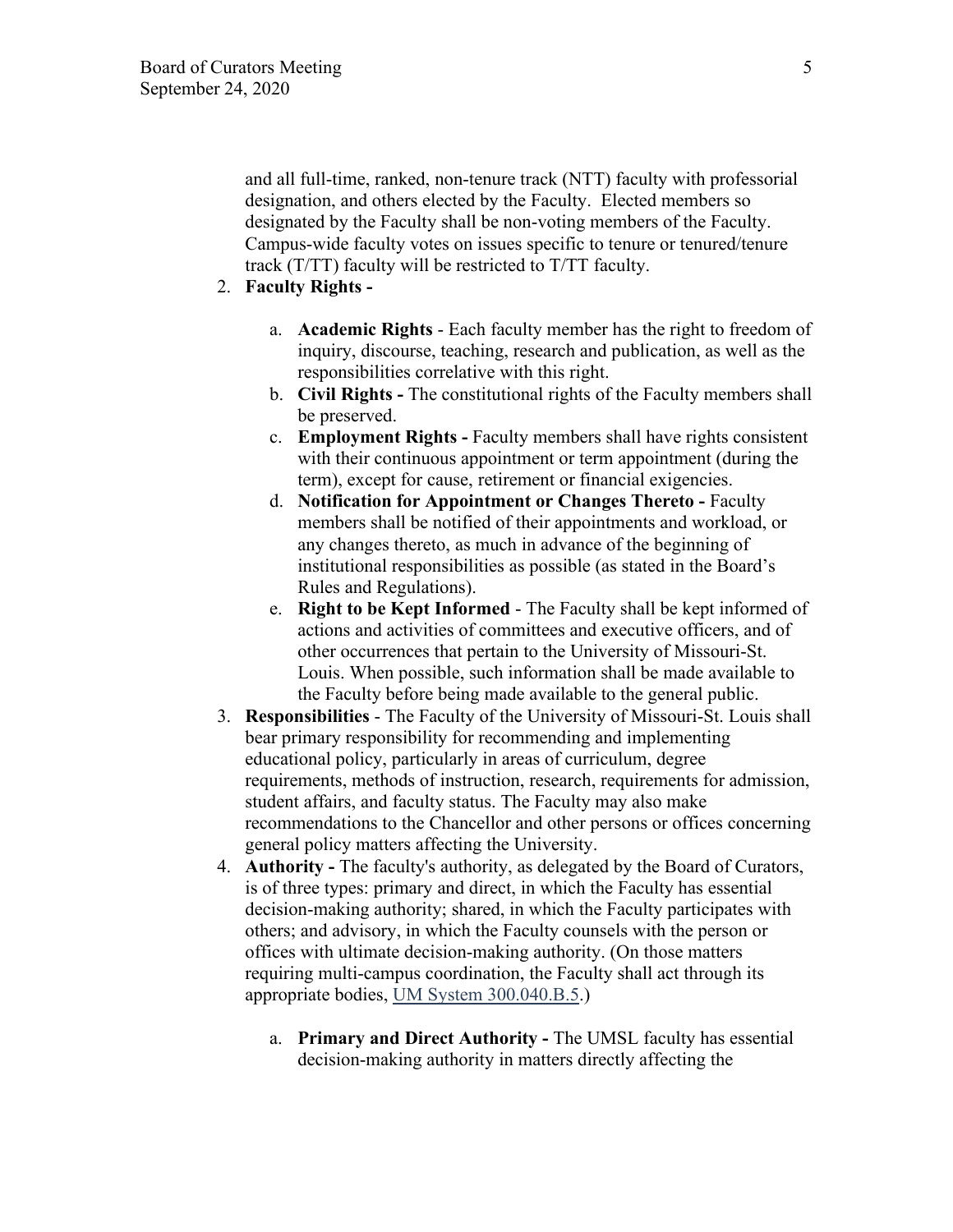educational program of UMSL, including but not limited to:

(1) Articulation and maintenance of standards of academic performance--this includes but is not limited to guidelines for appropriate research, service, and scholarships; requirements for graduation; and related matters.

(2) Development and approval of courses of instruction and curricula.

(3) Development and approval of procedures governing educational support programs on the UMSL campus.

(4) Formulation of criteria determining professional standing of faculty--including but not limited to such matters as tenure, promotion, termination, guidelines for responsibility, faculty standing with regard to graduate faculty membership and doctoral dissertation supervision.

(5) Determination of an appropriate faculty committee structure.

(6) Determination of minimum admission requirements.

(7) Selection of awardees for academic scholarships.

b. **Shared Authority -** The UMSL faculty has shared authority by which it participates cooperatively with other persons or offices in matters such as:

(1) Development and articulation of students' rights and responsibilities.

(2) Determination of an appropriate academic calendar.

(3) Selection of awardees for honorary degrees.

(4) Application of criteria affecting professional standing of faculty, such as required professional licensure.

c. **Advisory Authority** - The UMSL faculty has advisory authority and responsibility with other persons or offices in matters such as:

(1) Budget and resource allocation.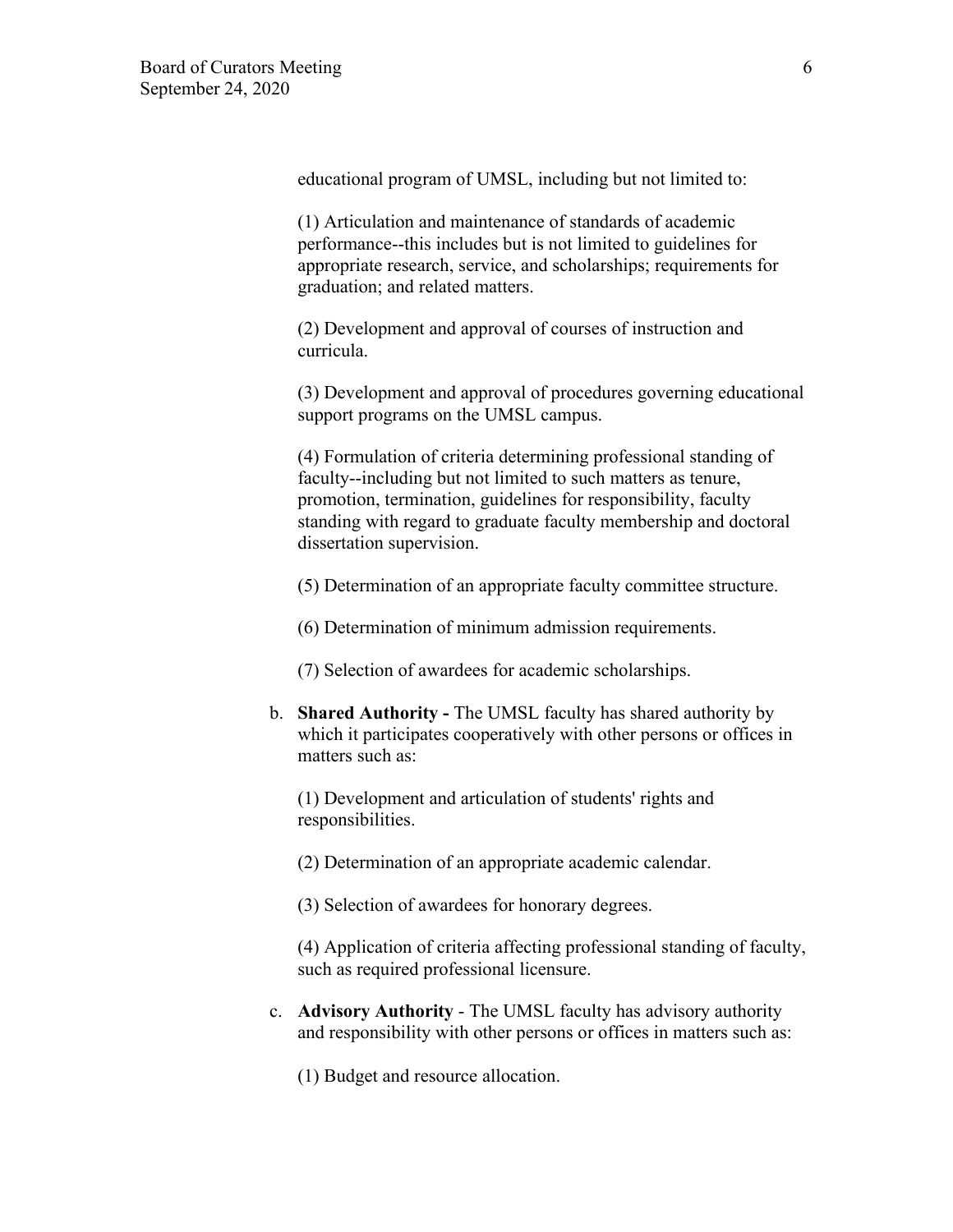(2) Planning, including capital expenditures and physical facilities.

(3) Selection of departmental, divisional, campus, and universitylevel administrators.

(4) Determination of the campus standing committee structure.

(5) Development and implementation of general business procedures that facilitate academic program excellence.

(6) Use of facilities for program activities.

(7) Application of criteria affecting promotion, tenure and termination.

- (8) Structure of academic departments and units.
- d. **Faculty Delegation of Authority** The Faculty, recognizing that handling matters through meetings of the Faculty is cumbersome, that attendance at such meetings varies, and that it is often difficult to have complete discussion of issues at such meetings, may delegate its authority to separate schools, colleges, or such other parallel units as may be created from time to time, and to the Faculty Senate within the University of Missouri-St. Louis. The actions of the Senate, in those areas in which they have delegated authority, shall be deemed final unless challenged within 10 days. Such challenge shall require a petition signed by at least twenty-five (25) faculty members from at least two parallel units calling for a review by the Faculty of a particular Senate action.
- 5. **Meetings** The Faculty of the University of Missouri-St. Louis shall meet at least twice each year and at such additional times as the President, Chancellor, or the Faculty itself may determine. Upon written request of at least twenty-five (25) members of the Faculty, the Chancellor shall call a meeting within two weeks.
	- a. The President, or in the President's absence, the Chancellor, or in the Chancellor's absence, a member of the Faculty designated by the Chancellor shall preside at each faculty meeting.
	- b. A quorum shall consist of at least ten (10) percent of the voting members of the Faculty representing at least two parallel units when business described in the published agenda is being considered. When other items of business not described in the published agenda are being considered, a quorum shall consist of at least fifty (50)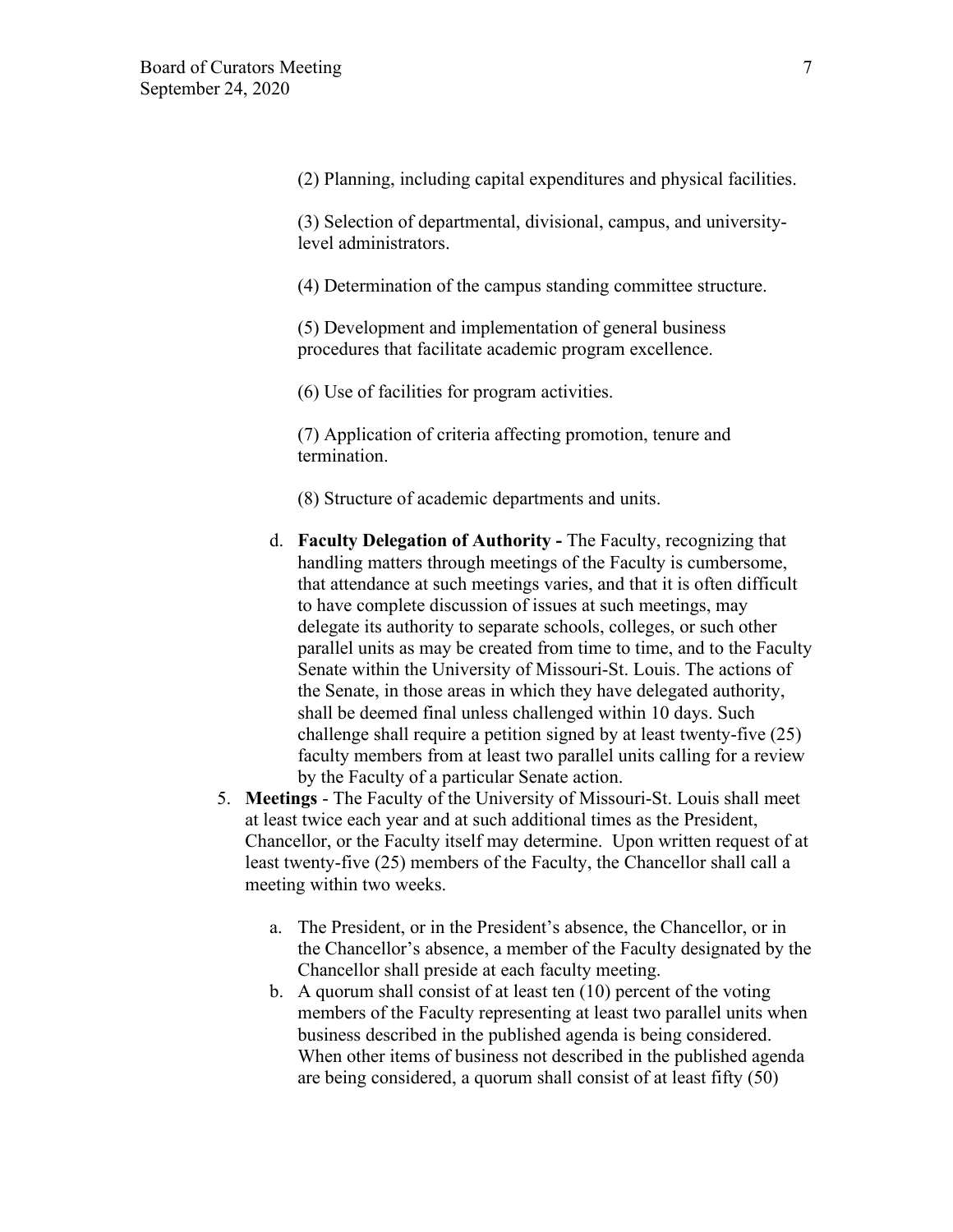percent of the voting members representing at least two parallel units.

- c. Notice of all meetings of the Faculty shall be sent to each member of the Faculty at least five school days prior to the meeting. Such notice includes the agenda for the meeting.
- d. Proceedings in Faculty meetings shall be in accordance with the rules set forth in the most recent edition of Robert's Rules of Order except where otherwise provided for in these Bylaws or the regulations of the University of Missouri-St. Louis.
- e. Official minutes shall be kept and made available to each member of the Faculty within a week of the meeting.
- 6. **The Intercampus Faculty Council** Three campus representatives will serve on the Intercampus Faculty Council. Two of the three shall be elected by the University of Missouri-St. Louis Faculty to serve three-year staggered terms so that no more than one of the two elected members will be replaced or reelected in any year. The Senate Chairperson shall serve as the third member of the Intercampus Faculty Council.
- 7. **Campus Standing Committees**
	- a. **Grievance Resolution Panel (GRP)** The Panel shall perform the responsibilities prescribed by the Collected Rules and Regulations of the University of Missouri (370.010.C.1), "Academic Grievance Procedure." The role of the GRP is to address grievances brought by faculty members. The panel should consist of a senior administrator appointed by the Chancellor and two tenured faculty members, and two alternate faculty members. The faculty members will be chosen by the Faculty Senate after consultation with the Chancellor or the Chancellor's designee. Members shall serve twoyear staggered renewable terms.
	- b. **Degree Revocation Committee** In accordance with 220.025, this committee shall have jurisdiction to consider any case in which revocation of a degree, diploma and/or certificate is proposed. The Committee shall be called the Campus Degree Revocation Committee. Four (4) members of the Campus Degree Revocation Committee and an alternate to serve in the event one of the four (4) members cannot serve, shall be appointed annually by the Chancellor after consultation with the Faculty Council or Faculty Senate. Each of the members of the Committee and the alternate shall be a faculty member on continuous appointment at the rank of Professor or Associate Professor. In the event that the Chancellor approves the initiation of the procedures for revocation of a degree, diploma and/or certificate, the Chancellor shall appoint a fifth member of the Campus Degree Revocation Committee, who shall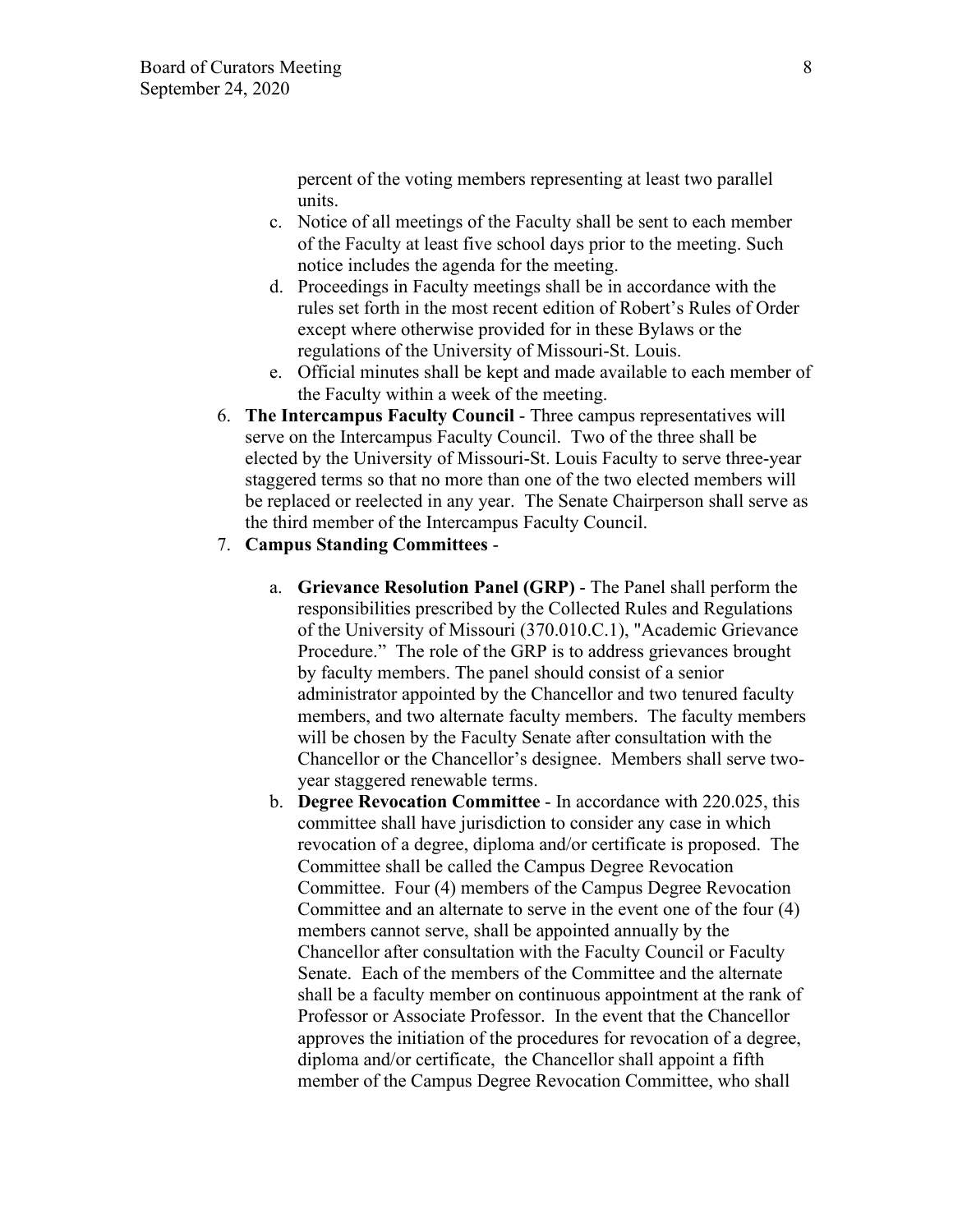also be a faculty member at one of the campuses of the University of Missouri System on continuous appointment at the rank of Associate Professor or Professor and who shall be from the same discipline or a related discipline as the department faculty who recommended the award of the degree, diploma and/or certificate, but who shall not be a faculty member in such department. The Campus Degree Revocation Committee shall elect a Chair from among its five (5) members.

## C. **STUDENT BODY**

- 1. **Membership** The student body of the University of Missouri-St. Louis shall consist of all persons who are officially enrolled as regular full-time or part-time students in the University of Missouri-St. Louis.
- 2. **Responsibilities** The student body shall have the responsibility to participate in the recommending and implementing of educational policy, particularly in the areas of academic and student affairs. The student body may, through its official representatives, make recommendation to the Vice Provost for Student Affairs or the Chancellor concerning general policy matters affecting the University of Missouri-St. Louis.
- D. **STAFF**
	- 1. **Membership -** Non-academic staff members participate in shared governance through The UMSL Staff Association, whose membership includes all benefits eligible administrative, service and support staff of the University of Missouri-St. Louis.
	- 2. **Responsibilities** The staff of the University of Missouri-St. Louis, through its official representatives, shall have the responsibility of considering methods and means by which employment conditions may be improved and the operating efficiency of the University of Missouri-St. Louis increased; receiving and considering matters concerning working conditions; making such recommendations that it deems appropriate, and communicating problems of mutual concern to the University of Missouri-St. Louis administration.

# E. **FACULTY SENATE OF THE UNIVERSITY OF MISSOURI-ST. LOUIS** (Hereinafter referred to as Senate)

1. **Responsibilities** - The Faculty Senate is the legislative and policymaking body of the Faculty. It carries out the responsibilities of the Faculty (see Section 300.040 B.3) not reserved by the Faculty as a body or specifically delegated to the University Assembly (Section 300.040 E). The Senate, as a representative faculty voice, shall advise the chancellor and the UMSL faculty on questions of UMSL policy submitted by either to the Senate. It may also initiate recommendations concerning changes in UMSL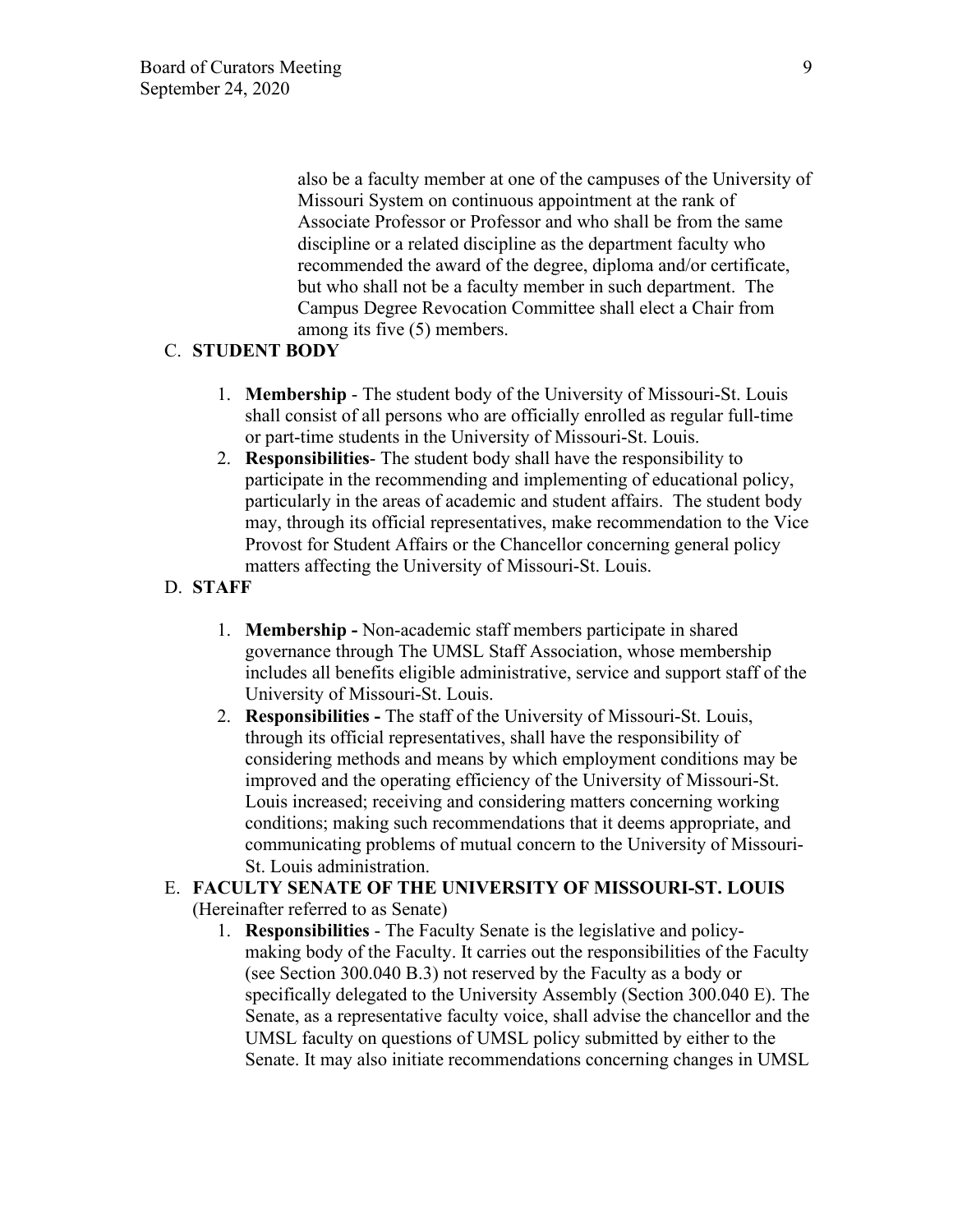policy for consideration and appropriate action by the chancellor or UMSL faculty.

## 2. **Delegation of Authority**

- a. Since the authority of the Senate is delegated to it by the Faculty, it is subject to over-rule by the Faculty.
- b. All authority delegated by the Senate to committees or individuals is subject to revocation by the Senate.
- 3. **Committees of the Senate** In their deliberations the committees shall, when appropriate, consult with the Chancellor or other administrative officers; with representatives of the separate schools, colleges, and other parallel units which may be created from time to time; with departments and concerned faculty; and with students and student organizations. Committee recommendations shall be made to the Senate or to the appropriate administrative officer.

The Senate shall establish the following standing committees:

- a. **Committee on Committees** The Committee on Committees shall be responsible for nominating for election all faculty members of the committees of the Senate and the University Assembly. The chair of the Committee shall be a faculty Senator.
- b. **Steering Committee of the Faculty Senate and University Assembly** (hereinafter referred to as the Steering Committee) - The Steering Committee shall consist of the Senate Chairperson, who shall serve as Chairperson of the Steering Committee, the Chancellor, the Secretary of the Senate, and three elected Senators. Chairs of Senate and Assembly Committees will be asked to attend Steering Committee meetings when their committees have items for the agenda of the next Senate or Assembly meeting. It shall be the responsibility of the Steering Committee:

(1) To call regular and special meetings of the Senate and Assembly and to prepare the agenda prior to each meeting. (2) To coordinate the work and activities of the Senate and Assembly and of Senate and Assembly committees. (3) To meet regularly and frequently with the Chancellor to discuss matters of policy concerning the University of Missouri-St. Louis. (4) As an agency of the Senate and Assembly, to maintain avenues of communication with the Faculty and student body of the University of Missouri-St. Louis, with campus administrative officers and the governing board of the University. (5) To establish all guidelines for elections for membership in the Senate and Assembly and to supervise said elections.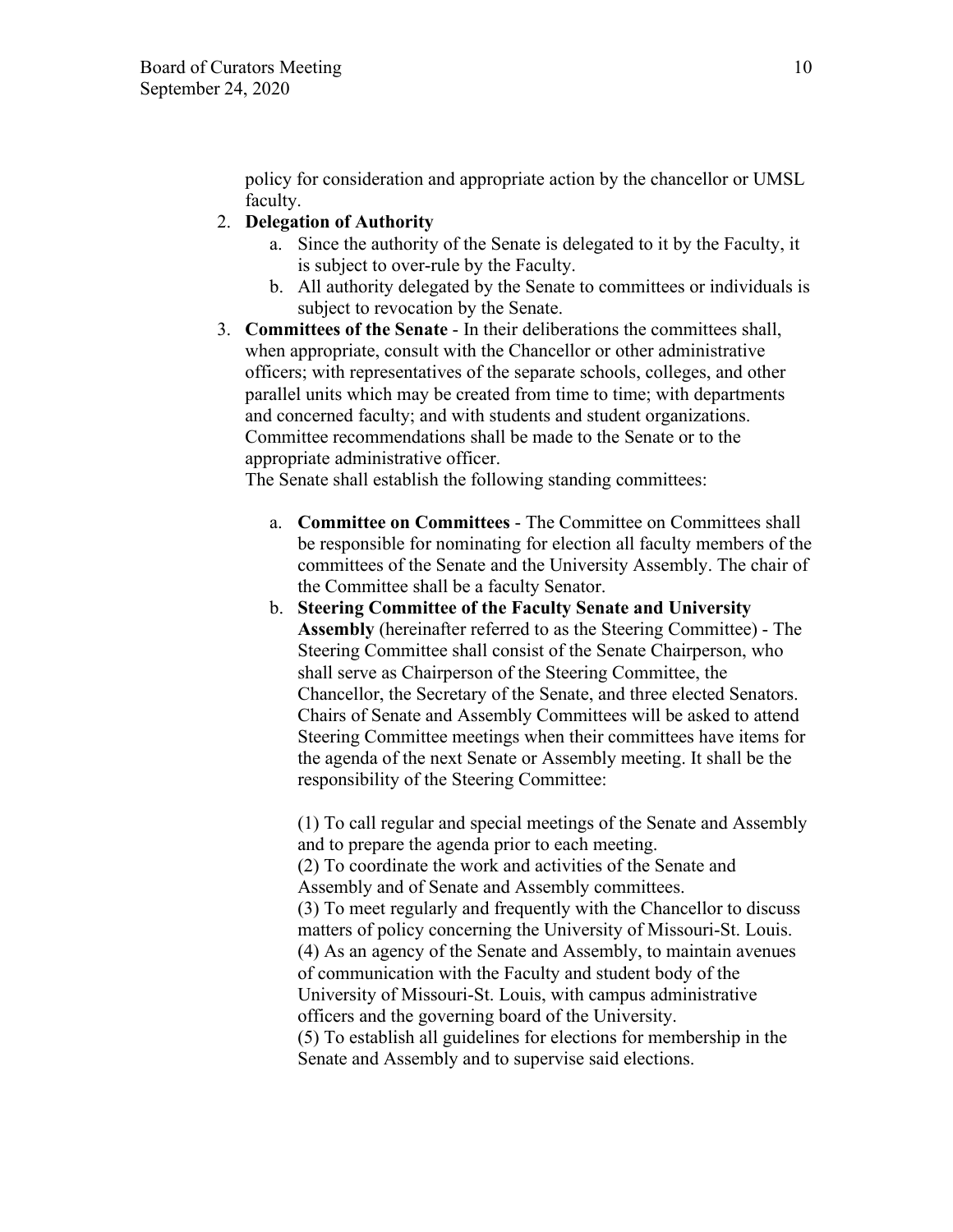c. **Committee on Curriculum and Instruction** - The Committee shall have general responsibility for recommending to the Senate policies and procedures in the area of curriculum and instruction. It shall also recommend policies regarding graduation requirements, special honors programs, and academic publications such as catalogs and schedules of courses.

(1) The Committee also shall regularly recommend to the Senate the calendar of the University. It shall recommend policies relating to schedules of classes and final examination schedules. Departures from calendars and examination schedules will be recommended by this Committee.

(2) New degrees and degree programs proposed by the separate schools, colleges, and such other parallel units as may be created from time to time, shall be submitted by the appropriate dean or equivalent to the Committee for recommendation to the Senate. (3) Curricular additions and changes will be sent by the appropriate dean or equivalent to the Committee to be examined for overlap and duplication. In the absence of overlap and/or duplication, such proposals will be reported to the Senate.

d. **Committee on Appointments, Tenure, and Promotion** - The Committee shall consist of full professors holding a tenure appointment. There shall be one member on the Committee elected from each of the parallel units. There shall also be two members elected at large from the campus. The Committee shall elect a chairperson from among its members.

(1) Initial academic appointments to the University of Missouri-St. Louis recommended as tenure appointments shall be submitted by the Department or Division concerned through the Dean or equivalent of the appropriate school, college, or other parallel unit. The Dean or equivalent shall forward the Department's or Division's recommendations with the Dean's or equivalent's own recommendations for approval or disapproval. After consideration, the Committee on Appointments, Tenure, and Promotion shall submit its recommendations to the Chancellor.

(2) Tenure recommendations for Faculty holding term appointments, and recommendations for promotion above the rank of assistant professor, shall be made in accordance with the procedure outlined above.

(3) It shall be the responsibility of this Committee together with the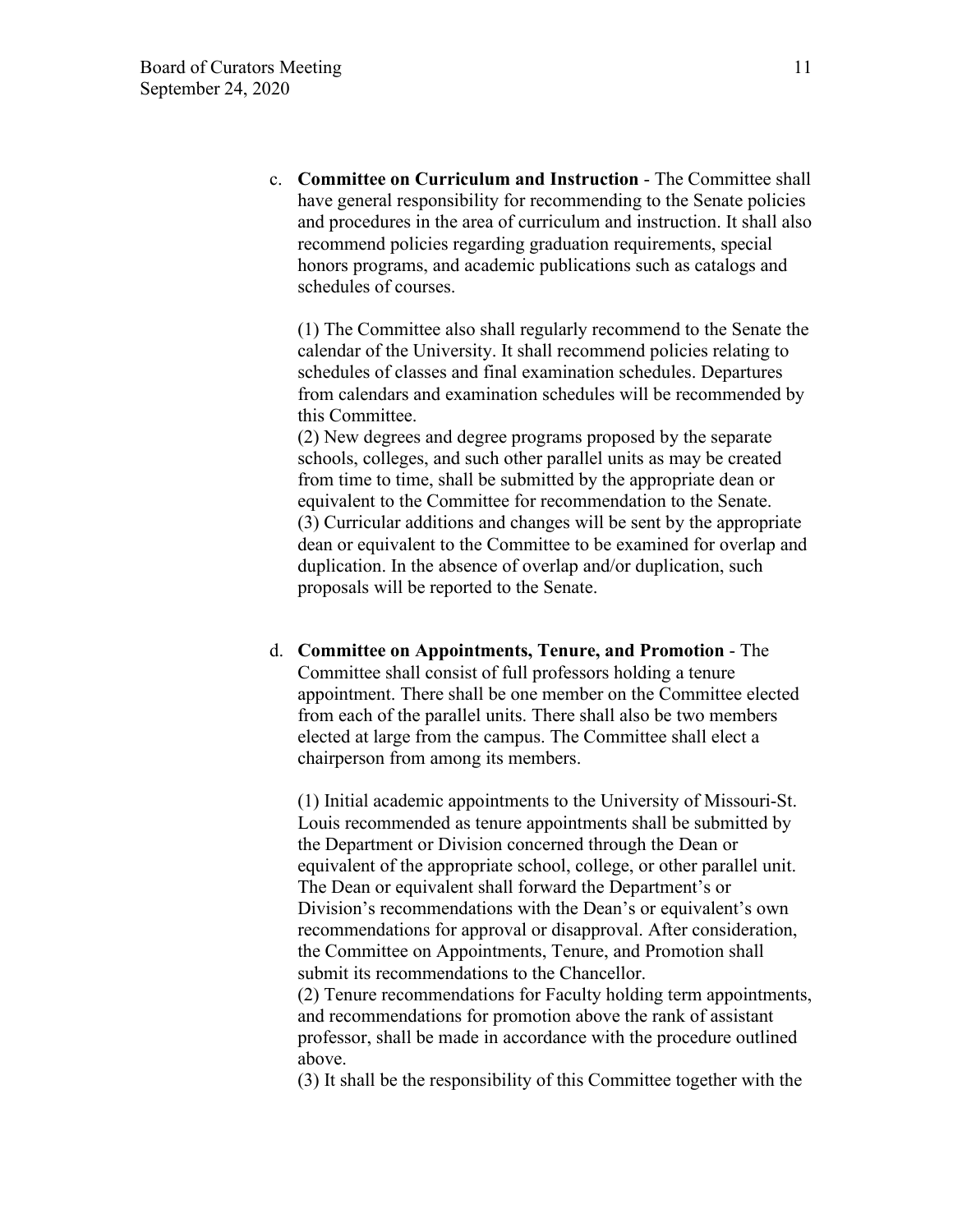appropriate administrative officers, to establish, develop, and maintain in all areas of the University the highest standards of faculty quality.

e. **Committee on Promotion of Non-Tenure Track Faculty** – The Committee shall consist of eligible faculty holding the rank of Teaching Professor, Clinical Professor, Extension Professor, or Research Professor and at least one full professor. There shall be one member on the Committee elected from each of the parallel units. There shall also be two faculty members elected at large from the campus. The Committee shall elect a chairperson from among its members.

(1) The Dean or equivalent shall forward the Department's or Division's recommendations with the Dean's (or equivalent) own recommendation for approval or disapproval of promotion to the Committee. After consideration, the Committee shall submit its recommendation to the Chancellor.

(2) Promotion recommendations will be made in accordance with procedures determined by the Committee, consistent with the *Collected Rules and Regulations of the University of Missouri*. (3) The committee shall use standards created by the academic units and shall not create additional campus-wide standards. (4) It shall be the responsibility of this Committee, together with the appropriate administrative officers, to establish, develop, and maintain in all areas of the University the highest standards of faculty quality.

f. **Committee on Research** - The Committee shall consist of two panels, one meeting in the fall semester and the other meeting in the spring semester.

(1) The Fall and Spring panels shall meet in the fall to elect a committee chairperson for each panel, to clarify program objectives, to coordinate deadlines, and to set guidelines for research proposals and awards. Thereafter, the panels shall meet during their semester of service to advise and make recommendations on:

(a) Competitions for internal grant funds, including financial support during the summer and during research leaves, support for research assistants, grants for equipment and supplies, and funds for travel to research locations, and

(b) Nominations for campus, University, and external research awards that are available campus-wide.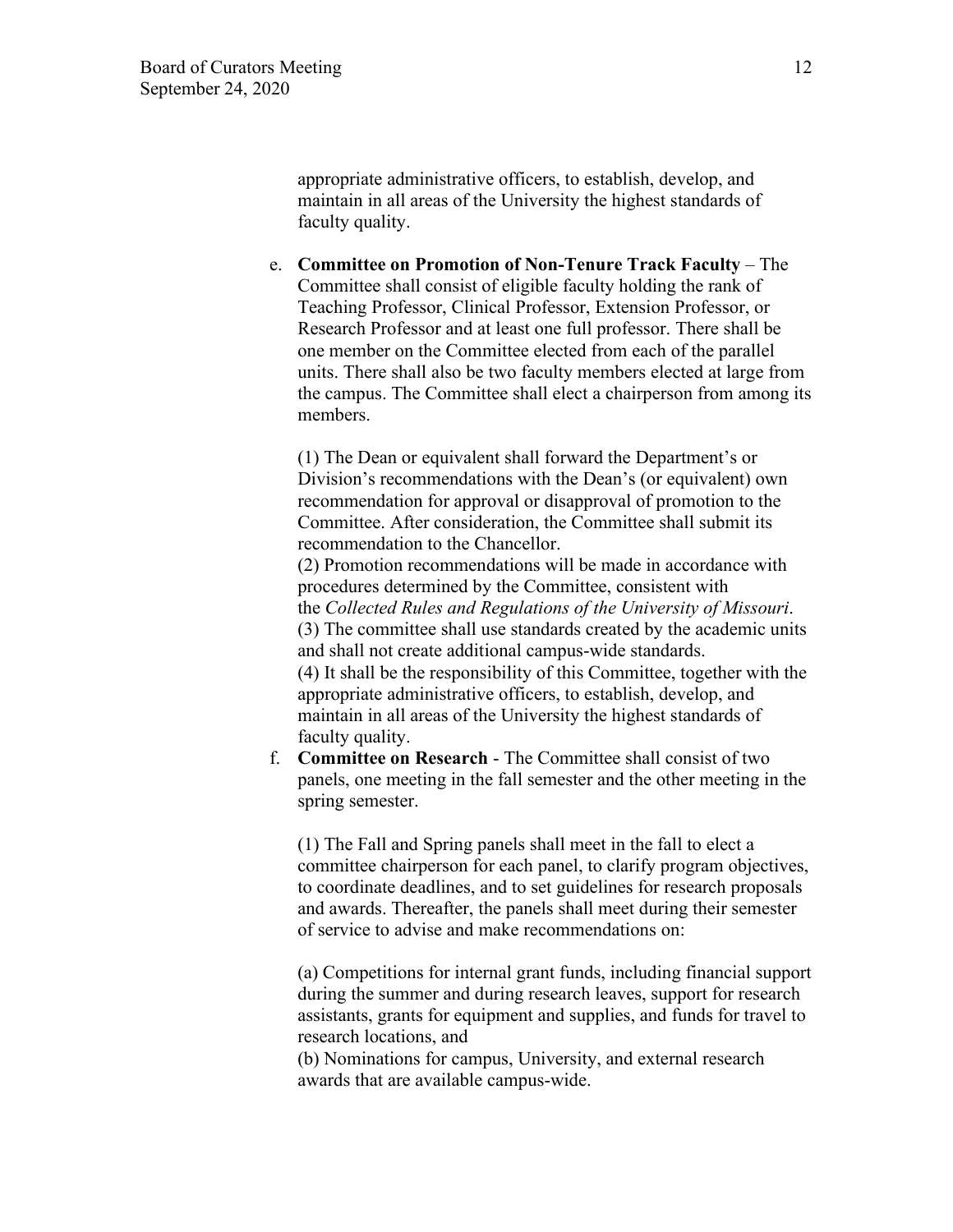(2) Each panel shall also meet after completing its work in order to review procedures and develop recommendations for the following year's committee to consider.

(3) The committee chairperson shall vote only as a member of the panel to which he/she has been elected.

(4) Panel members are ineligible to receive funding and awards under the jurisdiction of the panel on which they serve during the period of their service on the panel. The committee chairperson is ineligible to receive funding and awards under the Committee's jurisdiction during the entire year of his/her service as chairperson.

- g. **Committee on Research and Libraries** The Research and Libraries Committee shall be responsible for recommending and reviewing issues and policy in the areas of research, research administration, and libraries, including library budgetary issues. It shall advise the Vice Chancellor for Research and the Dean of Libraries, serve as a liaison between the libraries and the university research community via the Senate, and consider any matter referred by the Senate, the Dean of Libraries, the Vice Chancellor for Research, or any member of the campus community.
- h. **Committee on Faculty Teaching and Service Awards** The Committee shall formulate and publish guidelines for campus-wide teaching and service awards; solicit nominations for these awards as well as University and external teaching and service awards; and recommend candidates to the Chancellor. Members of the Committee are ineligible to receive awards under the Committee's jurisdiction during the entire period of their service
- on the Committee. i. **Committee on the Assessment of Educational Outcomes** - The Committee shall have the general responsibility of making recommendations concerning policies in the area of assessment of educational outcomes and related matters. The Committee shall also regularly review and advise on policies and procedures in this area and recommend changes when appropriate.
- j. **Academic Advisory Committee** The Committee shall have the general responsibility of making recommendations to the Vice Chancellor for Academic Affairs on academic issues affecting the University, including recommending general policies and procedures governing the evaluation of academic instruction and advisement.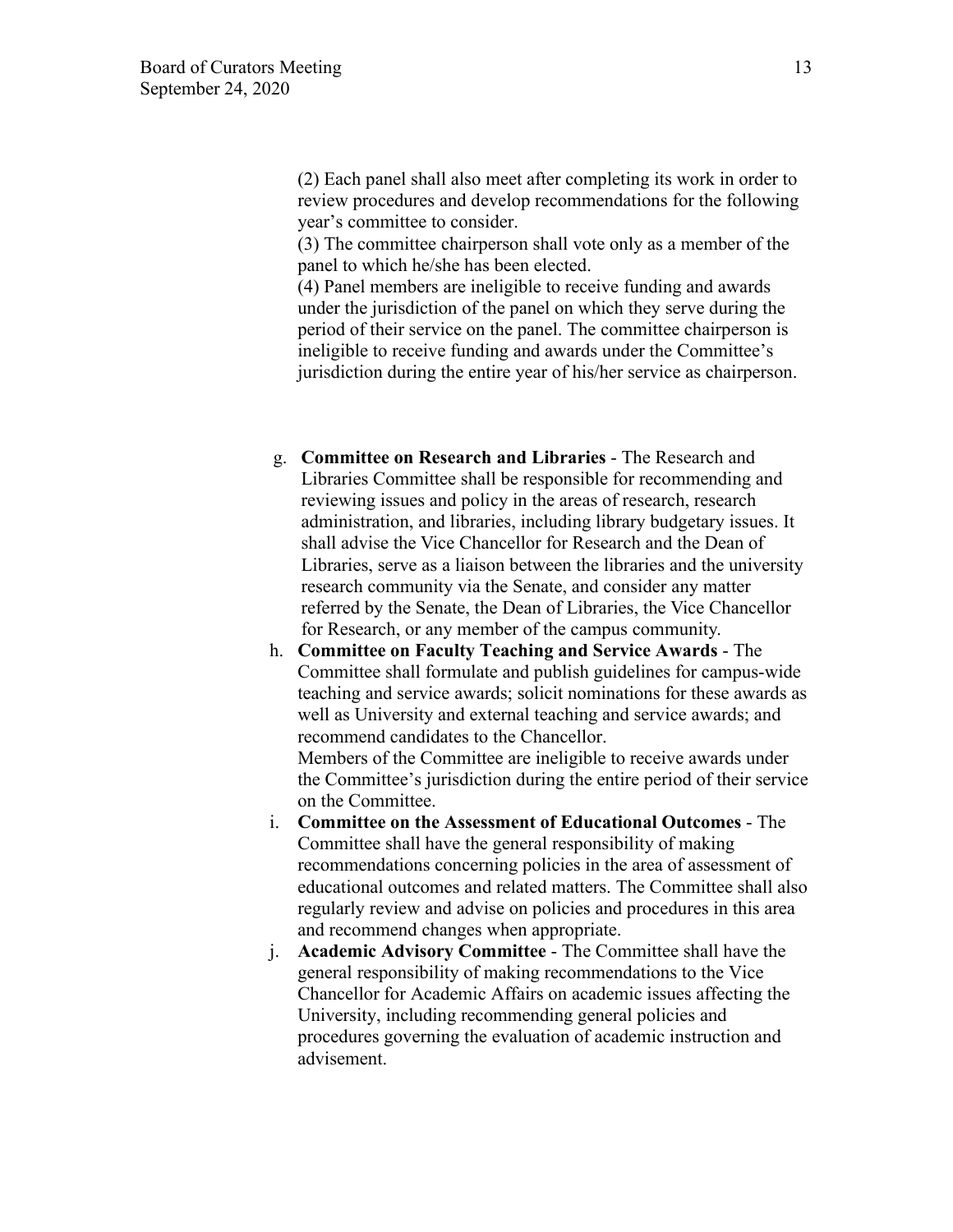k. **Committee on Bylaws and Rules for the Faculty Senate and University Assembly** - The Committee shall:

(1) Receive all proposals for changes to the Bylaws and the Collected Rules and Regulations, review proposed changes to the Bylaws and the Collected Rules and Regulations, and initiate the process of Bylaws changes as smoothly and infrequently as possible. (2) Recommend interpretation of the Bylaws and Collected Rules and Regulations upon the written request of the Senate Chairperson, and report its conclusions to the Senate.

(3) Compile and maintain a current set of Senate and Assembly Operating Rules, consider changes in Operating Rules, and report recommendations regarding Operating Rules to the Senate.

- l. **Committee on Research Misconduct** The Committee shall perform the responsibilities prescribed by the Collected Rules and Regulations of the University of Missouri (420.010), "Research Misconduct."
- m. **Committee on Issues of Tenure Removal** The Committee shall conduct hearings in removal cases or in disputed cases involving tenure rights and status as provided for in the Academic Tenure Regulations of the University of Missouri. This committee is referred to as the Campus Faculty Committee on Tenure in the Academic Tenure Regulations (310.050). Grievances by faculty members shall be handled through the Academic Grievances Procedure.
- n. **Oversight Committee** The Committee shall perform the responsibilities prescribed by the Collected Rules and Regulations of the University of Missouri (370.010.C.11), "Academic Grievance Procedure." The role of the Oversight Committee is to monitor the grievance process as neutral observers and provide feedback on the process to the Faculty Senate, the Faculty, and the Provost's and Chancellor's offices.
- o. **Ad hoc Committees** As the need arises, the Senate shall establish or recommend to the Chancellor establishment of ad hoc committees.

Ad hoc Senate Committees shall be established through Senate approval of nominees selected by the Senate Committee on Committees or by nomination from the floor of the Senate. The faculty composition for each ad hoc committee shall be determined by the Senate.

p. **University-Wide and Statewide Committees** - Reports from University-wide and statewide committees may be presented to the Senate. Whenever possible, representatives of the University of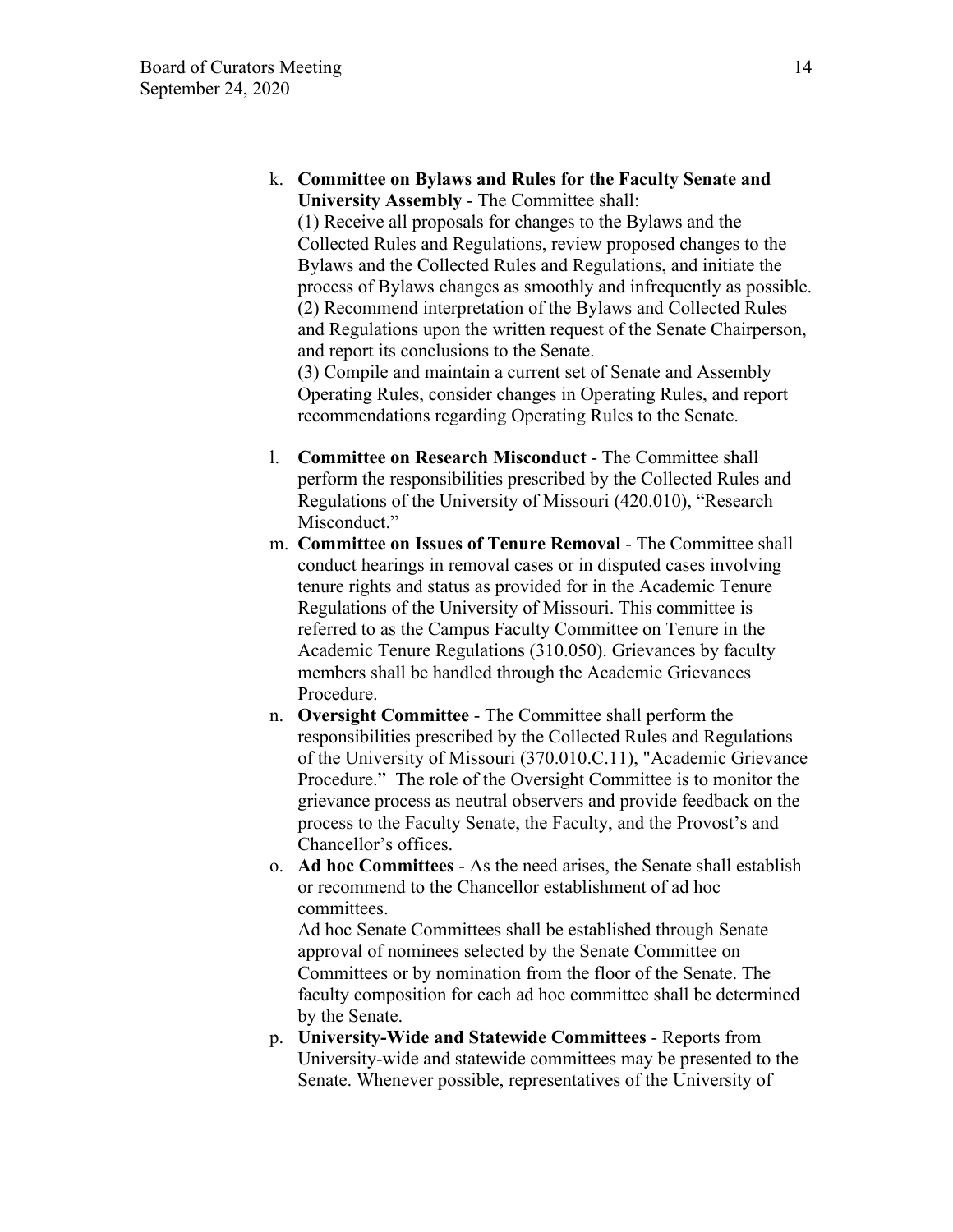Missouri-St. Louis serving on University-wide and/or statewide committees should advise the Senate Steering Committee if a report to the Senate is necessary.

# F. **UNIVERSITY ASSEMBLY OF THE UNIVERSITY OF MISSOURI-ST. LOUIS**

(Hereinafter referred to as Assembly)

- 1. **Membership** The voting members of the Assembly shall consist of the elected members of the Senate; the President; the Chancellor; the Vice Chancellor for Academic Affairs; the Dean of the Graduate School; the Vice Provost for Student Affairs; student representatives equal in number to one-third of the Faculty members of the Assembly; two members of the adjunct faculty; and three staff members, including the President of the Staff Association. Non-voting members shall consist of vice chancellors and vice provosts not already included, deans of all colleges and schools (whether or not their faculties are represented), the Dean of Libraries, and the President of the Student Government Association.
- 2. **Responsibilities** The Assembly provides a forum for many of the major stakeholders of the University, including administrators, faculty, staff and students, to work together. The Assembly may exercise those responsibilities of the Faculty (see Section 300.040 B.3) that are delegated by the Faculty as a body.
- 3. **Meetings and Officers** The Assembly shall meet regularly every other month during the academic year or in special meetings as called by the Steering Committee of the Senate and the Assembly (hereinafter referred to as the Steering Committee). The Steering Committee shall call a special meeting of the Assembly on request of the Chancellor or of any five members of the Assembly. Proceedings in Assembly meetings shall be in accordance with the rules set forth in the most recent edition of Robert's Rules of Order. A quorum shall consist of a majority of elected representatives.
	- a. The elected officers of the Assembly shall be the same as those for the Senate.
	- b. The Chairperson, or in the Chairperson's absence a voting member of the Assembly designated by the Chairperson, shall be the presiding officer at each meeting of the Assembly.
- 4. **Committees of the Assembly** All members of the eligible faculty, Administration, and Staff shall be eligible to serve on Assembly committees. Students who satisfy the eligibility requirements for service on the Assembly shall also be eligible to serve on Assembly committees. The standing committees of the Assembly shall be elected each year at the second organizational meeting of the Senate.

The Assembly shall establish the following standing committees: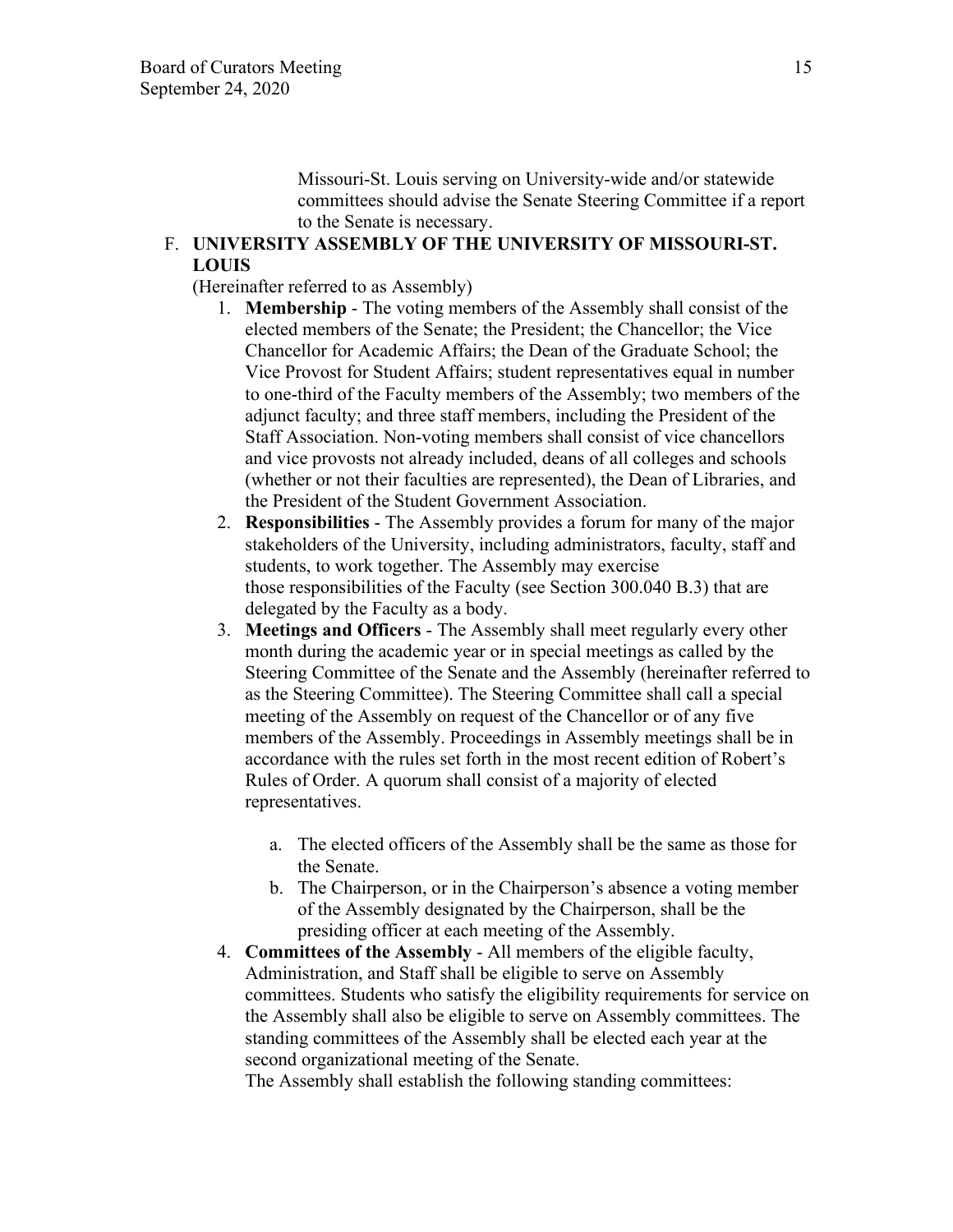- a. **Administrator Evaluation** The Committee shall annually conduct an evaluation of administrators on the UM-St. Louis campus.
- b. **Budget and Planning Committee** This Committee makes recommendations to the Faculty Senate, the Chancellor and the Vice-Chancellor for Administration and Finance on matters concerning the long-range vision of the campus; plans to fulfill this vision; and budgetary matters as a consequence of the vision. This includes, but is not limited to, significant matters of a budgetary nature, and policies and priorities for strategic action plans. The Committee studies the Campus budget, keeps informed of its preparation and status, and consults with and advises the Chancellor on significant matters pertaining to budgetary affairs.
- c. **Committee on Recruitment, Admissions, Retention, and Student Financial Aid** - The Committee shall:

(1) Monitor processes associated with recruitment, admissions, retention, and student financial aid and facilitate reporting to the Assembly.

(2) Recommend policies and procedures to the Assembly, the Dean of Enrollment, the Director of Student Retention Services, and the Director of Student Financial Aid regarding recruitment, admissions, retention, and student financial aid.

(3) Facilitate discussion with administrators and students on policies and procedures regarding scholarships, advisement and appeals.

**d. Committee on Student Affairs** - The Committee on Student Affairs shall be responsible for recommending and reviewing policy in the areas of non-academic regulations and student services, such as student organizations and student publications, advising administration on policies related to students, and recommending approval of new student organizations. The responsibilities of the committee may be exercised by subcommittees established in any of the above areas. Faculty and staff members with administrative responsibilities in these areas shall be members of the subcommittees dealing in those areas.

**e. Committee on Physical Facilities, Space, and General Services** - The Committee shall have the general responsibility for recommending to the Assembly policies and procedures in the areas of campus facilities and general services. It shall act in an advisory and fact-finding capacity for the planning of physical facilities, review and report priority matters relating to maintenance, construction, and support services to the Assembly, and review and process complaints and suggestions regarding physical facilities and services.

The Committee shall be responsible for formulating long-range space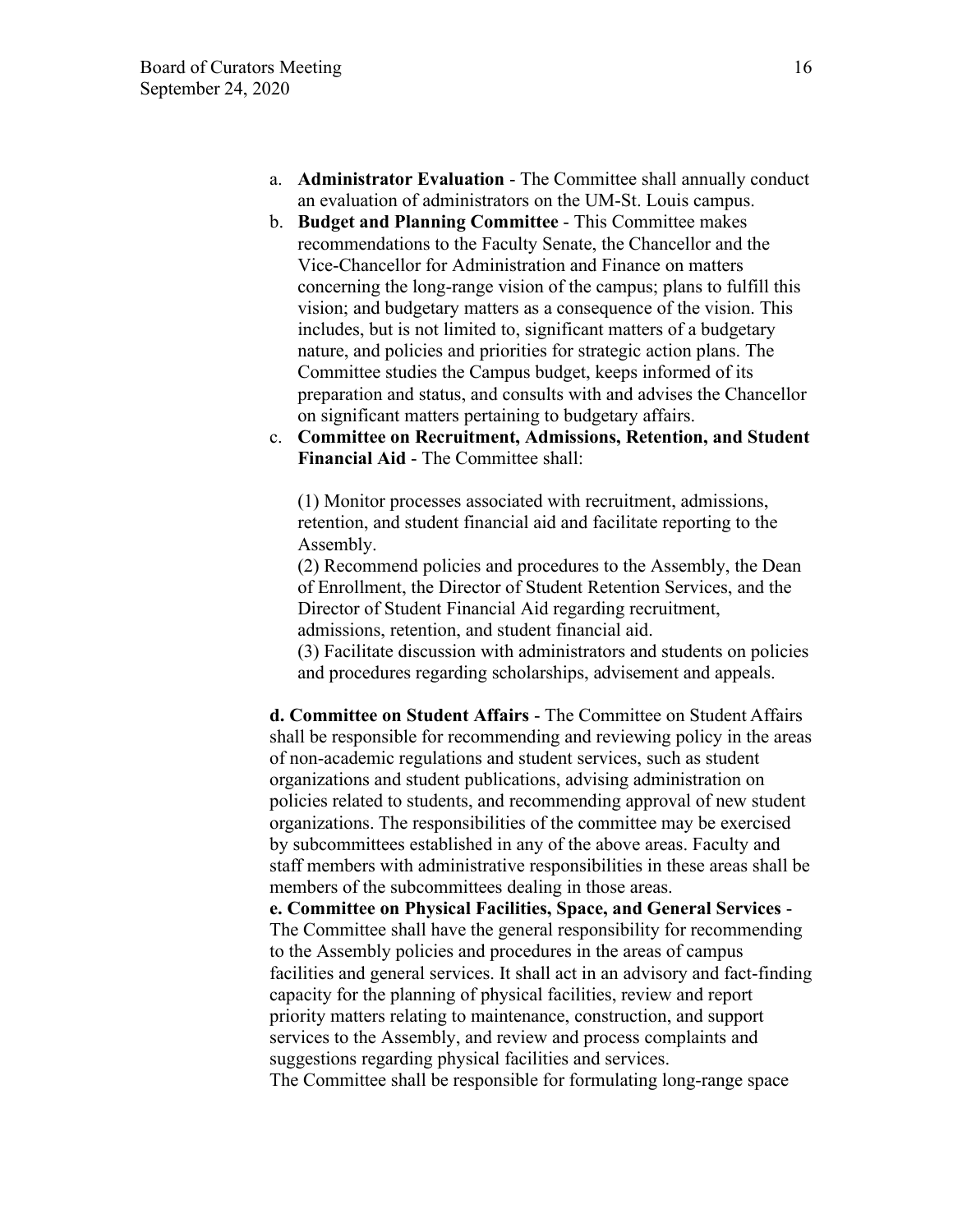recommendations including the type and amount of space needed, and priorities. Proposals for a long-term or campus-wide nature will be brought to the Assembly for discussion, debate, and ultimate recommendation to the Chancellor.

Allocation of existing unused space will be recommended to the Chancellor by the Committee and reported to the Assembly.

**f. Committee on Information Technology** – The Committee shall be responsible for general policy issues regarding campus information technology.

**g. Ad hoc Committees** - As the need arises, the Assembly shall establish or recommend to the Chancellor establishment of ad hoc committees. Ad hoc Assembly committees shall be established through Assembly approval of nominees selected by the Senate/Assembly Committee on Committees or by nomination from the floor of the Assembly. The composition for each ad hoc committee shall be determined by the University Assembly.

## G. **AMENDMENTS**

- 1. Proposed changes to these Bylaws shall be submitted to, or initiated by, the Bylaws and Rules Committee, which will follow the relevant procedures outlined above (D.2.l) and then provide them in written form to the Senate or Assembly as appropriate. The appropriate body shall then recommend passage or rejection of the proposed amendment(s) by majority vote. Upon passage of an amendment by the Senate or Assembly, the Chancellor shall submit the proposed change to the Faculty of the University of Missouri-St. Louis for a vote at the Spring Faculty Meeting. Bylaw changes recommended by the Senate or Assembly shall be adopted by a majority of votes cast by the Faculty. Any amendments or modifications shall be presented by the Chancellor through the President to the Board of Curators for its approval before becoming effective.
- 2. Senate Operating Rules may be amended by majority vote of the Senate.
- 3. Assembly Operating Rules may be amended by majority vote of the Assembly.
- 4. Amendment, UMKC School of Medicine Standards of Professional Conduct and Honor Council Procedures

that the revisions to the UMKC School of Medicine Standards of Professional Conduct and Honor Council Procedures be approved as attached.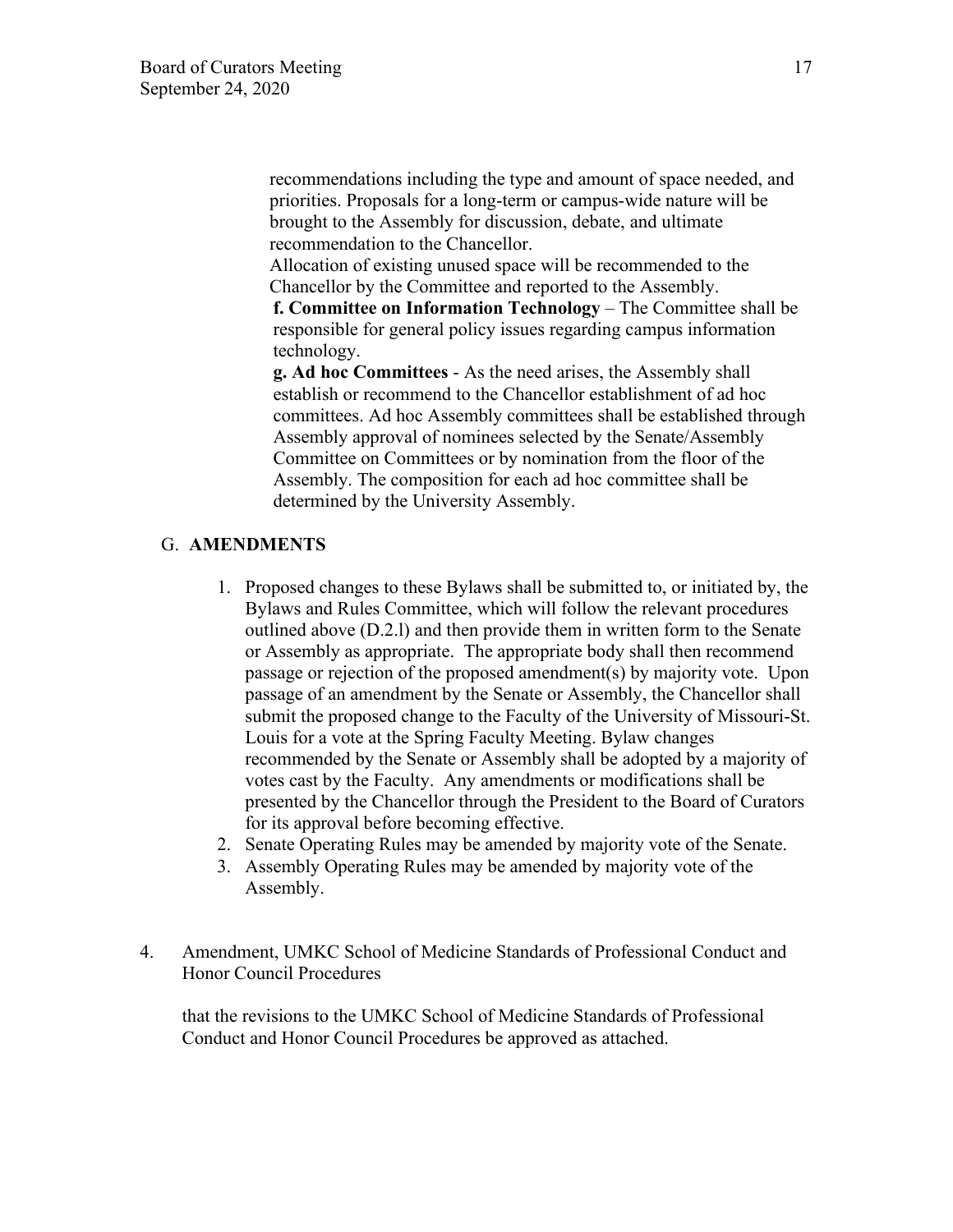### **University of Missouri-Kansas City School of Medicine Standards of Professional Conduct and Honor Council Procedures**

### **STANDARDS OF PROFESSIONAL CONDUCT**

Approved by the University of Missouri Board of Curators: December 1994, revised January 31, 2013, updated December 2014, revised September 24, 2020.

#### **I. Preamble**

Health care professionals are characterized by: 1) a prolonged specialized training in a body of knowledge and skills;

2) ethical principles; 3) a service orientation; and 4) judgment. These professions determine their own standards of education, training, licensure, and practice, and have long subscribed to a body of ethical statements developed primarily for the benefit of the patient. As a potential future member of these professions, a student must recognize responsibility and an obligation not only to patients, but also to society, other health care professionals, and self to behave in a manner compatible with the health care profession's standards of conduct.

One of the goals of a medical school is to educate a student during the transition to a professional life. The University of Missouri-Kansas City ("UMKC") School of Medicine has an obligation to evaluate our students pursuing the M.D. and other health professions degrees administered by the School of Medicine as thoroughly as possible for their cognitive abilities, their academic and professional knowledge and skills, their integrity, and their suitability for the practice of their health care professions. Accordingly, the Standards of Professional Conduct detailed in this document have been developed to guide the pre-professional behavior of students in health professions degree programs of UMKC School of Medicine, and to prepare the students to meet the ethical standards of these professions.

All students in the UMKC School of Medicine, including students enrolled in either the M.D. or graduate health professions programs involving direct patient care, are subject to the jurisdiction of the Standards of Professional Conduct and Honor Council Procedures for Violations of the Standards of Professional Conduct upon enrollment. The presentation of these documents shall be an integral part of the orientation of newly accepted students at UMKC School of Medicine.

### **II. UMKC School of Medicine Standards of Professional Conduct**

### **A. Professional Integrity**

## **1. Honesty**

A student shall deal honestly with people including, but not limited to, colleagues, instructors, representatives of the University, patients, attending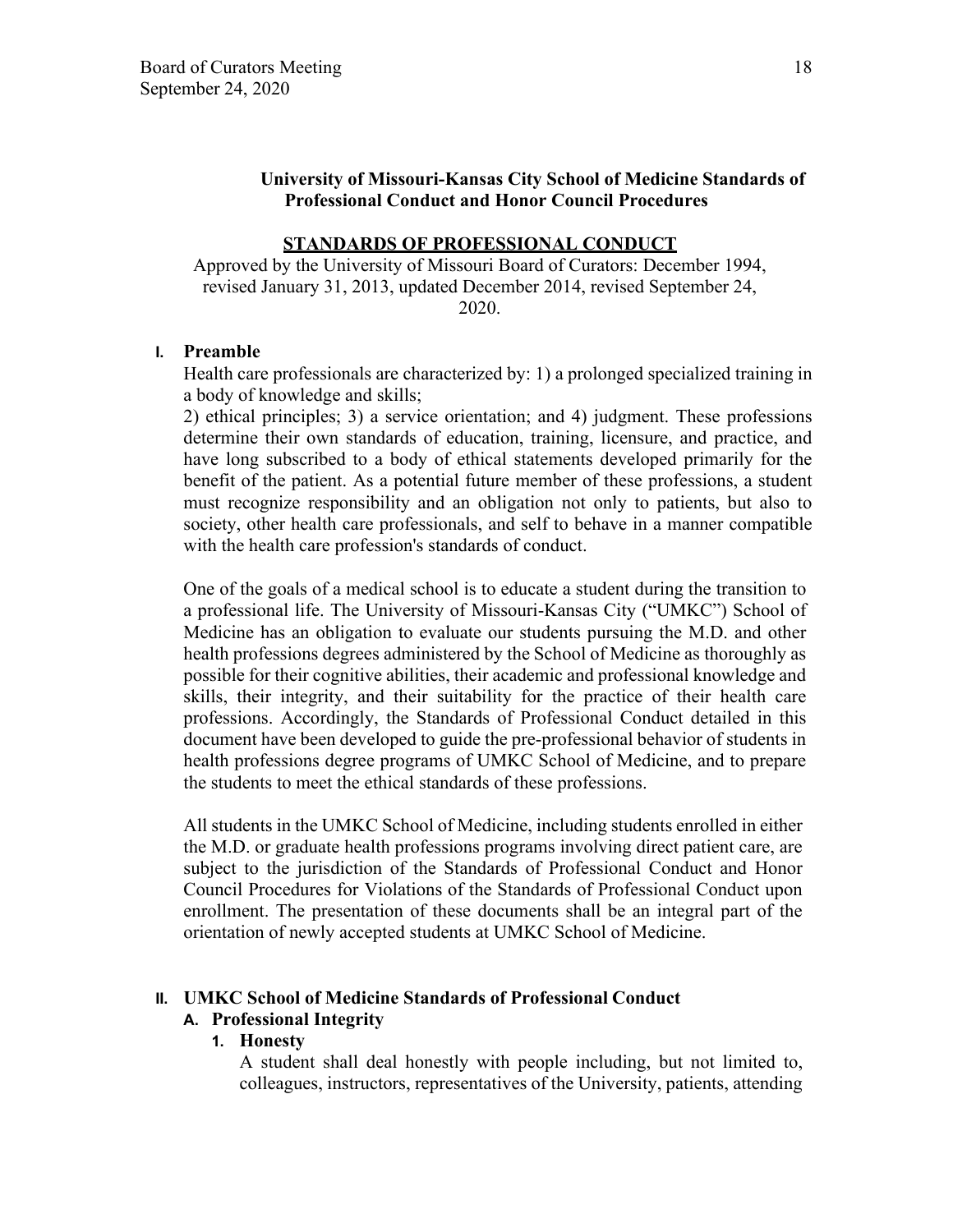physicians, and other members of the health care team. Students are expected to demonstrate honesty and integrity in all aspects of their interactions with patients and staff — particularly in assuring accuracy and completeness of their documentation in medical records. The student shall be willing to admit errors and must not mislead others or promote himself/herself at the patient's expense. Students shall strive to report, by utilizing the Honor Council Procedures for Violations of the Standards of Professional Conduct, those students who violate these Standards of Professional Conduct ("Standards").

The basic principle underlying all research is *honesty.* Scientists and students who participate in research have a responsibility to provide research results of the highest quality; to gather facts meticulously; to keep impeccable records of work done; to interpret results realistically, not forcing them into preconceived molds or models; and to report new knowledge through appropriate channels. Co-authors of research reports must be sufficiently acquainted with the work of their co-workers so they can personally vouch for the integrity of the study and validity of the findings, and must have been active in the research itself.

In all cases of academic dishonesty, the instructor shall make an academic judgment about the student's grade on that work and in that course. The instructor shall also report the alleged academic dishonesty to the Chair of the Honor Council.

Examples of academic dishonesty include, but are not limited to, the following:

**Cheating —** 1) use of any unauthorized assistance including, but not limited to, notes, textbooks, unauthorized electronic devices or prohibited internet resources, in taking quizzes, tests, or examinations;

2) dependence upon the aid of sources beyond those authorized by the instructor in writing papers, preparing reports, solving problems, or carrying out other assignments; 3) acquisition or possession without permission of tests or other academic material belonging to a member of the University faculty or staff; 4) in any way giving assistance to others who are participating in any of the three preceding types of behavior; 5) falsifying attendance records or other official documents; or 6) submitting the same paper, project, or document for a grade or credit in multiple courses.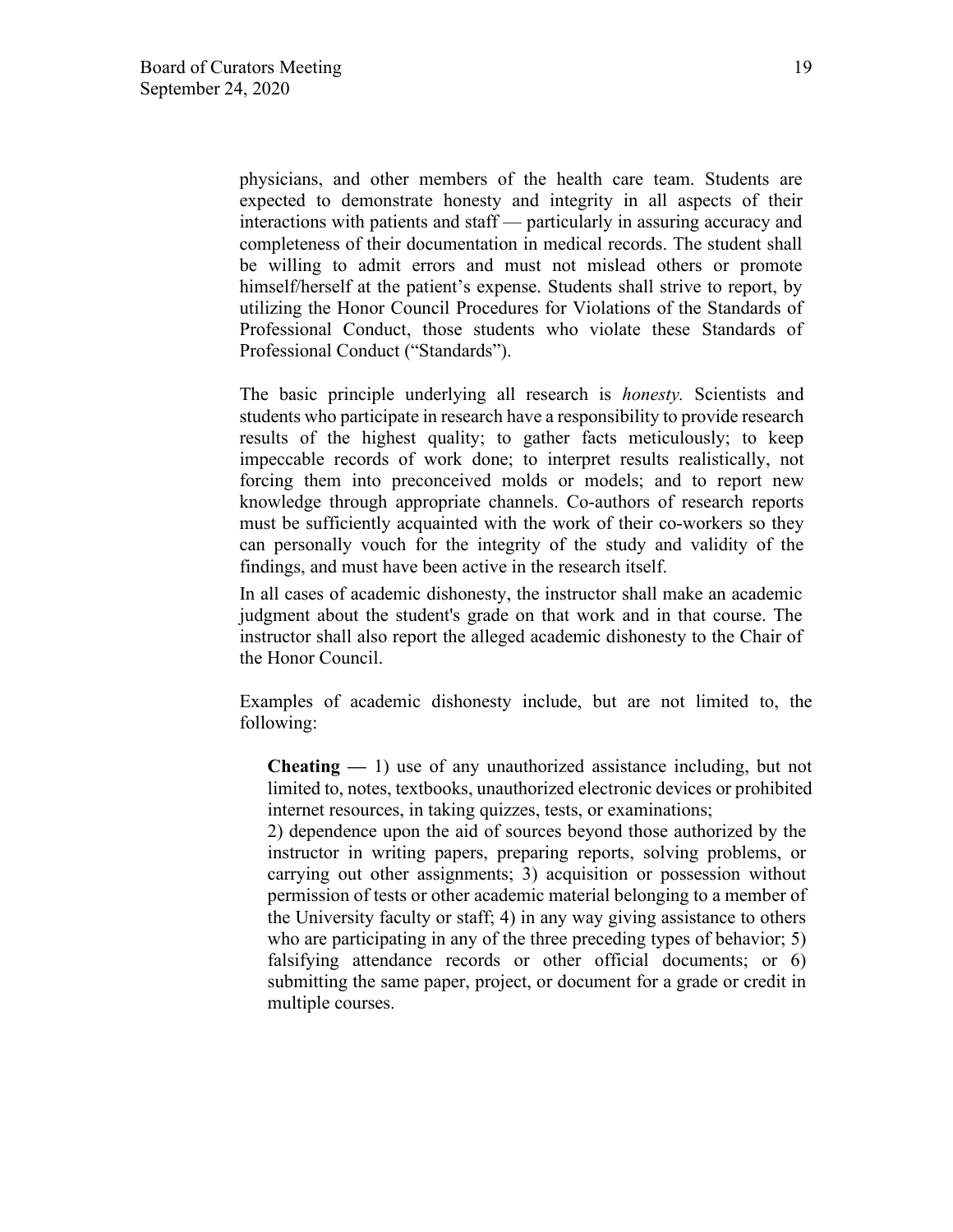**Plagiarism** — 1) use by paraphrase or direct quotation of the published or unpublished work of another person without fully and properly crediting the author with footnotes, citations or bibliographical reference; 2) unacknowledged use of materials prepared by another person or agency engaged in the selling of term papers or other academic materials; or 3) unacknowledged use of original work/material that has been produced through collaboration with others without release in writing from collaborators. The detection may involve the use of commercially available software.

**Sabotage** — unauthorized interference with, modification of, or destruction of the work or intellectual property of another member of the University community.

Examples of dishonesty related to clinical practice include, but are not limited to, the following:

**Falsification of Patient's Medical Record — writing progress notes** regarding the patient's status that are false including, but not limited to, clinical observations or results in the patient's chart when the student has not seen or evaluated the patient, or using incorrect times of data entry.

**Falsification of Patient's Medical Information** — reporting medical information such as physical examination findings, lab values, test results, and any other relevant patient information to other students, residents, attending physicians, preceptor, the patient, the patient's family, or other relevant medical personnel that has been fabricated by the student.

### **2. Responsibility**

A student must acquire competencies with the appropriate concepts, knowledge, and skills which the faculty determines to be essential. These competencies shall be utilized to care for the sick and to promote the health and welfare of society. A student shall recognize a responsibility to participate in activities contributing to an improved community.

Students in the care of patients must not be harmful, dangerous, or negligent to the mental or physical health of a patient or the public. Negligent means the failure to use that degree of skill and learning ordinarily used under the same or similar circumstances by other students.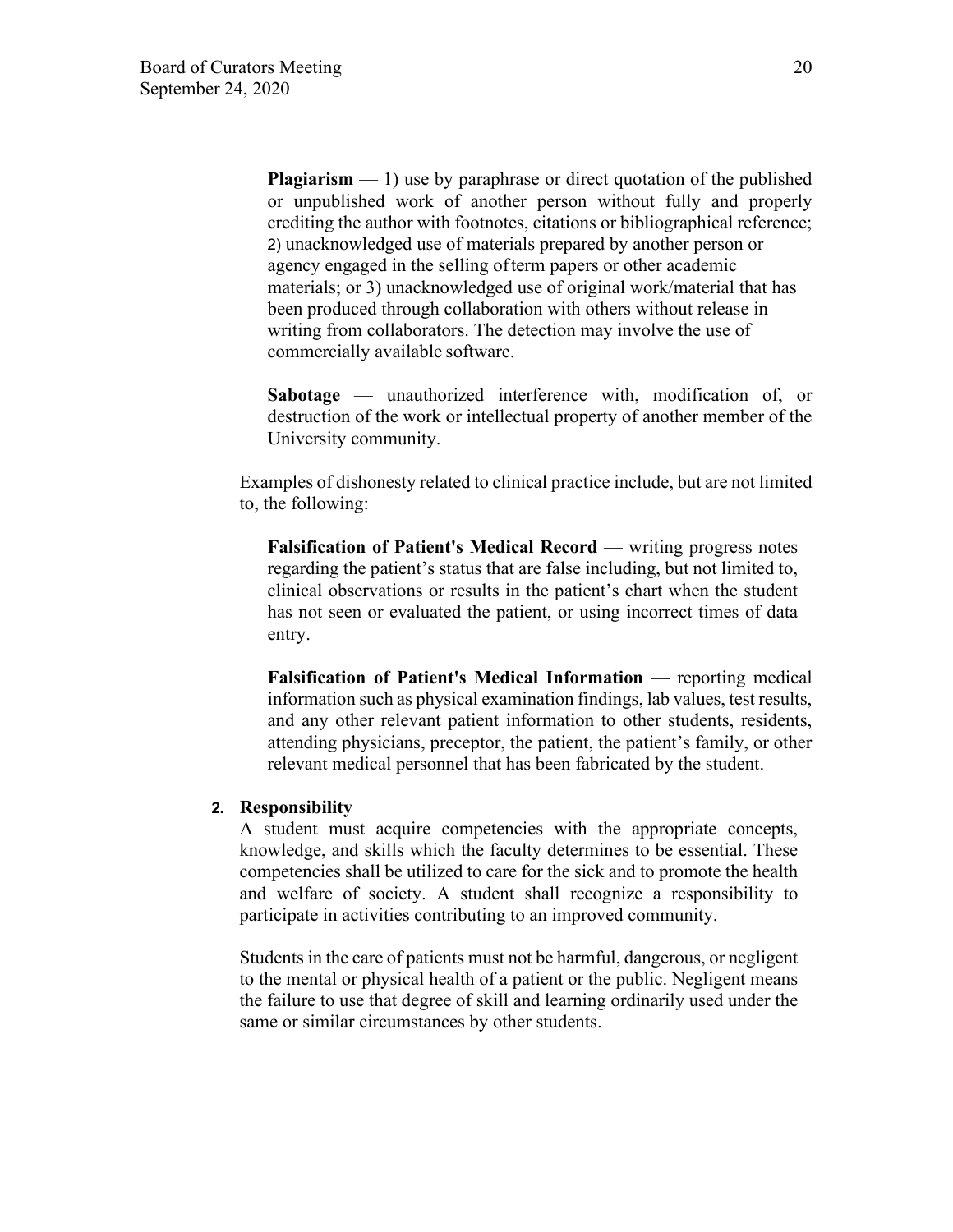Students must pay tuition and other University fees, such as the medical equipment or disability fees, on time. Students must complete required forms of evaluation, degree forms, examination applications, etc. on time.

Students must be familiar with and follow the rules and regulations of UMKC School of Medicine, the University, and the applicable health care professional organizations. Students shall be familiar with and comply with the policies and procedures of clinical sites where they are assigned.

While the University and UMKC School of Medicine are committed to the rights of students to free expression, they also have the right to restrict certain conduct which violates the law or University policy, or otherwise directly interferes with the functioning of the University or UMKC School of Medicine and/or its clinical affiliates. Students are expected to be knowledgeable of and comply with the limits on free expression as set forth in the University "Commitment to Free Expression," available at [https://freespeech.missouri.edu/commitment-to-free-expression/ .](https://freespeech.missouri.edu/commitment-to-free-expression/)

Students shall be responsible in their use of personal and professional social media accounts. "Social media" includes any electronic communication or networking using an online service, platform, or site to share information, ideas, personal messages, images, photographs, or other content including, but not limited to, emails, Facebook, Twitter, LinkedIn, YouTube, Snapchat, Instagram, GROUPME, TikTok, Reddit, Tumblr, and blogs. Students shall use appropriate judgment and be respectful and professional in all social media communications. Information shall be truthful and not misleading or deceptive. Content on social media is considered to be published material and therefore must comply with Federal copyright laws.

### **B. Professional Behavior**

## **1. Prohibition Against Discrimination, Harassment, and Sexual Misconduct**

A student shall be dedicated to providing supervised, competent health care services with compassion, respect for human dignity, and without discrimination.

It is against University regulations to discriminate on the basis of race, color, religion, pregnancy, sex, sexual orientation, gender identity, gender expression, ancestry, national origin, age, disability, protected veteran status, or any other status protected by applicable State or Federal law. The University has an AIDS policy statement consistent with Missouri law that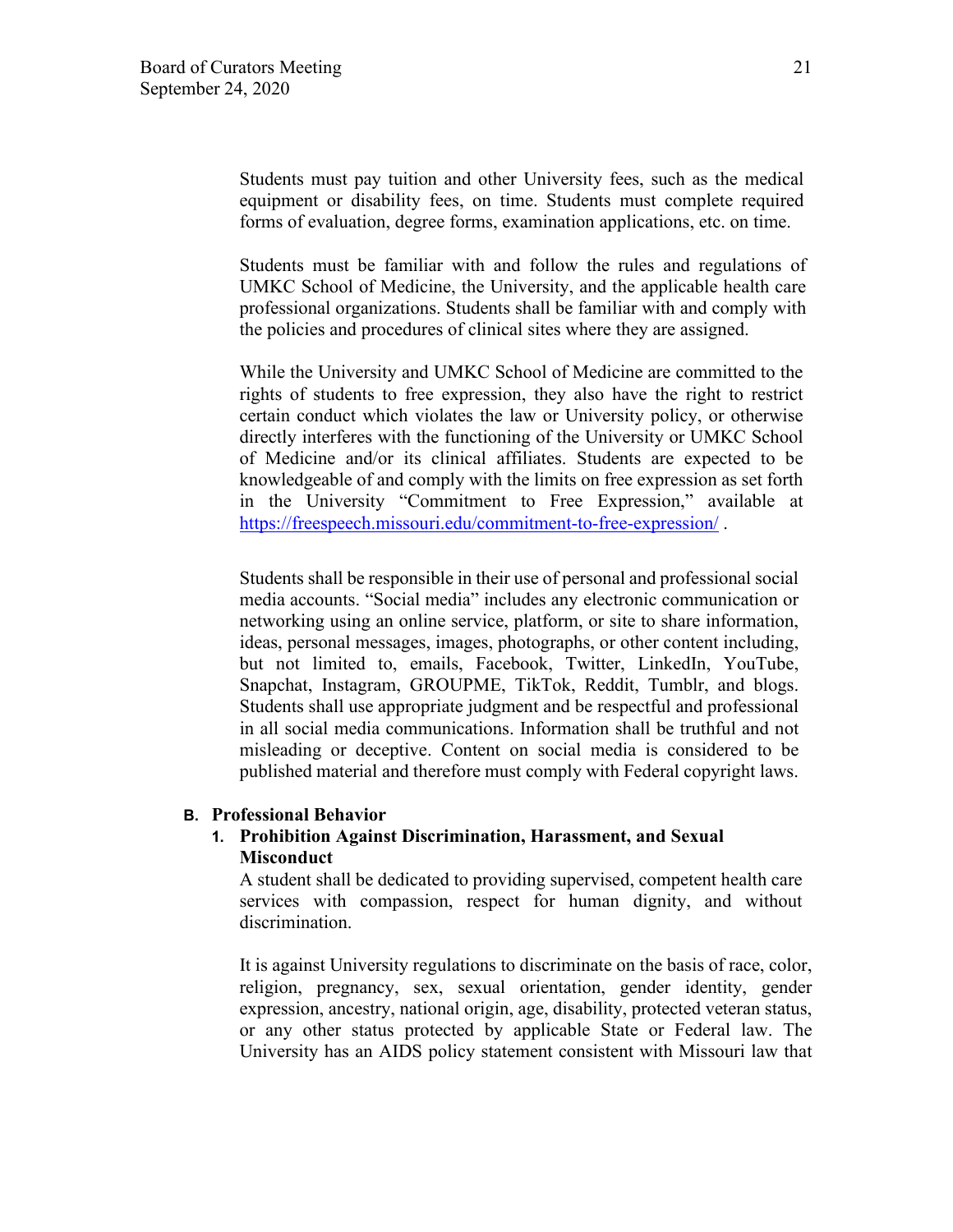prohibits discrimination against persons with AIDS, AIDS Related Complex ("ARC"), or who are HIV positive.

Students shall not harass, discriminate against, or engage in sexual harassment, sexual discrimination, or sexual misconduct with any other individual, either in person or on social media.

## **2. Representation**

A student shall accurately represent himself/herself to others including, but not limited to, colleagues, instructors, representatives of the University, patients, attending physicians, and other members of the health care team.

Examples of misrepresentation include, but are not limited to, the following:

- a. A student shall never use the title of "Doctor" or M.D., as this clearly misrepresents the student's position, knowledge, and authority.
- b. Use of fraud, deception, lies, or bribery in securing any certificate of registration or authority, diploma, permit or license issued, or in obtaining permission to take any examinations.
- c. Impersonation of any person holding a certificate of registration or authority, permit, license or allowing any person to use his/her certificate of registration or authority, permit, license, or diploma from any school.
- d. Forgery, alteration, or misuse of a patient's medical records or knowingly furnishing false information to the health care team and/or professional organizations.

Representations on social media shall accurately reflect that any opinions voiced are those of the student and the student is not speaking on behalf of the University, or UMKC School of Medicine and/or its clinical affiliates.

## **3. Confidentiality and Privacy**

A student shall respect the rights of patients, colleagues, and other health care professionals, and shall safeguard the confidentiality and privacy of patient communications and protected health information within the constraints of the law. The patient's right to privacy in regard to his/her medical record, which includes privacy of personal and social history, is a fundamental tenet to health care.

The discussion in public of the problems of an identified patient, without the patient's permission, by students violates patient confidentiality and privacy laws and is unethical. Under no circumstances can any medical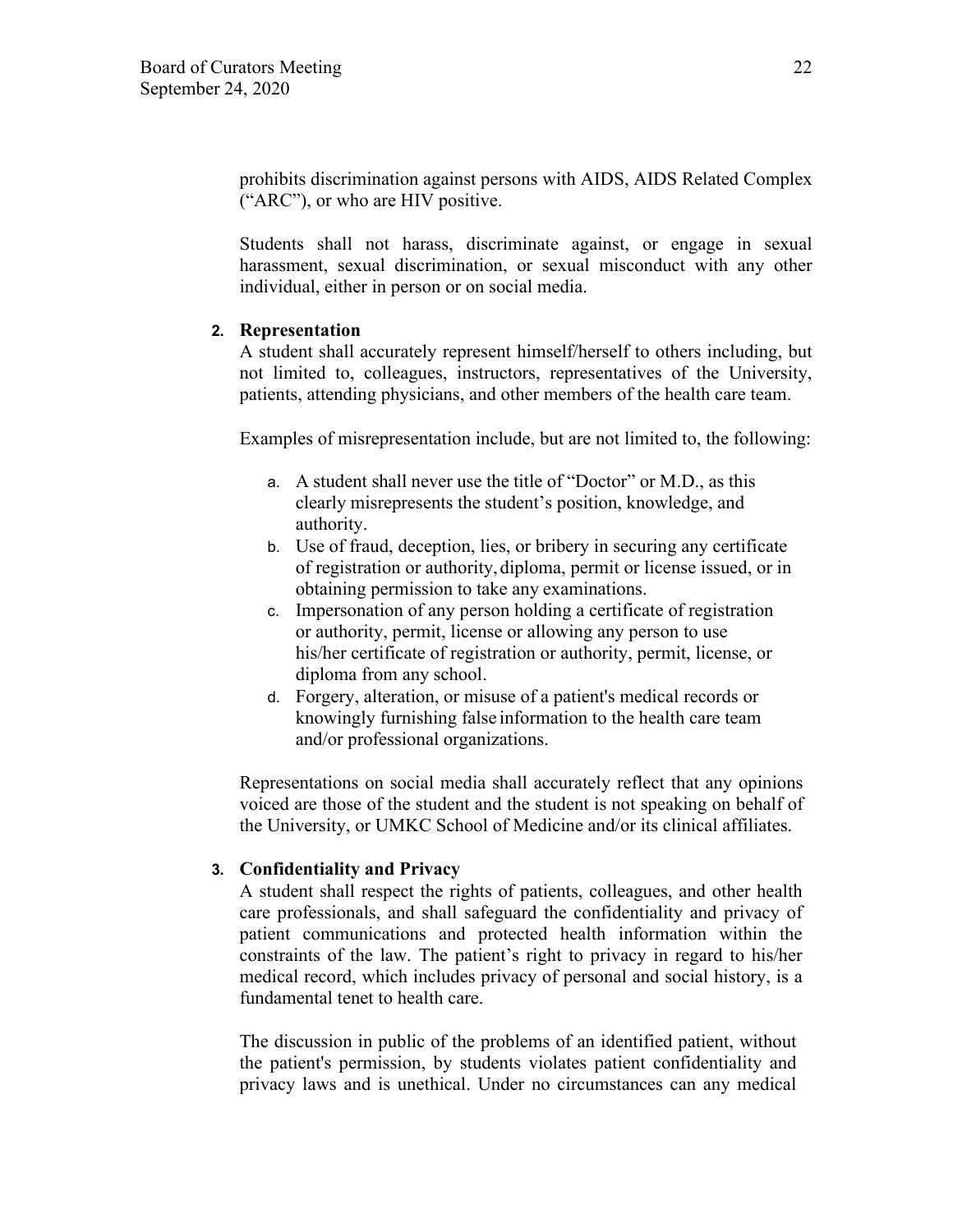record be removed from an institution. Copying of the entire medical record is never permitted for presentations or rounds; students are permitted to extract information, but not copy "wholesale" parts of a medical record. Names and any other identifiers of patients should be omitted from any documents used for these presentations.

Any protected health information of patients, or any patient identifiers, hospital room numbers, or photographs of patients or their hospital or clinic rooms shall not be posted on social media.

#### **4. Disclosures of Information**

While the student is a member of the health care team and under faculty supervision, a student shall continue to study, apply, and advance scientific knowledge, make relevant information available to patients, colleagues, and the public, obtain consultation, and use the talents of other health care professionals when indicated.

Sharing of health information appropriately with a patient and colleagues involved in the care of the patient is a fundamental ethical requirement. The patient must be well informed to make health care decisions and work intelligently in partnership with the health care team. Information that the patient needs for decision making shall be presented in terms the patient can understand. If, for some reason, the patient is unable to comprehend information, there shall be disclosure to the patient's authorized representative. Failure of a student to share health information relevant to a patient with the patient and colleagues involved in the care of the patient is unethical. Providing inaccurate health information with these individuals is also unacceptable.

Students are prohibited from communicating with patients and/or their authorized representatives or family members on social media. Any conversations regarding specific patient health care conditions, treatments, or particular processes in a clinical setting can be mutually beneficial for the professional community; however, these must only occur without identifying patients and when using professional social media sites that maintain the privacy and security of communications with registered users.

### **5. Assessment of Personal Competence (Self-Evaluation)**

Students shall seek consultation and supervision whenever their ability to play their role in the care for a patient is inadequate because of lack of knowledge or experience.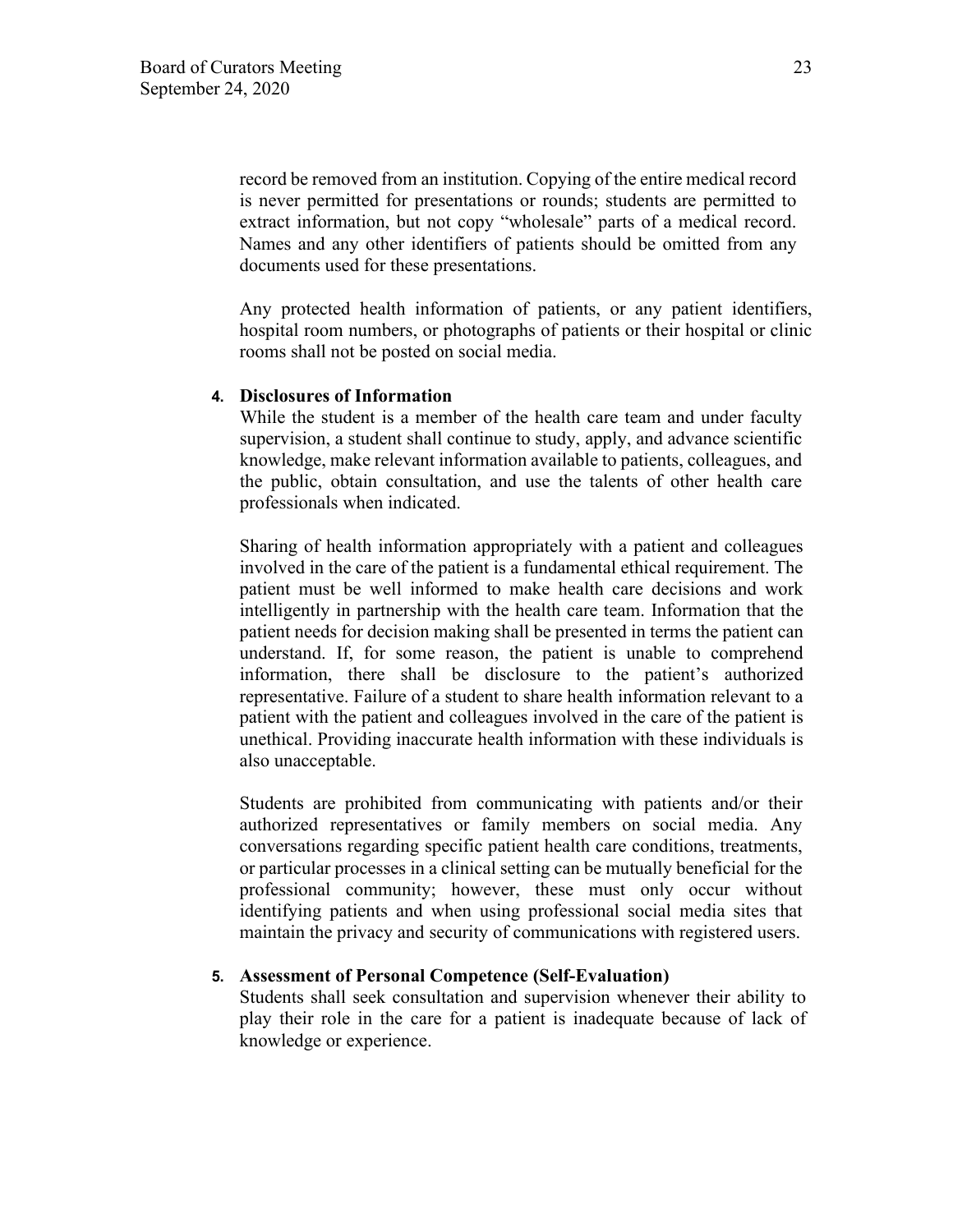Students are expected to respond to constructive criticism by appropriate modification of behavior.

It is unacceptable for a student to attempt procedures or to prescribe therapies without supervision.

### **6. Professional Demeanor, Appearance, and Communications**

The student is expected to be thoughtful and professional when interacting with patients and their families, attending physicians, preceptors, supervising residents, and other students, and whenever his/her behavior may influence adversely the judgments of others about UMKC School of Medicine and/or its clinical affiliates, or the University. Students shall comply with the code of ethics for their applicable health care profession both on campus and at clinical affiliates, by conduct and speech, and when using social media.

Students shall maintain a neat and clean appearance, and dress in attire that is generally accepted as professional by the patient populations served and in compliance with any policies of clinical affiliates.

Inappropriate behaviors may include, but are not limited to, either in person or on social media: 1) the use of offensive, vulgar, lewd, obscene, profane, or unprofessional language, gestures, images, or videos; or 2) cyberbullying. Any conduct or speech that materially and substantially interferes with the educational process of other students or violates the rights of others is prohibited.

Attempting, directly or indirectly, by way of intimidation, coercion or deception, to obtain or retain a patient or discourage the use of a second opinion or consultation is not appropriate.

### **7. Informed Consent**

Students are to understand the obligations of health care professionals to obtain informed consent from patients, but students are **not** responsible for obtaining consent. It is the responsibility of health care professionals to ensure that the patient or his/her surrogate be appropriately informed as to the nature of the patient's medical condition, the objectives of proposed treatments, treatment alternatives, and risks involved. The patient's or surrogate's consent must be obtained without coercion.

### **8. Avoidance of Conflicts of Interests**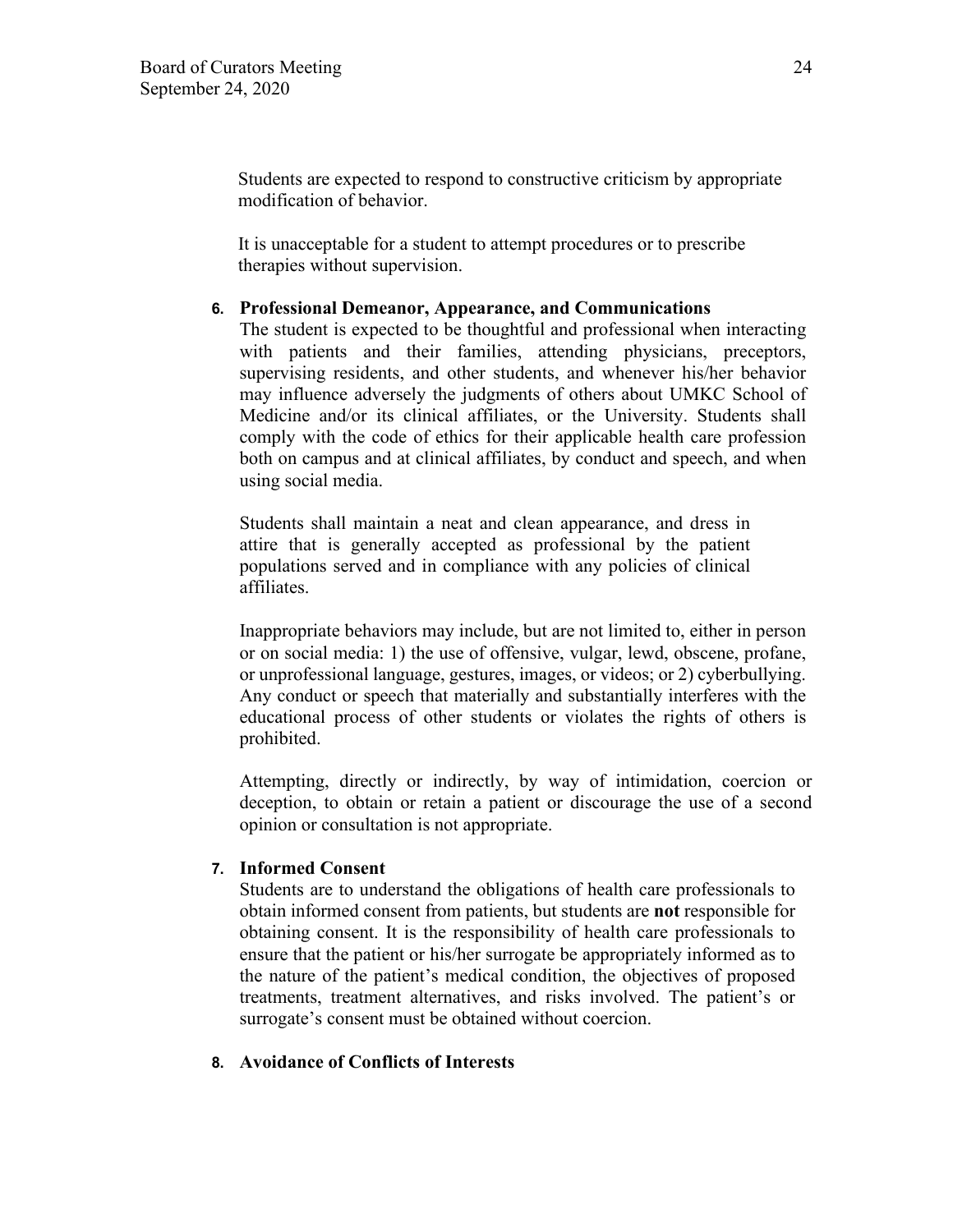If a conflict of interest arises, in which the student has competing interests or loyalties that could potentially undermine their ability to act in an impartial manner, the student will disclose this information as soon as possible through the appropriate channels. For example, gifts, hospitality, or subsidies offered by manufacturers and distributors of medical and pharmaceutical equipment/goods shall not be accepted if acceptance would influence the objectivity of clinical judgment.

### **9. Appropriate Conduct with Patients**

The student will demonstrate respect for others, act without discrimination, treat patients politely and considerately, respect their views, respect their privacy and right to confidentiality. The student will communicate effectively and appropriately, and will understand, accept, and agree to be bound by the principle of confidentiality of patient data, and also of information concerning staff and fellow students. The student will not engage in romantic, sexual, or other non-professional behaviors with a patient — even upon the apparent request of a patient — while the student is involved with the patient's care. Any involvement or communications with former patients must meet the professional standards of conduct of the student, and shall not breach the patient's right of privacy of protected health information.

### **10. Awareness of Impairments**

The student will not use alcohol or drugs or practice while under a physical or mental health condition if such impairs his/her ability to perform the work of the profession or results in compromised patient care. It is also the responsibility of every student to strive to protect the public from an impaired colleague and to assist that colleague whose capability is impaired because of alcohol or drug use, or a physical or mental health condition. Students are strongly encouraged to self-report and/or seek assistance if they are aware of any potential self-impairment. Additionally, any student who displays signs of impairment should be reported by a peer or UMKC School of Medicine faculty or staff member. Any retaliation against a student for good faith reporting of a peer suspected of impairment shall constitute a violation of professional conduct.

### **11. Civility with Colleagues**

Professional relations among all members of the medical community shall be marked by civility. Scholarly contributions shall be acknowledged and each person shall recognize and facilitate the contributions of others to this community; slanderous comments and acts are not acceptable. Students shall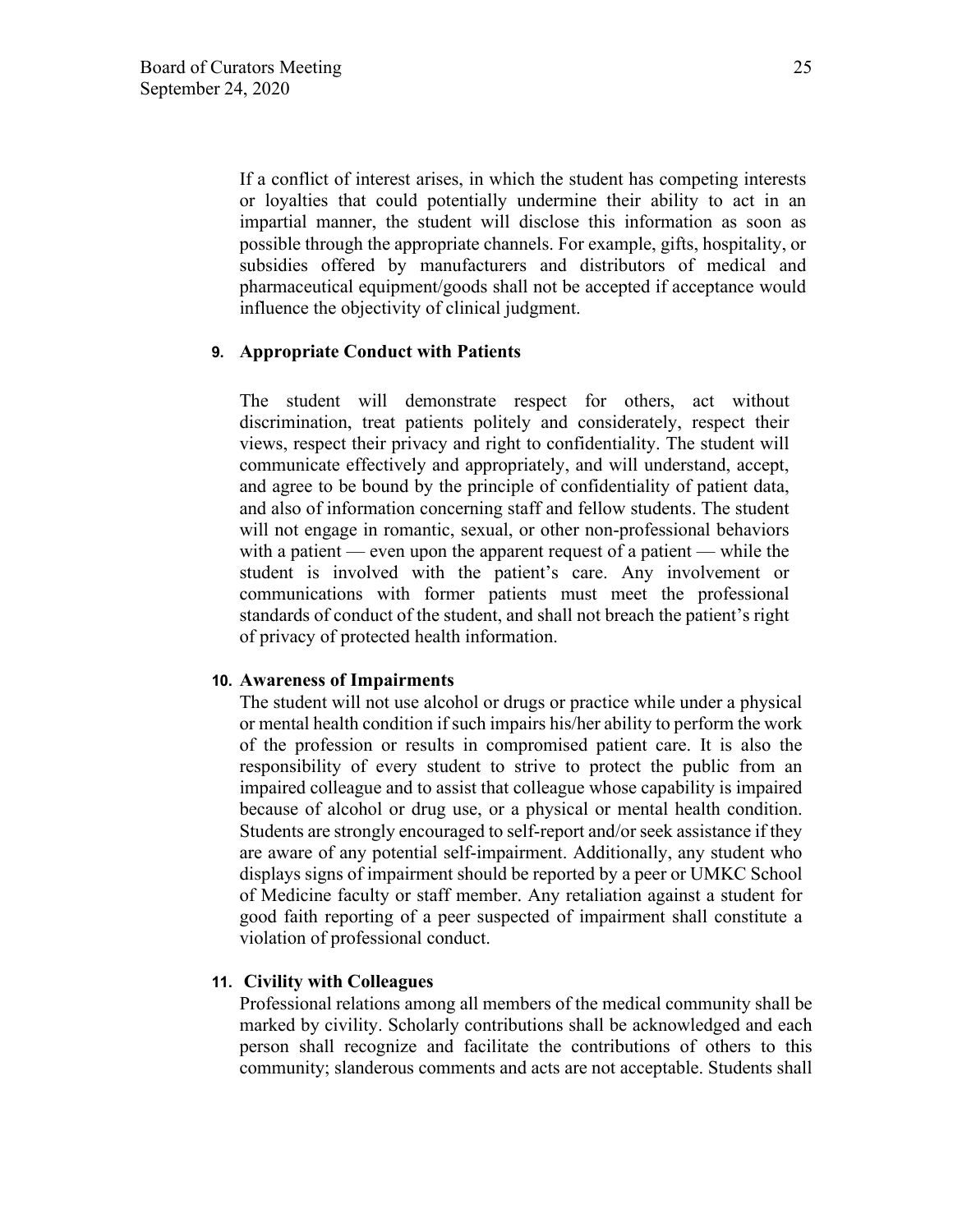deal with professional, staff, and peer members of the health care team in a considerate manner and with a spirit of cooperation.

It is unethical and harmful for a student to disparage, in person or on social media, without sufficient evidence, the professional competence, knowledge, qualifications, or services of a colleague to anyone. It is also unethical to imply without reliable evidence — by word, gesture, or deed — that a patient has been poorly managed or mistreated by a colleague.

### **12. Duty To Teach**

It is incumbent upon students entering health care professions to teach other students what they know of the science, art, and ethics of their professions. It also includes communicating clearly and teaching patients so that they are properly prepared to participate in their own care and in the maintenance of their health.

#### **III. The University of Missouri Standard of Conduct for Students**

In addition to the conduct detailed above, a student is subject to the University of Missouri Standard of Conduct for Students, as administered by the UMKC Office of Student Conduct and Civility in the Division of Student Affairs, in Section 200.010. of the Collected Rules and Regulations of the University [\(http://www.umsystem.edu/ums/rules/collected\\_rules/programs/ch200/200.010\\_sta](http://www.umsystem.edu/ums/rules/collected_rules/programs/ch200/200.010_standard_of_conduct) ndard of conduct). Students in the UMKC School of Medicine may be subject to discipline by either the UMKC Office of Student Conduct and Civility or the Honor Council, or by the Title IX Coordinator in the Office of Affirmative Action for allegations related to sexual discrimination. A student will not be subject to discipline for the same violation by multiple entities. The Honor Council, the Office of Student Conduct and Civility, and the Office of Affirmative Action may share information about possible violations to determine which entity will handle the matter, and about violations that have been substantiated.

As of February 7, 2017, conduct for which students are subject to sanctions falls into the following categories:

1. **Academic dishonesty**, including, but not limited to, as cheating, plagiarism, or sabotage. The Board of Curators recognizes that academic honesty is essential for the intellectual life of the University. Faculty members have a special obligation to expect high standards of academic honesty in all student work. Students have a special obligation to adhere to such standards. In all cases of academic dishonesty, the instructor shall make an academic judgment about the student's grade on that work and in that course. The instructor shall report the alleged academic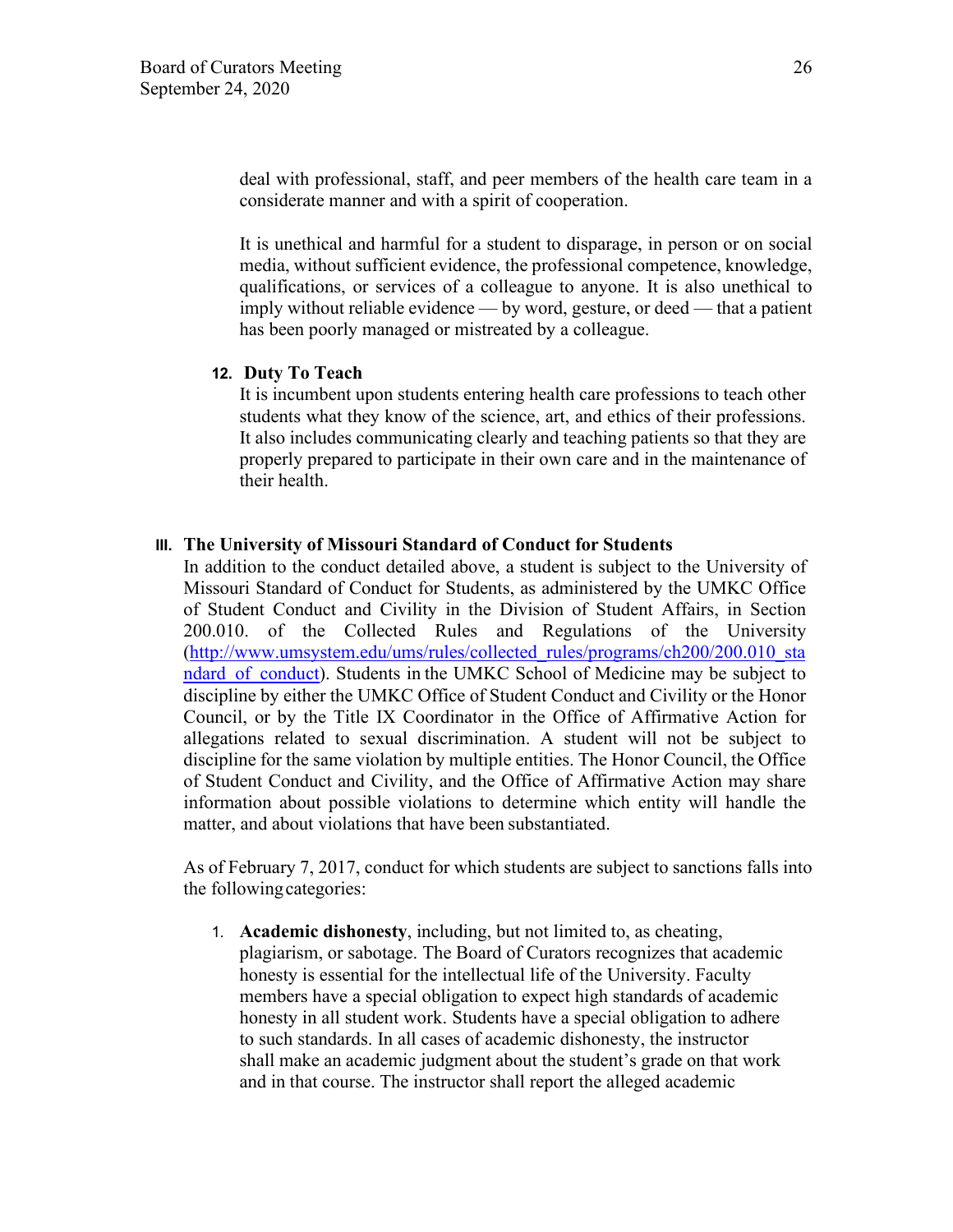dishonesty to the Primary Administrative Officer.

- **2. Forgery, alteration, or misuse of University documents, records or identification, or knowingly furnishing false information to the University.**
- **3. Obstruction or disruption of teaching, research, administration, conduct proceedings, or other University activities, including its public service functions on or off campus.**
- **4. Physical abuse or other conduct which threatens or endangers the health or safety of any person.**
- 5. **Stalking** another by following or engaging in a course of conduct with no legitimate purpose that puts another person reasonably in fear for one's safety or would cause a reasonable person under the circumstances to be frightened, intimidated or emotionally distressed.
- 6. **Violation of the University's Equal Employment/Education Opportunity Policy and Statement of Nondiscrimination** in Section 600.010 of the Collected Rules and Regulations. Discrimination is prohibited on the basis of race, color, national origin, ancestry, religion, sex, pregnancy, sexual orientation, gender identity, gender expression, age, disability, protected veteran status, and any other status protected by applicable State or Federal law.
- 7. **Violation of the University's Sex Discrimination, Sexual Harassment and Sexual Misconduct in Education/Employment Policy in Section 600.0020 of the Collected Rules and Regulations**. These violations include:
	- a. **Sex Discrimination**. Sex discrimination is conduct that is based upon an individual's sex, pregnancy, gender identity, or gender expression that adversely affects a term or condition of the individual's employment, education, living environment, or participation in a University activity. Sexual harassment, sexual misconduct, sexual exploitation, stalking on the basis of sex, and dating/intimate partner violence are forms of sex discrimination which are prohibited under this policy.
	- b. **Sexual Harassment**. Sexual harassment is defined as:
		- 1. Unwelcome sexual advances or requests for sexual activity by a person or persons in a position of power or authority to another person, or
		- 2. Other unwelcome verbal or physical conduct of a sexual nature by a person to another person, when:
			- a. Submission to or rejection of such conduct is used explicitly or implicitly as a condition for academic or employment decisions; or
			- b. Such conduct creates a hostile environment by being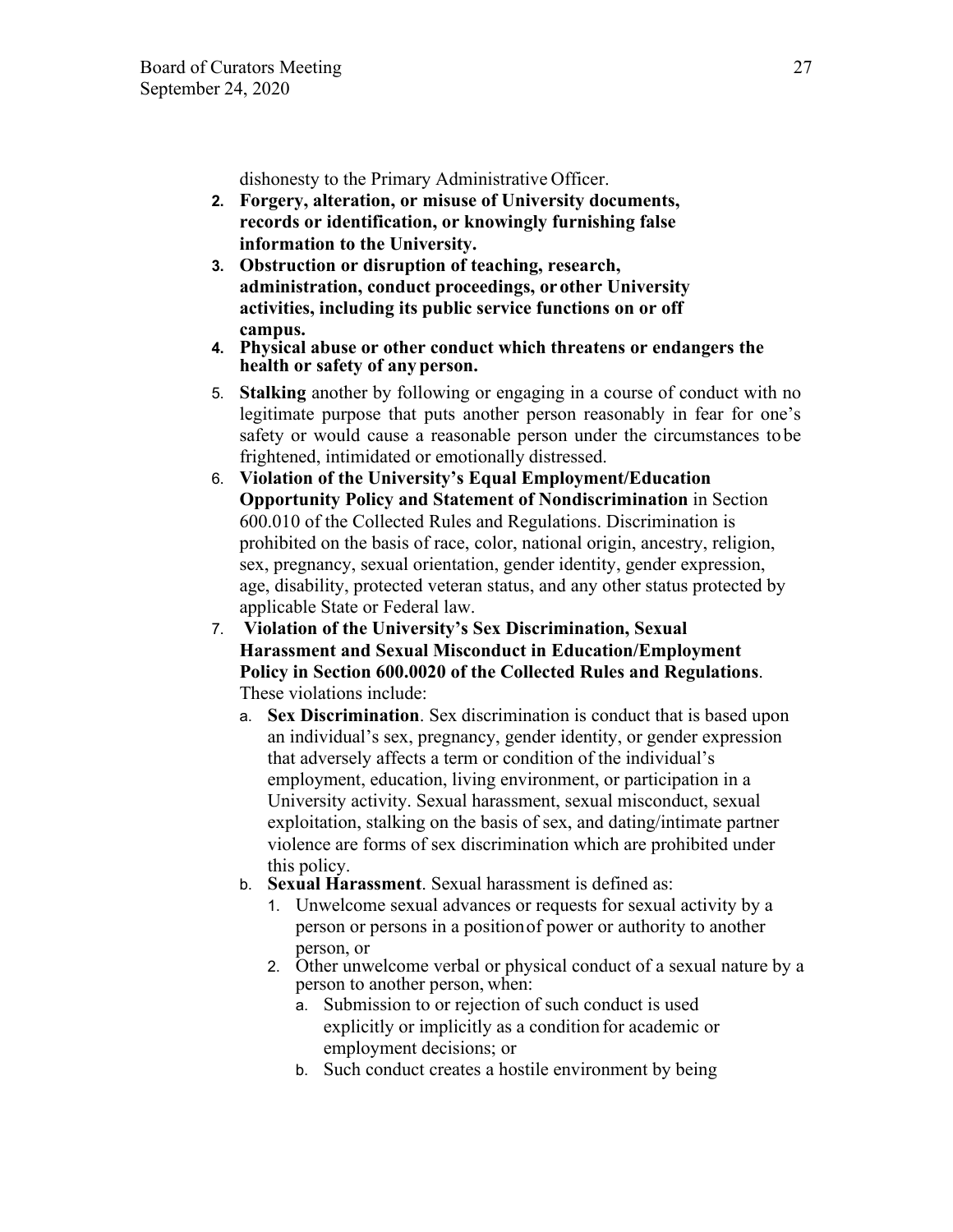sufficiently severe or pervasive or objectively offensive that it interferes with, limits or denies the ability to participate in or benefit from the University's educational programs, activities, or employment.

- c. **Sexual Misconduct**. Sexual misconduct includes: 1) Nonconsensual sexual intercourse; 2) Nonconsensual sexual contact involving the sexual touching of a body part (i.e., the lips, genitals, breast, anus, groin, or buttocks of another person) or the nonconsensual sexual touching of another with one's own genitals, whether directly or through the clothing; 3) Exposing one's genitals to another under circumstances in which one should reasonably know that the conduct is likely to cause affront or alarm; or 4) Sexual exploitation.
- d. **Stalking on the Basis of Sex.** Stalking on the basis of sex is following or engaging in a course of conduct on the basis of sex with no legitimate purpose that puts another person reasonably concerned for his or her safety or would cause a reasonable person under the circumstances to be frightened, intimidated or emotionally distressed.
- e. **Dating/Intimate Partner Violence**. Violence, threats of violence, intimidation, or act of coercion committed by a person who is or has been in a social relationship of a romantic or intimate nature withthe recipient of the violent behavior.
- f. **Sexual Exploitation.** Sexual exploitation occurs when one person takes nonconsensual or abusive sexual advantage of another person for one's own advantage or benefit or for the advantage or benefit of anyone other than the person being exploited and which behavior does not constitute any other form of sexual misconduct. Examples of sexual exploitation include, but are not limited to, the following activities done without the consent of all participants:
	- 1. Invasion of sexual privacy;
	- 2. Prostituting another person;
	- 3. Taping or recording of sexual activity;
	- 4. Going beyond the boundaries of consent to sexual activity (letting your friends hide to watch you engaging in sexual activity);
	- 5. Engaging in voyeurism;
	- 6. Knowingly transmitting an STI, STD, venereal disease or HIV to another person;
	- 7. Inducing another to expose their genitals;
	- 8. Nonconsensual distribution of intimate images; or
	- 9. Use or distribution of drugs or alcohol with the intent to facilitate sexual contact without consent (i.e., predatory drugs or alcohol).
- g. **Retaliation**. Retaliation is any adverse action taken against a person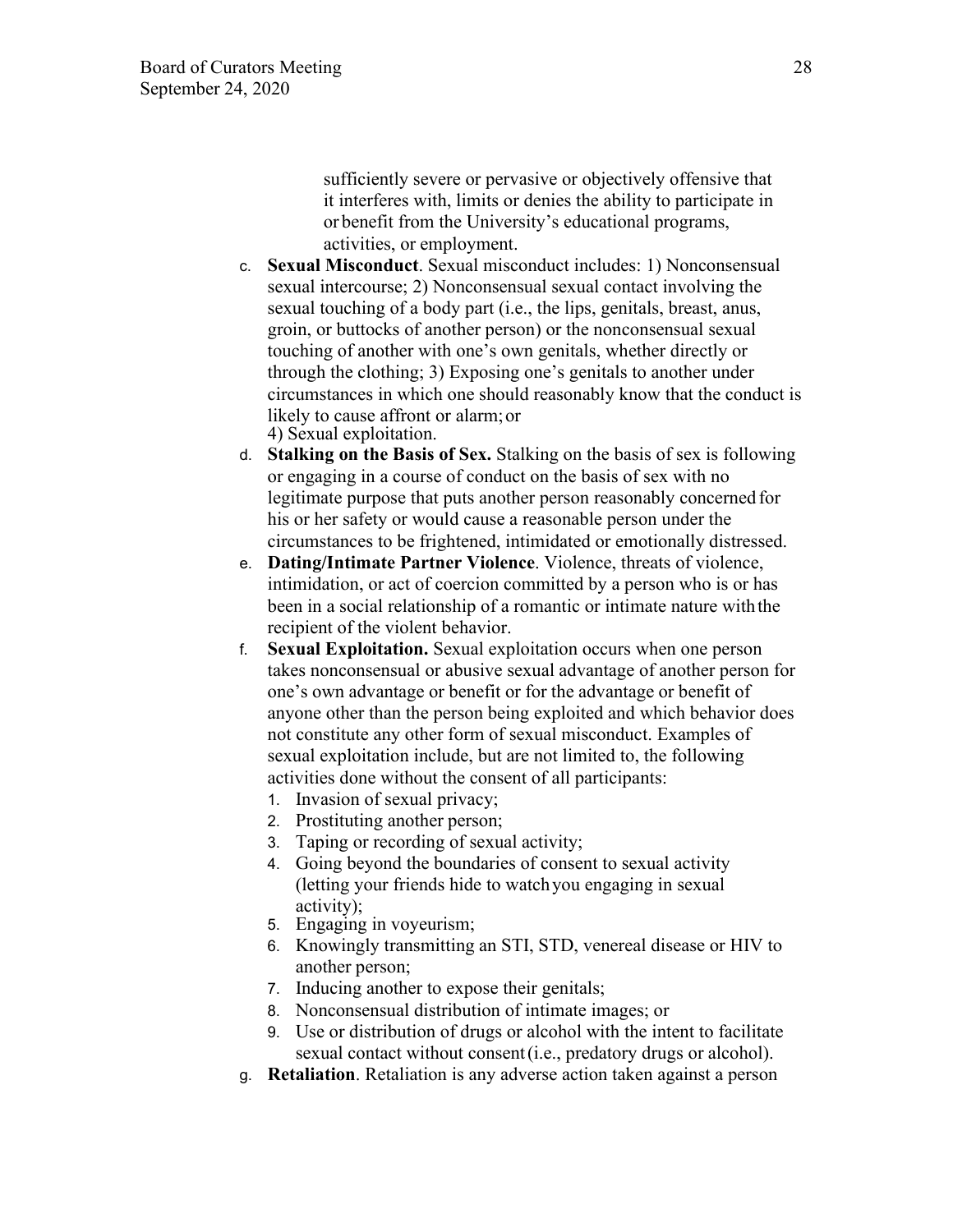because of that person's participation in protected activity. The University strictly prohibits retaliation against any person for making any good faith report to a Title IX Coordinator or for filing, testifying, assisting, or participating in any investigation or proceeding involving allegations of sex discrimination, sexual harassment or sexual misconduct.

- h. **False Reporting**. False reporting is making an intentional false report or accusation in relation to this policy as opposed to a report or accusation, which, even if erroneous, is made in good faith.
- 8. **Threatening or Intimidating Behaviors**, defined as written or verbal conduct that causes a reasonable expectation of injury to the health or safety of any person or damage to any property or implied threats or acts that cause a reasonable fear of harm in another.
- **9. Participating in attempted or actual taking of, damage to, or possession without permission of property of the University or of a member of the University community or of a campus visitor.**
- **10. Unauthorized possession, duplication or use of keys to any University facilities or unauthorized entry to or use of University facilities.**
- 11. **Violation of University policies, rules or regulations or of campus regulations** including, but not limited to, those governing residence in University-provided housing, or the use of University facilities, or student organizations, or the time, place and manner of public expression.
- 12. **Manufacture, use, possession, sale or distribution of alcoholic beverages or any controlled substance without proper prescription or required license or as expressly permitted by law or University regulations**, including operating a vehicle on University property, or on streets or roadways adjacent to and abutting a campus, under the influence of alcohol or a controlled substance as prohibited by law of the state of Missouri.
- 13. **Disruptive conduct**. Conduct that creates a substantial disruption of University operations including obstruction of teaching, research, administration, other University activities, and/or other authorized non- University activities that occur on campus.
- **14. Failure to comply with directions of University officials acting in the performance of their duties.**
- **15. The illegal or unauthorized possession or use of firearms, explosives, other weapons, or hazardous chemicals.**
- 16. **Hazing**, defined as an act that endangers the mental or physical health or safety of a student, or an act that is likely to cause physical or psychological harm to any person within the University community, or that destroys or removes public or private property, for the purpose of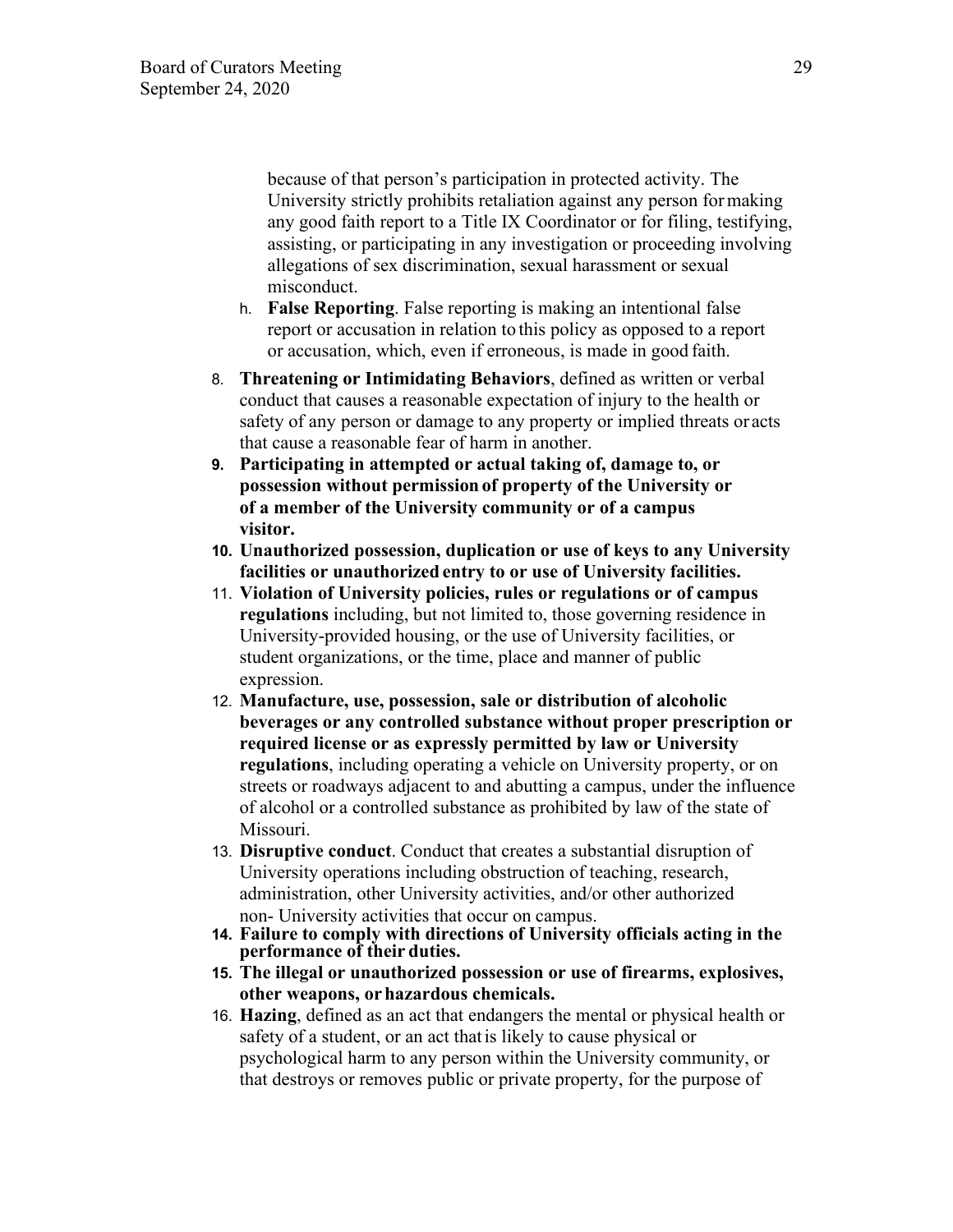initiation, admission into, affiliation with, or as a condition for continued membership in a group or organization. Participation or cooperation by the person(s) being hazed does not excuse the violation. Failing to intervene to prevent, failing to discourage, and/or failing to report those acts may also violate this policy.

- 17. **Misuse of computing resources in accordance with University policy**  including, but not limited to:
	- a. Actual or attempted theft or other abuse;
	- b. Unauthorized entry into a file to use, read, or change the contents, or for any other purpose;
	- c. Unauthorized transfer of a file;
	- d. Unauthorized use of another individual's identification and password;
	- e. Use of computing facilities to interfere with the work of another student, faculty member, or University official;
	- f. Use of computing facilities to interfere with normal operation of the University computing system; and
	- g. Knowingly causing a computer virus to become installed in a computer system or file.

Details of current rules, sanctions, and due process for violations of the University of Missouri Standard of Conduct for Students are found at [http://www.umsystem.edu/ums/rules/collected\\_rules/programs/ch200/200.020\\_rules\\_of\\_pr](http://www.umsystem.edu/ums/rules/collected_rules/programs/ch200/200.020_rules_of_procedures_in_student_conduct_matters) ocedures in student conduct [matters](http://www.umsystem.edu/ums/rules/collected_rules/programs/ch200/200.020_rules_of_procedures_in_student_conduct_matters) and in the University of Missouri-Kansas City General Catalogue. Students shall be familiar with these rules and procedures.

# **HONOR COUNCIL PROCEDURES FOR VIOLATIONS OF THE STANDARDS OF PROFESSIONAL CONDUCT**

Approved by the University of Missouri Board of Curators: December 1994, Revised January 31, 2013

# **I. Jurisdiction of the Honor Council**

The Honor Council shall have the authority to address incidents of alleged violations by University of Missouri-Kansas City ("UMKC") School of Medicine students enrolled in either the M.D. or graduate health professions programs involving direct patient care of the UMKC School of Medicine Standards of Professional Conduct ("Standards"), whether such violations occur on the Volker campus or in classes or clinical experiences at affiliated hospitals and clinics through the UMKC School of Medicine. The Standards identify areas of conduct which are judged unacceptable for students either who are in or aspire to a health care profession. The Standards and Honor Council Procedures for Violations of the Standards of Professional Conduct ("Procedures") are published documents of UMKC School of Medicine and have been approved by the University of Missouri Board of Curators. When a student has been charged with one or more violations of these Standards ("Respondent"), the Honor Council shall adhere to the following Procedures. The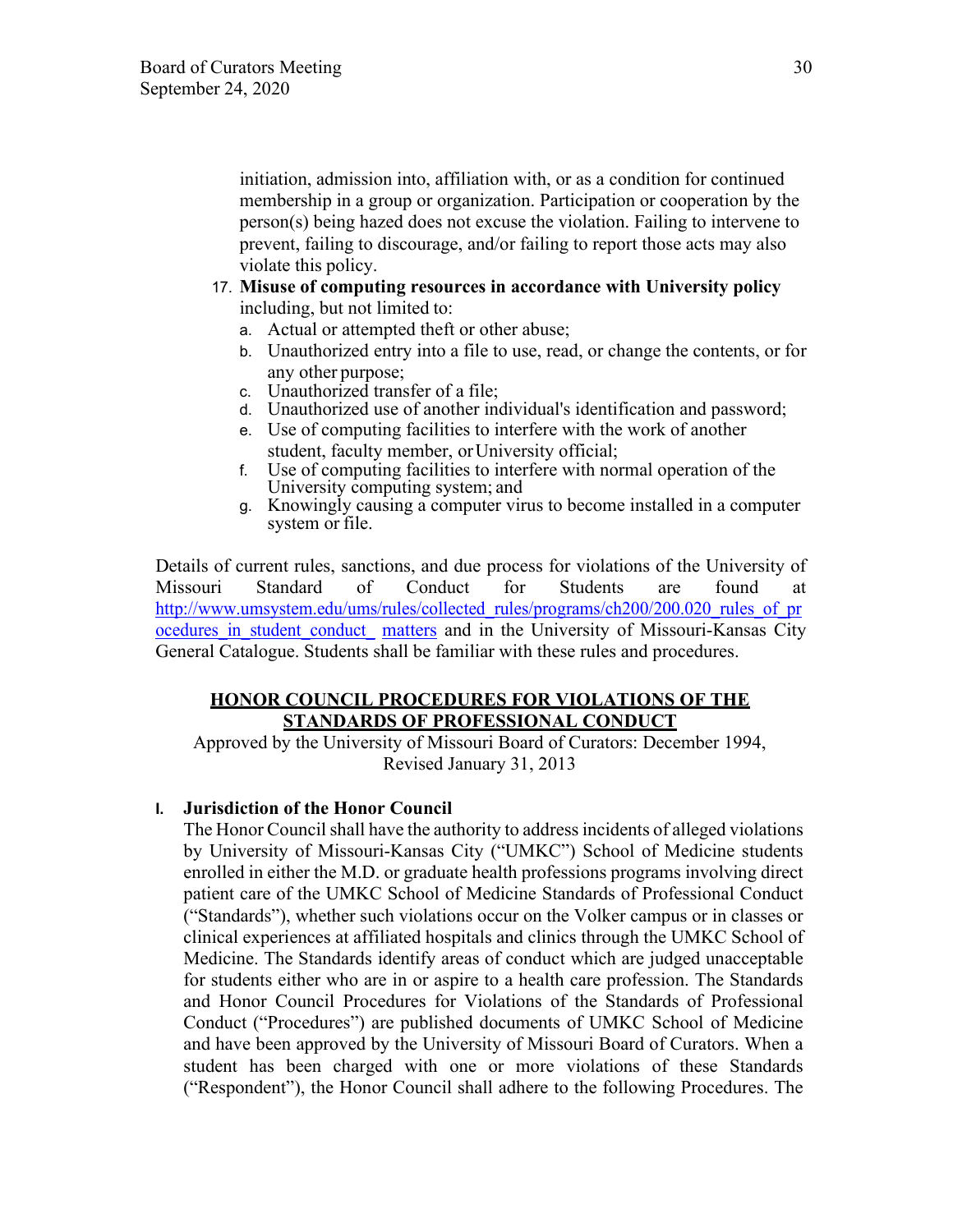Honor Council shall have the authority to recommend sanctions upon a Respondent appearing before the Honor Council. The disciplinary proceedings described are not to be construed as judicial trials. Care shall be taken, however, to comply as fully as possible with the spirit and intent of these Procedures.

### **II. Organization of the Honor Council**

## **A. Composition**

The Honor Council voting members shall consist of the Chair, six faculty/staff members (1 Docent, 1 Basic Scientist, 2 Clinical Scientists, 1 Humanities/Social Sciences representative, and 1 Graduate faculty member), and two student members (1 Years 3-6 and 1 graduate student). Four members constitute a quorum. Nonvoting Honor Council staff who assist the Chair in investigations and generation of reports may be present at the hearings to take minutes or assist with the hearing.

### **B. Eligibility and Appointment**

The Chair, faculty/staff, and student members shall be appointed to the Honor Council by the Dean of UMKC School of Medicine.

## **C. Chair**

The Chair shall count as one member of the Honor Council and shall be entitled to vote on all matters before the Honor Council.

### **D. Time of Appointment and Term of Office**

The Chair and faculty/staff members of the Honor Council shall serve for the duration of their appointments. The student members of the Honor Council shall serve for one year.

A student is ineligible to continue as a member of the Honor Council if he/she is placed on academic or disciplinary probation, or if for any other reason his/her continued membership on the Honor Council may not be in the best interest of UMKC School of Medicine as determined by the Dean of UMKC School of Medicine.

### **III. Procedures for Report of Violation, Investigation, Informal Disposition, and Notice**

## **A. Report of Violation**

An alleged violation of the Standards should be reported to the Chair of the Honor Council, or his/her designee, as soon as possible after discovery of the incident. Reports may be made in person or by webform or email.

### **B. Preliminary Procedures and Investigation**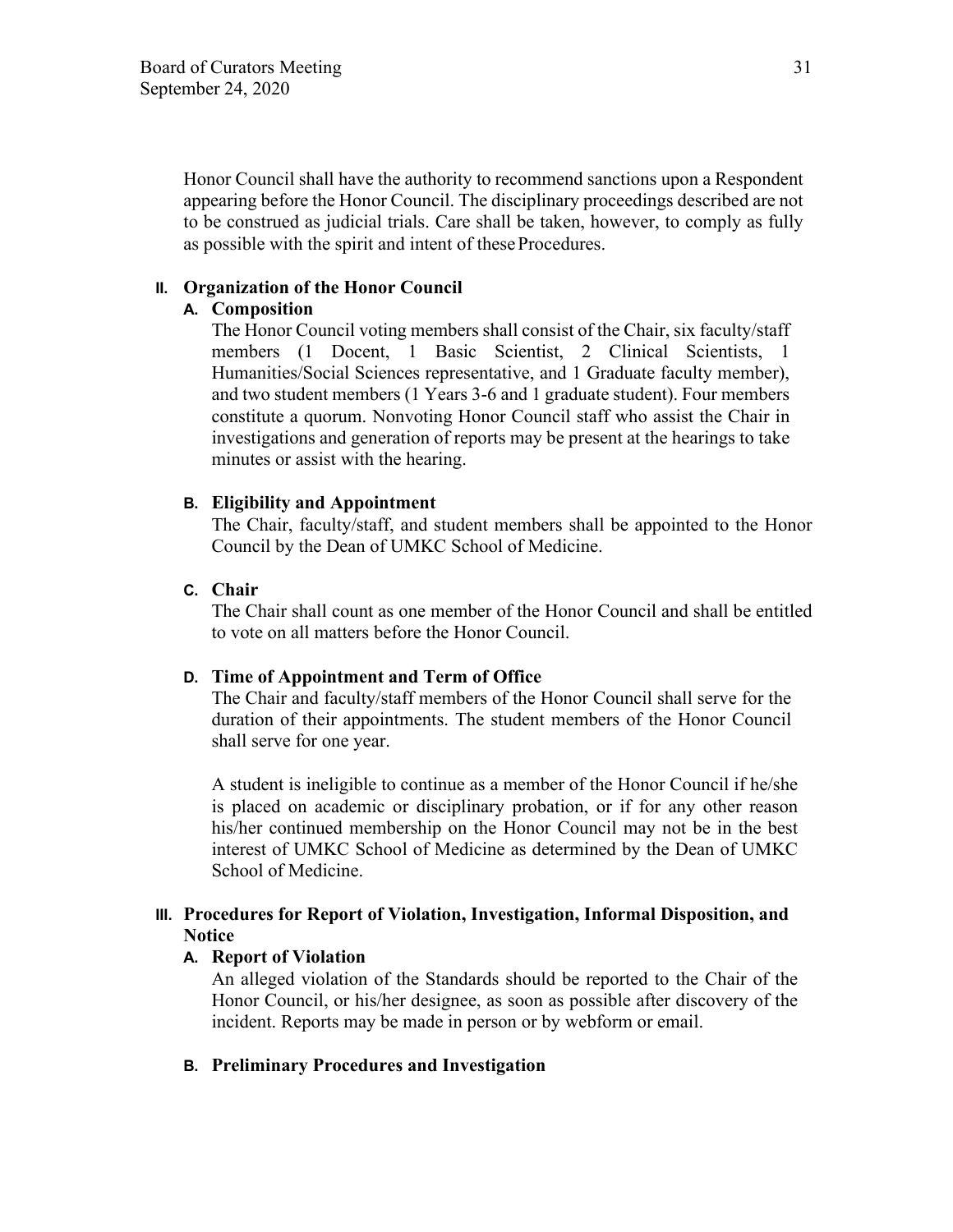The Chair of the Honor Council or his/her designee shall investigate any reported student misconduct and determine whether any violation(s) of the Standards occurred. The reporter may be requested to meet with the Chair or his/her designee to discuss the alleged violation.

The Chair is responsible for notifying the Respondent by UMKC email of the alleged violation prior to the commencement of the investigation. In addition, the Respondent shall receive a copy of these Procedures as an attachment to the email notice. The Chair shall meet with the Respondent to allow the Respondent the opportunity to respond to the alleged violation.

After conducting an investigation, if the Chair determines that a violation of the Standards has occurred, the Chair or his/her designee shall provide notice by UMKC email to the Respondent of the Respondent's right to a hearing.

The Dean of UMKC School of Medicine or his/her designee may at any time temporarily suspend or deny readmission to a Respondent pending formal procedures when the Dean or his/her designee finds and believes from available information that the presence of the Respondent would seriously disrupt UMKC School of Medicine or constitute a danger to the health, safety, or welfare of members of the UMKC School of Medicine community.

### **C. Informal Disposition**

The Chair shall have the authority to determine that a violation of the Standards did not occur and to impose an informal non-disciplinary disposition, and shall fix a reasonable time within which the Respondent shall accept or reject a proposed informal non-disciplinary disposition.

A failure of the Respondent either to accept or reject a proposed informal nondisciplinary disposition within the time fixed shall be deemed to be an acceptance of the informal non-disciplinary disposition and, in such event, the proposed informal non-disciplinary disposition shall become final upon expiration of such time.

If the Respondent rejects a proposed informal non-disciplinary disposition, it must be in writing and shall be forwarded to the Chair of the Honor Council.

The Chair may refer a matter to the Honor Council for formal investigation and hearing without first offering informal disposition.

#### **D. Notice of Hearing**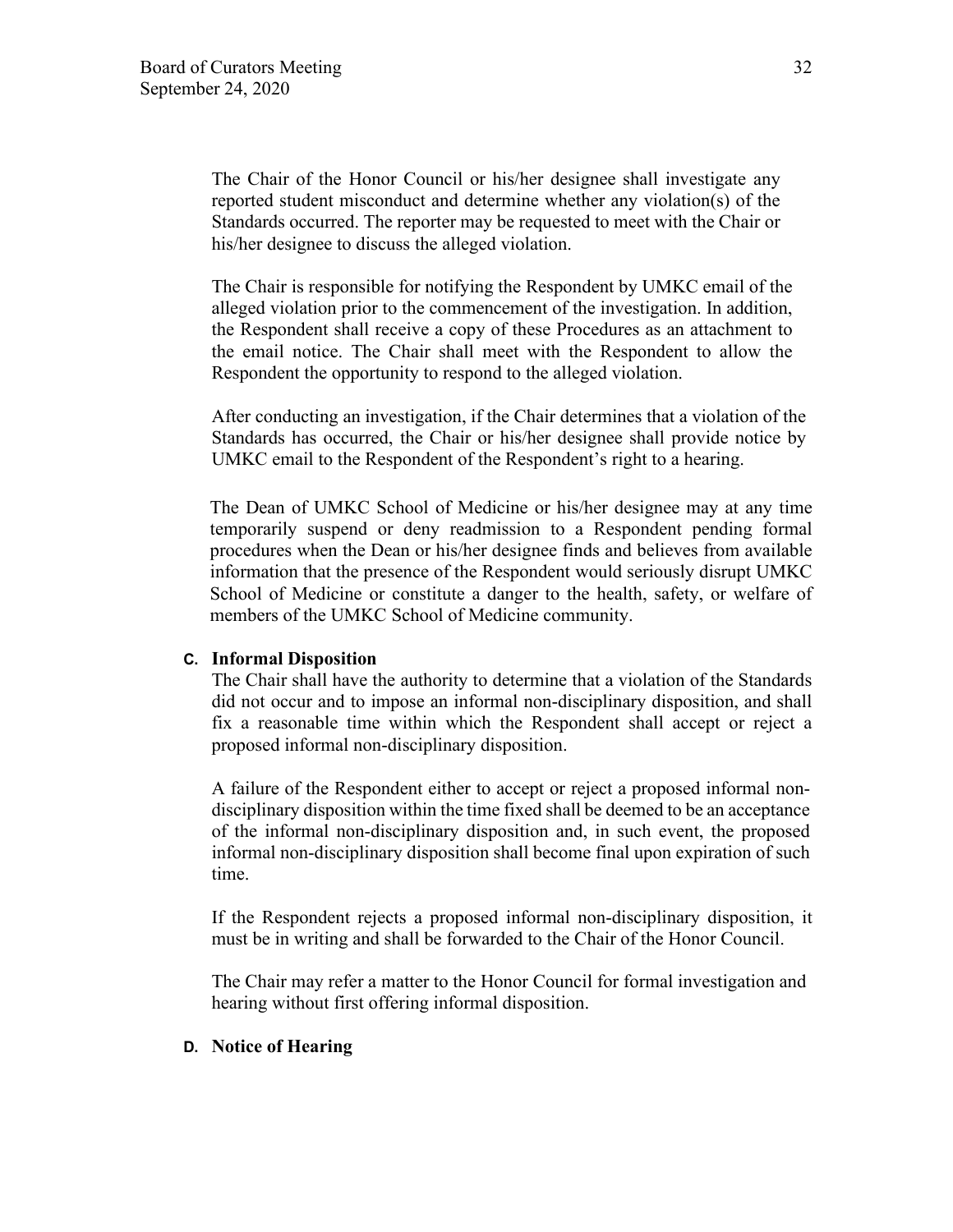Upon completion of the investigation, when a violation of the Standards has been substantiated in the judgment of the Chair of the Honor Council, the Chair will schedule a formal hearing as soon as possible but no later than sixty (60) calendar days after receipt of the report of the alleged violation. A request for an extension may be made by the Chair to the Dean of UMKC SOM if there are extenuating circumstances that justify the delay of the hearing. The Dean of UMKC SOM shall determine whether an extension shall be granted and the length of any extension. Notice of an extension shall be provided to the Respondent by UMKC email.

The reporter of the violation, witnesses, and Respondent will be given written notice of the hearing by UMKC email. The Notice of Hearing shall describe the alleged violation and include the date, time, and place of the alleged violation. The Notice of Hearing shall also provide the date, time, and place of the hearing before the Honor Council, request for attendance of the parties involved, and a reference for the Respondent to the Rights of the Respondent which are outlined in these Procedures.

The Notice of Hearing shall be given at least seven (7) consecutive calendar days prior to the hearing, unless a shorter time is fixed by the Chair for good cause.

Any request for continuance shall be made in writing to the Chair who shall have the authority at his/her discretion to postpone the hearing if he/she determines the request is timely and made for good cause. The Chair shall notify the Honor Council members, the Respondent, the reporter, the witnesses, and any other relevant individuals of the new date, time, and location for the hearing.

If the Respondent fails to appear at the scheduled time, the Honor Council may hear and determine the matter in the Respondent's absence.

### **IV. Procedures for Honor Council Hearing**

### **A. Rights of the Honor Council**

The Honor Council shall have the right to:

- 1. hear together cases involving more than one Respondent which arise out of the same act of misconduct, but in that event shall make separate findings and recommendations for each Respondent;
- 2. permit a stipulation of facts by the Honor Council member who performed the investigation and by the Respondent;
- 3. permit the incorporation in the record by a reference of any document, affidavit, or other material produced and desired in the record by UMKC School of Medicine or the Respondent;
- 4. question witnesses or review other evidence introduced by either UMKC School of Medicine or the Respondent at any time;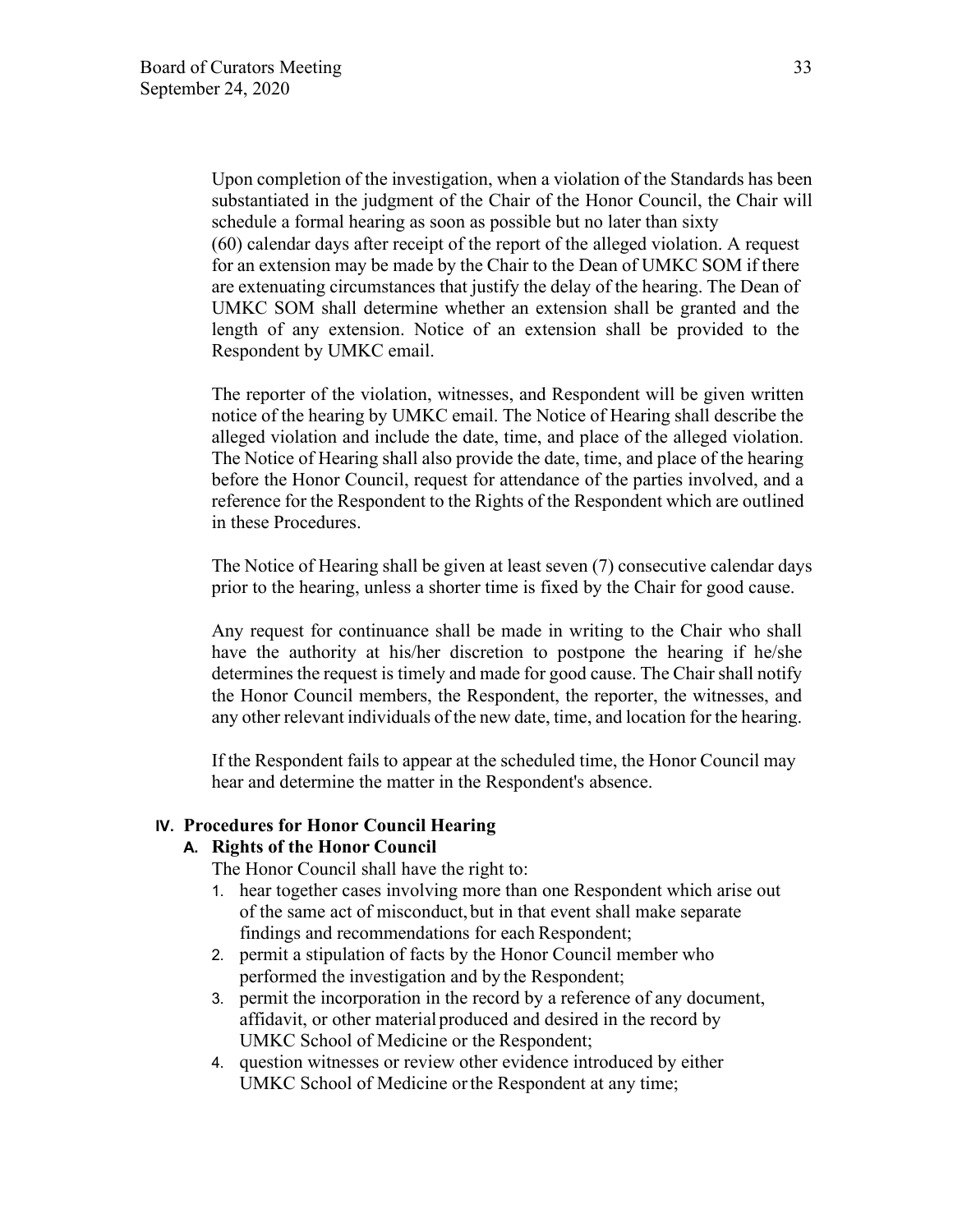- 5. hear from the Chair about dispositions made in similar cases and any dispositions offered to the Respondent;
- 6. call additional witnesses or require additional investigation;
- 7. dismiss any action at any time or permit informal disposition as otherwise provided;
- 8. permit or require at any time, within a reasonable time as determined by the Honor Council, amendment of the Notice of Hearing to include new or additional matters which may come to the attention of the Honor Council before final determination of the case; provided, however, that in such event the Honor Council shall grant to the Respondent and/or UMKC School of Medicine such time as the Honor Council may determine reasonable under the circumstances to answer or explain such additional matters; and
- 9. dismiss any person from the hearing who interferes with or obstructs the hearing or fails to abide by the rulings of the Council Chair on any procedural question or request of the Chair for order.

# **B. Rights of the Respondent**

The Respondent shall have the right to:

- 1. submit a written response to the alleged violation outlined in the Notice of Hearing before the scheduled hearing is to commence;
- 2. request in advance of the scheduled hearing a review of any materials contained in the Respondent's hearing file;
- 3. submit a written request for the identities of witnesses to be called to testify before the Honor Council;
- 4. be present at the hearing;
- 5. have an adviser or attorney appear with him/her and to consult with such an adviser or attorney during the hearing; however, the adviser/attorney will not be allowed to question witnesses and/or members of the Honor Council;
- 6. hear or examine evidence presented to the Honor Council;
- 7. question witnesses present who are testifying at the hearing;
- 8. present evidence by witness, affidavit, written report, other memoranda, photographs, drawings, and any other relevant evidence the Respondent desires;
- 9. make any statement to the Honor Council in mitigation or explanation of the conduct in question;
- 10. not respond to questions during the hearing;
- 11. be informed in writing of the findings and recommendations of the Honor Council; and
- 12. appeal the final decision to the UMKC Chancellor, as herein provided.

# **C. Rights of Witnesses**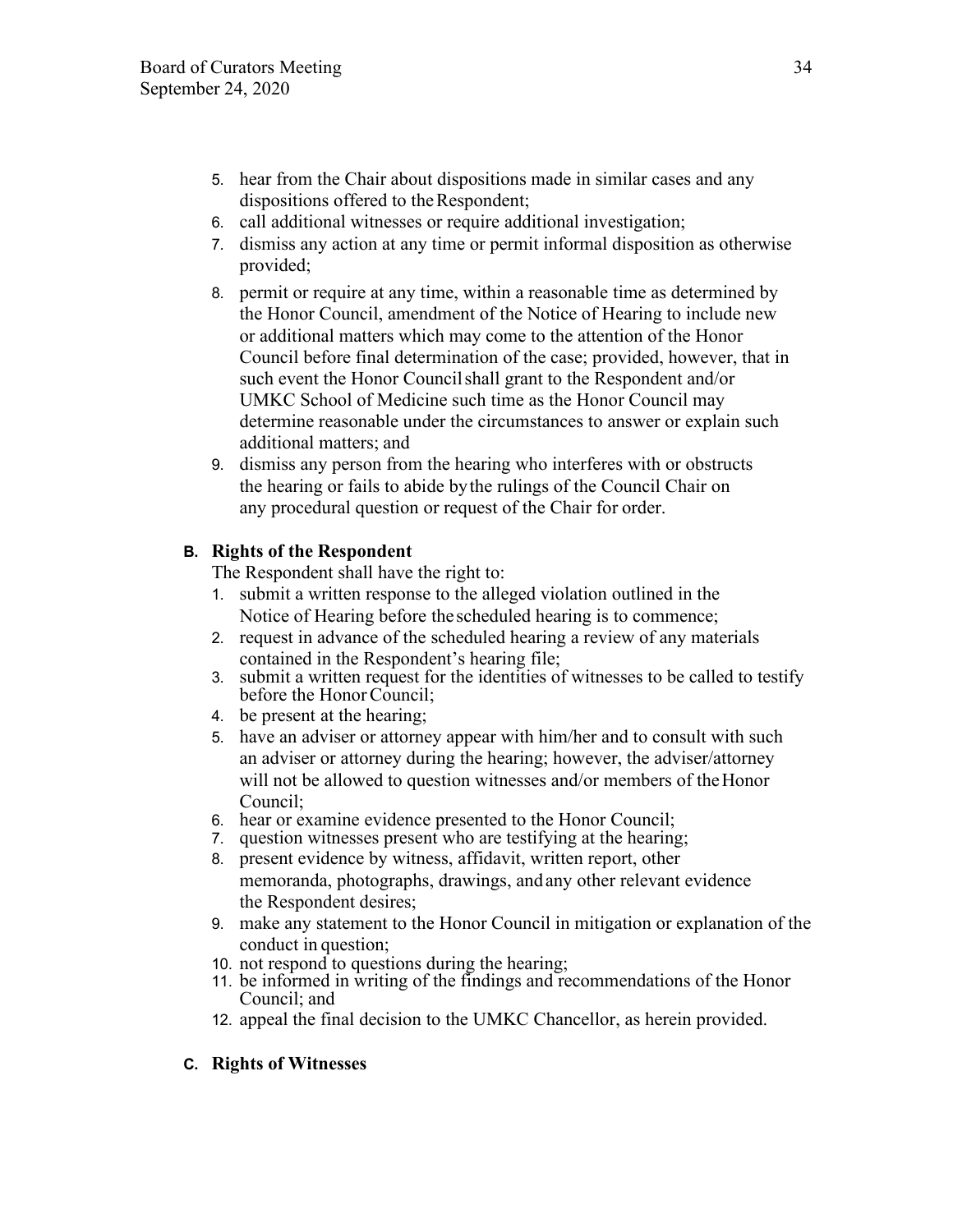Witnesses shall be notified of the scheduled time, date, and location of the hearing. Witnesses shall bring with them whatever documentation is requested. Failure of a student witness to appear, without good cause, is a violation of the Standards.

#### **D. Record of Hearing**

All proceedings of the Honor Council are to be held in the strictest confidence by the members and all other persons involved. The hearings shall be recorded, either by audio, video, digitally, or stenographically as determined by the Chair of the Honor Council, and shall serve as the official hearing record. The Notice of Hearing, hearing record including exhibits, and Final Report of the Honor Council shall become the "Record ofthe Case." The Record of the Case shall be scanned and stored electronically with limited access. The Record of the Case shall be accessible at reasonable times and places to the University, UMKC School of Medicine, and the Respondent for the purposes of review or appeal. All requests for access to the Record of the Case shall be made to the Chair or Coordinator of the Honor Council.

#### **E. Conduct of the Hearing**

The Chair of the Honor Council shall preside at the hearing, call the hearing to order, call the roll of the Honor Council members in attendance, ascertain the presence or absence of the Respondent, read the Notice of Hearing, verify the receipt of the Notice of Hearing by the Respondent, report any continuances requested or granted, establish the presence of any adviser or attorney of the Respondent, call to the attention of the Respondent and the adviser/attorney any special or extraordinary procedures to be employed during the hearing, and permit the Respondent to make suggestions of or objections to any procedures for the Honor Council to consider.

The Respondent may also invite guests to the hearing. In advance of the hearing, the Respondent shall provide the Chair of the Honor Council with signed UMKC SOM Forms, "FERPA: Access to Student Records," for each adviser/attorney and guest who will be present at the hearing. Without such signed Form, the person will not be permitted to attend the hearing.

All requests to address the Honor Council shall be addressed to the Chair. The Chair will rule on all requests and points of order and may consult with Honor Council's legal adviser prior to any ruling. The Chair's ruling shall be final, and all participants shall abide thereby, unless the Chair shall present the question to the Honor Council at the request of a member of the Honor Council, in which event the ruling of the Honor Council by majority vote shall be final.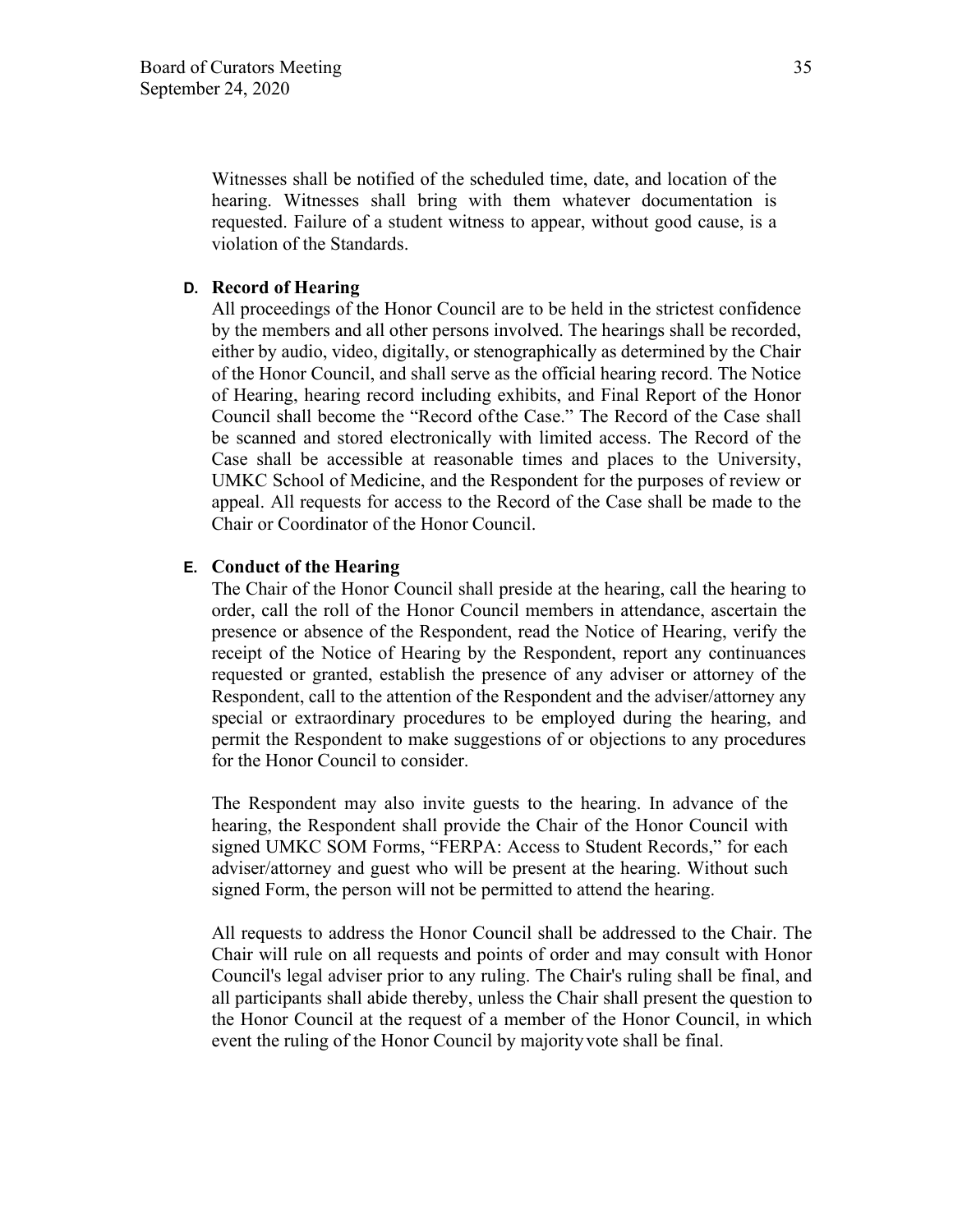Rules of common courtesy and decency shall be observed at all times. An adviser or attorney may be permitted to address the Honor Council at the discretion of the Chair. An adviser or attorney may request clarification of a procedural matter or object on the basis of procedure at any time by addressing the Chair after recognition.

Written statements may be submitted by any person to the Chair of the Honor Council either prior to or at the hearing.

Witnesses may only be questioned by the Honor Council members and the Respondent.

**Opening Statements:** 1) The Chair of the Honor Council or his/her designee shall make opening remarks outlining the general nature of the case and testify to any facts the investigation has revealed. 2) The Respondent may make an opening statement to the Honor Council about the alleged violation at this time or at the conclusion of UMKC School of Medicine's presentation.

**UMKC School of Medicine Evidence:** 1) UMKC School of Medicine witnesses are to be called by the Chair of the Honor Council and identified or written reports of evidence are introduced as appropriate. 2) The Honor Council may question the Respondent. 3) The Respondent may question a witness or examine evidence at the conclusion of UMKC School of Medicine's questioning of the witness or introduction of such evidence.

**Respondent Evidence:** 1) The Respondent shall have the opportunity to make a statement to the Honor Council about the alleged violation. 2) The Respondent may present evidence through witnesses or written memoranda.

3) The Honor Council may question a witness after the witness is questioned by the Respondent.

**Rebuttal Evidence:** The Honor Council may permit UMKC School of Medicine or the Respondent to offer a rebuttal of the other's presentation.

If it appears that essential testimony is unavailable, or that for other good cause the hearing should be deferred, the Chair of the Honor Council may continue, recess, or discontinue the hearing without prejudice.

#### **V. Determination of the Honor Council**

Following the hearing, the Honor Council shall promptly deliberate in closed session out of the presence of the Respondent. Determinations are to be made regarding both the validity of the alleged violation(s) and, if any violations are substantiated, the sanction(s) to be imposed.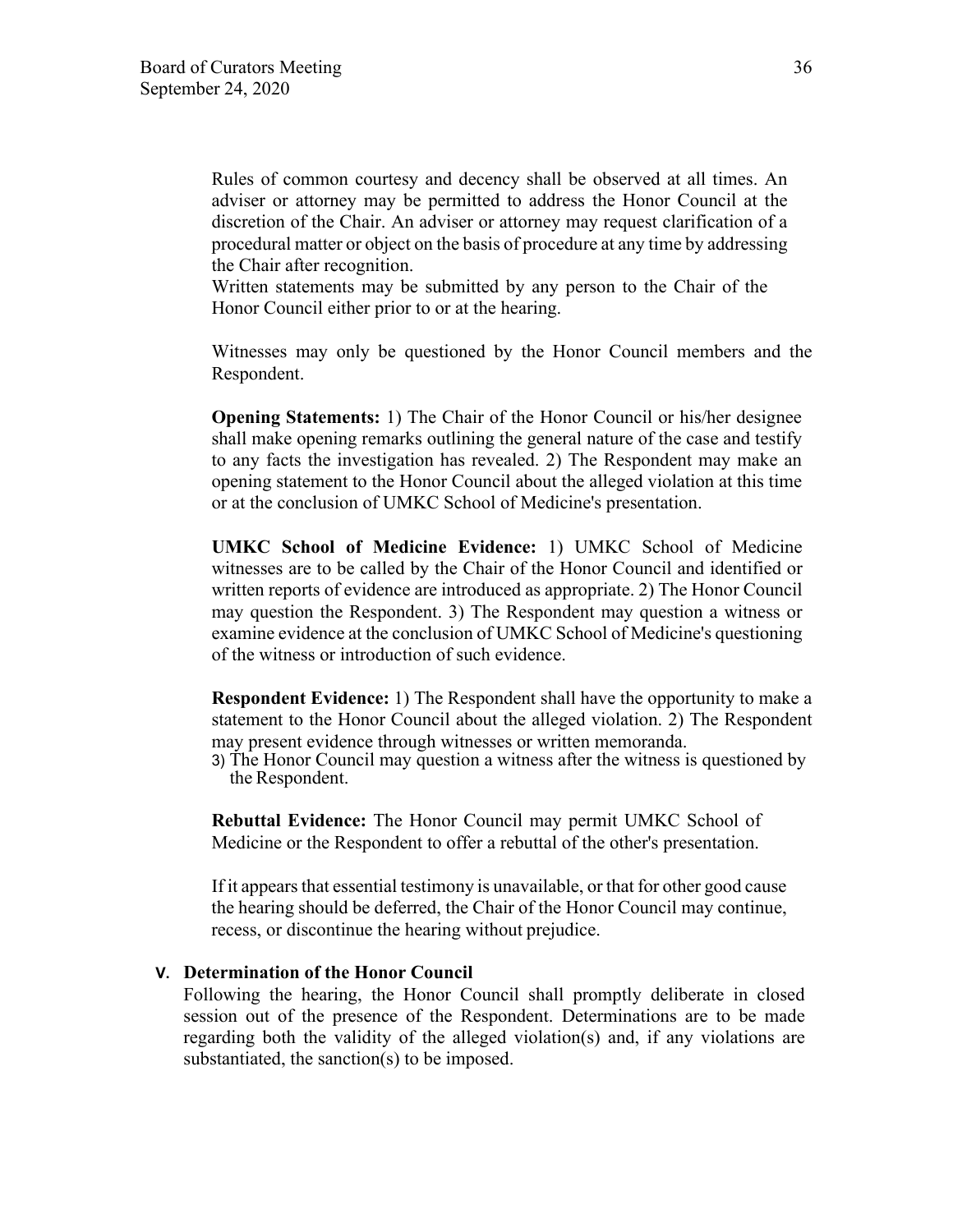## **A. Violation of the Standards of Professional Conduct**

The Honor Council shall determine if the evidence presented in the hearing supports substantiation of a violation(s) of the Standards. The Honor Council may consult with other persons or examine other evidence prior to making a decision. Minutes of any meetings or any additional evidence shall be included in the "Record of the Case." Each member of the Honor Council shall have a vote; however, the Chair shall only vote in the event of a tie vote. The Honor Council shall render a decision, by simple majority vote, of whether one or more violations has been committed by the Respondent. Each alleged violation, if there is more than one, shall be considered individually and/or collectively at the discretion of the Honor Council. The Honor Council shall recommend sanctions for any substantiated violations.

An oral presentation of the Honor Council's findings and recommendations is permitted following the hearing, but a written "Final Report of the Honor Council" that includes findings of fact and recommended sanctions shall be completed as soon as possible after the hearing. This Final Report of the Honor Council shall be submitted to the Respondent by UMKC email, the Coordinating Committee, the Dean of UMKC School of Medicine, and any UMKC School of Medicine faculty or staff involved in any required remediation.

#### **B. Sanctions**

The Honor Council shall determine the sanctions to be imposed, if any, based upon its deliberations. One of the following sanctions is to be recommended by means of simple majority vote of the Honor Council members. Where there are multiple violations, there can be separate sanctions for each violation or one sanction for all violations. Requirements for education and/or training, or referral to a UMKC School of Medicine Committee or other resource may be imposed on a Respondent irrespective of whether a violation of the Standards of Professional Conduct has been substantiated. Any such requirements do not constitute a sanction**.** 

The sanctions include the following:

**No Sanction.** Given when the Respondent is not found in violation of any of the Standards of Professional Conduct.

**Warning.** A written reprimand that the Respondent has violated one or more Standards of Professional Conduct. A copy is to be placed in the Respondent's file. There is no prohibition on a student receiving more than one (1) warning; however, that fact that a student has received one or more warnings may be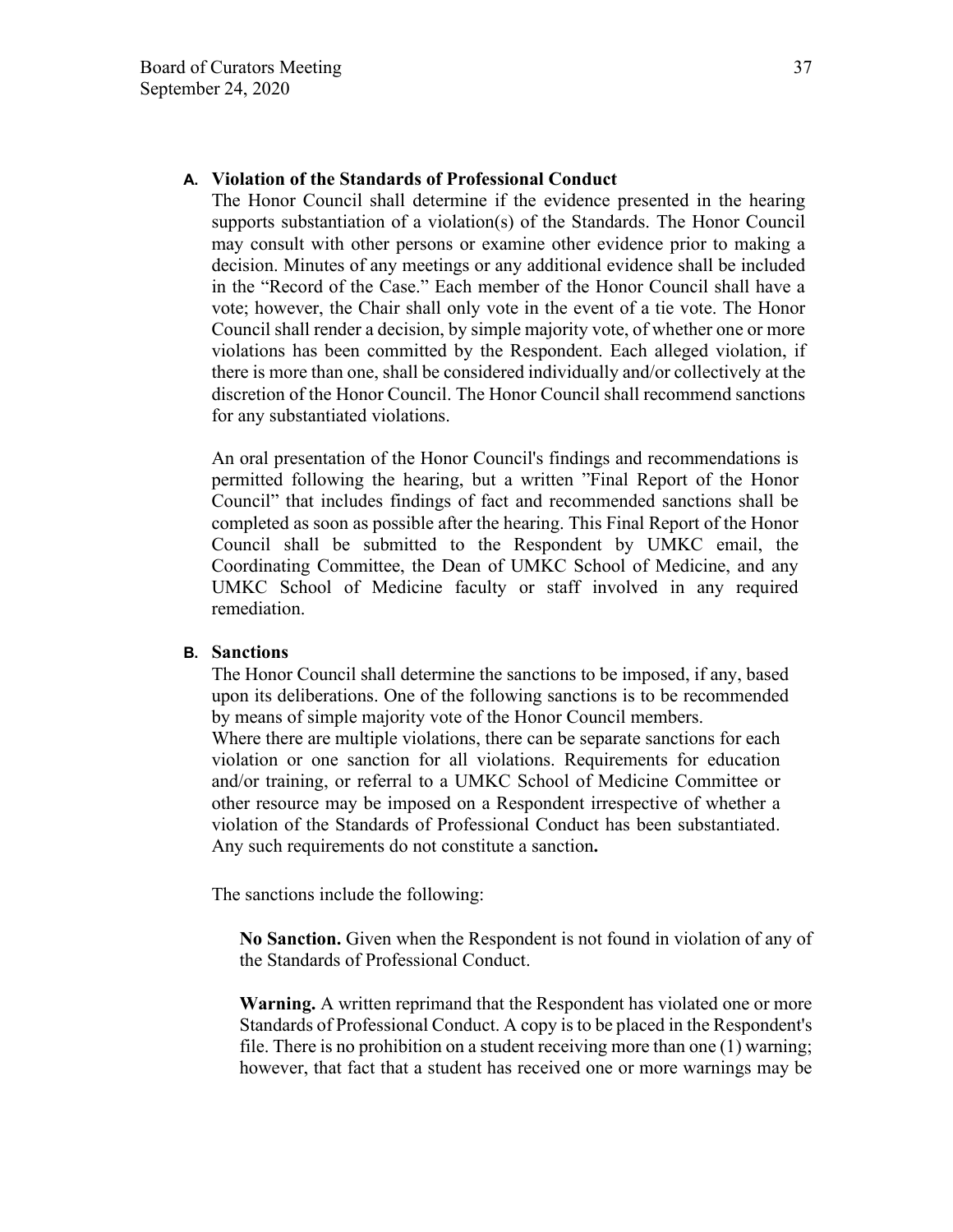taken into account if there are any subsequent violations of the Standards. A warning is not a reportable action.

**Probation.** A written reprimand to the Respondent for one or more violations of the Standards of Professional Conduct that includes a designated period of time, the probability of more severe sanctions if the Respondent violates any other Standards of Professional Conduct during the probationary period, and subject to any appropriate terms or conditions, such as loss of privileges, restitution, and discretionary assignments. A disciplinary probation is a reportable action.

**Suspension.** An involuntary separation of the Respondent from UMKC School of Medicine for a specified period of time or until special conditions have been met, with a statement whether suspension should relate back to the date of the violation, begin at the time imposed, or begin at a date specified in the future. At the conclusion of the period of suspension, the Respondent is automatically returned to student status.

Conditions for readmission may be specified. A disciplinary suspension is a reportable action.

**Dismissal.** An involuntary separation from UMKC School of Medicine for an indefinite period of time. The order of dismissal may specify a date before which the faculty will not consider a petition for readmission from the Respondent. A disciplinary dismissal is a reportable action.

**Expulsion.** Permanent separation of the student from UMKC School of Medicine. A disciplinary expulsion is a reportable action.

The above sanctions only apply to the status of the Respondent at UMKC School of Medicine. Any of the above actions that are reportable will be included on a Respondent's MSPE. Additionally, this information will be reported by UMKC SOM as needed on any future licensure certifications and verifications for the Respondent, and/or any official requests for information made from other UMKC entities. Respondents may also have an obligation to report sanctions on licensure or other applications.

#### **VI. Decision of the Coordinating Committee**

The Coordinating Committee, chaired by the UMKC Vice Dean for Academic Affairs and composed of members as detailed in the *Bylaws of the Coordinating Committee*, shall review the Final Report of the Honor Council. Each member of the Coordinating Council shall have a vote; however, the Chair of the Coordinating Council shall only vote in the event of a tie vote. After deliberation and careful consideration, the Coordinating Committee shall approve, by simple majority vote,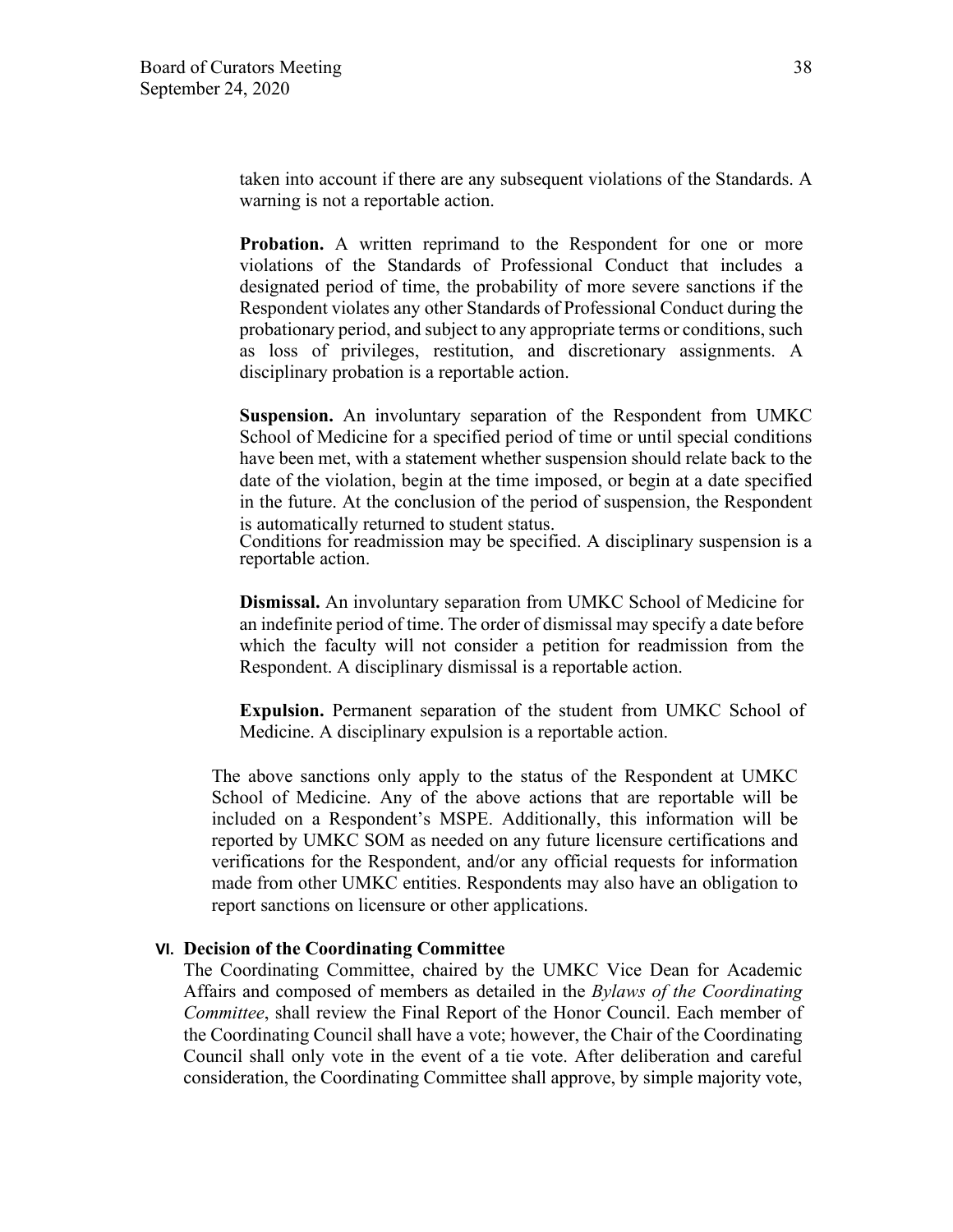one of the following actions: 1) to sustain the recommendations of the Honor Council; 2) to amend the recommendations of the Honor Council to another type of sanction; 3) to remand the Honor Council's recommendations for further consideration by the Honor Council; or 4) to reverse the Honor Council's recommendations.

The findings and determinations of the Honor Council and the Coordinating Committee shall be transmitted, to the Respondent by UMKC email and to the Dean of UMKC School of Medicine in writing, within seven (7) consecutive calendar days following the meeting of the Coordinating Committee where an action was approved.

## **VII. Decision of the Dean of UMKC School of Medicine**

Upon receipt of the documents from the Honor Council and the Coordinating Committee, the Dean of UMKC School of Medicine shall review the Record of the Case and the approved action of the Coordinating Committee.

The Dean of UMKC School of Medicine will, within a reasonable amount of time, make a decision to affirm, amend, or reverse the Coordinating Committee's action, or remand the matter to the Coordinating Committee for further proceedings.

The Dean of UMKC School of Medicine shall notify the Respondent by UMKC email of his/her final decision. Copies of the notice to the Respondent will be sent to the Chair of the Honor Council and the Chair of the Coordinating Committee, and will be placed in the Respondent's file at UMKC School of Medicine and in the Record of the Case.

## **VIII. Right of Appeal**

When a recommendation is made for a sanction(s) other than "none," and this is upheld by the Dean of UMKC School of Medicine, or if a recommendation of "no sanction" is revised by the Dean to expulsion, dismissal, or suspension from UMKC School of Medicine, the Respondent may appeal such decision to the UMKC Chancellor or his/her designated representative by filing a written "Notice of Appeal" with the UMKC Chancellor within ten (10) consecutive calendar days after notification of the decision from the Dean. A copy of the Notice of Appeal will also be given by the Respondent to the Dean of UMKC School of Medicine at the time of filing with the UMKC Chancellor. The Respondent may file a written memorandum for consideration by the UMKC Chancellor with the Notice of Appeal. If the Respondent fails to timely file an appeal, the decision of the Dean of UMKC School of Medicine shall become final and effective on the eleventh calendar day after notice to the Respondent.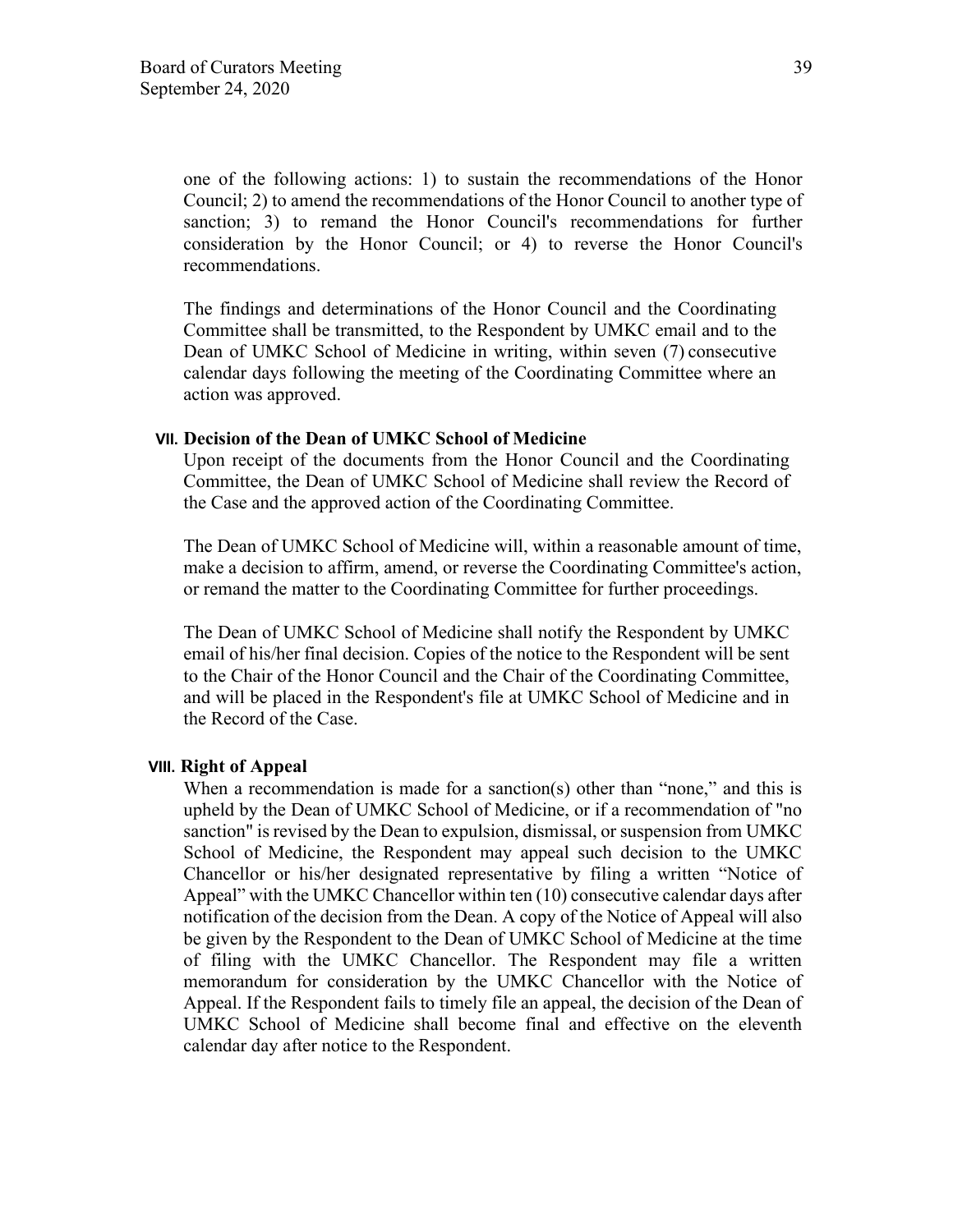The UMKC Chancellor or his/her designated representative shall review the Record of the Case and the appeal documents and may affirm, reverse, or remand the case for further proceedings, and shall notify the Dean of UMKC School of Medicine and the Respondent in writing of the decision on the appeal. The action of the UMKC Chancellor shall be final unless it is to remand the matter for further proceedings. The decision of the Dean of UMKC School of Medicine shall be deemed effective on the eleventh calendar day after notice was given to the Respondent unless the matter is remanded by the UMKC Chancellor. Any final sanction will be forwarded to the UMKC Office of Student Conduct and Civility for information purposes.

In cases of suspension, dismissal, or expulsion where a Notice of Appeal is filed within the required time, a Respondent may petition the UMKC Chancellor in writing for permission to attend classes pending final determination of appeal. The Chancellor may permit a Respondent to continue in school under such conditions as may be designated pending completion of appellate procedures, provided such continuance will not disrupt the University or constitute a danger to the health, safety, or welfare of the University community. In such event, however, any sanction imposed shall be effective from the date of the action of the Dean of UMKC School of Medicine.

## **VIII. Amendments to the Standards of Professional Conduct or Honor Council Procedures for Violations of the Standards of Professional Conduct**

Amendments to the Standards of Professional Conduct and/or Honor Council Procedures for Violations of the Standards of Professional Conduct may be proposed by petition of any twenty-five members of the student body, the Honor Council on its own motion, or the UMKC SOM Faculty. Any proposed amendments must be approved by the Honor Council, the Coordinating Committee, the Dean of UMKC School of Medicine, the UMKC Chancellor, and the University of Missouri Board of Curators.

5. Investment Consultant Annual Approval – UM

that the investment consulting firm, Verus, be retained for one year.

- 6. Amendments, Collected Rules and Regulations in Relation to New Title IX References:
	- a. 200.010 Standard of Conduct

#### **200.010 Standard of Conduct**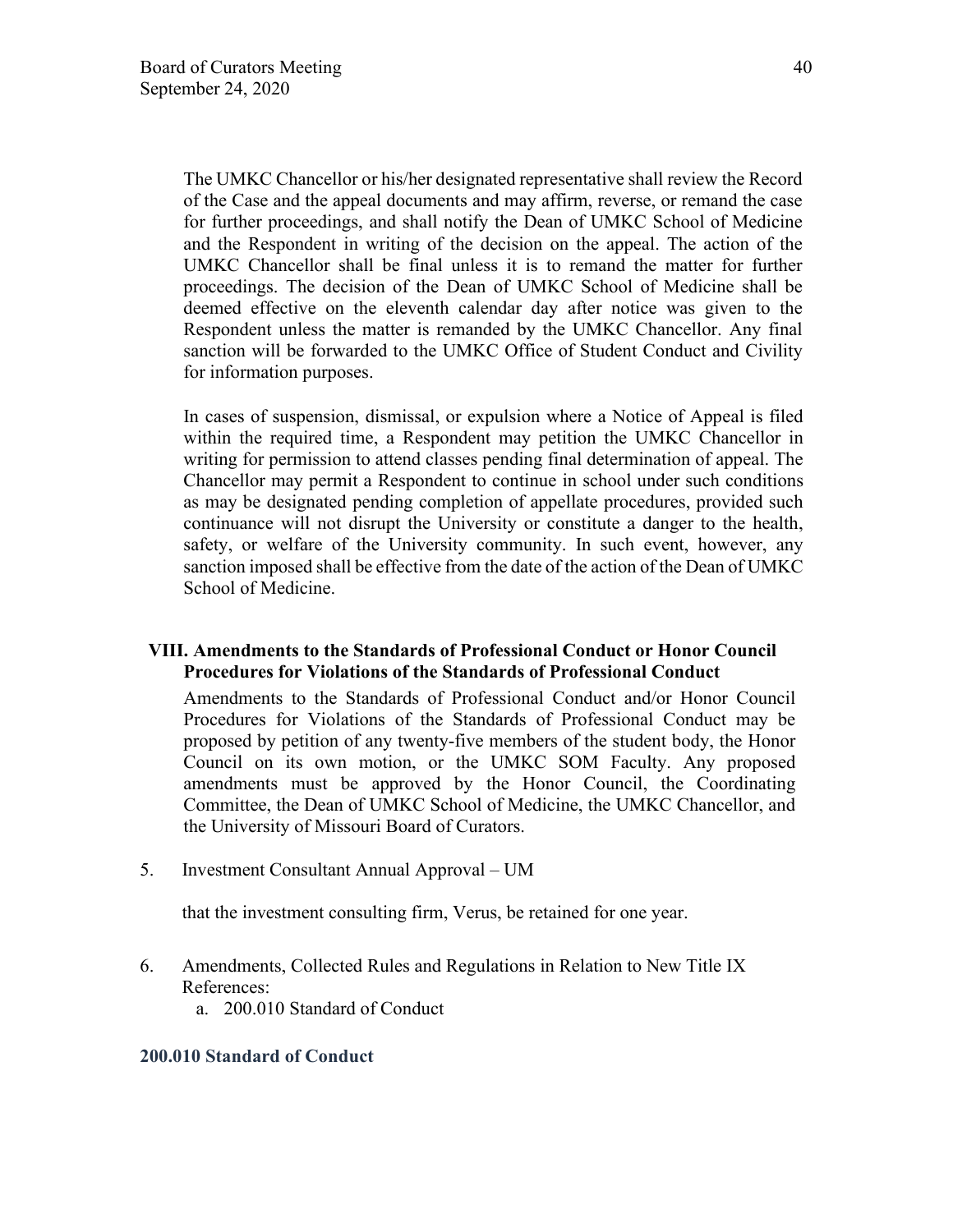Amended Bd. Min. 3-20-81; Bd. Min. 8-3-90, Bd. Min 5-19-94; Bd. Min. 5-24-01, Bd. Min. 7-27-12; Bd. Min. 12-7-12; Bd. Min. 6-19-14; Revised 9-22-14 by Executive Order 41; Revised 11-3-15 by Executive Order 41; Amended 2-9-17; Amended 9-24-2020.

A student at the University assumes an obligation to behave in a manner compatible with the University's function as an educational institution and voluntarily enters into a community of high achieving scholars. A student organization recognized by the University of Missouri also assumes an obligation to behave in a manner compatible with the University's function as an educational institution. Consequently, students and student organizations must adhere to community standards in accordance with the University's mission and expectations.

These expectations have been established in order to protect a specialized environment conducive to learning which fosters integrity, academic success, personal and professional growth, and responsible citizenship.

- A. **Jurisdiction of the University of Missouri** generally shall be limited to conduct which occurs on the University of Missouri premises or at University-sponsored or University-supervised functions. However, the University may take appropriate action, including, but not limited to the imposition of sanctions under Sections 200.020 and 600.040 of the Collected Rules and Regulations against students and student organizations for conduct occurring in other settings, including off campus, in order to protect the physical safety of students, faculty, staff, and visitors or if there are effects of the conduct that interfere with or limit students' ability to participate in or benefit from the University's educational programs and activities.
- B. A **student organization** is a recognized student organization which has received official approval in accordance with Section 250.010 of the Collected Rules and Regulations. To determine whether a student organization is responsible for conduct outlined in Section 200.010.C, all circumstances will be considered, including but not limited to whether:
	- 1. The student organization approved, condoned, allowed, encouraged, assisted or promoted such conduct;
	- 2. The prohibited behavior in question was committed by one or more student organization officers or a significant number of student organization members;
	- 3. Student organization resources, such as funds, listservs, message boards or organization locations, are used for the prohibited conduct; and/or
	- 4. A policy or official practice of the student organization resulted in the prohibited conduct.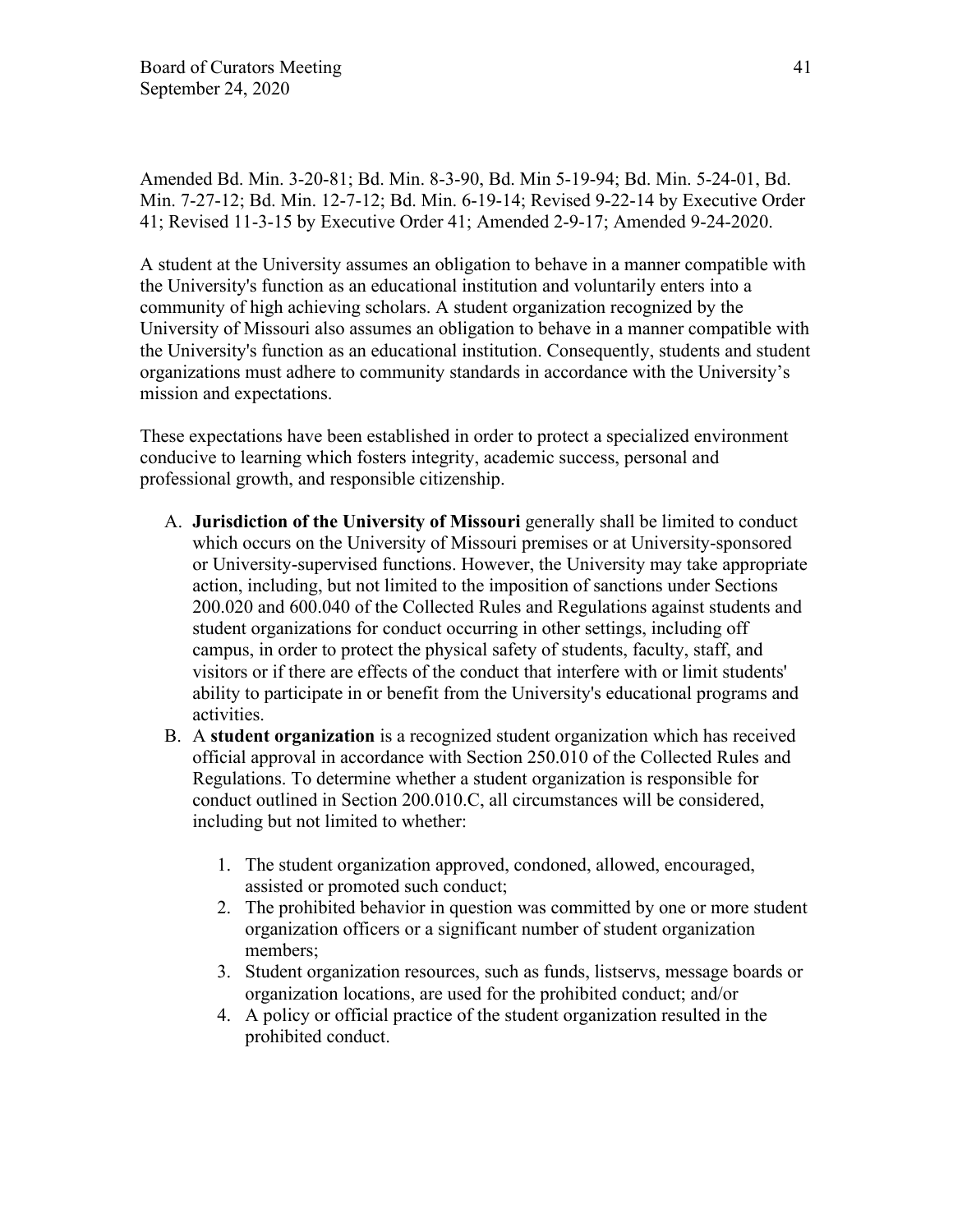- C. **Conduct** for which students and student organizations, when applicable, are subject to sanctions falls into the following categories:
	- 1. **Academic dishonesty,** including but not limited to cheating, plagiarism, or sabotage. The Board of Curators recognizes that academic honesty is essential for the intellectual life of the University. Faculty members have a special obligation to expect high standards of academic honesty in all student work. Students have a special obligation to adhere to such standards. In all cases of academic dishonesty, the instructor shall make an academic judgment about the student's grade on that work and in that course. The instructor shall report the alleged academic dishonesty to the Primary Administrative Officer.
		- a. The term **cheating** includes but is not limited to: (i) use of any unauthorized assistance in taking quizzes, tests, or examinations; (ii) dependence upon the aid of sources beyond those authorized by the instructor in writing papers, preparing reports, solving problems, or carrying out other assignments; (iii) acquisition or possession without permission of tests or other academic material belonging to a member of the University faculty or staff; or (iv) knowingly providing any unauthorized assistance to another student on quizzes, tests, or examinations.
		- b. The term **plagiarism** includes, but is not limited to: (i) use by paraphrase or direct quotation of author with footnotes, citations or bibliographical reference; (ii) unacknowledged use of materials prepared by another person or agency engaged in the selling of term papers or other academic materials; or (iii) unacknowledged use of original work/material that has been produced through collaboration with others without release in writing from collaborators.
		- c. The term **sabotage** includes, but is not limited to, the unauthorized interference with, modification of, or destruction of the work or intellectual property of another member of the University community.
	- 2. **Forgery, alteration, or misuse of University documents, records or identification, or knowingly furnishing false information to the University.**
	- 3. **Obstruction or disruption of teaching, research, administration, conduct proceedings, or other University activities, including its public service functions on or off campus.**
	- 4. **Physical abuse or other conduct which threatens or endangers the health or safety of any person.**
	- 5. **Stalking** another by following or engaging in a course of conduct with no legitimate purpose that puts another person reasonably in fear for one's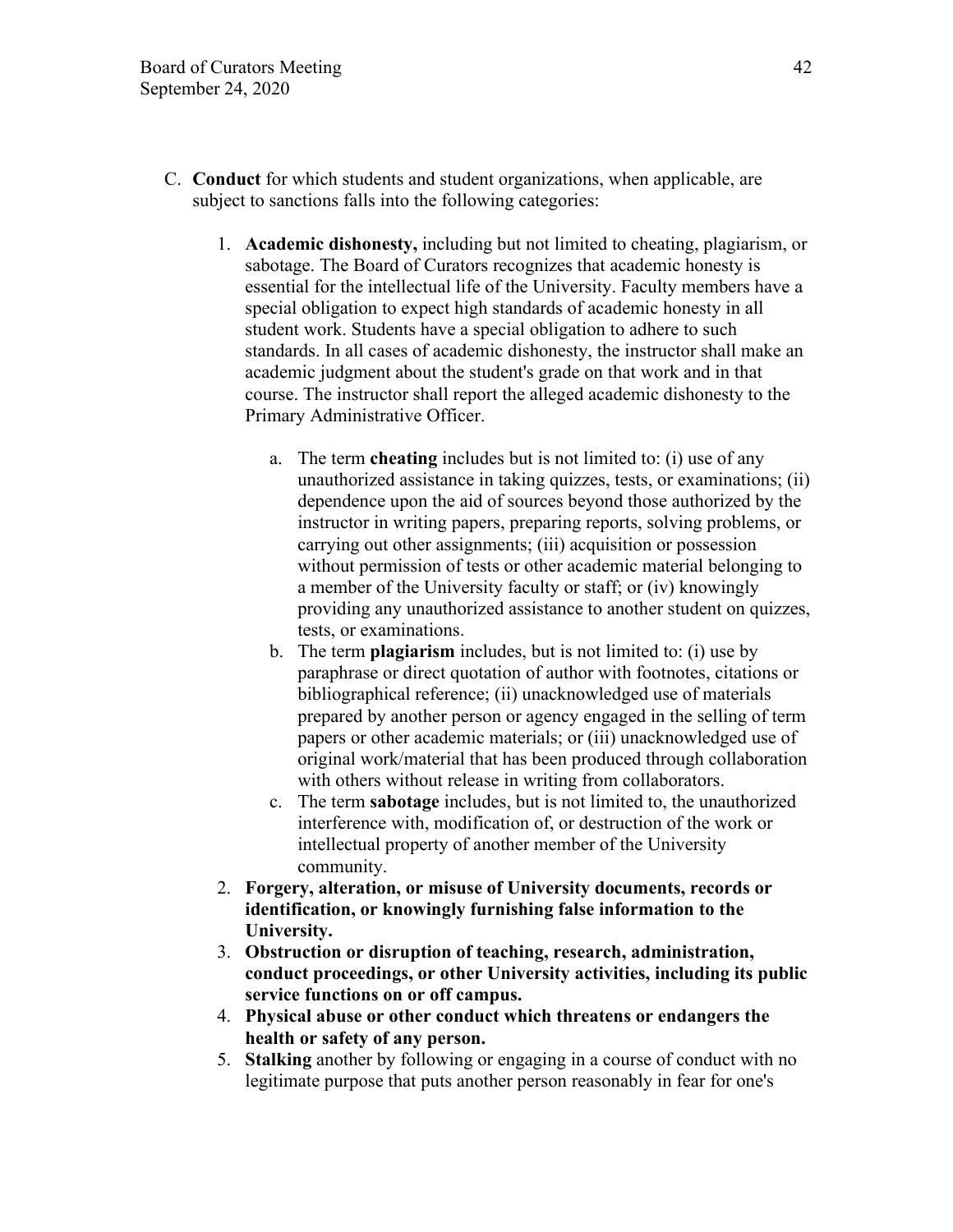safety or would cause a reasonable person under the circumstances to be frightened, intimidated or emotionally distressed.

- 6. **Violation of the University's Equal Employment/Education Opportunity and Nondiscrimination Policy** located at Section 600.010 of the Collected Rules and Regulations.
- 7. **Violation of the University's Sexual Harassment under Title IX Policy located at Section 600.020 of the Collected Rules and Regulations.**
- 8. **Threatening or Intimidating Behaviors**, defined as written or verbal conduct that causes a reasonable expectation of injury to the health or safety of any person or damage to any property or implied threats or acts that cause a reasonable fear of harm in another.
- 9. **Participating in attempted or actual taking of, damage to, or possession without permission of property of the University or of a member of the University community or a campus visitor.**
- 10. **Unauthorized possession, duplication or use of keys to any University facilities or unauthorized entry to or use of University facilities.**
- 11. **Violation of University policies, rules or regulations, or of campus regulations** including, but not limited to, those governing residence in the University-provided housing, or the use of University facilities, or student organizations, or the time, place or manner of public expression.
- 12. **Manufacture, use, possession, sale or distribution of alcoholic beverages or any controlled substance without proper prescription or required license or as expressly permitted by law or University regulations**, including operating a vehicle on University property, or on streets or roadways adjacent to and abutting a campus, under the influence of alcohol or a controlled substance as prohibited by law of the state of Missouri.
- 13. **Disruptive conduct.** Conduct that creates a substantial disruption of University operations including obstruction of teaching, research, administration, other University activities, and/or other authorized non-University activities that occur on campus.
- 14. **Failure to comply with directions of University officials acting in the performance of their duties.**
- 15. **The illegal or unauthorized possession or use of firearms, explosives, other weapons, or hazardous chemicals.**
- 16. **Hazing**, defined as an act that endangers the mental or physical health or safety of a student, or an act that is likely to cause physical or psychological harm to any person within the University community, or that destroys or removes public or private property, for the purpose of initiation, admission into, affiliation with, or as a condition for continued membership in a group or organization. Participation or cooperation by the person(s) being hazed does not excuse the violation. Failing to intervene to prevent,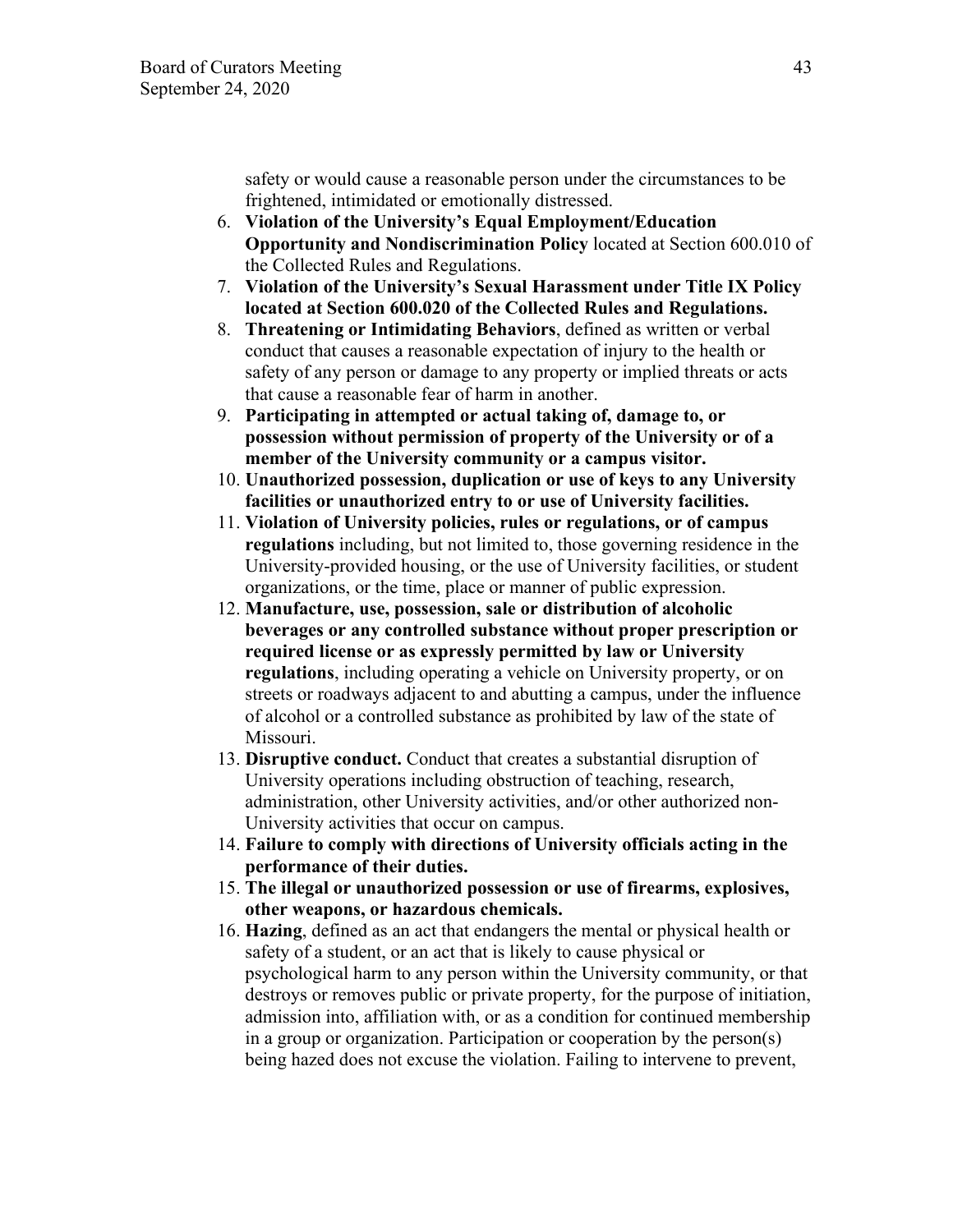failing to discourage, and/or failing to report those acts may also violate this policy.

- 17. **Misuse of computing resources in accordance with University policy**, including but not limited to:
	- a. Actual or attempted theft or other abuse;
	- b. Unauthorized entry into a file to use, read, or change the contents, or for any other purpose;
	- c. Unauthorized transfer of a file;
	- d. Unauthorized use of another individual's identification and password;
	- e. Use of computing facilities to interfere with the work of another student, faculty member, or University official;
	- f. Use of computing facilities to interfere with normal operation of the University computing system; and
	- g. Knowingly causing a computer virus to become installed in a computer system or file.
- b. 200.020 Rules of Procedures in Student or Student Organization Conduct **Matters**

**200.020 Rules of Procedures in Student or Student Organization Conduct Matters** Bd. Min. 11-8-68, Amended Bd. Min. 3-20-81; Bd. Min. 12-8-89; Amended 5-19-94; Bd. Min. 5-24-01; Bd. Min. 7-27-12, 6-19-14; Revised 9-22-14 by Executive Order 41; Revised 11-3-15 by Executive Order 41; Amended 2-9-17; Amended 9-24-2020.

- A. **Preamble**. The following rules of procedure in student or student organization conduct matters are hereby adopted in order to ensure insofar as possible and practicable (a) that the requirements of procedural due process in student conduct proceedings will be fulfilled by the University, (b) that the immediate effectiveness of Section 10.030, which is Article V of the Bylaws of the Board of Curators relating to student conduct and sanctions may be secured for all students in the University of Missouri, and (c) that procedures shall be definite and determinable within the University of Missouri. Student or student organization conduct involving discrimination and harassment, including sexual harassment is governed by Section 600.030: *Resolution Process for Resolving Complaints of Sexual Harassment under Title IX*, and Section 600.040: *Equity Resolution Process for Resolving Complaints of Discrimination and Harassment against a Faculty Member or Student or Student Organization.*
- B. **Definitions**. As used in these rules, the following definitions shall apply:
	- 1. **Primary Administrative Officers**. As used in these procedures, the Chief Student Affairs Administrator on each campus is the Primary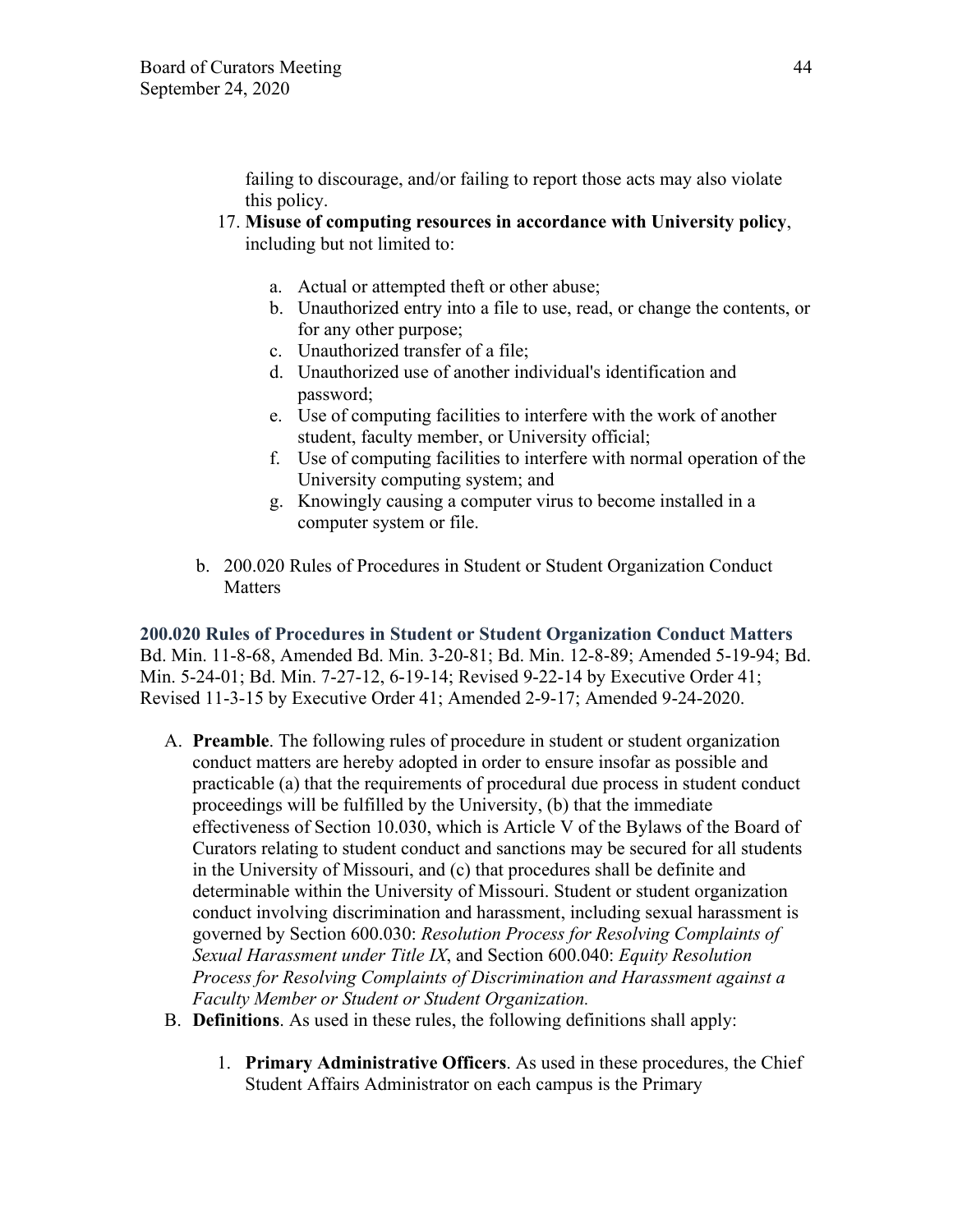Administrative Officer except in cases of academic dishonesty, where the Chief Academic Administrator is the Primary Administrative Officer. Each Primary Administrative Officer may appoint designee(s) who are responsible for the administration of these conduct procedures, provided all such appointments are made in writing and filed with the Chancellor of the campus and the Office of General Counsel. The Primary Administrator's Office will certify in writing that the given designee has been trained in the administration of student conduct matters.

- 2. **Student Panelist Pool**. The student panelist pool is a panel of students appointed by the Vice Chancellor for Student Affairs, who may participate on the Student Conduct Committee. Specifically, if requested by the accused student or student organization, the Chair of the Student Conduct Committee shall select not more than three students from the Student Panelist Pool to serve as members on the Student Conduct Committee, or not more than two students to serve as members on a Hearing Panel.
- 3. **Student**. A person having once been admitted to the University who has not completed a course of study and who intends to or does continue a course of study in or through one of the Universities of the University System. For the purpose of these rules, student status continues whether or not the University's academic programs are in session.
- 4. **Student Organization**. A recognized student organization which has received official approval in accordance with Section 250.010 of the Collected Rules and Regulations. Three members of the organization may represent the student organization in all proceedings, and the registered faculty/staff advisor may be present, though not act on behalf of the student organization. Each student organization shall designate, and such designation shall be on file with the University, the individual who will receive all notices, findings, determinations and decisions on behalf of the student organization. If the student organization fails to have a designation on file with the University, the President of the organization is the default designee. The registered faculty/staff advisor will also be sent a courtesy copy of all notices, findings, determinations and decisions.
- 5. **Student Conduct Committee**. As used in these procedures, "Student Conduct Committee," hereinafter referred to as the Committee, is that body on each campus which is authorized to conduct hearings and to make dispositions under these procedures or a Hearing Panel of such body as herein defined.
- 6. **Hearing Panel**. As used in these procedures, the term "hearing panel" refers to the part of the Student Conduct Committee described in Section 200.020.E.3(b) below.
- C. **Sanctions**.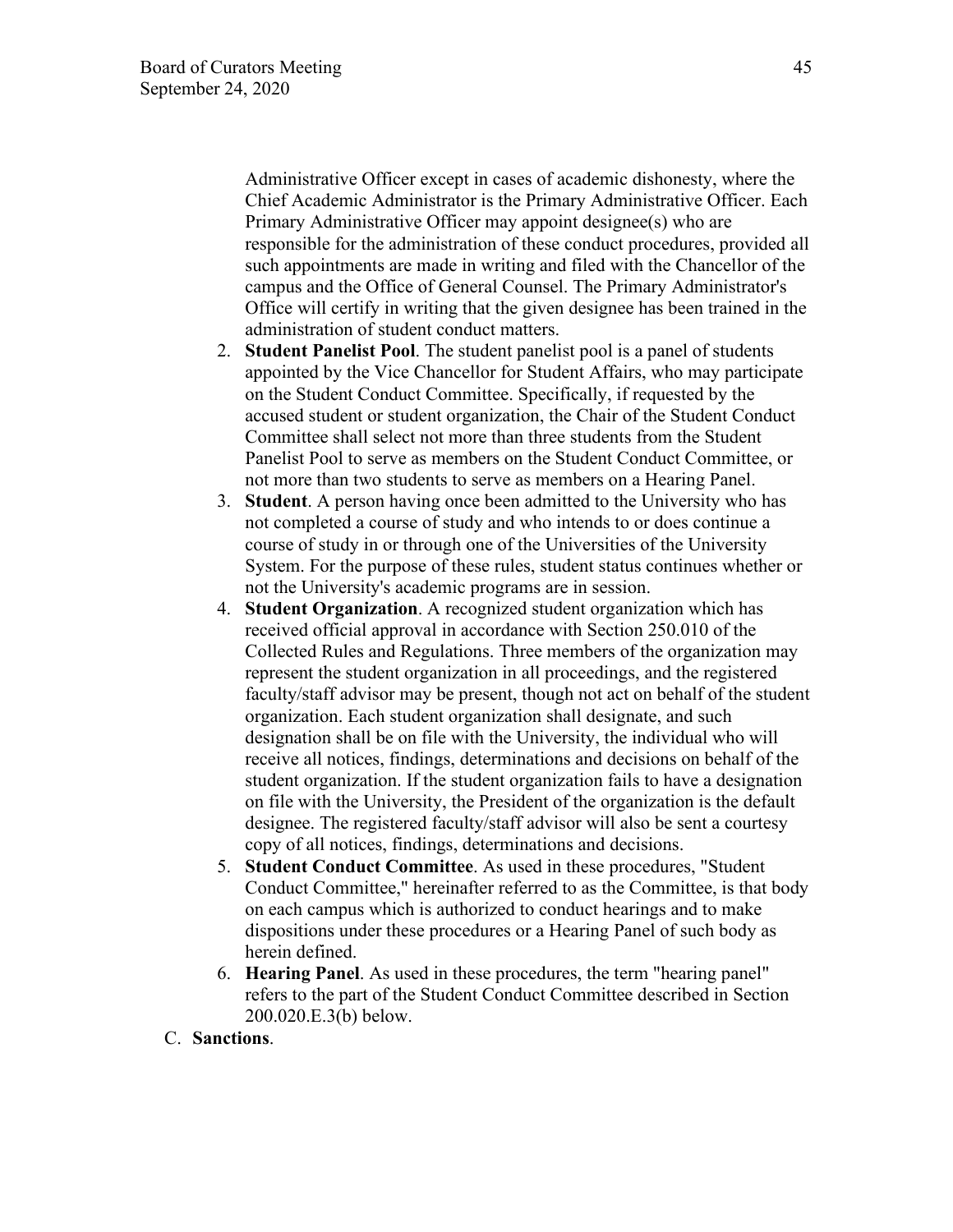- 1. The following sanctions, when applicable, may be imposed upon any student or student organization found to have violated the Student Conduct Code. More than one of the sanctions may be imposed for any single violation. Sanctions include but are not limited to:
	- a. Warning. A notice in writing to the student or student organization that there is or has been a violation of the institutional regulations.
	- b. Probation. A written reprimand for violation of specified regulations. Probation is for a designated period of time and includes the probability of more severe sanctions if the student or student organization is found to be violating any institutional regulation(s) during the probationary period.
	- c. Loss of Privileges. Denial of specified privileges of the student or student organization for a designated period of time.
	- d. Restitution. Compensation by the student or student organization for loss, damage, or injury to the University or University property. This may take the form of appropriate service and/or monetary or material replacement.
	- e. Discretionary Sanctions. Work assignments, service to the University or community, or other related discretionary assignments, or completion of educational programming or counseling.
	- f. University Housing Suspension. Separation of the student or student organization from University owned or operated housing for a definite period of time, after which the student or student organization is eligible to return. Conditions for readmission may be specified.
	- g. University Housing Expulsion. Permanent separation of the student or student organization from University owned or operated housing.
	- h. University Dismissal. An involuntary separation of the student from the institution for misconduct. It is less than permanent in nature and does not imply or state a minimum separation time.
	- i. University Suspension. Separation of the student from the University for a definite period of time, after which the student is eligible to return. Conditions for readmission may be specified.
	- j. University Expulsion. Permanent separation of the student from the University.
	- k. Withdrawal of Recognition. Student organization loses its official approval as a recognized student organization. May be either temporary or permanent. Conditions for future approval may be specified.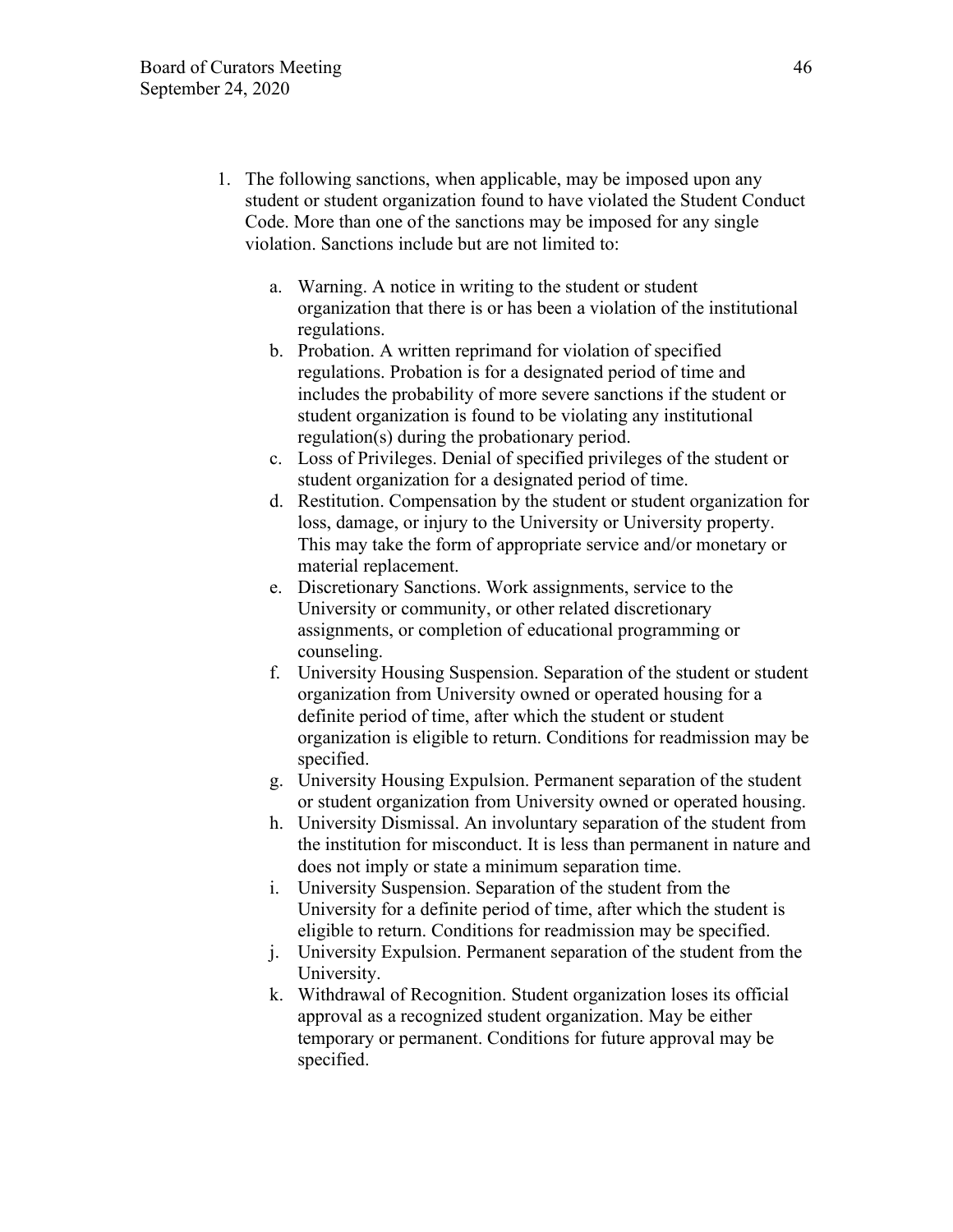- 2. **Temporary Suspension of a Student.** The Chancellor or Designee may at any time temporarily suspend or deny readmission to a student from the University pending formal procedures when the Chancellor or Designee finds and believes from available information that the presence of a student on campus would seriously disrupt the University or constitute a danger to the health, safety, or welfare of members of the University community. The appropriate procedure to determine the future status of the student will be initiated within seven business days.
- 3. **Temporary Suspension of a Student Organization**. The Chancellor or Designee may at any time temporarily suspend the student organization's operations. University recognition, access to and use of the University campus/facilities/events and/or all other University activities or privileges for which the student organization might otherwise be eligible, pending formal procedures when the Chancellor or Designee finds and believes from available information that the presence of the student organization on campus would seriously disrupt the University or constitute a danger to the health, safety, or welfare of members of the University community. The appropriate procedure to determine the future status of the student organization will be initiated within seven business days.
- D. **Records Retention.** Student conduct records shall be maintained for seven years after University action is completed.
- E. **Policy and Procedures.**
	- 1. **Preliminary Procedures.** The Primary Administrative Officer or Designee (hereafter "Primary Administrative Officer") shall investigate any reported student or student organization misconduct before initiating formal conduct procedures and give the student or student organization the opportunity to present a personal or organizational version of the incident or occurrence. The Primary Administrative Officer shall utilize the preponderance of the evidence standard in deciding whether or not to initiate formal conduct procedures and in deciding whether or not to offer an informal disposition in accordance with Section 200.020.E.2 below. The Primary Administrative Officer may discuss with any student or student organization such alleged misconduct and the student or student organization shall attend such consultation as requested by the Primary Administrative Officer. The Primary Administrative Officer, in making an investigation and disposition, may utilize student courts and boards and/or divisional deans to make recommendations.
	- 2. **Informal Dispositions.** The Primary Administrative Officer shall have the authority to make a determination and to impose appropriate sanctions and shall fix a reasonable time within which the student or student organization shall accept or reject a proposed informal disposition. A failure of the student or student organization either to accept or reject within the time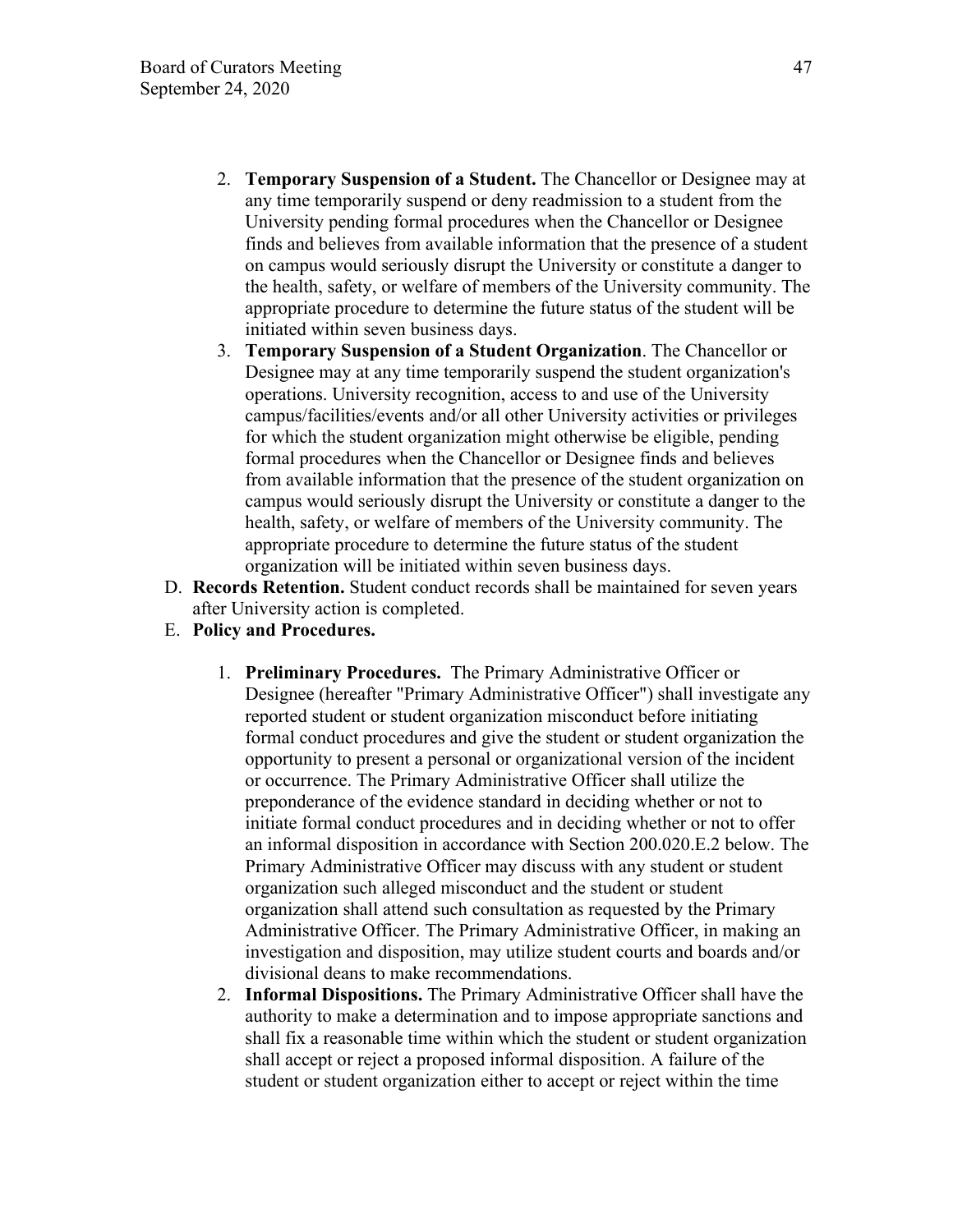fixed may be deemed by the University to be an acceptance of the determination, provided the student or student organization has received written notice of the proposed determination and the result of the student or student organization's failure to formally reject and, in such event, the proposed disposition shall become final upon expiration of such time. If the student or student organization rejects informal disposition it must be in writing and shall be forwarded to the Committee. The Primary Administrative Officer may refer cases to the Committee without first offering informal disposition.

#### 3. **Formal Procedure and Disposition.**

## a. **Student Conduct Committee:**

(1) The Committee shall be appointed by the Vice Chancellor for Student Affairs and shall have the authority to impose appropriate sanctions upon any accused student or students or student organization appearing before it.

(2) When deemed appropriate or convenient by the Chair of the Committee, the Chair may divide the Committee into Hearing Panels each consisting of no less than five (5) Committee members of which no more than two (2) shall be students. If the Chair creates such Hearing Panels, the Chair of the Committee shall designate a Hearing Panel Chair. A Hearing Panel has the authority of the whole Committee in those cases assigned to it. The Chair of the Committee or a Hearing Panel Chair shall count as one member of the Committee or Hearing Panel and have the same rights as other members.

(3) The Vice Chancellor for Student Affairs shall appoint a panel of students, to be known as the Student Panelist Pool. Upon written request of an accused student or the student organization designee before the Committee made at least seventy-two (72) hours prior to the hearing, the Chair of the Committee shall appoint from the Student Panelist Pool not more than three students to sit with the Committee or the Hearing Panel Chair shall appoint two students to sit with the Hearing Panel for that particular case. When students from the Student Panelist Pool serve as members of the Committee or as members of the Hearing Panel, they shall have the same rights as other members of the Committee or Hearing Panel.

b. **General Statement of Procedures.** A student or student organization accused of violating the Student Conduct Code is entitled to a written notice and a formal hearing unless the matter is disposed of under the rules for informal disposition. Student conduct proceedings are not to be construed as judicial trials and need not wait for legal action before proceeding; but care shall be taken to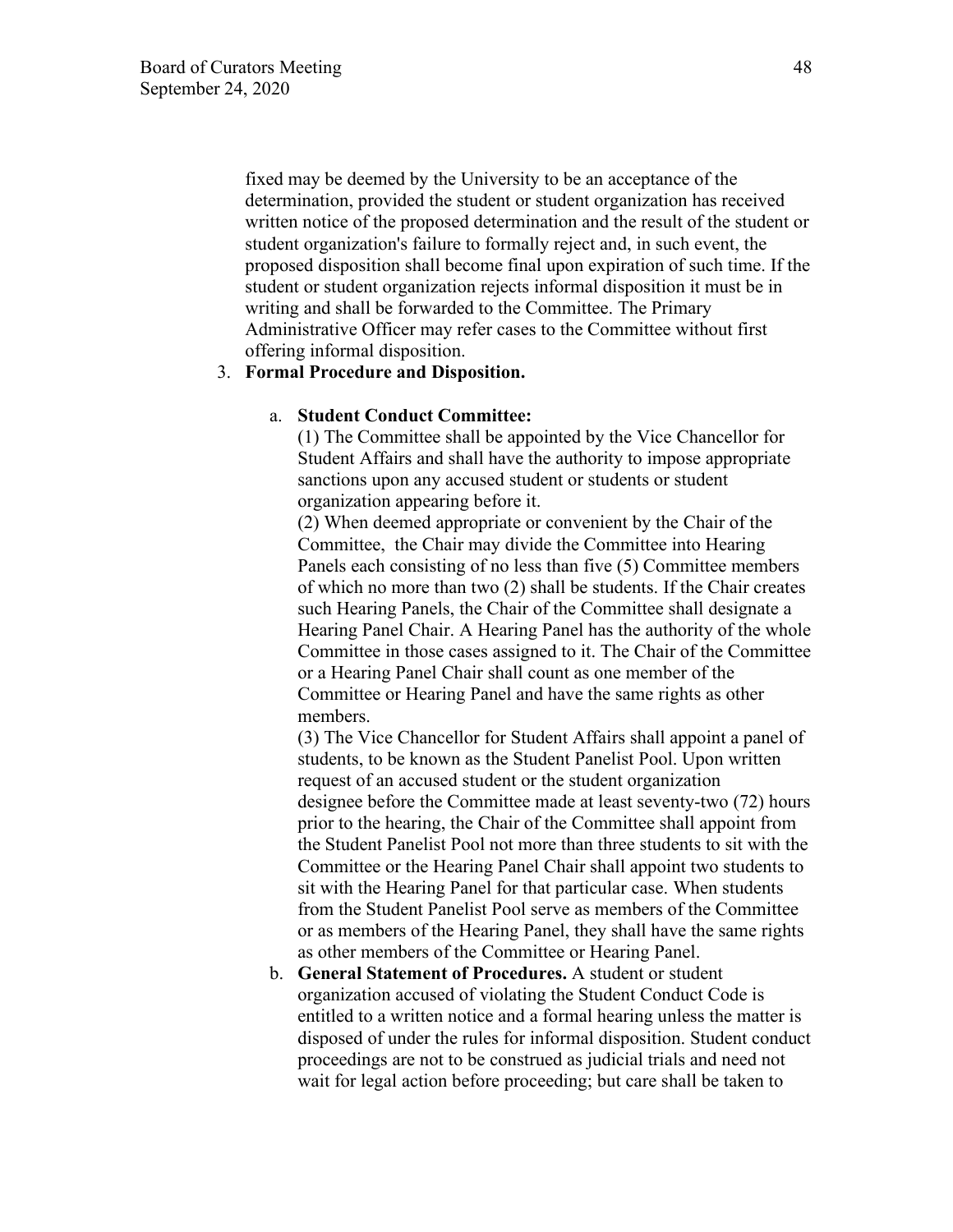comply as fully as possible with the spirit and intent of the procedural safeguards set forth herein. The Office of the General Counsel shall be legal adviser to the Committee and the Primary Administrative Officer, but the same attorney from the Office of the General Counsel shall not perform both roles with regard to the same case.

#### c. **Notice of Hearing.**

At least fourteen (14) business days prior to the Student Conduct Committee Hearing, or as far in advance as is reasonably possible if an accelerated resolution process is scheduled with the consent of the accused student or student organization, the Primary Administrative Officer will send a letter to the accused student or student organization with the following information:

(1) A description of the alleged violation(s) and applicable policies (2) A description of the applicable procedures

(3) A statement of the potential sanctions/remedial actions that could result; and

(4) The time, date and location of the hearing. If any party does not appear at the hearing, the hearing will be held in their absence. For compelling reasons, the hearing may be rescheduled.

This Notice of Charges letter will be made in writing and will be delivered either: 1) in person, 2) by email only to the Party's University-issued email account if the Party has consented in writing to receipt of all notifications by email; or 3) mailed to the mailing address of the respective Party as indicated in the official University records and emailed to the Party's University-issued email account. If there is no local address on file, mail will be sent to the Party' permanent address.

Notice is presumptively deemed delivered, when: 1) provided in person or 2) emailed to the individual (when prior consent - whether electronically or in writing - has been given to receipt of all notifications by email or 3) when mailed and emailed.

Any request to reschedule the hearing shall be made in writing to the Chair, who shall have the authority to reschedule the hearing if the request is timely and made for good cause. The Chair shall notify the Primary Administrative Officer and the accused student or student organization of the new date for the hearing. If the accused student or student organization fails to appear at the scheduled time, the Committee may hear and determine the matter.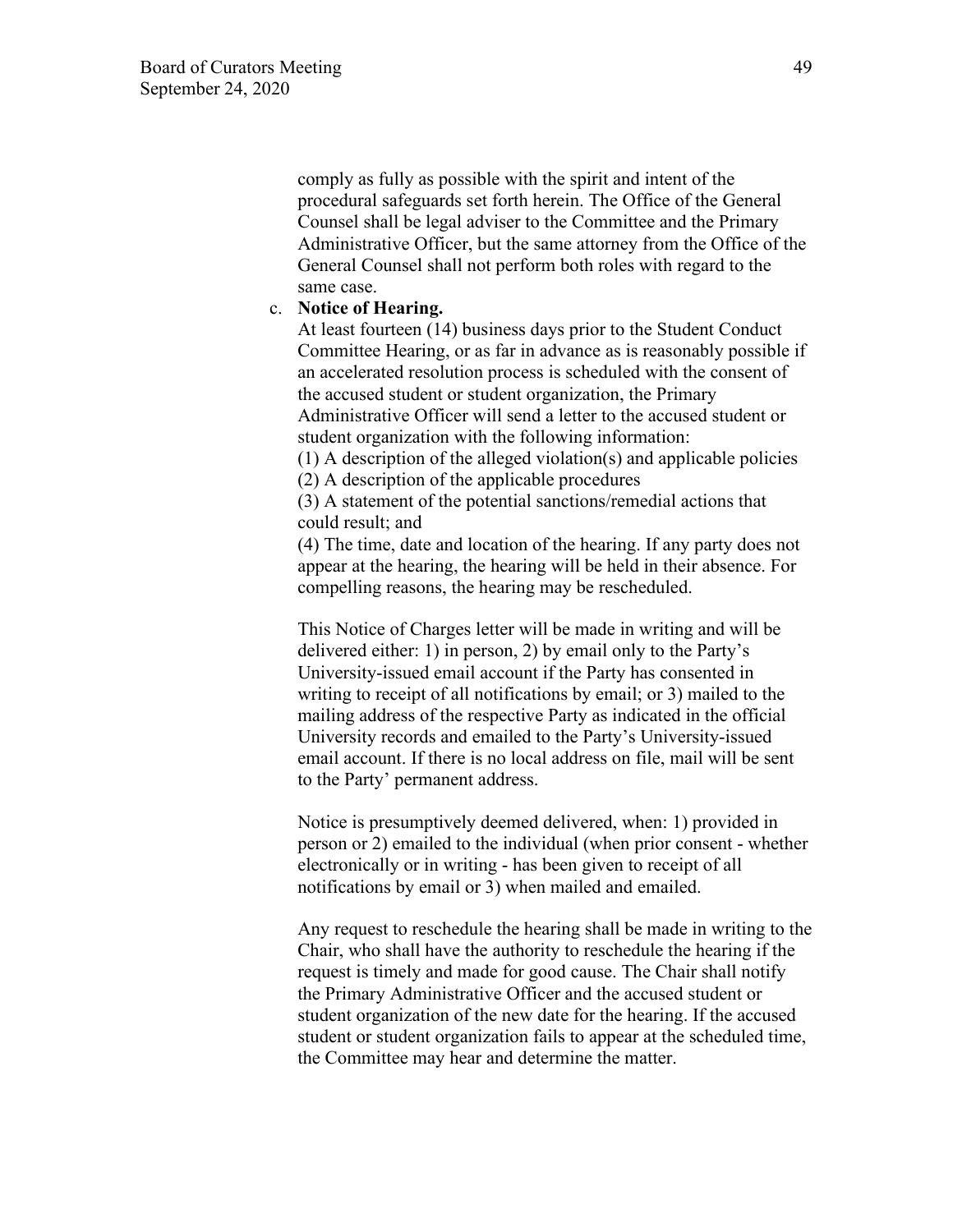- 4. **Right to Petition for Review:** (other than University expulsion, University dismissal, or University suspension or Withdrawal of Recognition).
	- a. In all cases where the sanction imposed by the Committee is other than University expulsion, University dismissal, University suspension or Withdrawal of Recognition, the Primary Administrative Officer or the accused student or student organization may petition the Chancellor or Designee in writing for a review of the decision within five (5) business days after written notification. A copy of the Petition for Review must also be served upon the non-appealing party or parties within such time. The Petition for Review must state the grounds or reasons for review in detail, and the non-appealing party or parties may answer the petition within five (5) business days.
	- b. The Chancellor or Designee (hereafter "the Chancellor") may grant or refuse the right of review. In all cases where the Petition for Review is refused, the action of the Committee shall be final. If the Chancellor reviews the decision, the action of the Chancellor shall be final unless it is to remand the matter for further proceedings.
- 5. **Right of Appeal** (University expulsion, University dismissal, University suspension or Withdrawal of Recognition only).
	- a. When an accused student is expelled, dismissed, or suspended from the University or when a student organization has its recognition withdrawn, either temporarily or permanently, by the Committee, the Primary Administrative Officer, the accused student or student organization may appeal such decision to the Chancellor by filing written notice of appeal stating the grounds or reasons for appeal in detail with the Chancellor within ten (10) business days after notification of the decision of the Committee. The appealing party may file a written memorandum for consideration by the Chancellor with the Notice of Appeal, and the Chancellor may request a reply to such memorandum by the appropriate party.
	- b. The Chancellor shall review the record of the case and the appeal documents and may affirm, reverse, or remand the case for further proceedings. The Chancellor shall notify the accused student or student organization in writing of the decision on the appeal. The action of the Chancellor shall be final unless it is to remand the matter for further proceedings.

## 6. **Status During Appeal.**

a. In cases of suspension, dismissal, or expulsion where a Notice of Appeal is filed within the required time, a student may petition the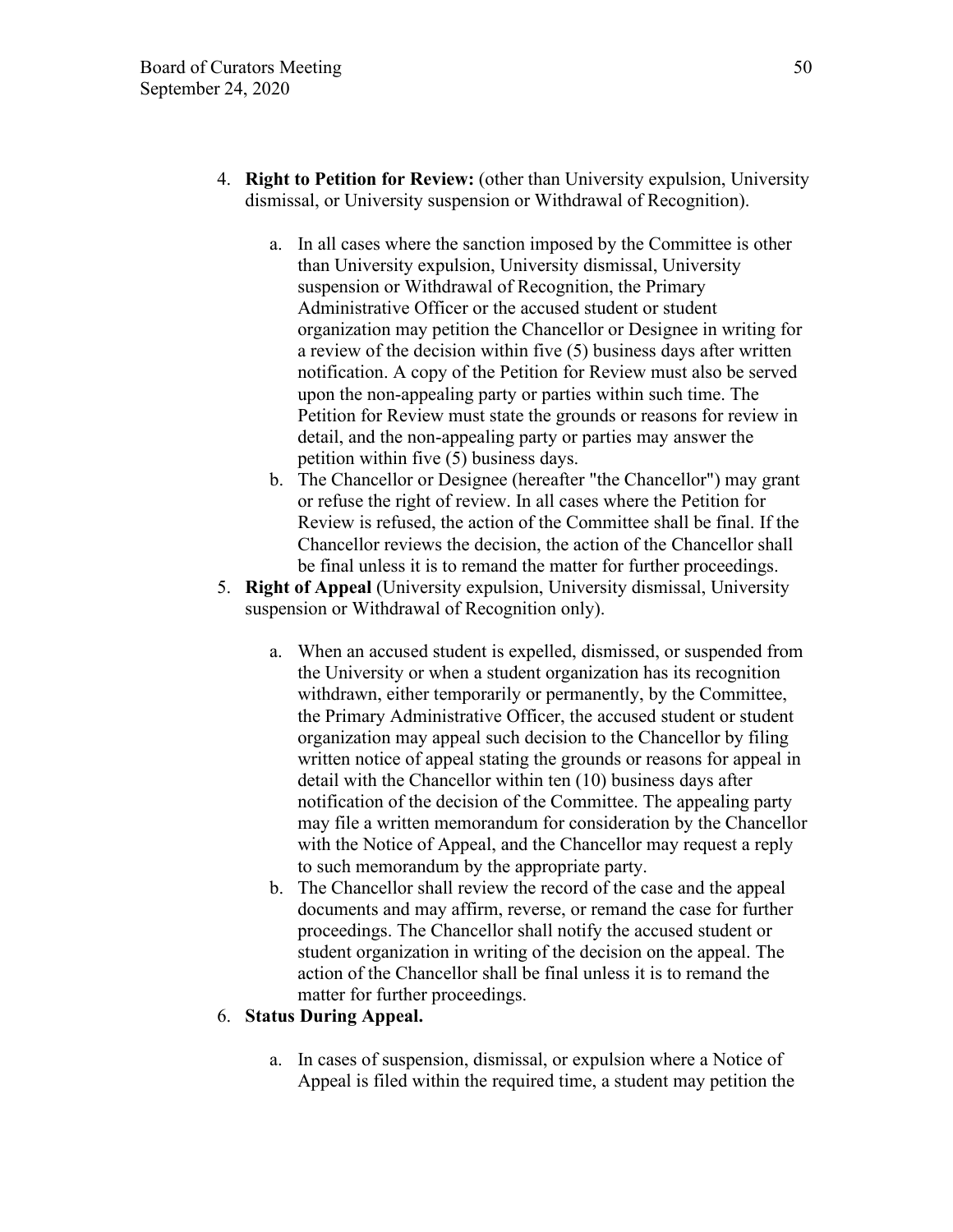Chancellor in writing for permission to attend classes pending final determination of appeal. The Chancellor may permit a student to continue in school under such conditions as may be designated pending completion of appellate procedures, provided such continuance will not seriously disrupt the University or constitute a danger to the health, safety, or welfare of members of the University community. In such event, however, any final sanctions imposed shall be effective from the date of the action of the Committee.

- b. In cases of withdrawal of recognition where a Notice of Appeal is filed within a required time, a student organization may petition the Chancellor in writing to stay the withdrawal of recognition while the appeal is pending. The Chancellor may stay the withdrawal of recognition under such conditions as may be designated pending completion of appellate procedures, provided such continuance will not seriously disrupt the University or constitute a danger to the health, safety, or welfare of members of the University community.
- 7. **Student Honor System.** Forums under the student honor systems established for investigating facts, holding hearings, and recommending and imposing sanctions are authorized when the student honor code or other regulations containing well defined jurisdictional statements and satisfying the requirements of Section 10.030, which is Article V of the Bylaws of the Board of Curators, have been reduced to writing and have been approved by the Chancellor and the Board of Curators and notice thereof in writing has been furnished to students subject thereto. Though the student honor system has jurisdiction, together with procedures set forth therein, instead of the Primary Administrative Officer, the standard of conduct called for in any such student honor system shall be deemed to contain at a minimum the same standards set forth in Section 200.010, entitled Standards of Conduct. Procedures shall satisfy the requirements of the Board of Curators' Bylaws, Section 10.030, which is Article V, and shall contain procedures herein before stated insofar as appropriate and adaptable to the particular situation and shall be approved by the Chancellor and the General Counsel. Students subject to student honor systems shall have the rights of appeal as set forth in Section 200.020.E.6 and 7.

## F. **Hearing Procedures.**

1. **Pre-Hearing Witness List and Documentary Evidence.** At least seven (7) business days prior to the hearing, the student or representatives of the student organization will provide the Primary Administrative Officer a list of the names of the proposed witnesses and copies of all proposed documentary evidence. At least five (5) business days prior to the hearing, the Primary Administrative Officer will have the names of proposed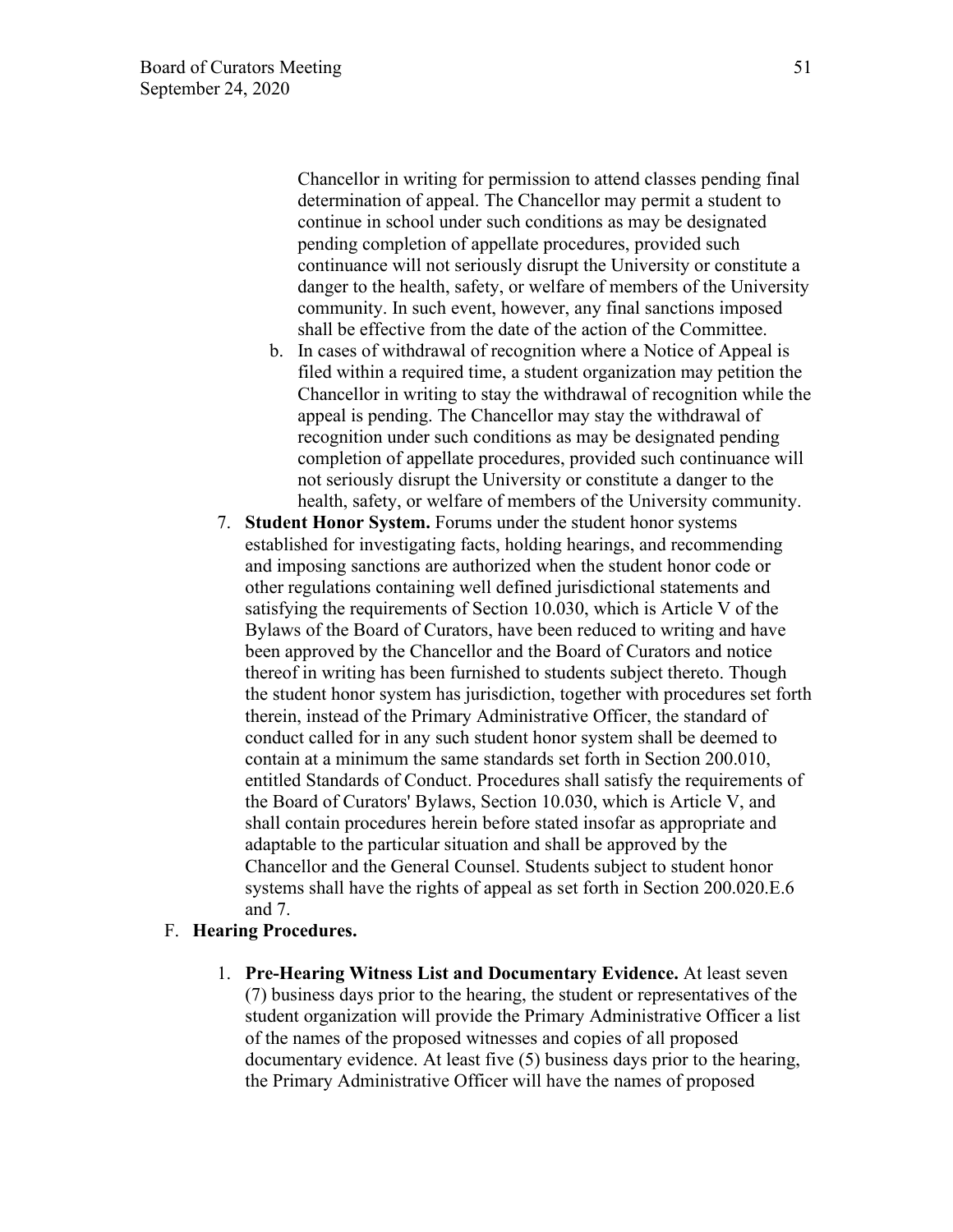witnesses, copies of all pertinent documentary evidence and a copy of any investigative report available for the student or representatives of the student organization, and a copy of the same will be sent to the Hearing Panel Chair.

2. **Conduct of Hearing.** The Chair shall preside at the hearing, call the hearing to order, call the roll of the Committee in attendance, ascertain the presence or absence of the student or representatives of the student organization accused of misconduct, read the notice of hearing and charges, verify the receipt of notices of charges by the student or student organization, report any continuances requested or granted, establish the presence of any adviser or counselor of the student or student organization and the registered faculty/staff adviser of the student organization, and call to the attention of the accused student or student organization and the adviser any special or extraordinary procedures to be employed during the hearing and permit the student or student organization to make suggestions regarding or objections to any procedures for the Conduct Committee to consider.

#### a. **Opening Statements.**

(1) The Primary Administrative Officer shall make opening remarks outlining the general nature of the case and testify to any facts the investigation has revealed.

(2) The accused student or student organization may make a statement to the Committee about the charge at this time or at the conclusion of the University's presentation.

### b. **University Evidence.**

(1) University witnesses are to be called and identified or written reports of evidence introduced as appropriate.

(2) The Committee may question witnesses at any time.

(3) The accused student or student organization or, with permission of the Committee, the adviser or counselor may question witnesses or examine evidence at the conclusion of the University's presentation.

#### c. **Accused Student or Student Organization Evidence.**

(1) If the accused student or student organization has not elected to make a statement earlier under a.(2) above, the accused student or student organization shall have the opportunity to make a statement to the Committee about the charge.

(2) The accused student or student organization may present evidence through witnesses or in the form of written memoranda. (3) The Committee or Hearing Panel may question the accused student or representatives of the accused student organization or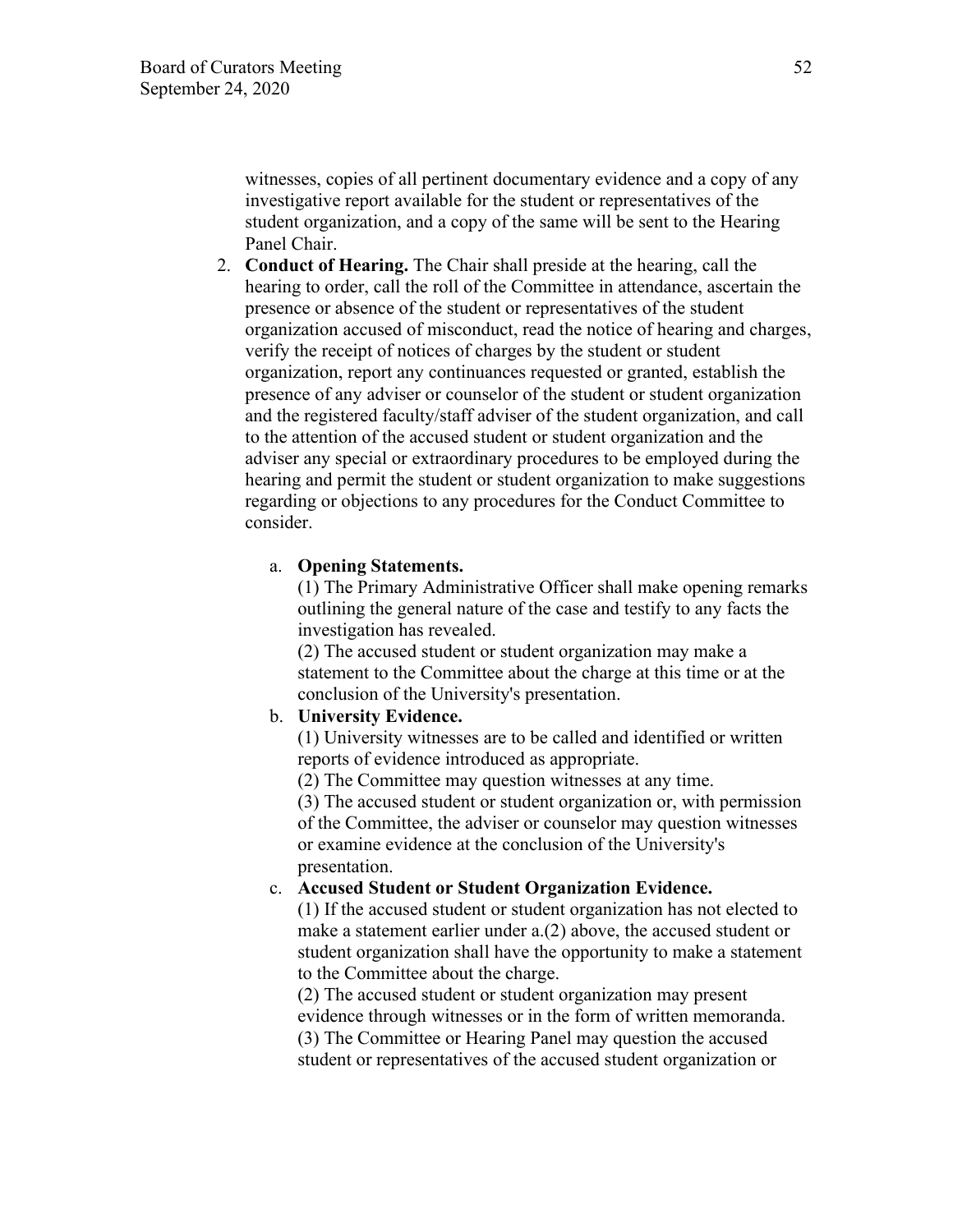witnesses at any time. The Primary Administrative Officer may question the accused student or witnesses.

- d. **Rebuttal Evidence.** The Committee may permit the University or the accused student or student organization to offer a rebuttal of the others' presentation(s).
- e. **Rights of Student Conduct Committee.** The Committee shall have the right to:

(1) Hear together cases involving more than one student or more than one student organization which arise out of the same transaction or occurrence, but in that event shall make separate findings and determinations for each student or student organization; (2) Permit a stipulation of facts by the Primary Administrative Officer and the student or student organization involved; (3) Permit the incorporation in the record by reference of any

documentation, produced and desired in the record by the University or the accused;

(4) Question witnesses or challenge other evidence introduced by either the University or the student or student organization at any time;

(5) Hear from the Primary Administrative Officer about dispositions made in similar cases and any dispositions offered to the accused student or student organization appearing before the Committee;

(6) Call additional witnesses or require additional investigation; (7) Dismiss any action at any time or permit informal disposition as otherwise provided;

(8) Permit or require at any time amendment of the Notice of Hearing to include new or additional matters which may come to the attention of the Committee before final determination of the case; provided, however, that in such event the Committee shall grant to the student or student organization or Primary Administrative Officer such time as the Committee may determine reasonable under the circumstances to answer or explain such additional matters; (9) Dismiss any person from the hearing who interferes with or obstructs the hearing or fails to abide by the rulings of the Chair of the Committee;

(10) Suspend summarily students from the University who, during the hearing, obstruct or interfere with the course of the hearing or fail to abide by the ruling of the Chair of the Committee on any procedural question or request of the Chair for order.

- 3. **Rights of Accused Upon Hearing.** A student or student organization appearing before a Committee shall have the right to:
	- a. Be present at the hearing;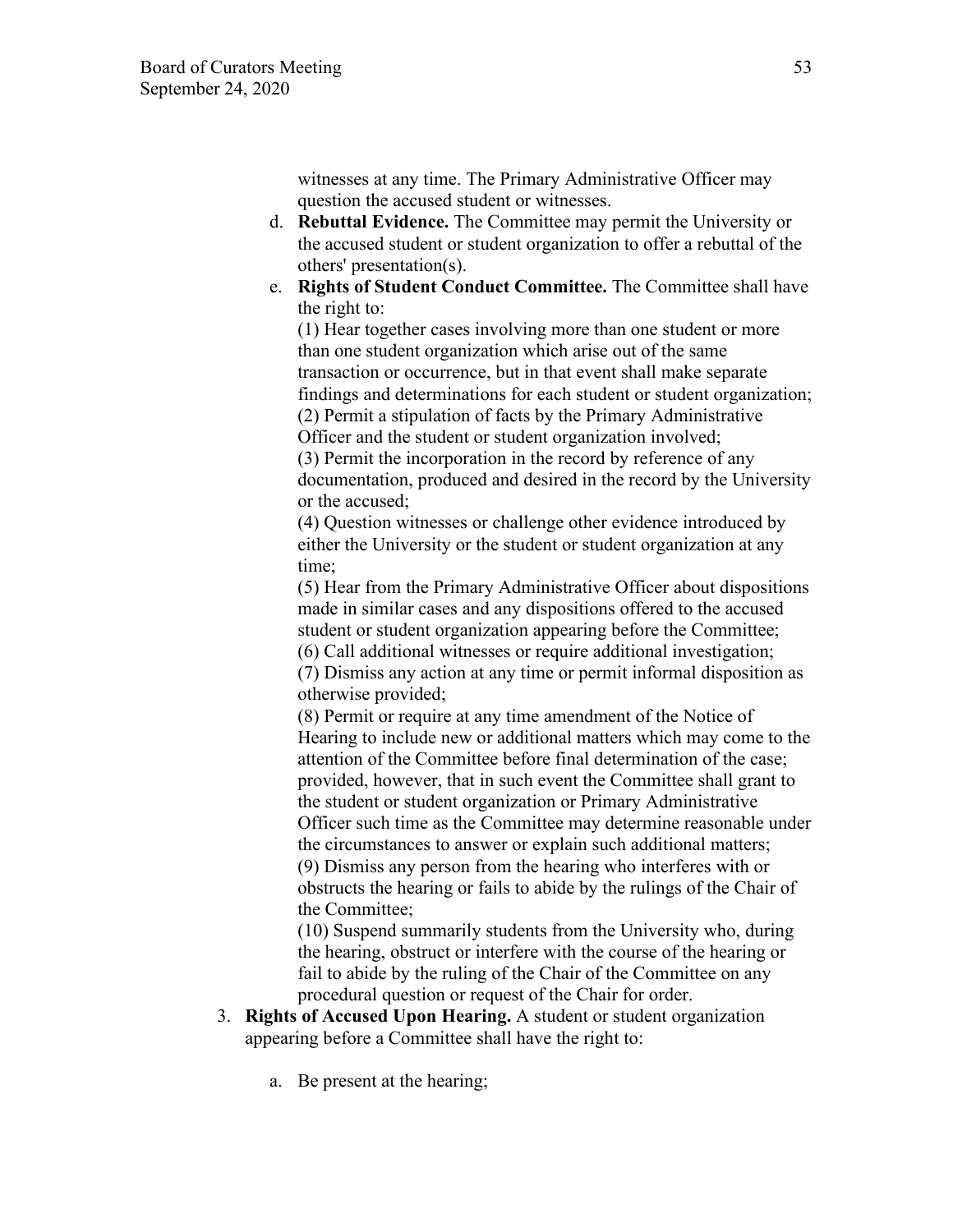- b. Have an adviser or counselor and to consult with such adviser or counselor during the hearing;
- c. Hear or examine evidence presented to the Committee;
- d. Question witnesses present and testifying;
- e. Present evidence by witnesses or affidavit;
- f. Make any statement to the Committee in mitigation or explanation of the conduct in question;
- g. Be informed in writing of the findings of the Committee and any sanctions it imposes; and
- h. Request review or appeal to the Chancellor as herein provided.
- 4. **Determination by the Student Conduct Committee.** The Committee shall make its findings and determinations based on the preponderance of the evidence in executive session out of the presence of the Primary Administrative Officer and the accused student or student organization. Separate findings are to be made:
	- a. As to the conduct of the accused student or student organization, and
	- b. On the sanctions, if any, to be imposed. No sanctions shall be imposed on the accused student or student organization unless a majority of the Committee present is convinced by the preponderance of the evidence that the student or student organization has committed the violation charged. In determining what sanction, if any, is appropriate, the Committee may take into consideration the previous disciplinary history of the accused student or student organization.
- 5. **Official Report of Findings and Determinations.** The Committee shall promptly consider the case on the merits and make its findings and determination and transmit them to the Primary Administrative Officer/Designee(s) and the accused student or student organization designee.
- 6. **Other Procedural Questions.** Procedural questions which arise during the hearing not covered by these general rules shall be determined by the Chair, whose ruling shall be final unless the Chair shall present the question to the Committee at the request of a member of the Committee, in which event the ruling of the Committee by majority vote shall be final.
- 7. **General Rules of Decorum.** The following general rules of decorum shall be adhered to:
	- a. All requests to address the Committee shall be addressed to the Chair.
	- b. The Chair will rule on all requests and points of order and may consult with Committee's legal adviser prior to any ruling. The Chair's ruling shall be final and all participants shall abide thereby,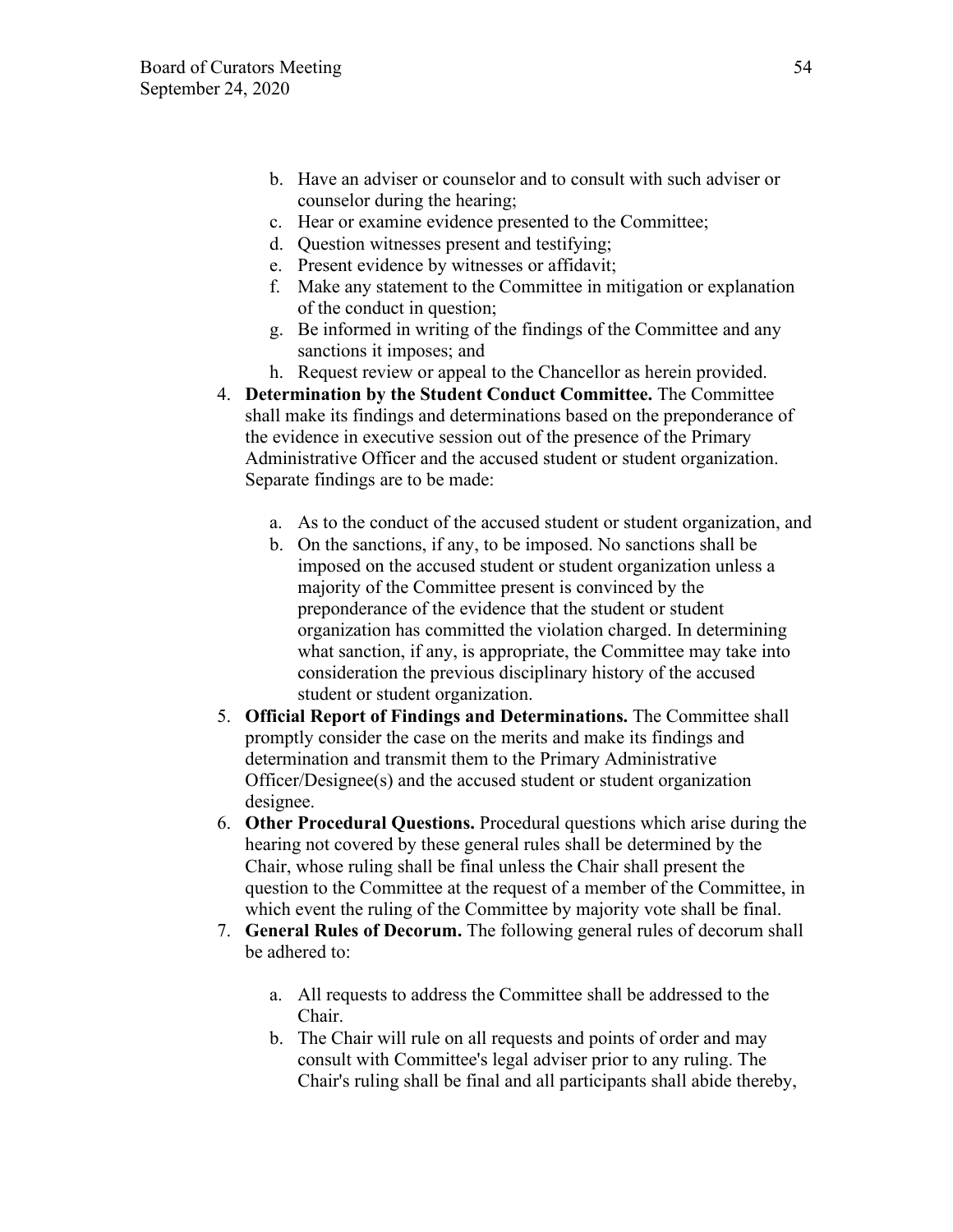unless the Chair shall present the question to the Committee at the request of a member of the Committee, in which event the ruling of the Committee by majority vote shall be final.

- c. Rules of common courtesy and decency shall be observed at all times.
- d. An adviser or counselor may be permitted to address the Committee at the discretion of the Committee. An adviser or counselor may request clarification of a procedural matter or object on the basis of procedure at any time by addressing the Chair after recognition.
- 8. **Record of Hearing.** An audio, video, digital or stenographic record of the hearing shall be maintained. The notice, exhibits, hearing record and the findings and determination of the Committee shall become the "Record of the Case" and shall be filed in the Office of the Primary Administrative Officer and for the purpose of review or appeal be accessible at reasonable times and places to the University, and the accused student(s) or student organization designee.
- c. 310.020 Regulations Governing Application of Tenure

## **310.020 Regulations Governing Application of Tenure**

Bd. Min. 3-17-72, p. 36,281; Revised Bd. Min. 6-27-80, p. 38,132; Amended Bd. Min. 9- 12-80; Amended Bd. Min. 10-30-87, 6-19-92, 3-18-93, 9-28-01, 2-5-15; Amended 9-24- 2020.

The following regulations, under which the Board intends to exercise the powers vested in it, govern the application of the principle of tenure at the University of Missouri, but these regulations shall not impair, or be taken to waive, any powers now or hereafter vested in the Board under the Constitution and laws of the State of Missouri. At the same time, the Board recognizes that matters relating to faculty status are primarily a faculty responsibility. Recommendations in matters of appointment, reappointment, nonreappointment, promotion, tenure, and dismissal shall be by the appropriate faculty through established procedures, followed by action by administrative officers, with final determination by the appointing authority. For allegations of harassment or discrimination, including sexual harassment, against a faculty member, the procedures are found in Section 600.030: Resolution Process for Resolving Complaints of Sexual Harassment under Title IX, and Section 600.040: Equity Resolution Process for Resolving Complaints of Discrimination and Harassment against a Faculty Member or Student or Student Organization, and when applicable, Section 310.060: Procedures in Case of Dismissal for Cause.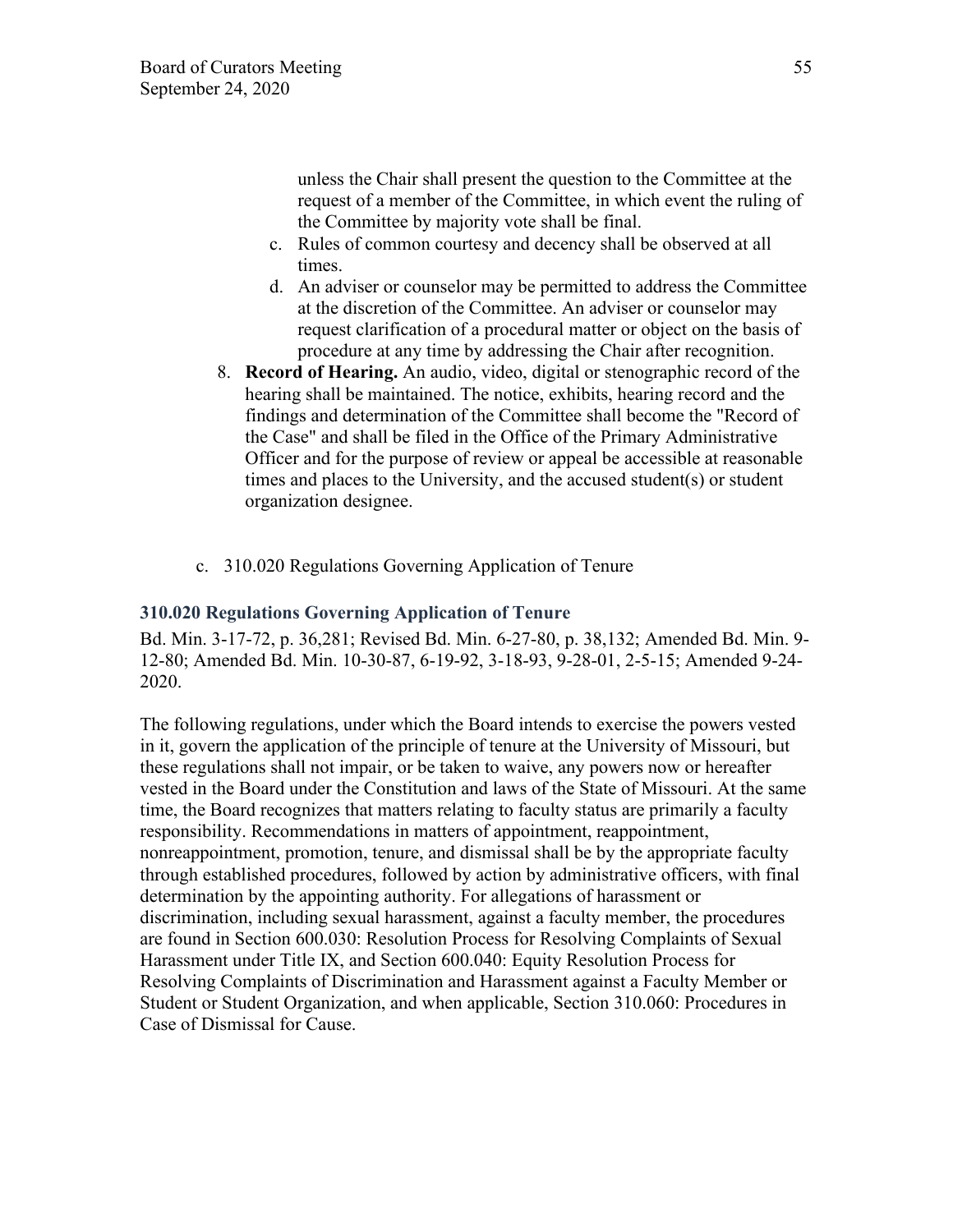- A. **Classes of Academic Staff Appointments** -- Academic staff appointments are those in which the principal responsibilities are teaching, research, extension, academic service, or any combination thereof. There shall be only two classes of academic staff appointments, designated as such: regular and nonregular.
	- 1. **Regular** -- A regular appointment requires full-time service by the holder thereof and must carry full-time pay from the University, except as provided in Section B.2.a. Special exception may be made for licensed physicians on the staff of the Harry S. Truman Veterans Administration Hospital who can be recommended for regular academic appointment in the University of Missouri-Columbia School of Medicine by the Dean of said School if endorsed by the Chancellor of the Columbia campus. In so doing the School of Medicine assumes full responsibility for the tenure status of the individual physician. There shall be only three titles of rank for regular appointments, designated as such: Professor, Associate Professor, and Assistant Professor. The holder of a regular appointment either is tenured or, unless notified of nonreappointment or terminal appointment, is considered to be working toward tenure.
	- 2. **Nonregular** -- All other academic staff appointments are nonregular. Nonregular appointments are either temporary (not to exceed seven years), part-time, or involve duties substantially different from those of faculty members holding regular appointments. The following sections illustrate the class of nonregular appointments.
		- a. Temporary appointments involving duties similar to those of regular appointees, such as Visiting Professor. The maximum number of consecutive annual appointments in this category shall be seven (7), unless funds for the position come from a project grant or contract.
		- b. Unless explicitly exempted under the above paragraph, all part-time or summer appointments. This category includes appointments such as Adjunct Professor or Clinical Professor and others of like nature, where the holder does not have full-time responsibilities or pay associated with that title. This category also includes certain academic appointments for persons having primary appointments of an administrative nature.
		- c. Appointments to positions involving duties substantially different from those of regular appointees, such as academic field staff appointments in Extension; Lecturer, Assistant Instructor, Instructor, Research Assistant, Research Associate, Graduate Research Assistant, Graduate Teaching Assistant, Extension Assistant, Extension Associate, Student Assistant, and others of like nature; coaches of intercollegiate athletics. Titles in this category shall not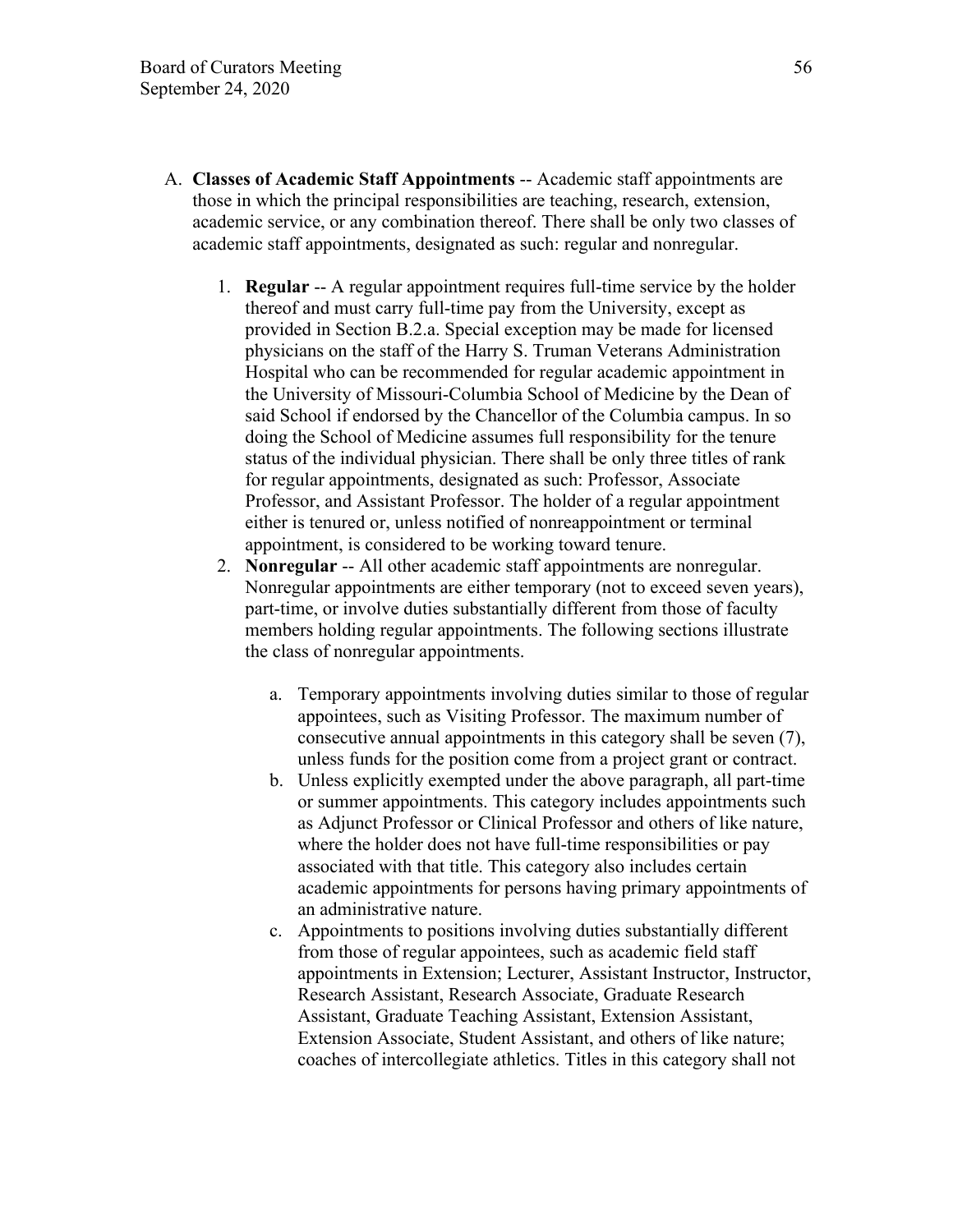include Professor, Associate Professor, and Assistant Professor, but may be modifications thereof.

## B. **Types of Appointments**

- 1. Within the class of regular appointments, there shall be two types: regular term appointments and continuous appointments. Within the class of nonregular appointments, there shall be one type: nonregular term appointments.
	- a. **Regular Term Appointments** -- Regular term appointments begin at a specified date and terminate at a specified date. Such appointments are usually for a period of one academic year, but may be for a longer or shorter period, except that no single term appointment shall be for a period longer than three years. Regular term appointments are subject to the maximum probationary period described in Section 310.020 C and D. Faculty members on regular term appointments are to be considered as reappointed for the succeeding year unless appropriately notified under Section 310.020 F.
	- b. **Continuous Appointments** -- Continuous appointments are regular appointments that begin at a specified date but have no specified date of termination. Such appointments shall be deemed to exist in a given department or school on a specific campus. Unless a continuous appointment is subsequently acquired in another unit, no faculty member shall lose, by an approved change in duties or administrative unit, a continuous appointment already acquired. No faculty member shall lose a continuous appointment already acquired if granted a leave of absence with subsequent resumption of duties. In circumstances in which the interest of the University may be better served thereby, a continuous appointment already acquired may be changed, upon request of the faculty member, from full-time to part-time status.
	- c. **Nonregular Term Appointments** -- Nonregular term appointments begin at a specified date and terminate at a specified date. Such appointments are usually for a period of one academic year but may be for a longer or shorter period, except that no single term appointment shall be for a period longer than three years. No number of nonregular term appointments shall create any presumption of a right to reappointment on term or continuous basis, subject to the limitations described in Section 310.020 A.2.
- 2. **Administrative Functions** -- The administrative functions and titles of administrators shall be distinct and severable from their functions, titles, and status, if any, as appointees to the academic staff. The academic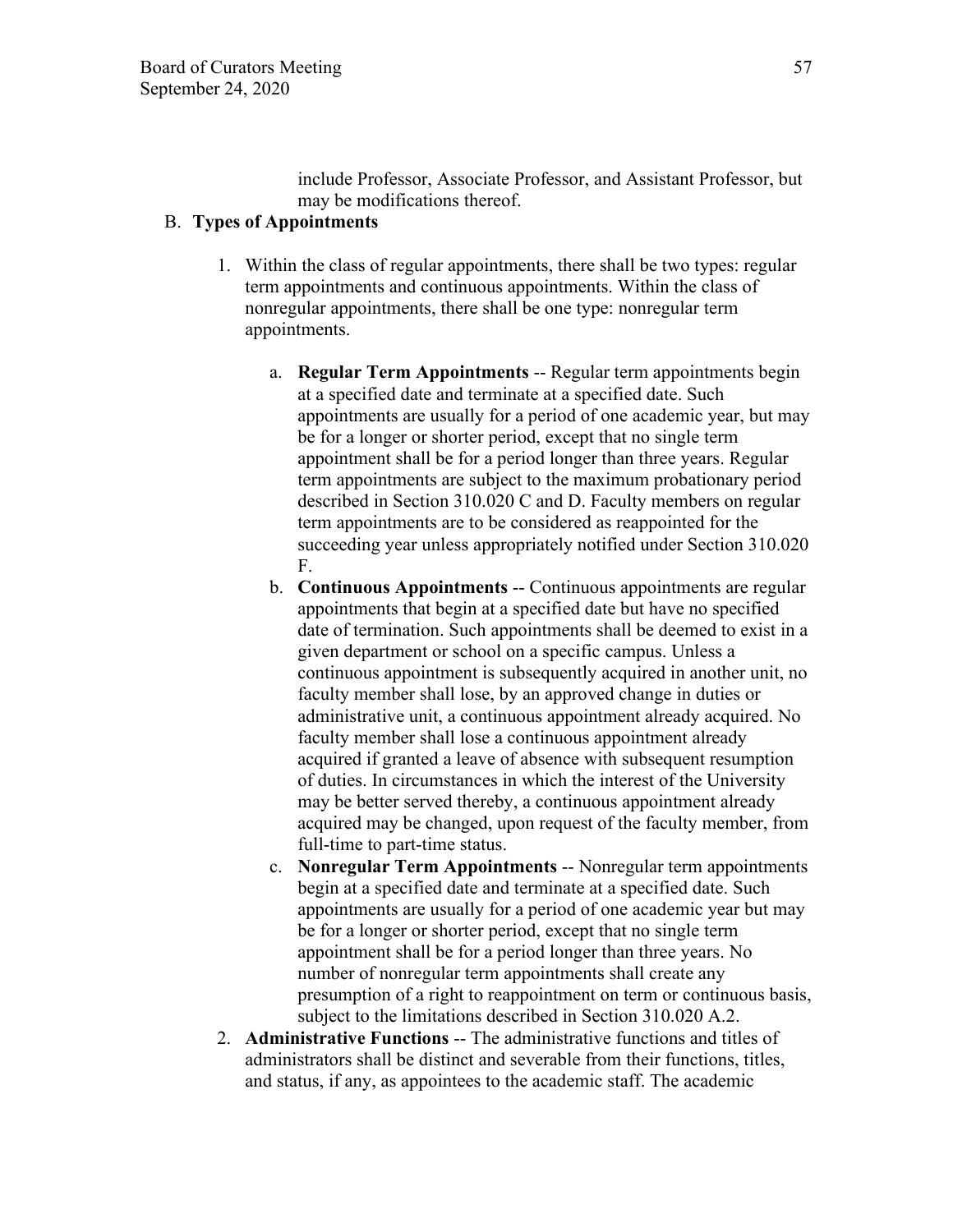appointments of persons whose primary responsibilities are administrative may be regular or nonregular depending upon the particular circumstances, but the academic appointment must be made through established procedures for such appointments and its terms made explicit prior to the start of the appointment. An initial appointment may be made for both administrative functions and academic staff duties.

## C. **Tenure**

- 1. Faculty members on continuous appointments shall have tenure, subject to dismissal only for cause, retirement for age in accordance with Board retirement regulations, or termination because of formal discontinuance of a program or department of instruction. Adequate cause for dismissal shall be related, directly and substantially, to the faculty member's fitness or performance in the professional capacity of teacher or researcher. Cause for dismissal may include but is not limited to the following:
	- a. Conviction of a felony or other crime involving moral turpitude during the period of employment by the University of Missouri which is related, directly and substantially, to the faculty member's academic fitness or performance in the professional capacity of teacher or researcher.
	- b. Professional incompetence in the performance of academic responsibilities.
	- c. Intentional and habitual neglect of duty in the performance of academic responsibilities, provided that a written warning and a reasonable opportunity to correct the behavior have been given.
	- d. Severe research misconduct, academic irresponsibility, or other default of academic integrity in the performance of academic responsibilities.
	- e. Willful misrepresentation of material matters in applying to the University of Missouri for employment which are related, directly and substantially, to the faculty member's fitness or performance in the professional capacity of teacher or researcher.
	- f. Harassment or discrimination, including sexual harassment, in violation of the University's Anti-Discrimination Policies, as determined through the procedures in Sections 600.030, 600.040 and 310.060 of the Collected Rules and Regulations.
	- g. Due consideration shall be given to seniority in terms of academic rank and length of service in the event that certain continuous appointments must be terminated because of financial exigencies. Where termination of an appointment with tenure, or of a nontenured appointment before the end of the specified term, is based upon bona fide financial exigency or discontinuance of a program or department of instruction, faculty members shall be able to have the issues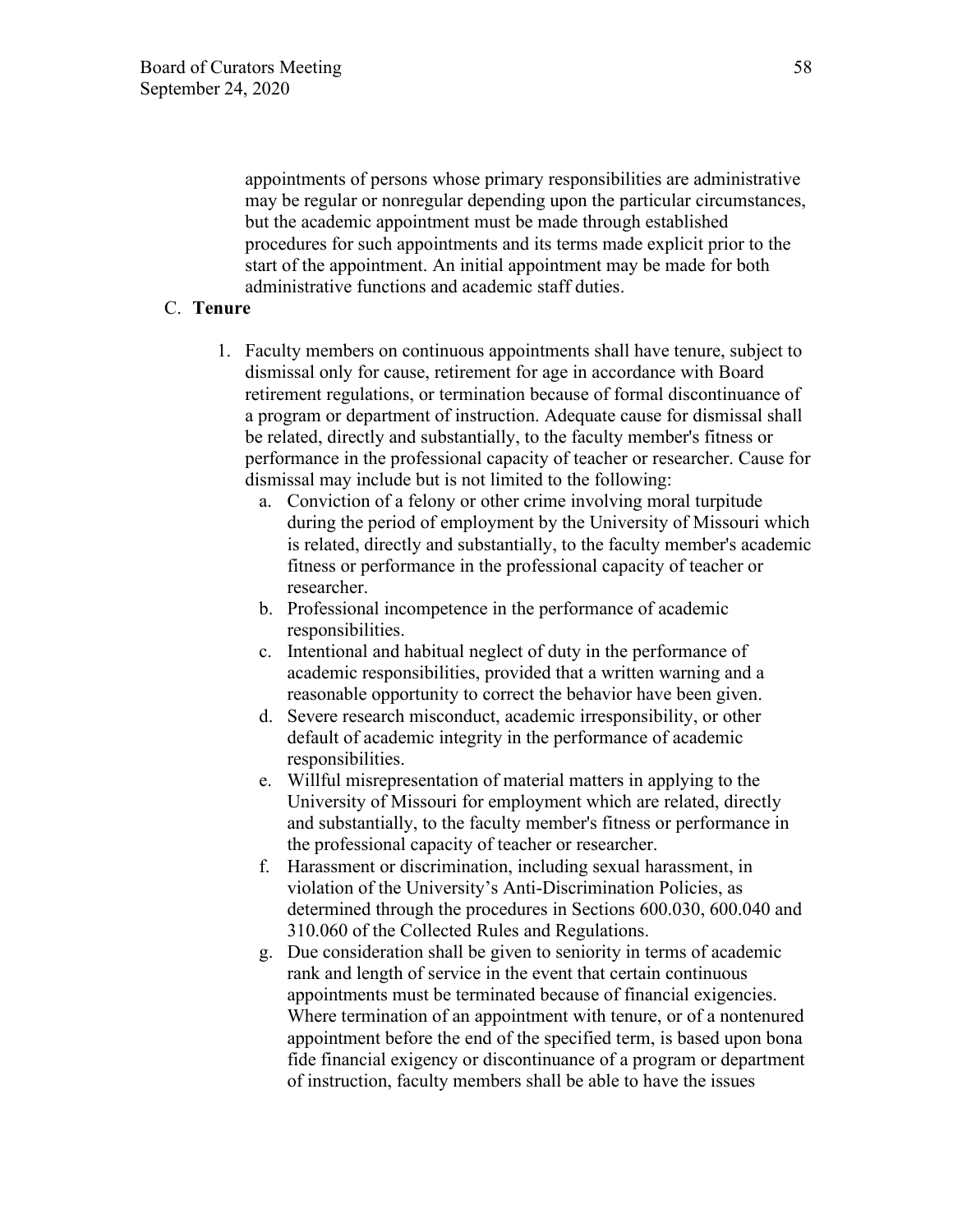reviewed by the faculty, or by an appropriate faculty committee, with ultimate review of all controverted issues by the Board.

- h. Before terminating an appointment for either of these reasons, the University will make every effort to place affected faculty members in other suitable positions. The faculty member whose appointment is terminated under the conditions of financial exigency or discontinuance of a program or department of instruction will be given notice not less than that prescribed in Section 310.020 F.2; and no position within the same administrative unit for which the released faculty member is qualified will be filled by a replacement within a period of three years, unless the released faculty member has been offered reappointment and a reasonable time within which to accept or decline it.
- 2. Appointees to the academic staff under term appointments, either regular or nonregular, are subject to termination prior to expiration of the stated term only for cause or under extraordinary circumstances because of financial exigencies or discontinuance of a program or department of instruction. Term appointments for Non-Regular and Regular, Untenured faculty may be terminated prior to expiration of the stated term pursuant to Sections 600.030: Resolution Process for Resolving Complaints of Sexual Harassment under Title IX or Section 600.040: Equity Resolution Process for Resolving Complaints of Discrimination and Harassment against a Faculty Member or Student or Student Organization. An appointment with tenure may be terminated pursuant to Section 600.030 or Section 600.040 and Section 310.060: Procedures in Case of Dismissal for Cause.
- 3. Termination of an appointment with tenure, or of a probationary or special appointment before the end of the period of appointment, for medical reasons, will be based upon clear and convincing medical evidence that the faculty member cannot continue to fulfill the terms and conditions of the appointment. The decision to terminate will be reached only after there has been appropriate consultation and after the faculty member concerned, or someone representing the faculty member, has been informed of the basis of the proposed action and has been afforded an opportunity to present the faculty member's position and to respond to the evidence. If the faculty member so requests, the evidence will be reviewed by the Faculty Committee on Tenure before a final decision is made. (See also University benefit programs--optional long-term disability income protection.)
- 4. The relieving of any person of administrative functions shall not impair any existing tenure status as an appointee to the academic staff.
- D. **The Probationary Period** -- The purpose of a probationary period is to allow reasonable time for faculty members to establish their academic performance and for their departments to evaluate performance and potential performance in the long-range future in order to validate recommendations for continuous or terminal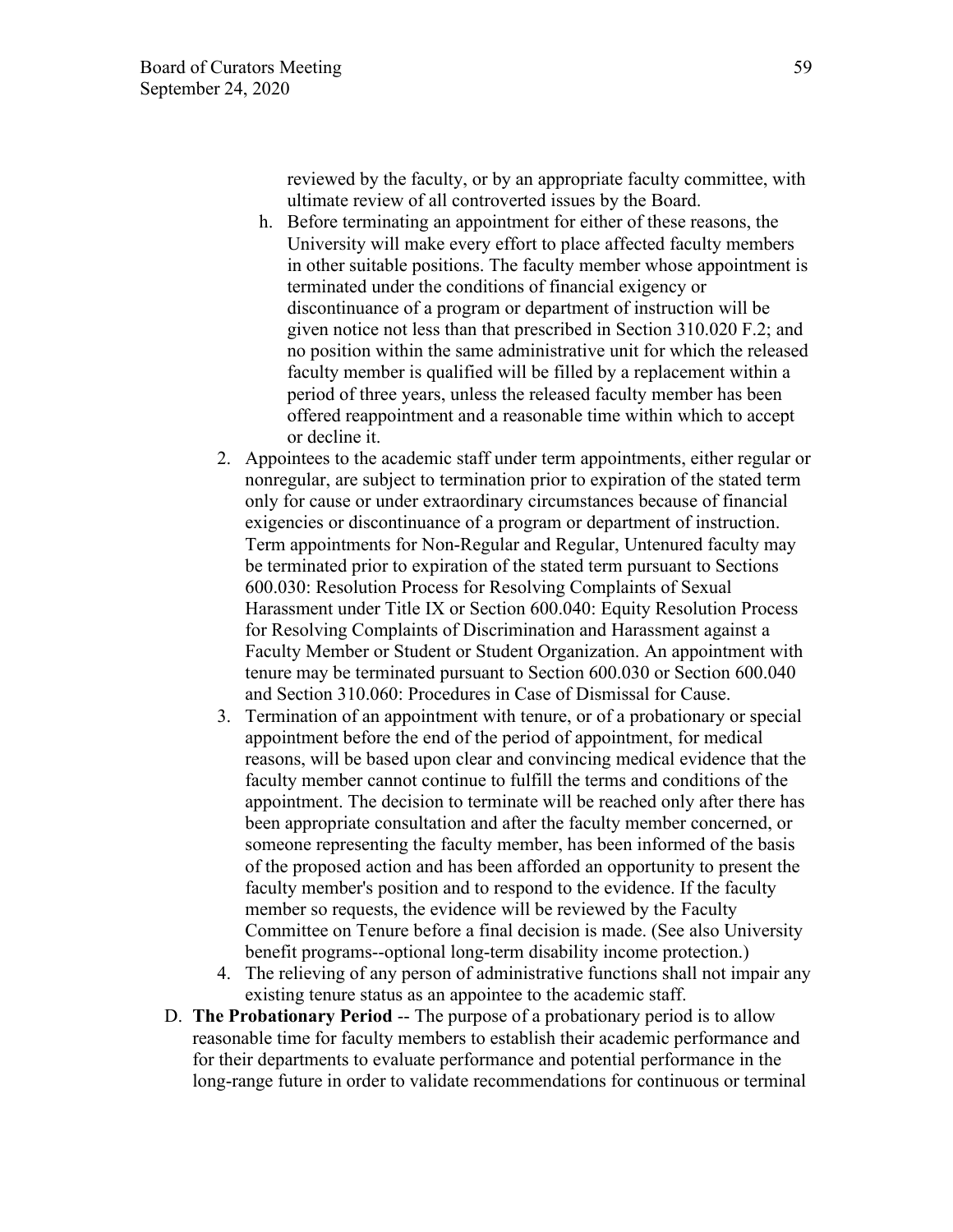appointments. The following rules and guidelines are applicable to determination of the probationary period and creditable previous service of persons with experience prior to the start of a regular appointment at this University.

- 1. Beginning with appointment to the rank of full-time Assistant Professor or higher rank, the total probationary period of term appointments will not exceed six years (including within this six-year period full-time creditable service in all institutions of higher education), except that if after a term of probationary service of more than three years in one or more institutions, a faculty member is appointed at a campus of the University of Missouri, it may be agreed in writing that there shall be a probationary period at that campus not to exceed three years. In no case will the conditions established in this section cause the probationary period at a campus of this University to be longer than prescribed in Section 310.020 E. In all cases the probationary period will be indicated on the appointment form. The probationary period will be followed either by continuous appointment or a one-year terminal appointment.
- 2. In general, credit will be allowed for previous experience on a full-time academic staff appointment at the rank of Assistant Professor or higher at this University or any other institution of higher education. Because some academic appointments at this and other institutions of higher education carry responsibilities substantially different from the prospective appointment at this University, there may be circumstances in which previous service should not be credited as a part of the maximum probationary period. If this is determined to be the case, it must be agreed to prior to this appointment and reflected in the probationary period indicated on the appointment form.
- 3. If the appointee has had a substantial period of previous service, the decision whether or not to recommend continuous appointment should be made as soon as reasonably feasible. The initial appointment may be a continuous appointment. A regular term appointment of a person who currently holds such an appointment in the same field at this University, or has held one during the preceding year, shall be deemed to be a reappointment, a change in appointment, or a connected appointment, and not a new or initial appointment.
- 4. In computing service to be credited within the probationary period, the following rules shall apply:
	- a. Years of service shall be computed in terms of academic years. Not more than one academic year of credit shall be allowed for services during any consecutive twelve-month period. Service for less than one academic year shall be excluded unless the faculty member and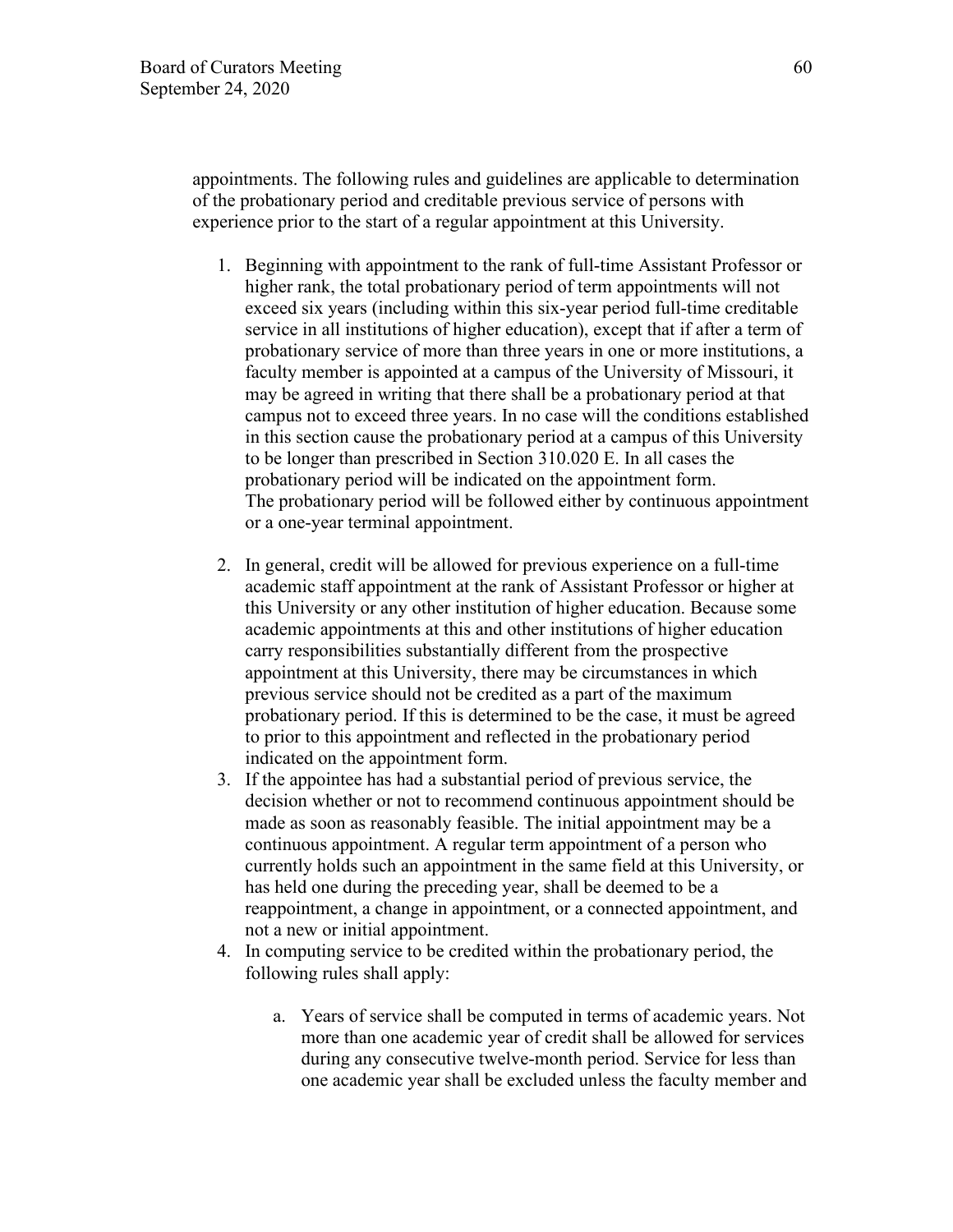the appointing authority agree in writing to the inclusion at the time of the initial appointment.

- b. Service on any nonregular appointment involving duties substantially different from duties on a regular appointment shall be excluded.
- c. Service while on leave of absence without pay shall be excluded unless the faculty member and the appointing authority agree in writing to the inclusion at the time the leave is granted. Leaves of absence for scholarly purposes of one year or less generally should be included.
- d. In allowing credit for service at this University or at another institution, fractions of an academic year shall be excluded where crediting such fraction would require decisions at times other than the normal period during the academic year when decisions are made as to recommendations or notices, even if such exclusion will have the effect of extending the probationary period beyond the normal maximum.
- E. **Regular Term Appointments and Reappointments** -- The following provisions apply to initial regular term appointments and reappointments. The provisions apply to persons without previous service and are modified by Section 310.020 D for persons with creditable previous service.
	- 1. **Assistant Professor** -- Initial regular appointment at the rank of Assistant Professor shall be a term appointment. The maximum period on term appointment shall not exceed seven years. During the appointee's initial term, and during each succeeding term through the sixth year of service, the appropriate Dean or other administrative officer shall, after receiving recommendations from the appropriate faculty bodies, make one of the following recommendations, except that the recommendations 1.a and 1.b shall not be made during the appointee's sixth year of service.
		- a. To reappoint as Assistant Professor on a regular term appointment.
		- b. In exceptional cases, to promote to Associate Professor on term appointment. If such recommendation is effected, by proper appointment, Section 310.020 E.2 controls thereafter, except that the maximum period on term appointments shall not exceed seven years, and all of the service as an Assistant Professor shall be credited toward the seven-year maximum period.
		- c. To promote to Associate Professor on continuous appointment.
		- d. To reappoint as Assistant Professor on continuous appointment.
		- e. To reappoint as Assistant Professor on a terminal one-year term appointment, expressly stated to be such.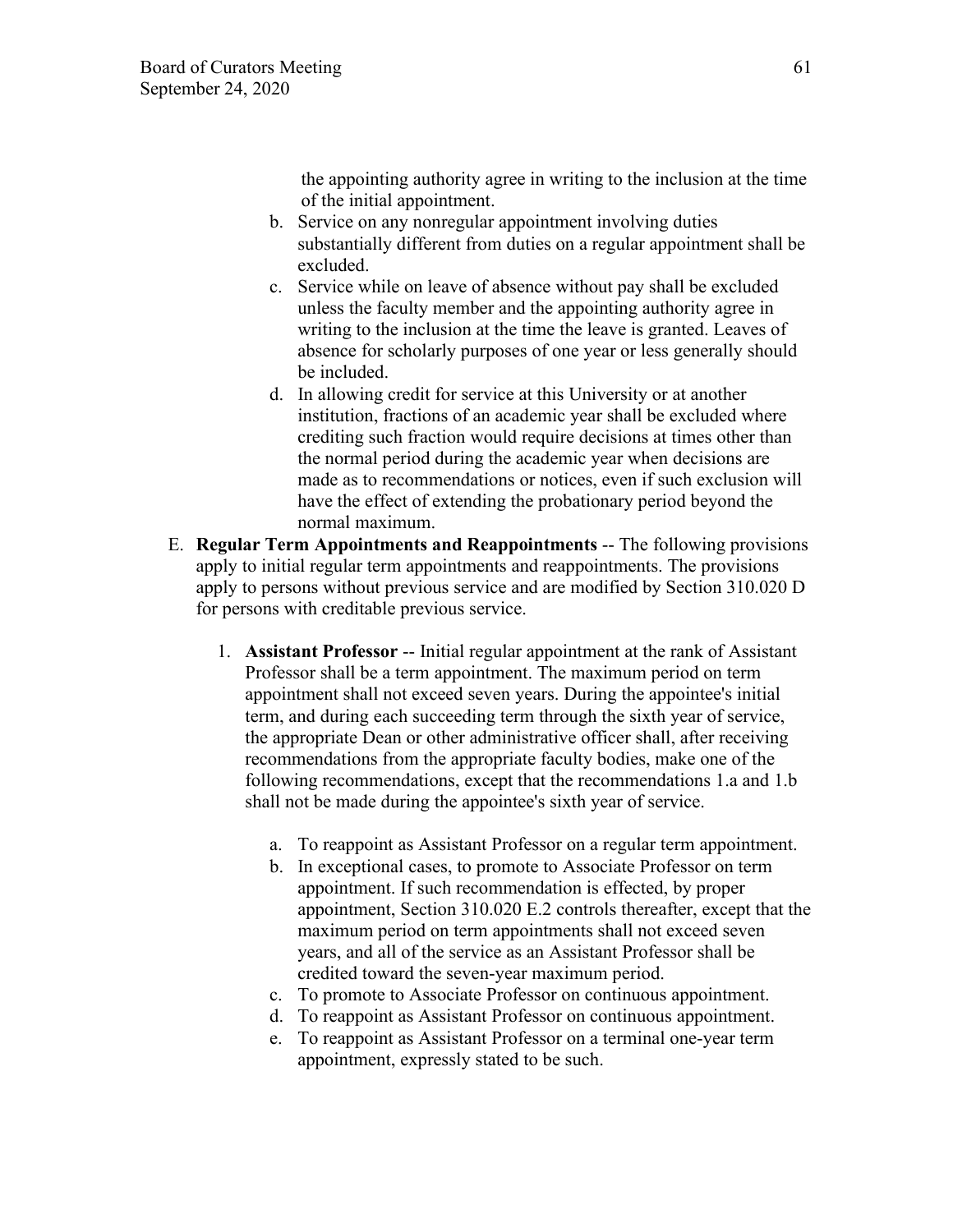- f. Not to reappoint, provided there has been due notice as stipulated in Section 310.020 F.2.
- 2. **Associate Professor** -- Initial regular appointment at the rank of Associate Professor normally shall be a term appointment but in exceptional cases may be a continuous appointment. The maximum period on term appointment shall not exceed five years. During the appointee's initial term, and during each succeeding term through the fourth year of service, the appropriate Dean or other administrative officer shall, after receiving recommendations from the appropriate faculty bodies, make one of the following recommendations, except that recommendation Section 310.020 E.2.a shall not be made during the appointee's fourth year of service:
	- a. To reappoint as Associate Professor on continuous appointment.
	- b. To promote to Professor on continuous appointment.
	- c. To reappoint as Associate Professor on a terminal one-year appointment, expressly stated to be such.
	- d. Not to reappoint, provided there has been due notice as stipulated in Section 310.020 F.
- 3. **Professor** -- Initial regular appointment at the rank of Professor normally shall be a term appointment but may be a continuous appointment. The maximum period on term appointment shall not exceed four years. During the appointee's initial term and during each succeeding term through the third year of service, the appropriate Dean or other administrative officer shall, after receiving recommendations from the appropriate faculty bodies, make one of the following recommendations, except that recommendation Section 310.020 E.3.a shall not be made during the appointee's third year of service.
	- a. To reappoint as Professor on a regular term appointment.
	- b. To reappoint as Professor on continuous appointment.
	- c. To reappoint as Professor on a terminal one-year term appointment, expressly stated to be such.
	- d. Not to reappoint, provided there has been due notice as stipulated in Section 310.020 F.
- 4. **Erroneous Term Appointments** -- Since the granting of tenure should be a deliberate act after considered evaluation of the appointee's past performance and potential performance in the long-range future, a good faith term appointment beyond the maximum permissible period on term appointments prescribed by Sections 310.020 D.1, 310.020 E.1,2, or 3 shall not confer tenure by default nor be considered a terminal appointment. Immediately upon the discovery of such an error the appointee or administrative officer shall notify the appointing authority and request that a determination be made as to the proper appointment.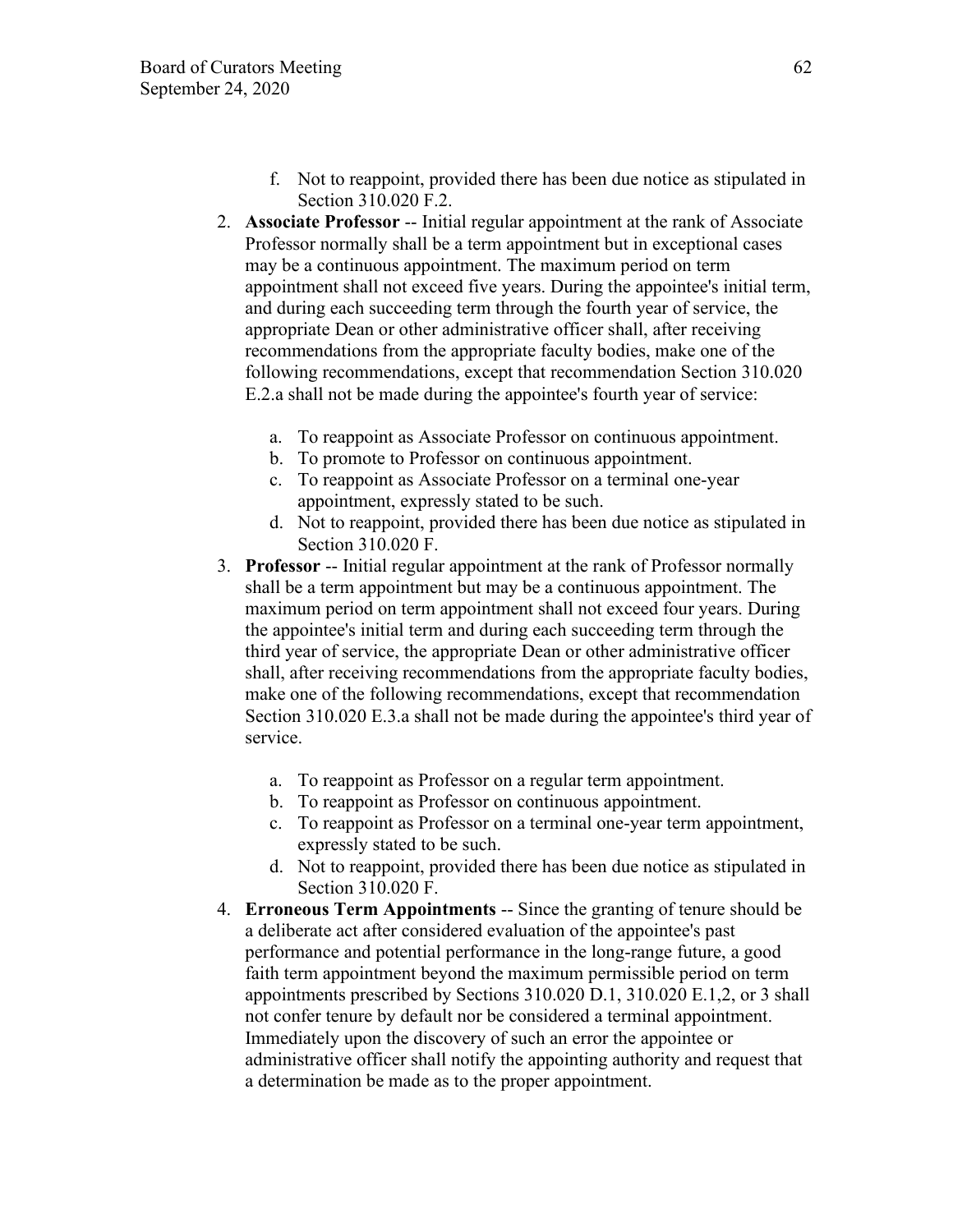## F. **Nonrenewal of a Regular Term Appointment**

- 1. When an appointee on regular term appointment is not recommended for reappointment, notice to that effect shall be given in writing to such appointee by an appropriate administrative officer in accordance with Section 310.070 by the deadline dates specified in Section 310.020 F.2. A timely terminal appointment expressly stated to be such shall be sufficient notice that the appointee will not be recommended for reappointment at the end of the terminal period.
- 2. Notice shall be given as follows in the case of fiscal or academic year appointments. For appointments having other starting dates, comparable notice shall be given.
	- a. Not later than March 1 of the first year of service at this University, if the appointment expires at the end of the first year. Not later than December 20 of the second year of service at this University, if the appointment expires at the end of second year.
	- b. Thirty days prior to the first day of the terminal year of appointment where the terminal year is the third, or subsequent, year of service at this University.
- 3. At the time of initial appointment, a faculty member should be informed of expectations about performance and of procedures generally involved in decisions affecting renewal and tenure. There should be provision for annual review of the faculty member's performance to be made by the immediate supervisor and communicated in writing, during the probationary period, to the faculty member according to generally accepted criteria with reference to the expectations discussed in the initial conference. During the probationary period, information should be given as to the time when decisions affecting renewal and tenure are ordinarily made, and there should be an opportunity to submit material which will be helpful to an adequate consideration of the faculty member's circumstances. In the event of a recommendation at any level for nonrenewal of a regular appointment or for a terminal appointment, the faculty member shall be informed and, upon request, shall be furnished with an explanation of that decision. The faculty member shall have an opportunity to request a reconsideration of the decision and to appeal the decision to the Chancellor. If the result of that appeal is not satisfactory to the faculty member, the faculty member may file a grievance under the Faculty Grievance Procedures (Section 370.010) in the event it is alleged:
	- a. That the decision resulted from inadequate consideration; or,
	- b. That the decision was based significantly on consideration violative of academic freedom; or,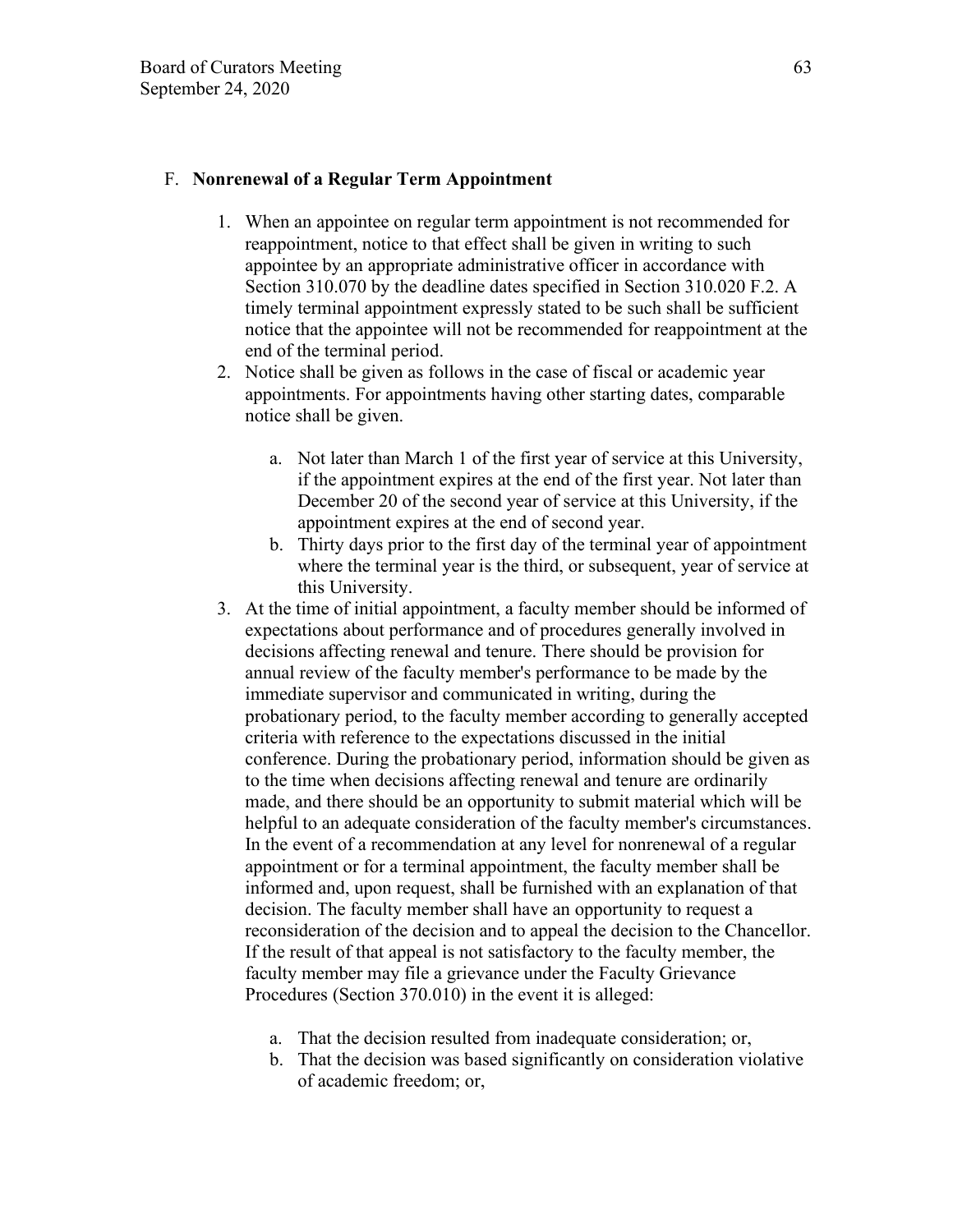- c. That the decision was based significantly on considerations violative of governing policies on equal employment opportunity. Notwithstanding any explanation given, the burden shall rest upon the faculty member to prove the allegations contained in the grievance. In the event that the grievance panel finds probable cause of a violation of academic freedom, the matter shall proceed under the provisions of Section 310.060 except that the burden of proof remains with the appellant.
- G. An appointee to the academic staff on regular term appointment shall not subsequently be given a full-time nonregular term appointment to perform substantially the same type of duties in excess of a total period of service of seven years.
- d. 310.060 Procedures in Case of Dismissal for Cause

# **310.060 Procedures in Case of Dismissal for Cause**

Bd. Min. 3-17-72, p. 36,281; Revised Bd. Min. 6-27-80, p. 38,132; Amended Bd. Min. 9- 12-80, 12-12-86, 10-30-87, 2-5-15, 9-24-2020.

In cases of dismissal of faculty for cause, the burden of demonstrating the existence of an adequate case for dismissal shall rest with the University. A faculty member who has been notified in writing of a proposed action for dismissal may request a preliminary informal conference before an appropriate faculty committee as specified in the Bylaws of the campus faculty. If so requested, the Committee or other body shall promptly inquire into the matter and shall schedule a conference, which the parties shall be entitled to attend, the purpose of which shall be to determine whether an amicable adjustment of the matter can be effected. If no such adjustment can be made, and the notice of proposed action is not withdrawn, the matter shall proceed in accordance with Section 310.060 B.

# A. **Faculty Committees on Tenure**

- 1. Each Campus Faculty Committee on Tenure shall hold hearings within the jurisdiction of this regulation involving personnel in the several academic divisions of the campus it represents.
- 2. In any case where the Campus Committee determines prior to a hearing that the best interests of all concerned would be served better by a hearing by the University Faculty Committee on Tenure, the Campus Committee may transfer the case to the University Committee, in which case the University Committee shall serve in the place and stead of the Campus Committee.
- 3. In addition to serving in the place and stead of the Campus Committee where a case is transferred, the University Committee shall have original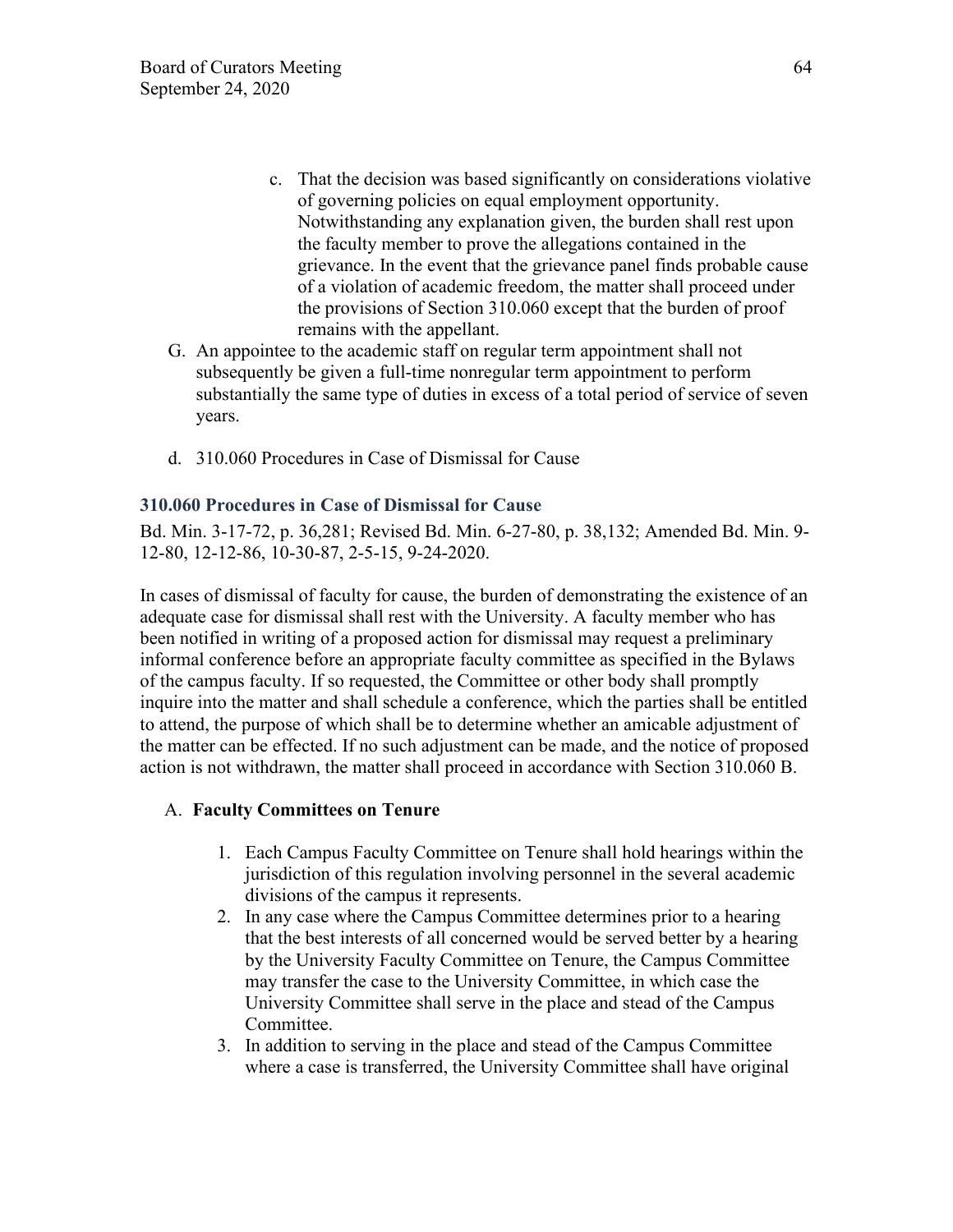jurisdiction to hold hearings involving personnel holding systemwide, rather than campus, academic staff appointments.

# B. **Formal Proceedings**

- 1. **Definitions** -- In the procedures established under Section 310.060 the following definitions shall apply:
	- a. Respondent shall refer to the faculty member against whom charges are filed.
	- b. Relator shall refer either to the Chancellor or to such person or persons as may be designated from time to time by the Chancellor, to represent the Chancellor in the formal proceedings against a Respondent. This may be the Dean or other appropriate administrative officer recommending action against a Respondent, or other person specifically designated.
	- c. The "Record of the Case in a Section 600.030 or 600.040 Process" includes, when applicable: all Notices to the Parties; investigative report; recordings of Party and witness interviews; exhibits used at a hearing; the hearing record (an audio or audiovisual record of the hearing); any determination of dismissal of all or part of a Complaint or Formal Complaint; the determination on each of the alleged policy violations and sanctions by either the Hearing Panel or decision-maker; and the decision on the appeal, if any, including the request for appeal, any additional evidence submitted for the appeal, and written arguments of the Parties pursuant to Section 600.030: *Resolution Process for Resolving Complaints of Sexual Harassment under Title IX*, and 600.040: *Equity Resolution Process for Resolving Complaints of Discrimination and Harassment against a Faculty Member or Student or Student Organization*.
	- d. Complainant is defined in Sections 600.030.C.6 and 600.040.C.3 of the Collected Rules and Regulations.

## 2. **Statement of Charges - Request for a Committee Hearing**

a. When dismissal for cause is considered by or recommended to the Chancellor, the Respondent shall be notified in writing by the Relator of the proposed action for dismissal and the reasons therefor, stated with reasonable particularity and called the Charge, and of the right to a hearing by the appropriate Faculty Committee on Tenure together with a membership roster of the Committee. If the Respondent desires a hearing, the Respondent shall give written notice of this request to the Chancellor within thirty consecutive calendar days from the receipt of the formal notice. The Respondent shall also send copies of this request for hearing to the Relator and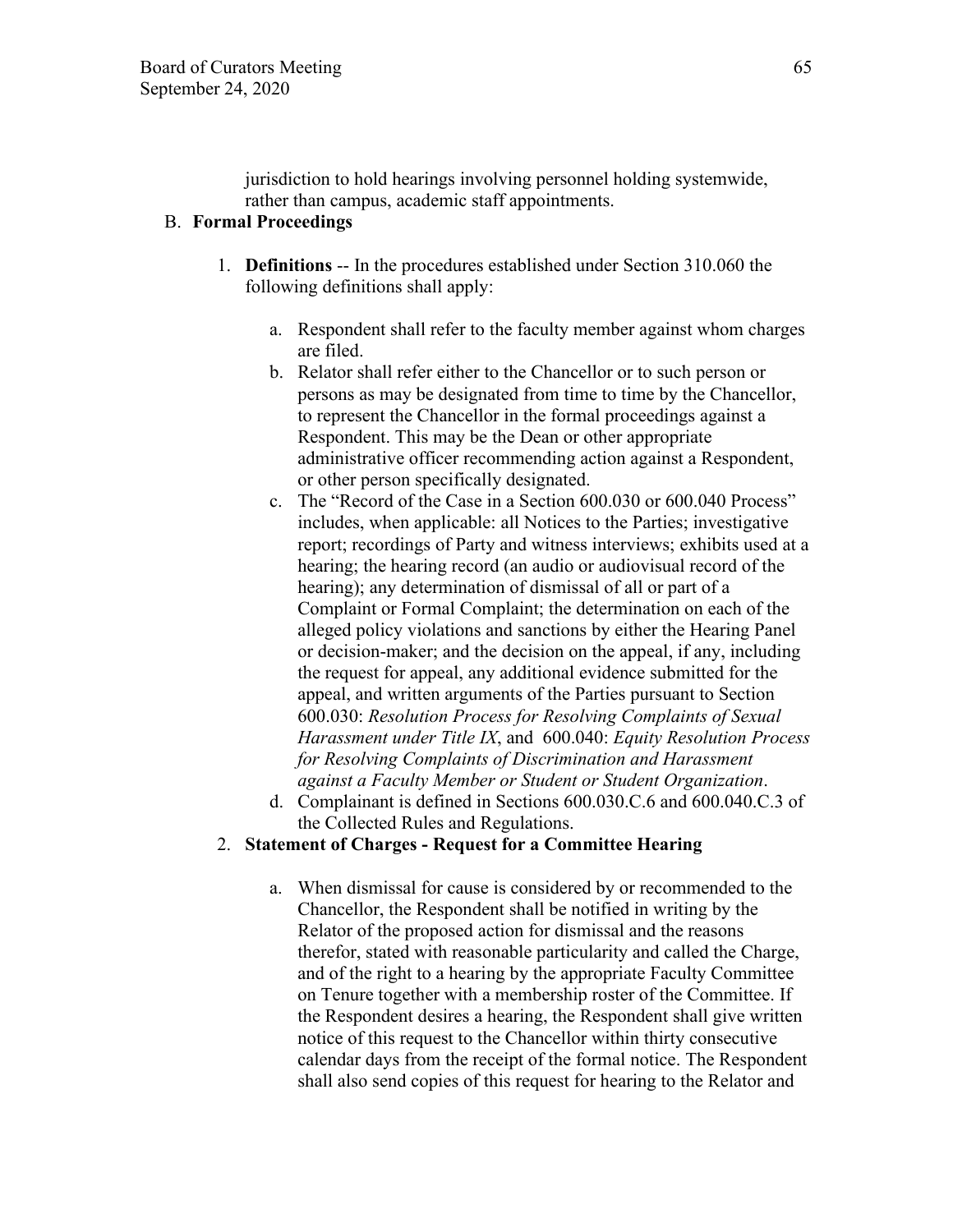to the Chairman of the Committee. The Relator shall thereupon file a copy of the Charge with the Chairman of the Committee. Failure by the Respondent to make a timely written request for a hearing shall constitute a waiver of the Respondent's right to a hearing before the Committee.

- b. The Respondent shall file a written Answer to the Charge with the Chairman of the Committee at least three calendar days prior to the date set for hearing before the Committee. Such Answer shall specifically admit or deny the allegations of the reasons contained in the Charge. A failure to answer or to deny an allegation of fact in the Charge may be considered by the Committee as an admission of such fact.
- c. The Relator shall notify the Complainant of the filing of the Charge and the request for hearing.
- 3. **Suspension from Duties** -- Pending a final decision by the Committee, the Respondent will be suspended (or assigned to other duties in lieu of suspension) if immediate harm to someone is threatened by continuance or if the Charge was initiated according to a finding and referral under Section 600.040. For allegations contained in the Charge not previously decided pursuant to the process in Sections 600.030 or 600.040, the Chancellor shall consult with an appropriate standing committee of the faculty before suspending the respondent or as soon as possible thereafter and salary will continue during any period of suspension, and an assignment to other duties shall not diminish salary. If the Charge was initiated according to a finding and referral under Section 600.030 or 600.040, Respondent shall be suspended without pay and removed from campus until the Chancellor makes a determination and all appeals have been exhausted under Section 310.060.

## 4. **Hearing by Committee**

- a. If the Respondent makes a timely written request for a hearing by the Committee, the Chairman shall notify in writing the Respondent, the Complainant (when applicable) and the Relator of the date, time, and place of hearing before the Committee, which shall be within a reasonable time but not less than ten, or more than thirty, consecutive calendar days after the date of the receipt of the request for hearing. Not less than twenty days shall be allowed between the delivery of the Charge to the Respondent and the beginning of the hearing.
- b. Any request for continuance shall be made by the Respondent, Complainant or Relator in writing to the Chairman, who shall have discretionary authority to continue the hearing within the time limits fixed under Section 310.060 B.4.a upon determining that the request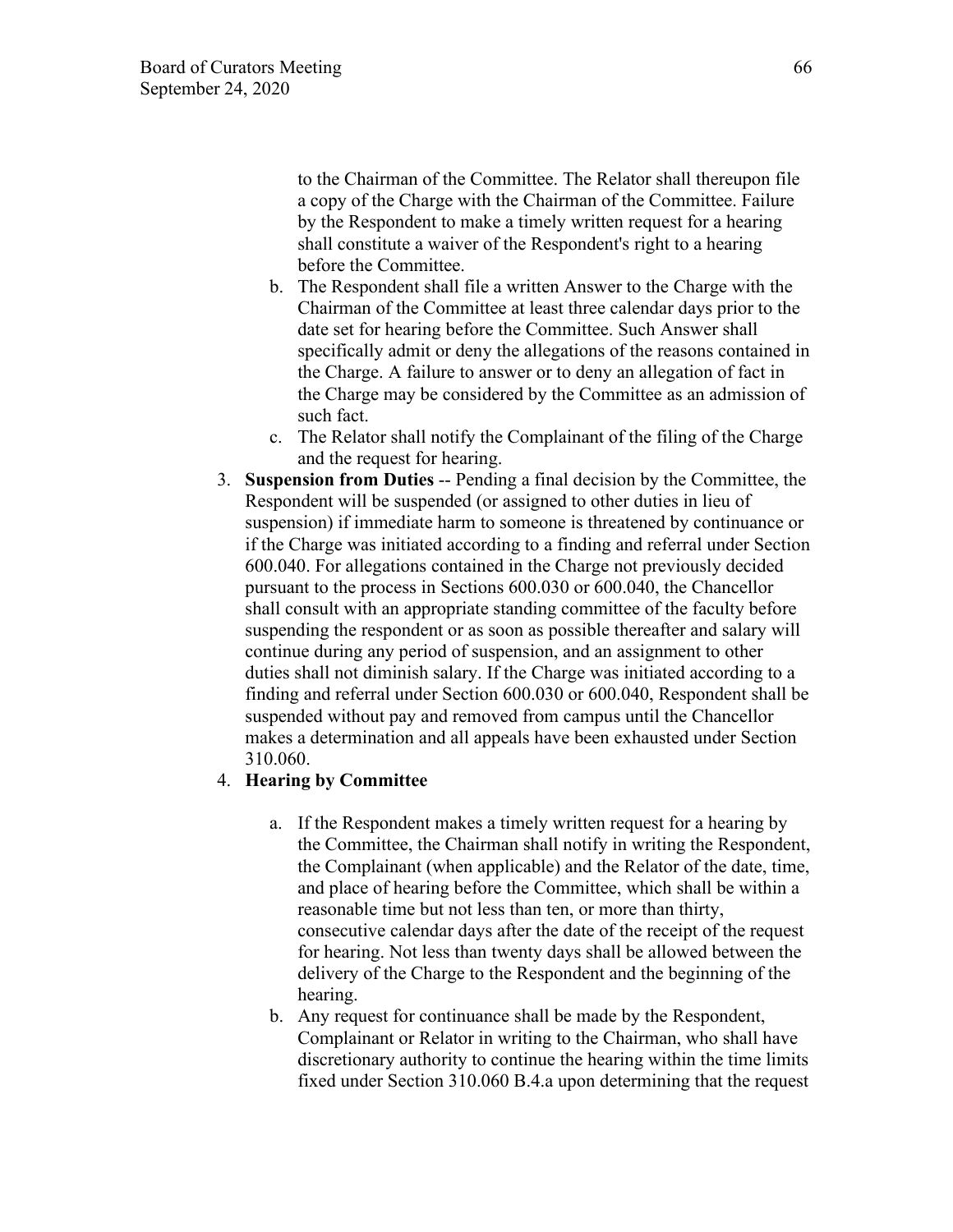is timely and made for good cause. Any continuance beyond the time limit fixed must be by action of the Committee and approved by the Chancellor.

- c. In accordance with standing University policy in personnel matters, such hearings shall not be open to the public.
- d. Except for such simple announcements as may be required, covering the time of the hearing and similar matters, public statements and publicity about the case by the Relator, the Complainant, the Respondent, the Committee, or administrative officers will be avoided until the proceedings have been completed, including final appeal.
- 5. **Conduct of Hearing** -- The Chairman shall preside at the hearing, call the hearing to order, call the roll of the Committee in attendance, ascertain the presence or absence of the Respondent, the Complainant (when applicable) and the Relator, read the notice of hearing, read the Charge and Answer, verify the notice of the Charge to the Respondent, report any continuances requested or granted, establish the presence of any advisor or counselor of either party, call to the attention of the Respondent and Respondent's advisor any special or extraordinary procedures to be employed during the hearing, and permit the Respondent to suggest or object to procedures. Formal rules of evidence shall not be required.

#### a. **Opening Statements**

(1) The Relator shall make opening remarks outlining the general nature of the case. Such remarks shall not be considered as evidence. The Relator may give evidence, but only if called to testify as a witness.

(2) The Respondent may also make an opening statement to the Committee about the charge, either at this time or at the conclusion of the Relator's presentation, at the Respondent's election. Such remarks shall not be considered as evidence. The Respondent may give evidence, but only if called to testify as a witness.

(3) The Complainant may make an opening statement to the committee about the allegation(s) in the Charge which were previously decided pursuant to the process in Section 600.030 or 600.040. Such remarks shall not be considered as evidence.

## b. **Evidence for Matters Previously Decided in the Section 600.030 or 600.040 Process**

(1) The Record of the Case in the Section 600.030 or 600.040 Process will be the evidence before the Committee and the findings will be adopted by the Committee. There will not be a rehearing of those issues previously decided in the Section 600.030 or 600.040 process and the Relator, the Complainant and the Respondent will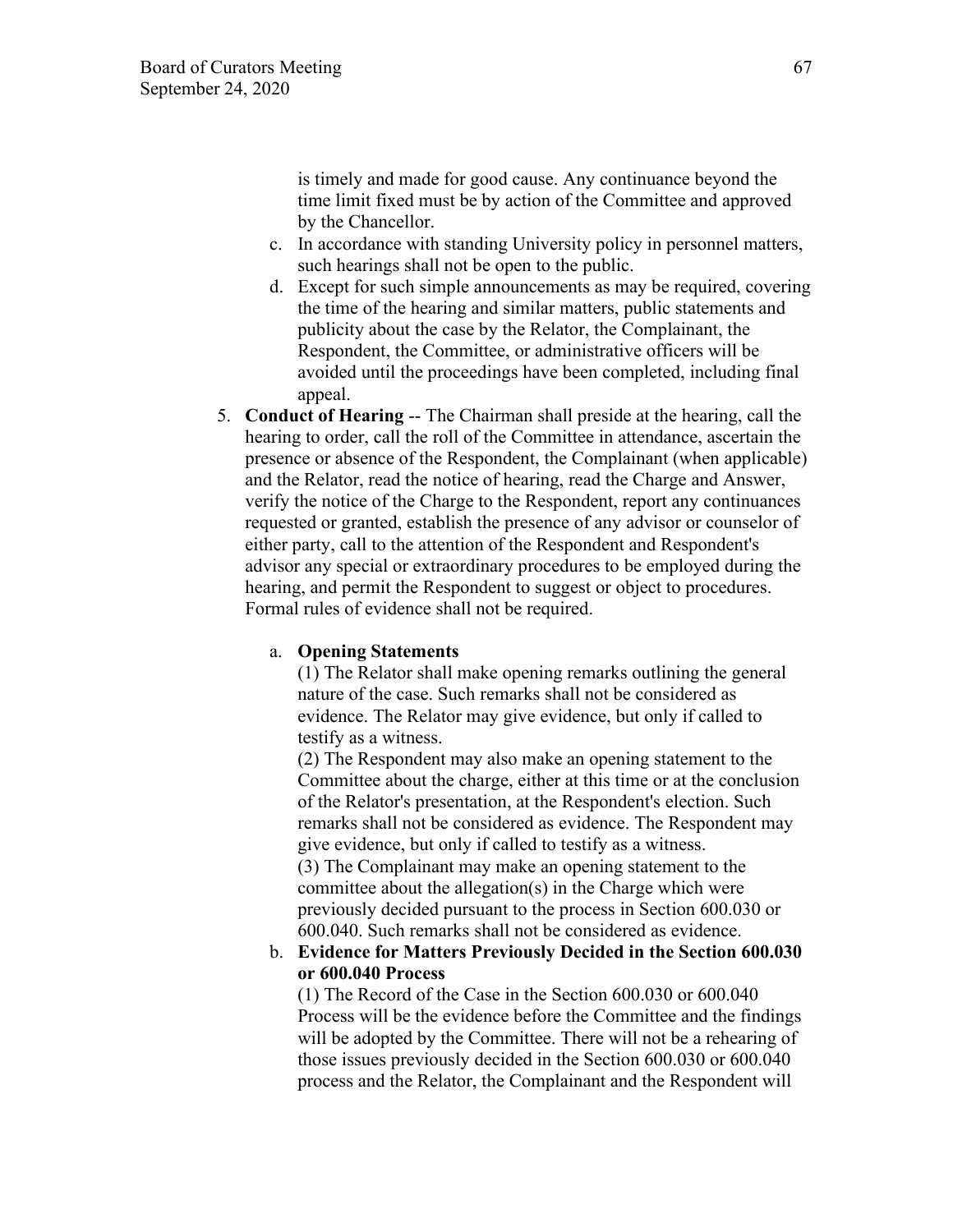not be allowed to present additional evidence or rebuttal evidence regarding those matters.

(2) Any additional allegation(s) in the Charge which were not within the jurisdiction of and not previously decided in the Section 600.030 or 600.040 Process will follow the process in Section 310.060. (3) If the Committee determines that there is good cause to believe that there is new evidence, unavailable during Section 600.030 or 600.040 Process and that could substantially impact the original finding, the Committee may refer the matter back to the applicable process in Section 600.030 or 600.040 for further proceedings. If the original decision maker is available, the matter will be heard by the original decision maker.

#### c. **Relator's Evidence**

(1) Relator's witnesses are to be called and identified and evidence or written statements or reports introduced as appropriate.

(2) The Committee may question witnesses or examine evidence at the conclusion of the Relator's presentation. Respondent may question the Relator or witnesses.

#### d. **Respondent's Evidence**

(1) Respondent's witnesses are to be called and identified and evidence or written statements or reports introduced as appropriate. (2) The Committee may question witnesses or examine evidence at the conclusion of Respondent's presentation. Relator may question the Respondent or witnesses.

- e. **Rebuttal Evidence** -- The Committee shall permit the Relator or the Respondent to offer any matter in rebuttal of the other's presentation.
- 6. **Rights of Committee** -- The Faculty Committee on Tenure shall have the right:
	- a. To determine the relevancy and admissibility of any evidence offered at the hearing, except that when the allegation(s) in the Charge was previously decided pursuant to the process in Section 600.030 or 600.040, the Record of the Case in the Section 600.030 or 600.040 Process will be the evidence before the Committee and the findings will be adopted by the Committee.
	- b. To permit a stipulation of agreed facts by the Relator and the Respondent.
	- c. To permit the incorporation in the record by a reference of any document, affidavit or other exhibit produced and desired to be incorporated in the record by the Relator or the Respondent.
	- d. To question witnesses or evidence introduced by either the Relator or the Respondent at any time.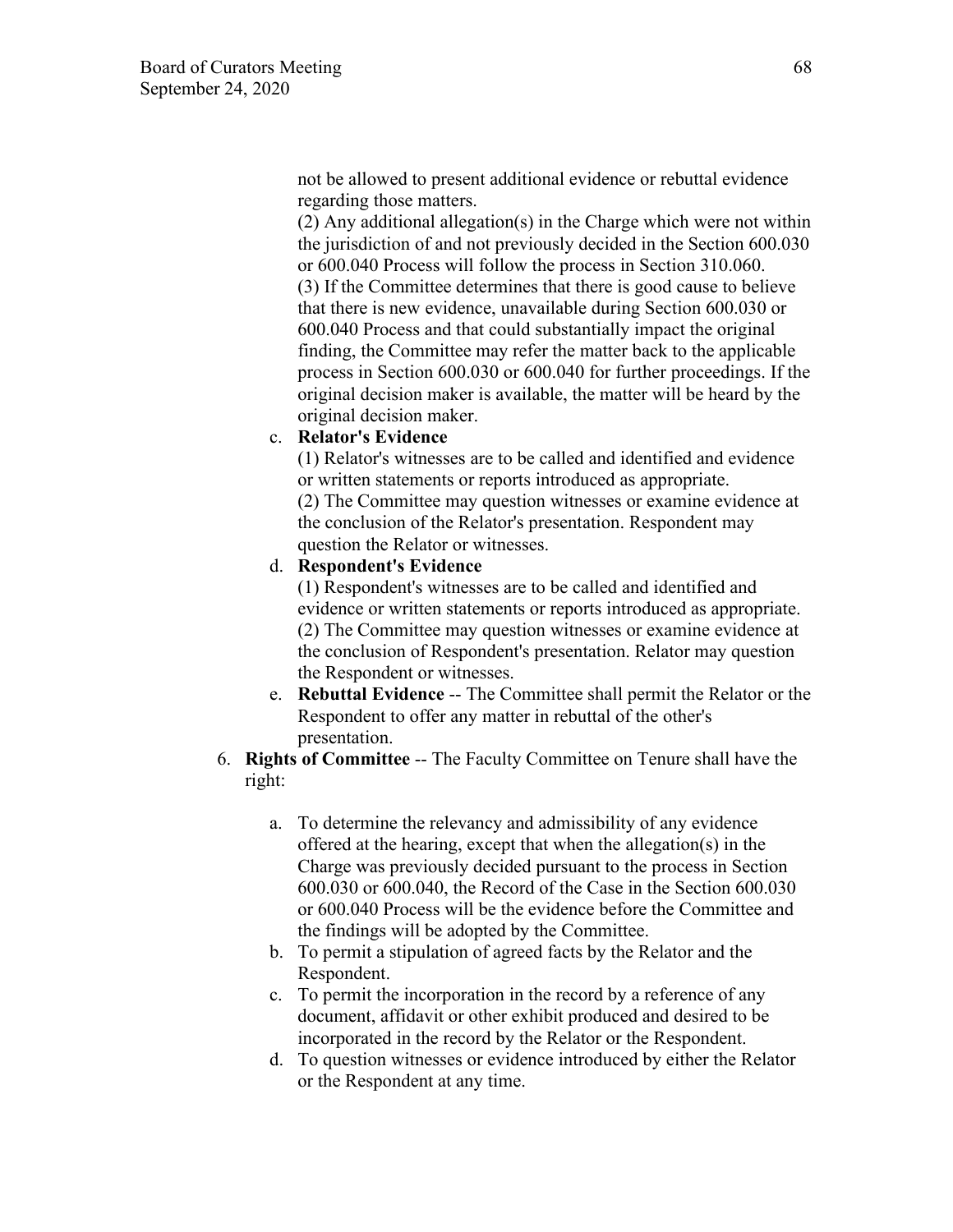- e. To call additional witnesses for allegations contained in the Charge which were not within the jurisdiction of and not previously decided pursuant to the process in Section 600.030 or 600.040.
- f. To have access to the Record of the Case in the Section 600.030 or 600.040 Process.
- g. For allegations in the Charge previously decided pursuant to the process in Section 600.030 or 600.040, if the Committee determines that there is good cause to believe that there is new evidence, unavailable during the Section 600.030 or 600.040 Process and that could substantially impact the original finding, the Committee may refer the allegation(s) back to the applicable process in Section 600.030 or 600.040 for further proceedings. If the original decision maker is available, the matter will be heard by the original decision maker.
- h. To dismiss any action or permit informal disposition at any stage of the proceeding if agreed to by Relator, Respondent, and appointing authority.
- i. To permit at any time amendment of the Charge or Answer so as to include matters which may come to the attention of the Committee before final determination of the case, provided however, that in such event the Committee shall grant to the Respondent or the Relator such time as the Committee may determine reasonable under the circumstances to answer or explain such additional matters.
- j. To dismiss any person from the hearing who interferes with or obstructs the hearing or fails to abide by the rulings of the Chairman of the Committee.
- k. To have present a legal advisor to the Committee, who shall be designated by the General Counsel of the Board of Curators.

# 7. **Parties' Rights Upon Hearing**

a. A Relator appearing before a Faculty Committee on Tenure for a hearing pursuant to formal notice of a Charge shall have the right: (1) To be present at the hearing, which right may be waived by failure to appear.

(2) To have present any legal or other advisor or counselor and to consult with such advisor or counselor during the hearing. (3) To present evidence by witnesses and by properly identified written statements or reports in support of the Charge for allegations contained in the Charge which were not within the jurisdiction of and not previously decided pursuant to the process in Section 600.030 or 600.040.

(4) To hear or examine evidence presented by the Respondent for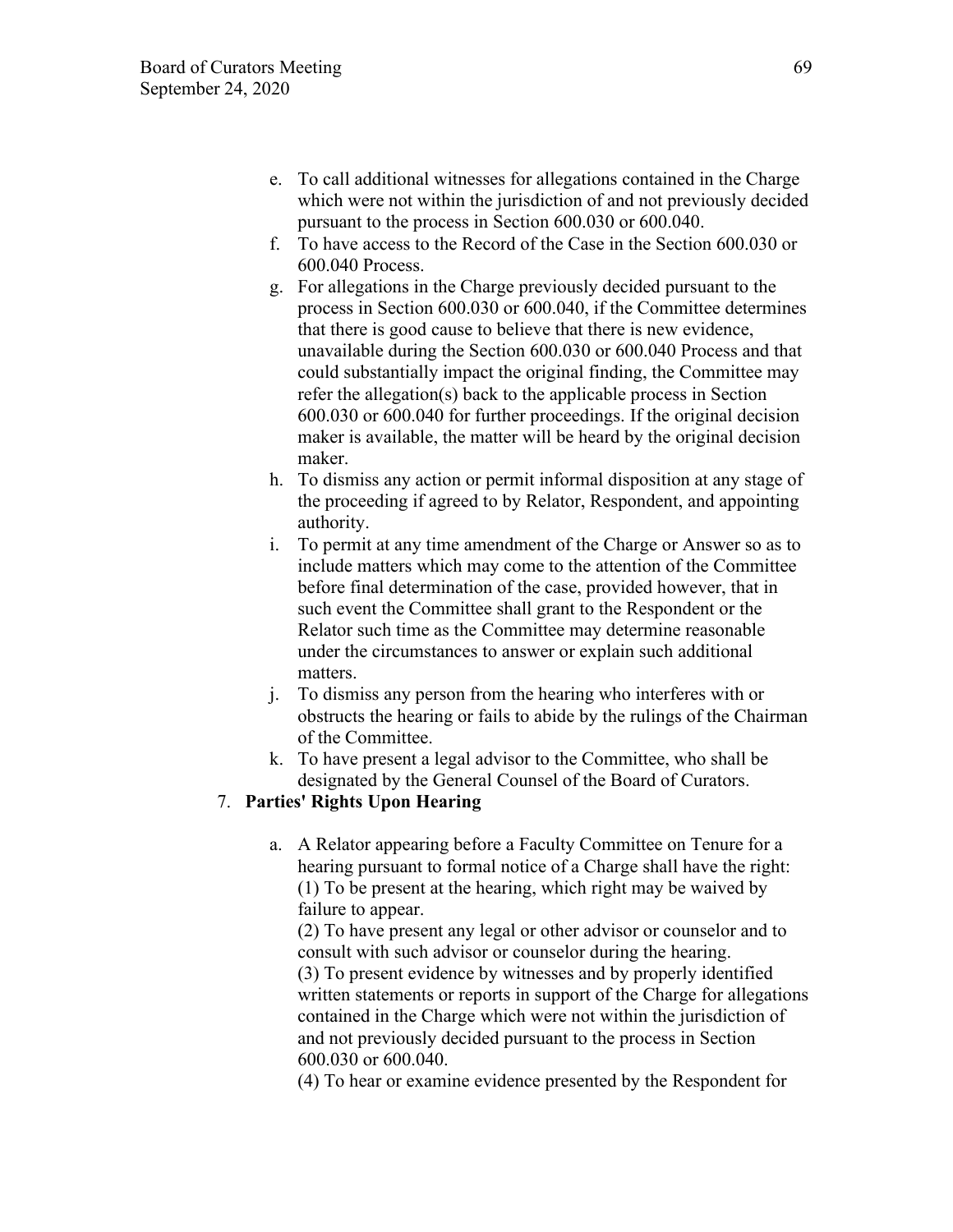allegations contained in the Charge which were not within the jurisdiction of and not previously decided pursuant to the process in Section 600.030 or 600.040.

(5) To question witnesses present and testifying for Respondent for allegations contained in the Charge which were not within the jurisdiction of and not previously decided pursuant to the process in Section 600.030 or 600.040.

(6) To make any statement to the Committee in support of the Charge.

(7) To be informed in writing of the findings of the Committee and its recommendation on the Charge.

b. A Respondent appearing before a Faculty Committee on Tenure for a hearing pursuant to formal notice of a Charge shall have the right: (1) To be present at the hearing, which right may be waived by failure to appear.

(2) To have present any legal or other advisor or counselor and to consult with such advisor or counselor during the hearing.

(3) To present evidence by witnesses and by properly identified written statements or reports for any defense the Respondent desires for allegations contained in the Charge which were not previously within the jurisdiction of and not previously decided pursuant to the process in Section 600.030 or 600.040.

(4) To hear or examine evidence presented to the Committee for allegations contained in the Charge which were not previously within the jurisdiction of and not previously decided pursuant to the process in Section 600.030 or 600.040.

(5) To question witnesses present and testifying at the hearing for allegations contained in the Charge which were not previously within the jurisdiction of and not previously decided pursuant to the process in Section 600.030 or 600.040.

(6) To make any statement to the Committee in mitigation or explanation of the conduct in question.

(7) To be informed in writing of the findings of the Committee and its recommendation on the Charge.

c. Complainant may elect to participate in the Section 310.060 process but there is no negative inference if Complainant elects not to participate. If Complainant elects not to participate in the Section 310.060 process, Complainant still has the right to be informed in writing of the findings of the Committee and its recommendation on the Charge, as it relates to the allegation(s) in the Charge previously decided pursuant to the process in Section 600.030 or 600.040. If Complainant elects to participate in the Section 310.060 process, Complainant shall have the right: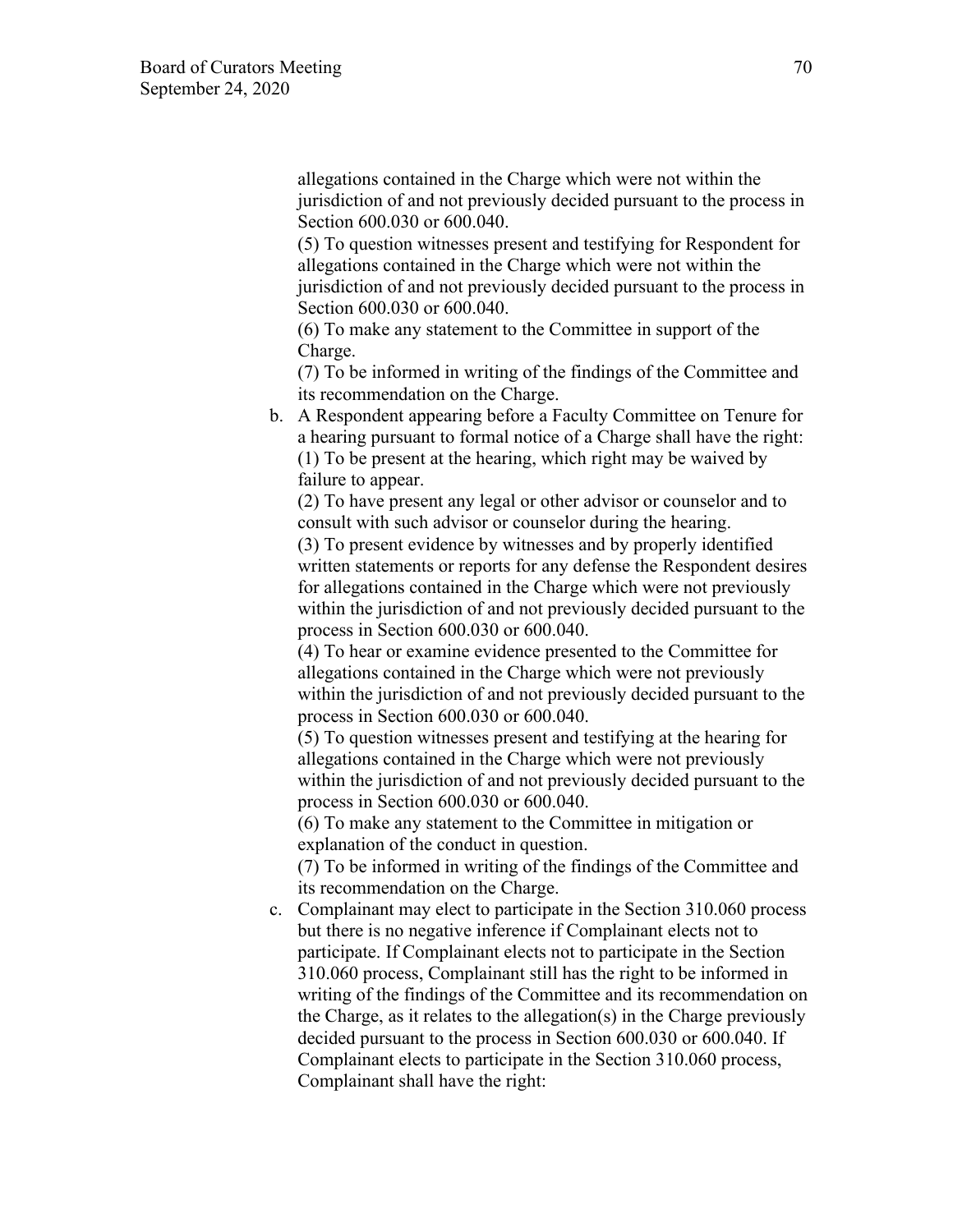(1) To be present, which may be waived by failure to appear, at the portions of the hearing related to the allegation(s) in the Charge previously decided pursuant to the process in Section 600.030 or 600.040.

(2) To have present any legal or other advisor or counselor and to consult with such advisor or counselor during the hearing.

(3) To make an impact statement, either verbally or in writing, to the Committee.

(4) To be informed in writing of the findings of the Committee and its recommendation on the Charge, as it relates to the allegation(s) in the Charge previously decided pursuant to the process in Section 600.030 or 600.040.

## 8. **Other Procedural Questions**

- a. Procedural questions which arise during the hearing and which are not covered by these general rules shall be determined by the Chairman, whose ruling shall be final unless the Chairman shall present the question to the Committee at the request of a member of the Committee, in which event, the ruling of the Committee by majority vote shall be final.
- b. **General Rules of Decorum** -- The following general rules of decorum shall be adhered to:

(1) All requests to address the Committee shall be made to the Chairman.

(2) The Chairman shall rule on all requests and points of order and may consult with the Committee's legal advisor prior to any ruling. The Chairman's ruling shall be final and all participants shall abide thereby unless the Chairman shall present the question to the Committee at the request of a member of the Committee, in which event the ruling of the Committee by majority vote shall be final. (3) An advisor or counselor shall be permitted to address the Committee and to question witnesses. An advisor or counselor may request clarification of a procedural matter or may object on the basis of procedure at any time by addressing the Chairman after recognition.

9. **Determination by Committee** -- The Committee shall then make its findings and determination by majority vote in executive session out of the presence of the Relator and Respondent. Separate findings of fact are to be made as to each count of the Charge, and a recommendation made based upon the findings on all charges. Before recommending dismissal of the Respondent, the Committee shall be convinced by the evidence in the record considered as a whole that one or more counts have been sustained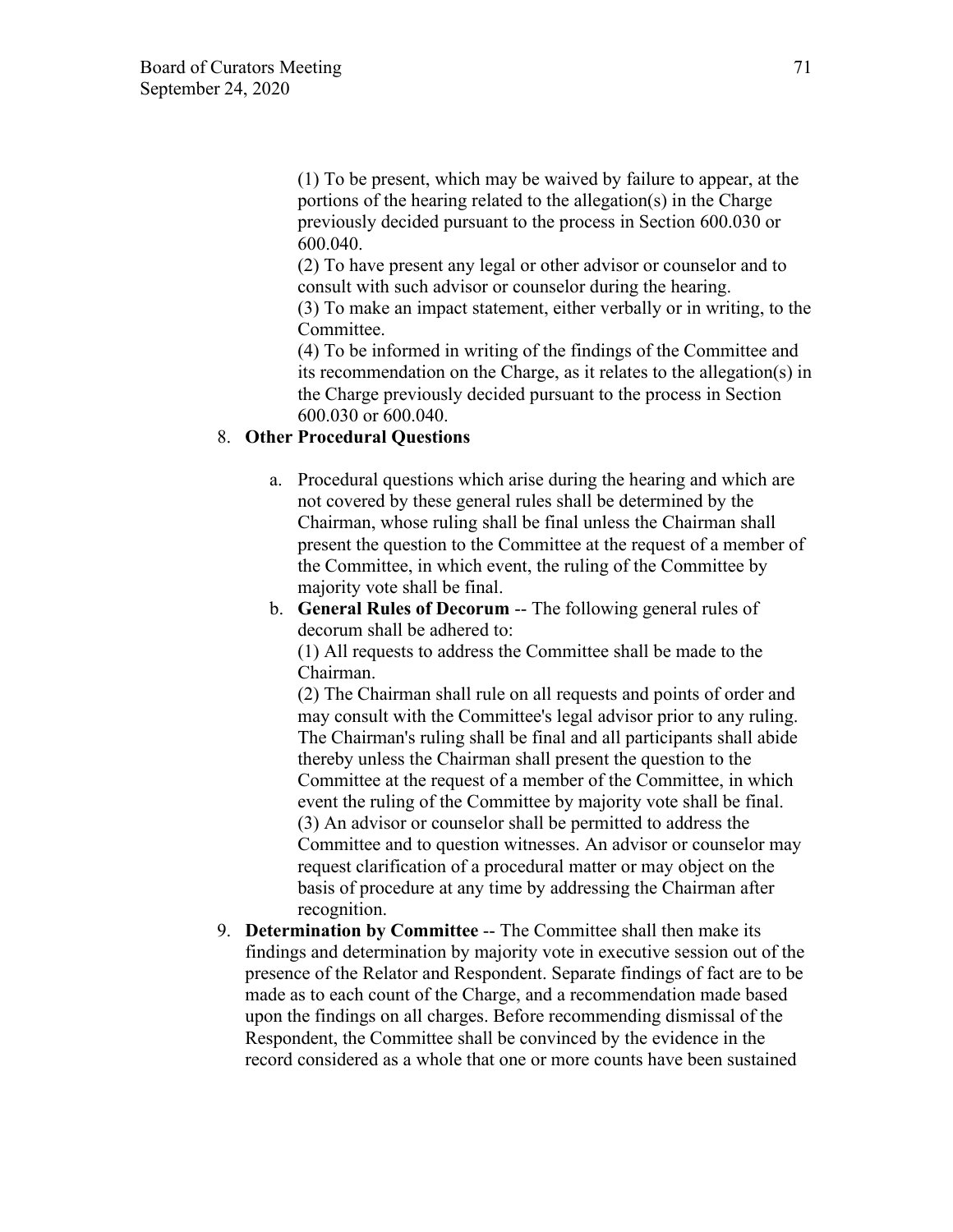and that such count or counts warrant dismissal.

- a. Official Report of Findings and Determination -- Promptly after the hearing and, in any event, within ten consecutive days after receipt of the record, the Committee shall make its findings of fact and recommendations in writing and transmit them to the Chancellor, to the Relator, to the Complainant (when applicable and as it relates to the allegation(s) in the Charge previously decided pursuant to the process in Section 600.030 or 600.040) and to the Respondent forthwith. If the Committee concludes that adequate cause for dismissal has not been established, and therefore tenure is not involved, but that some discipline or penalty less than dismissal may be appropriate, it may recommend that the Record of the Case be referred to the appropriate campus-level Committee for its recommendation to the Chancellor.
- C. **Record of Case** -- A taped or stenographic record of the hearing shall be taken and shall be maintained for five (5) years. The notice, exhibits, hearing record, a copy of the Record of the Case in a Section 600.030 or 600.040 Process, when applicable, and the findings and determination of the Committee shall become the "Record of the Case," shall be filed in the Office of the President of the University, and shall be available only for official purposes, and for the purpose of appeal be accessible at reasonable times and places both to the Relator and the Respondent. In the event of an appeal, no new evidence shall be taken in the case, but the appellate authority may remand the matter for further evidence to the Committee. Either party may have any such record of the hearing reduced to writing for the purposes of appeal.

## D. **Determination by Chancellor and Right of Appeal**

1. The Chancellor shall make a determination in the matter after giving due consideration to the findings and recommendations of the Committee and may remand the matter to the Committee or to the decision maker in the Section 600.030 or 600.040 Process, when applicable, for further proceedings. Upon reaching this determination, the Chancellor shall notify the Respondent, the Complainant (when applicable and as it relates to the allegation(s) in the Charge previously decided pursuant to the process in Section 600.030 or 600.040) and Relator in writing of the determination and disposition. The Respondent, Complainant or Relator shall be entitled to appeal to the President of the University as provided in Section 310.060 D.3. The Complainant's right to appeal and have access to records related to the appeal in Section 310.060.D are limited to the allegation(s) in the Charge which were previously decided pursuant to the process in Section 600.030 or 600.040. When the allegation(s) in the Charge was previously decided pursuant to Section 600.030 or 600.040 and if the Chancellor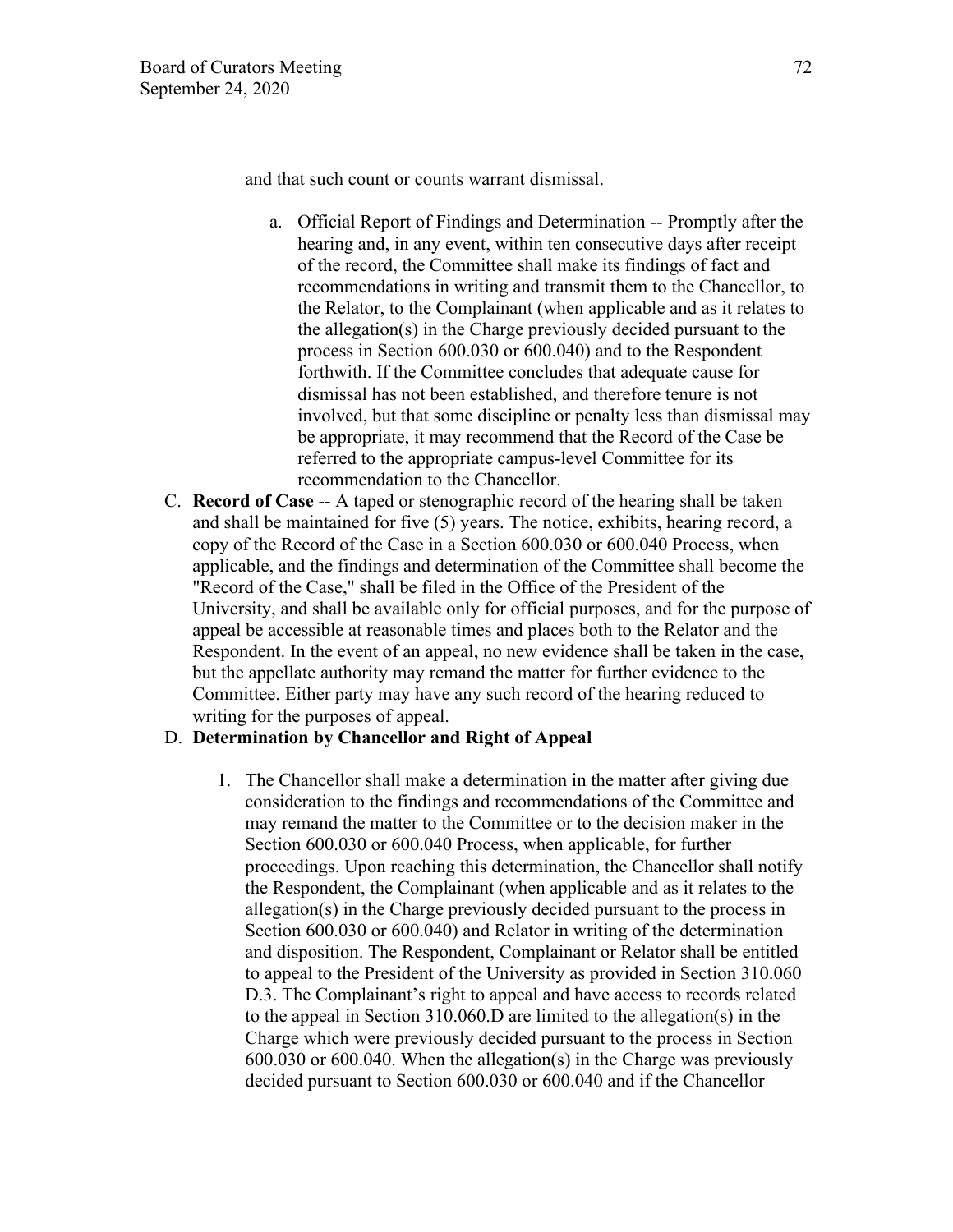determines that adequate cause for termination has not been established, the Chancellor, in consultation with the Provost, shall determine sanctions less than termination for cause. The determination of sanctions less than termination for cause is stayed pending the appeals related to the Chancellor's decision as to termination and are not part of those appeals.

- 2. When permitted by these Regulations, the Respondent, Complainant or Relator may appeal a decision of the Chancellor by filing written notice of appeal within seven (7) consecutive calendar days after notice of the decision of the Chancellor with the President. A copy of the Notice of Appeal will simultaneously be given by the appealing party to all other parties. The appealing party may file a written argument confined to the issues and evidence previously submitted and contained in the Record of the Case for consideration by the President. Such memorandum must be filed with the Notice of Appeal, and the President may request a reply to such memorandum by the Respondent, Complainant or Relator. The President shall have the discretionary right to grant extensions of time.
- 3. The President shall review the full Record of the Case and the appeal documents and may affirm, reverse, remand the case for further proceedings or, upon concluding that adequate cause for termination has not been established, and therefore tenure is not involved, but that some discipline or penalty less than dismissal may be appropriate, may refer the Record of the Case to the appropriate campus final Committee on Faculty Responsibility for its recommendation to the Chancellor and the President shall notify the Respondent, Complainant (when applicable) and the Relator in writing of this decision on the appeal.
	- a. The Relator, Complainant or the Respondent may thereafter appeal to The Board of Curators of the University of Missouri by filing a written Notice of Appeal with the President of the University and the Secretary of the Board of Curators and giving notice either to the Respondent or the Relator, as appropriate. Such Notice of Appeal must be filed within seven (7) consecutive calendar days of the notification of action by the President. Upon the filing of a Notice of Appeal to the Board, the President shall cause the record of the case, including any written memoranda received during its consideration, to be filed promptly with the Secretary of the Board of Curators.
	- b. The appealing party shall have the privilege of filing written argument confined to the issues and evidence previously submitted and considered in the Record of the Case for consideration by the Board of Curators with the Notice of Appeal, and the other parties may file a written reply within seven consecutive calendar days. The President of the University may grant extensions of time for filing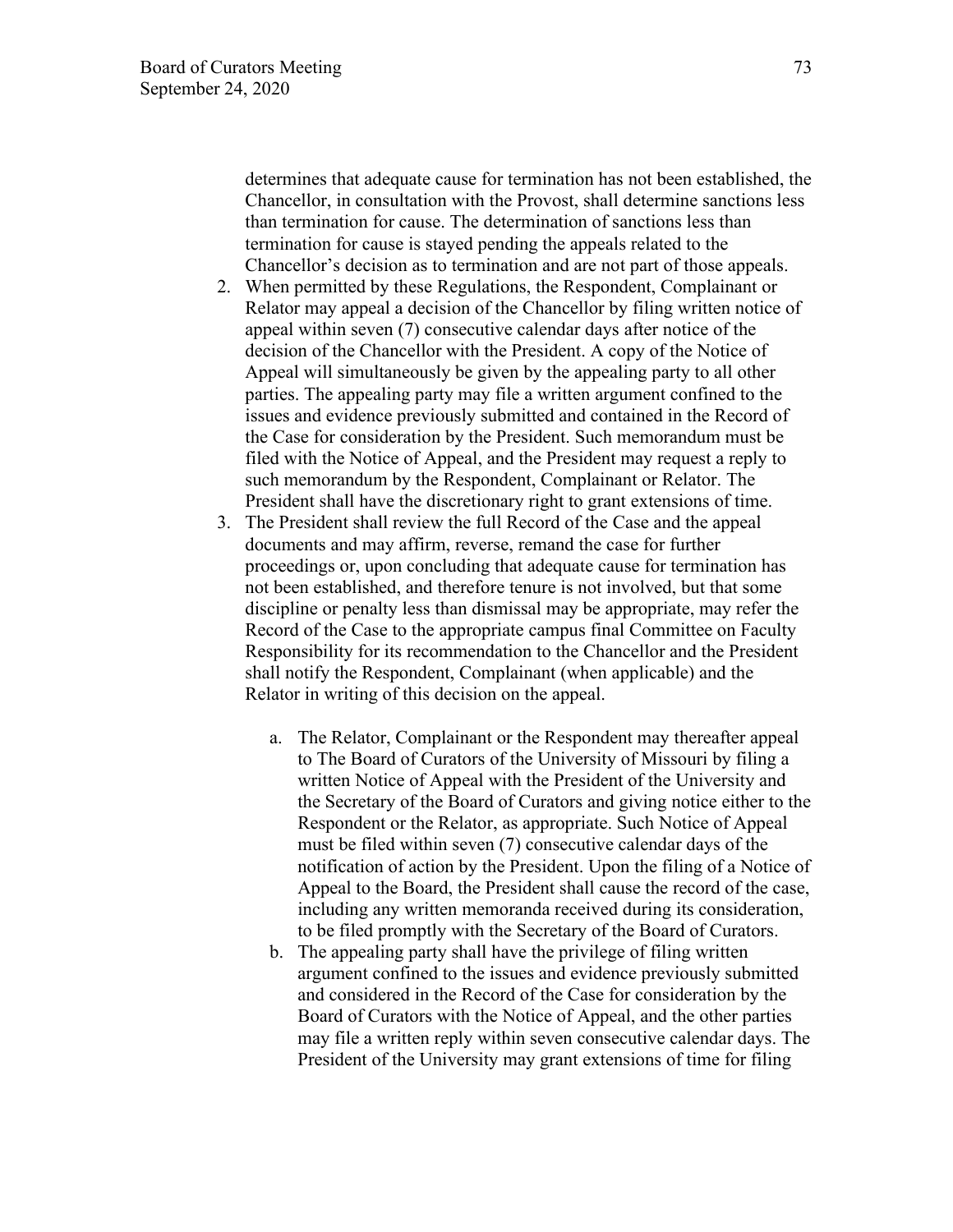written argument. The parties have the right of appearance before a committee of the Board.

4. The Board of Curators shall either sustain the decision of the Hearing Committee or return the proceedings to the Committee with specific objections. The Committee shall then reconsider, taking into account the stated objections and receiving new evidence if necessary. The Board of Curators shall take such final action on the appeal as it deems appropriate after study of the Committee's reconsideration. The Secretary of the Board shall notify the Respondent and the Relator in writing of the decision of the Board.

**Notice** -- If the appointment is terminated, a tenured faculty member shall normally receive salary to the end of the contract year in which final determination was made by the Chancellor under these procedures, as set forth in Section 310.060 D.1, except that no salary shall be paid beyond the date of termination if the cause of termination was conviction of a felony or if the cause of termination resulted from a Charge that was initiated pursuant to a finding and referral pursuant to Section 600.030 or 600.040. The Faculty Committee on Tenure may make recommendations if a shorter or longer period is deemed appropriate because of such considerations as the nature and gravity of the conduct which justified dismissal and the length and quality of service of the faculty member. Notice may also be extended by the President if, through no fault of the faculty member, inordinate delays occur in the appeal process.

e. 330.110 Standards of Faculty Conduct

#### **330.110 Standards of Faculty Conduct**

Bd. Min. 4-27-17; 9-24-2020.

### A. **General**

A Faculty Member at the University of Missouri assumes an obligation to behave in a manner compatible with the University's function as an educational institution. These expectations are established in order to protect an environment conducive to research, teaching, learning and service that fosters integrity, personal and professional growth, a community of scholarship, academic success and responsible citizenship. Faculty Members are expected to adhere to community standards in accordance with the University's mission and expectations.

### B. **Jurisdiction**

1. Jurisdiction of the University of Missouri generally shall be limited to conduct which occurs on the University of Missouri premises or at University-sponsored or University-supervised functions. However, the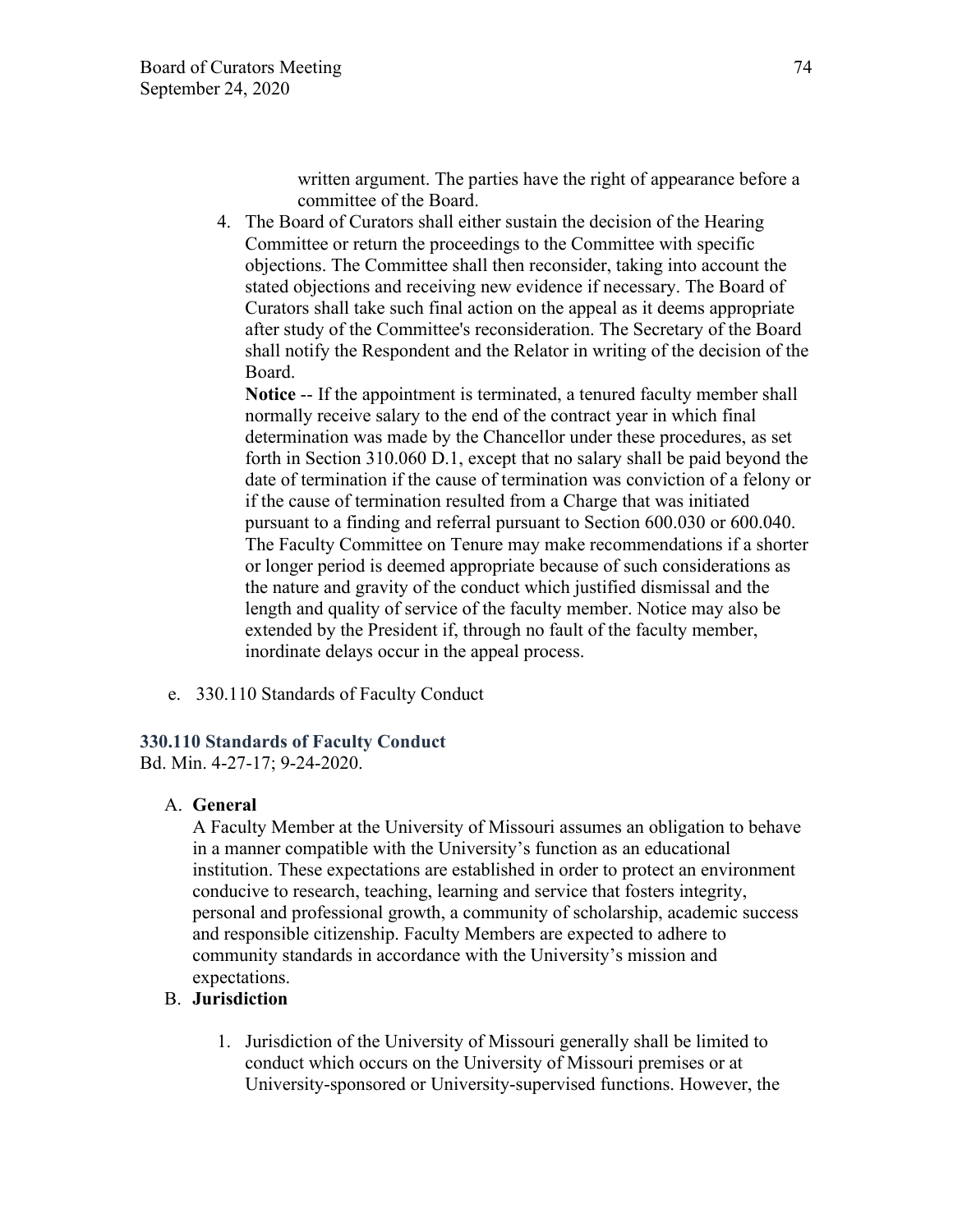University may take appropriate action, including, but not limited to, the imposition of sanctions under the Standards of Faculty Conduct against Faculty Members for conduct occurring in other settings, including offcampus, (1) in order to protect the physical safety of students, employees, visitors, patients or other members of the University community, (2) if there are effects of the conduct that interfere with or limit any person's ability to participate in or benefit from the University's educational programs, activities or employment, (3) if the conduct is related to the Faculty Member's fitness or performance in the professional capacity of teacher or researcher or (4) if the conduct occurs when the Faculty member is serving in the role of a University employee.

2. The Standards of Faculty Conduct applies to all Faculty Members, as defined in Section 330.110.D.1. below, at the University of Missouri. This process does not apply to conduct by academic administrators when they are acting in their administrative, at-will role. Except as noted in Section 330.110.C. below, the Standards of Faculty Conduct is in addition to and does not limit other processes and procedures for addressing conduct and employment issues, including but not limited to Research Misconduct (Section 420.010), Procedures in Case of Dismissal for Cause (Section 310.060), Resolution Process for Resolving Complaints of Sexual Harassment under Title IX (Section 600.030), and Equity Resolution Process for Resolving Complaints of Discrimination and Harassment against a Faculty Member or Student or Student Organization (Section 600.040). A final decision on the merits in another disciplinary process precludes subsequent initiation of the Standards of Faculty Conduct process for the same allegations of inappropriate conduct.

### C. **Statement of Nondiscrimination and Process for Alleged Violation of the University's Anti-Discrimination Policies**

The University of Missouri prohibits discrimination on the basis of race, color, national origin, ancestry, religion, sex, pregnancy, sexual orientation, gender identity, gender expression, age, disability, protected veteran status, and any other status protected by applicable state or federal law. The University's Anti-Discrimination Policies include the Equal Employment/Educational Opportunity Policy located at Section 600.010 of the Collected Rules and Regulations and the Sexual Harassment under Title IX Policy located at Section 600.020 of the Collected Rules and Regulations. Alleged violations of the University's Anti-Discrimination Polices are within the jurisdiction of the applicable Title IX and Equity Resolution Processes, including Sections 600.030 and 600.040 of the Collected Rules and Regulations, and not subject to enforcement through the Standards of Faculty Conduct.

#### D. **Statement of Professional Ethics**

(Excerpted with modification from the University of Missouri-Columbia Bylaws and the AAUP Redbook Statement of Professional Ethics)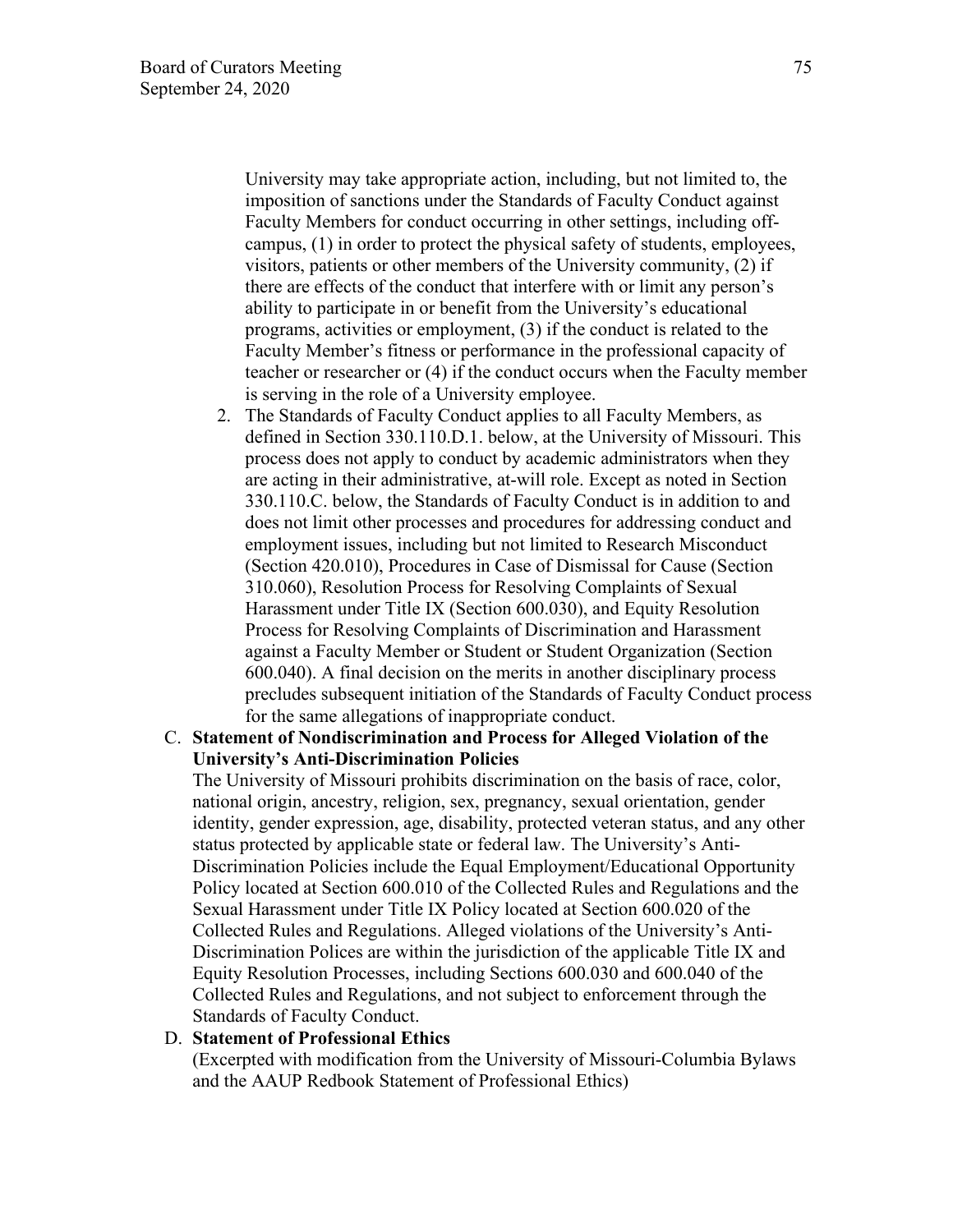- 1. Faculty Members recognize the special responsibilities placed upon them. Their primary responsibility as scholars is to state the truth as they see it. They accept the obligation to exercise critical self-discipline and judgment in using, extending, and transmitting knowledge. They practice intellectual honesty. Although Faculty Members may follow subsidiary interests, these interests must never seriously hamper or compromise their freedom of inquiry.
- 2. As teachers, Faculty Members encourage the free pursuit of learning in their students. They uphold the best scholarly and ethical standards of their disciplines. Faculty Members demonstrate respect for students as individuals and adhere to their proper roles as intellectual guides and counselors. Faculty Members make every reasonable effort to foster honest academic conduct and to ensure that their evaluations of students accurately reflect the merit of each student's work. They avoid exploitation, harassment, or discriminatory treatment of students. They acknowledge significant academic or scholarly assistance from them. They protect academic freedom.
- 3. Faculty Members neither invidiously discriminate against nor harass colleagues. They respect and defend the free inquiry of associates, even when it leads to findings and conclusions that differ from their own. Faculty Members acknowledge intellectual pluralism and strive to be objective in their professional judgment of colleagues. Faculty Members accept their share of responsibilities for the governance of their institutions.
- 4. As members of an academic institution, Faculty Members seek to be effective teachers and scholars. Faculty Members observe the stated regulations of the institution, provided the regulations do not contravene academic freedom, and maintain their right to criticize and seek revision. Faculty Members give due regard to their paramount responsibilities within their institution in determining the amount and character of work done outside it. When considering taking leaves of absence, permanently departing the university to pursue other opportunities, or other actions that could interrupt or end their service, Faculty Members recognize the effect of their decision upon the program of the institutions and give all due notice possible of their intentions out of respect for their colleagues.
- 5. As members of their community, Faculty Members have the rights and obligations of other citizens. Faculty Members measure the urgency of these obligations in light of their responsibilities to their subject, to their students, to their profession, and to their institution. When they speak or act as private persons, they avoid creating the impression of speaking or acting for their university. As citizens engaged in a profession that depends upon freedom for its health and integrity, Faculty members have a particular obligation to promote conditions of free inquiry and to further public understanding of academic freedom.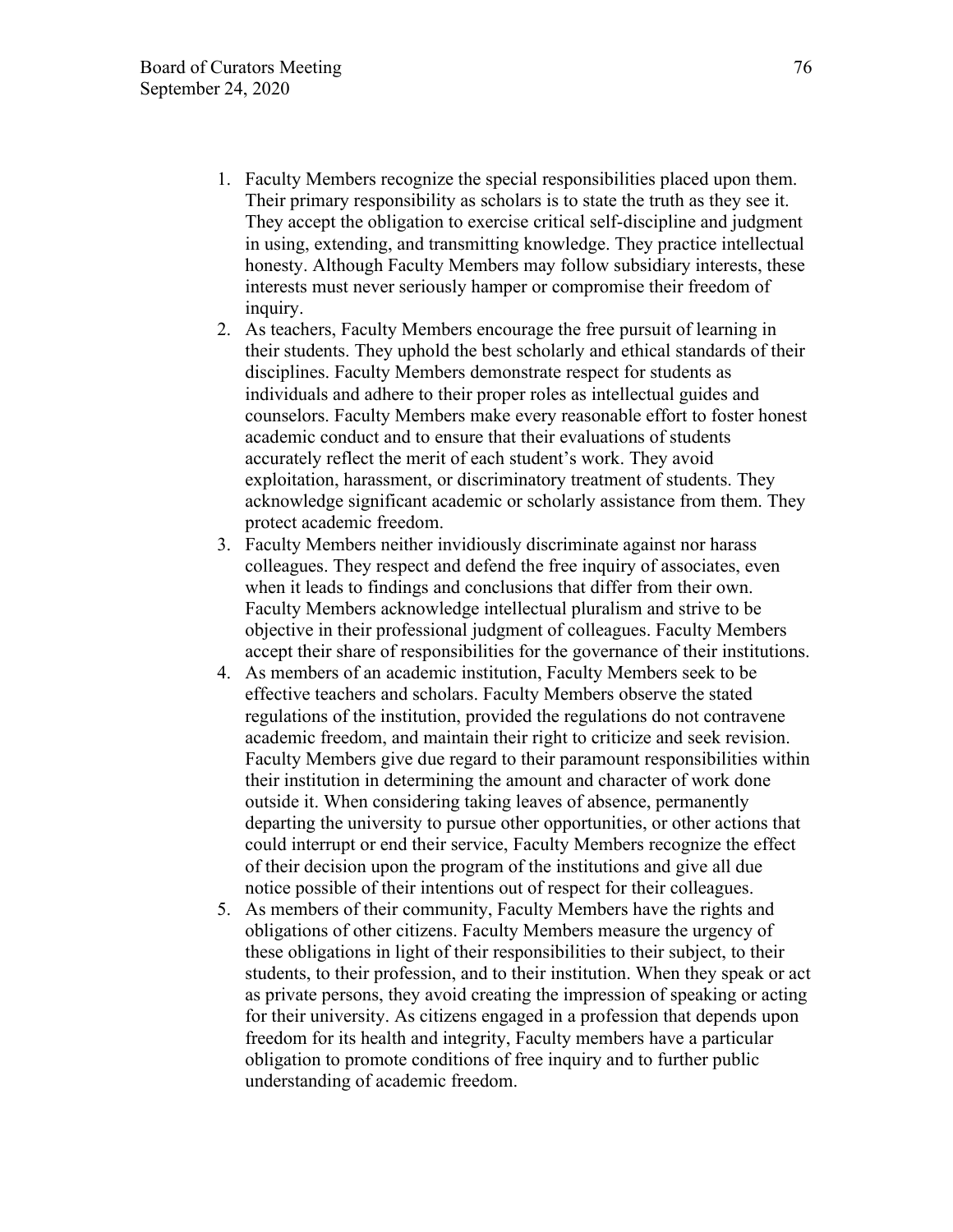# E. **Definitions**

- 1. Faculty Member. For purposes of Section 330.110, Faculty Member includes all regular and non-regular academic staff appointments as defined in Sections 310.020 and 310.035 of the Collected Rules and Regulations.
- 2. Respondent. Respondent is the Faculty Member alleged to have committed Inappropriate Conduct.
- 3. Complainant. The Complainant is the University student, staff, administrator or faculty member who files a Complaint. Within five (5) business days from the final decision, Complainant will receive notice that the process has concluded and at what stage (Informal Resolution, Dean Decision, Provost Review and Decision or Appeal to the Chancellor).
- 4. Complaint. Complaints must be in writing and identify the alleged Inappropriate Conduct by the Respondent.
- 5. Informal Resolution. Informal Resolution is the preliminary efforts made to resolve the Complaint through discussions or facilitated dialogue in the unit where the Respondent has a primary academic appointment.
- 6. Investigator. The Provost selects the Investigator who will be the campus ombudsperson or other appropriate individual as determined by the Provost.
- 7. Dean. Dean as listed throughout the policy is the Dean where the Respondent has a primary academic appointment.
- 8. Faculty Panel. The Faculty Panel consists of three tenured professors appointed by the Faculty Council/Senate Chair from outside of the academic unit in which the Respondent has a primary academic appointment. The Faculty Panel members may be chosen from the standing Grievance Resolution Panel.

## F. **Inappropriate Conduct**

Inappropriate Conduct for which Faculty Members could be subject to sanctions includes but is not limited to the actions below:

- 1. Violating University rules, regulations, policies or procedures, including but not limited to those related to conduct of academic duties and those governing the use of University funds and University facilities.
- 2. Violation of Professional Ethics, as set forth in Section 330.110.D above, and professional guidelines that apply to the field of the Faculty member. Faculty Members have a special obligation to adhere to such professional ethics and responsibilities as these form the basis for the academic reputation of the University.
- 3. Threats, intimidation, harassment, physical abuse, or any other conduct that endangers the health or safety of any person, or unreasonably interferes with a person's ability to perform University duties including teaching, research, administration, or other University activities, including public service functions on or off campus.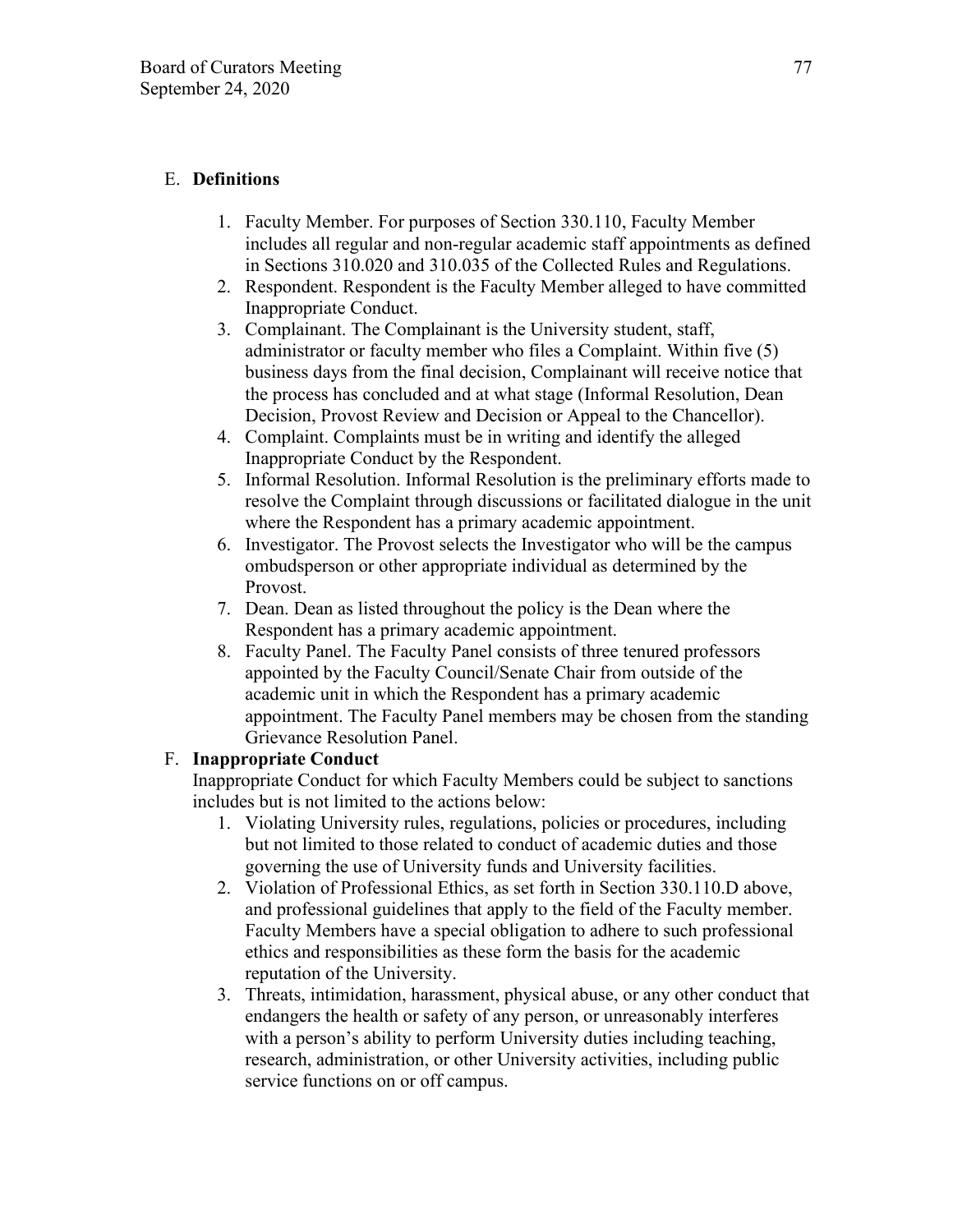- 4. Neglecting or refusing to perform reasonable assigned teaching duties, or quitting duties without due notice in accordance with the Collected Rules and Regulations.
- 5. Intentional and habitual neglect of duty in the performance of academic responsibilities.
- 6. Willfully damaging or destroying, improperly taking, or misappropriating property owned by the University, a member of the University community, or a campus visitor, or any property used in connection with a University function or approved activity, or unauthorized use of University facilities, or the attempt to commit any such conduct.
- 7. Forgery, alteration, misuse of University documents, records, or identification, or knowingly furnishing false information to the University.
- 8. The illegal or unauthorized possession or use of firearms, explosives, other weapons or hazardous chemicals.
- 9. Conviction of a felony that is clearly related to performance of University duties or academic activities.

# G. **Filing a Complaint**

- 1. The Complaint must be in writing and identify the alleged Inappropriate Conduct by the Respondent.
- 2. The Provost of each campus will maintain an easily accessible form for the submission of a Complaint of Inappropriate Conduct.
- 3. The Complaint is delivered to the Dean.
- 4. If a Dean is the Respondent because of conduct relating to the Faculty appointment, the Complaint is delivered to the Provost. The Provost shall then serve the role described for the Dean for all further actions described below, and the Provost's recommendations will be delivered to the Chancellor.

# H. **Informal Resolution**

- 1. Informal Resolution is the preliminary efforts made to resolve the Complaint through discussions or facilitated dialogue in the unit where the Respondent has a primary academic appointment.
- 2. The Dean coordinates Informal Resolution.
- 3. Informal Resolution should typically be concluded within ten (10) business days of the Dean's receipt of the Complaint.
- 4. Any Informal Resolution should be documented in writing and filed with the Dean.

# I. **Investigation**

1. If an Informal Resolution is not reached, the Dean will provide to the Respondent a copy of the Complaint and a written notice that an investigation will be conducted ("Notice of Investigation"). The Notice of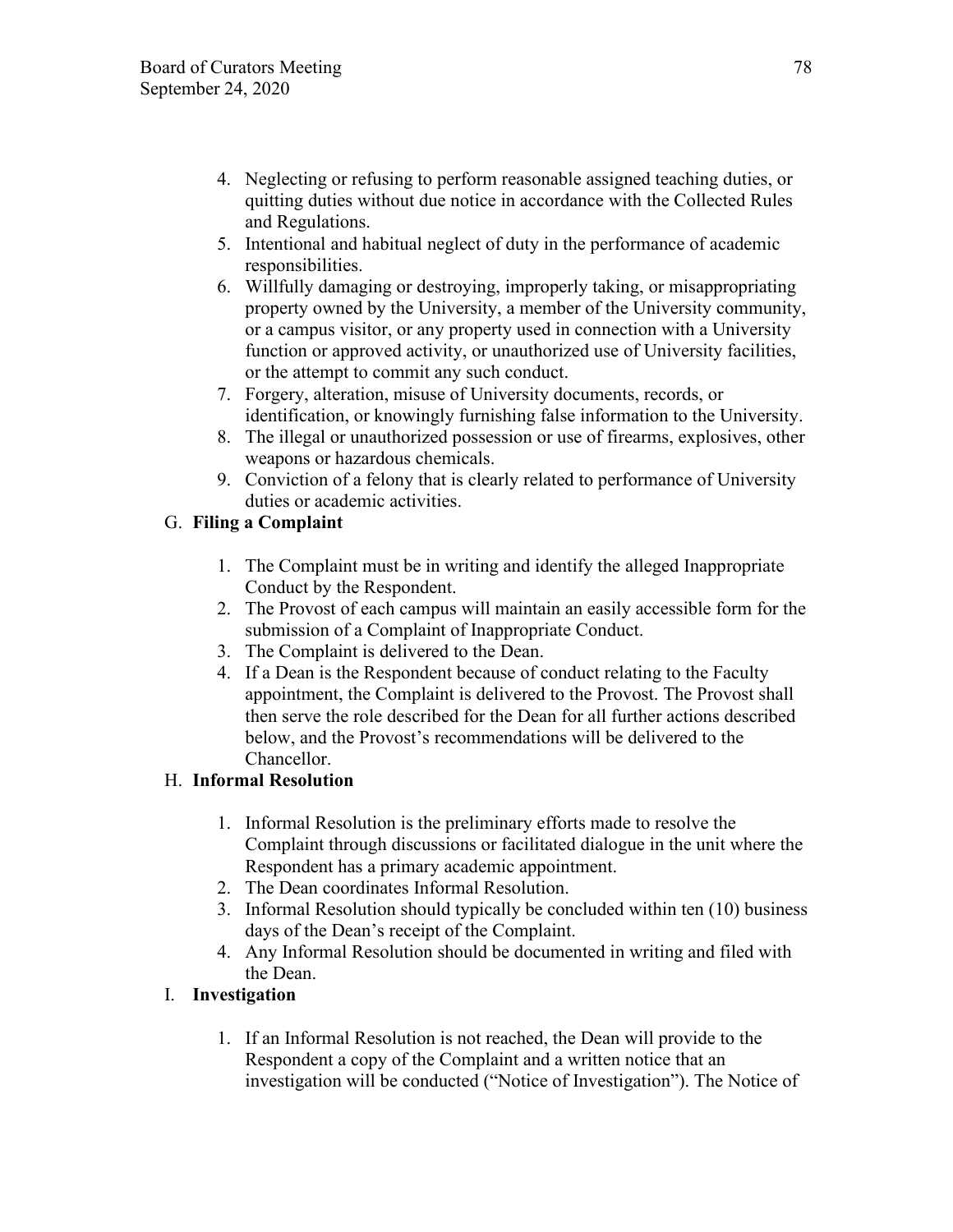Investigation shall contain sufficient information to inform the Respondent of the alleged inappropriate conduct being investigated.

- 2. Within five (5) business days from receipt of the Notice of Investigation, the Respondent may provide a response to the Complaint ("Response") to the Dean.
- 3. The Dean will forward the Complaint, the Response if provided and any notes from the Informal Resolution Process to the Investigator.
- 4. The Provost selects the Investigator, who will be the campus ombudsperson or other appropriate individual as determined by the Provost.
- 5. The Investigator may interview the Complainant, the Respondent and witnesses and gather written documents or other relevant information.
- 6. The investigation shall typically be complete within ten (10) business days.
- 7. The Investigator prepares a written investigation report, which will provide a summary of the information gathered and attaches a copy of the Complaint and the Response. The investigation report and attachments are sent to the Dean and the Respondent.

## J. **Dean Decision**

- 1. The Dean shall review the Complaint, any Response and the investigation report.
- 2. The Dean will meet with the Respondent typically within five (5) business days of receiving the investigation report unless the Respondent refuses to meet.
- 3. The Dean may but is not required to meet with Complainant.
- 4. The Dean will make a decision as to whether or not the Respondent is responsible for Inappropriate Conduct.
- 5. If the Dean finds that the Respondent is responsible for Inappropriate Conduct, the Dean will decide the appropriate sanctions.
- 6. The Dean will notify Respondent of the decision of responsibility and if applicable, sanctions, typically within ten (10) business days of receipt of the investigation report.
- 7. If the sanction is suspension, the Dean will forward a copy of the decision to the Faculty Panel and Provost.

# K. **Faculty Panel Review**

- 1. The Faculty Panel consists of three tenured professors appointed by the Faculty Council/Senate Chair from outside of the academic unit in which the Respondent has a primary academic appointment. The Faculty Panel members may be chosen from the standing Grievance Resolution Panel.
- 2. Any sanction for suspension, paid or unpaid, will be reviewed by a Faculty Panel.
- 3. The Faculty Panel sends a recommendation to the Provost stating either the Panel's agreement or disagreement with the suspension and the grounds for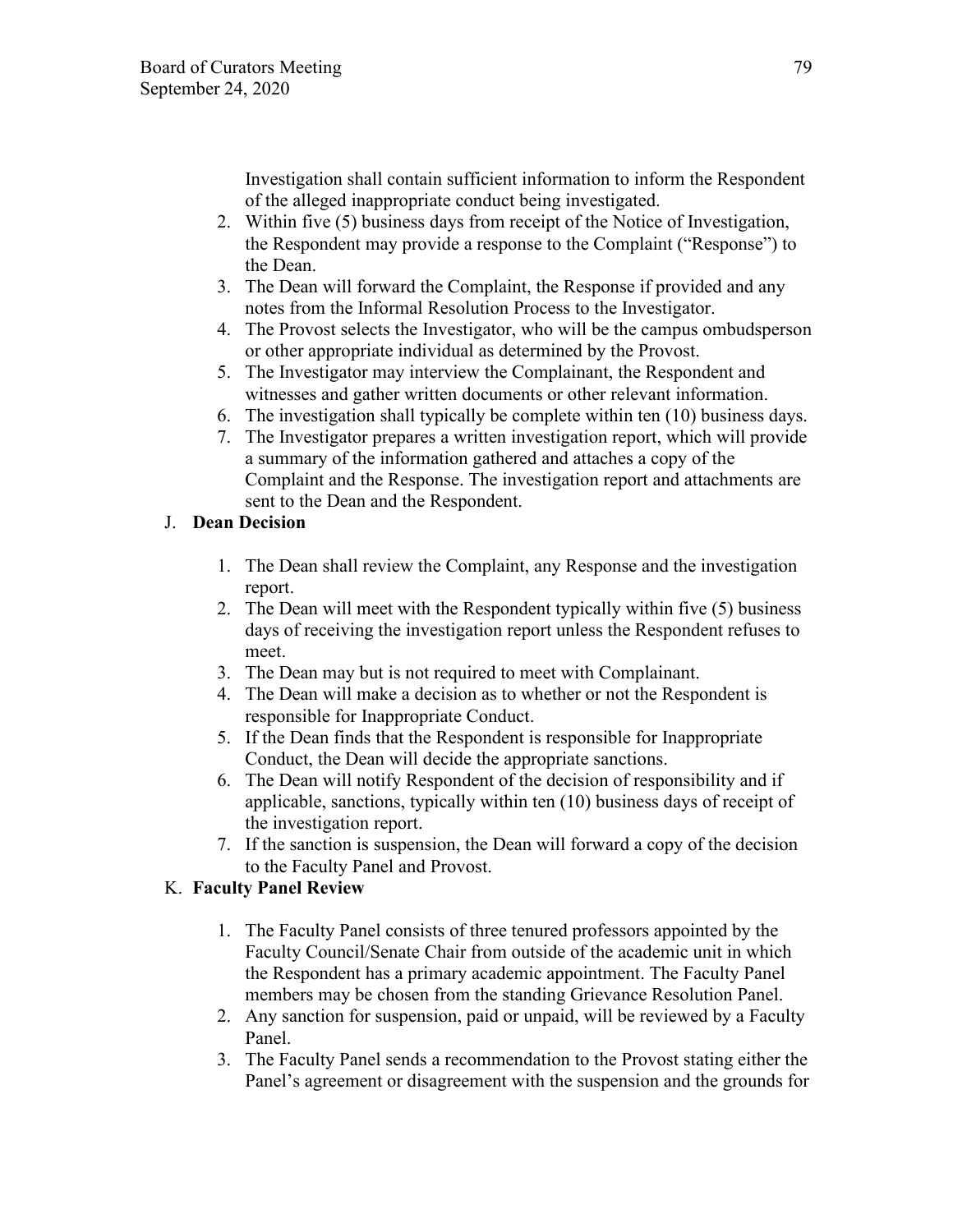the Panel's recommendation within twenty (20) business days of receiving the Dean's decision.

## L. **Provost Review and Decision**

- 1. All decisions by the Dean for suspension, paid or unpaid, will be automatically sent to the Provost for review and decision.
- 2. For all decisions for sanctions other than suspension, Respondent may request review and decision by the Provost by sending the request for reconsideration to the Provost within five (5) business days of receipt of the decision letter.
- 3. The Provost shall review the Complaint, the Response if any, the investigation report, the decision by the Dean and Faculty Panel recommendation, if applicable.
- 4. The Provost may but is not required to meet with the Respondent, the Complainant and the Dean.
- 5. The Provost may affirm, modify or reverse the Dean's decision of Inappropriate Conduct and/or Sanctions.
- 6. The decision by the Provost will be sent to the Respondent and the Dean typically within five (5) business days of receiving all applicable information.

### M. **Sanctions**

The following sanctions may be imposed upon Respondent found to have committed Inappropriate Conduct. Multiple sanctions maybe imposed for any single violation. Sanctions include but are not limited to:

- 1. Warning. A notice in writing to the Respondent and included in the Respondent's personnel file indicating that there is a finding of Inappropriate Conduct.
- 2. Loss of Privileges. Denial of specified privileges of Respondent for a designated period of time. This may include but is not limited to suspending travel privileges and/or payment of travel or conference expenses, restricting use of laboratories or offices, limiting contact with students, or suspending access to teaching or research assistance or grant accounts, service on University committees or representation of the University on official business. The loss of privileges sanction may not be applied in manner to create a constructive suspension.
- 3. Education or Training. Respondent may be required to complete education or training.
- 4. Restitution. Compensation by Respondent for loss, damage or injury to the University or University property. This may take the form of appropriate service and/or monetary or material replacement.
- 5. Suspension. Separation of the Respondent from the University for a definite period of time, after which the Respondent is eligible to return. Conditions for return should be specified. Suspension may be with or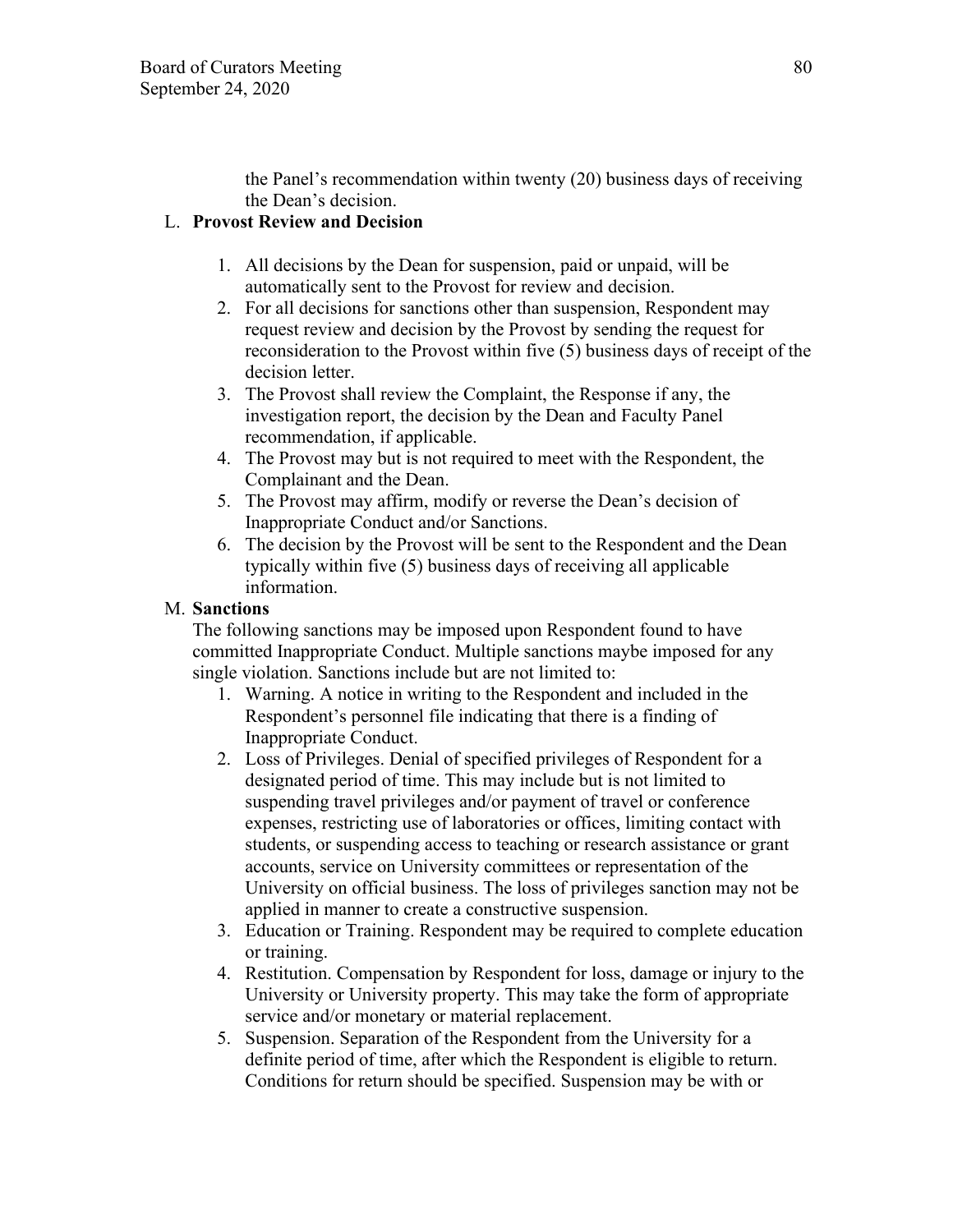without salary (full or partial) for a period not to exceed one-half of the individual's normal appointment period. During the suspension period, health and retirement benefits shall be maintained.

6. Referral to the Chancellor to consider/initiate dismissal for cause as detailed in Section 310.060 of the Collected Rules and Regulations.

### N. **Appeal to the Chancellor**

- 1. Respondent may appeal the decision by the Provost to the Chancellor, by filing an appeal stating the grounds or reasons for appeal in detail within five (5) business days after receipt of notification of the decision. The appeal shall be limited to the following grounds:
	- a. A procedural error occurred that significantly impacted the outcome of the finding or sanctions, e.g., substantiated bias or material deviation from established procedures.
	- b. To consider new evidence, unavailable during the original resolution process or investigation that could substantially impact the original findings or sanction.
	- c. The sanction falls outside the range typically imposed for this offense, or for the cumulative disciplinary record of Respondent.
- 2. Within five (5) business days of receipt of the appeal from Respondent, the Chancellor shall provide a copy of the appeal to the Provost.
- 3. Within five (5) business days of receiving a copy of the appeal, the Provost may file a response to the appeal.
- 4. Within ten (10) business days of receiving the Provost's response to the appeal, the Chancellor shall provide a determination in writing to Provost and Respondent. The Chancellor can affirm, modify or reverse the decision of the Provost.
- 5. The determination of the Chancellor is final and not subject to further review under the Academic Grievance Procedure in Section 370.010 of the Collected Rules and Regulations.
- 6. Status during appeal The Respondent may petition the Chancellor in writing for permission to stay the imposed sanction pending final determination of the appeal. The Chancellor may permit the stay of sanctions under such conditions as may be designated pending completion of the appeal, provided such continuance will not seriously disrupt the University or constitute a danger to the health, safety or welfare of members of the University community. If a stay is granted, any final sanctions imposed shall be effective from the date of the final decision.

### O. **Complainant**

Within five (5) business days from the final decision, Complainant will receive notice that the process has concluded and at what stage (Information Resolution, Dean Decision, Provost Decision or Appeal).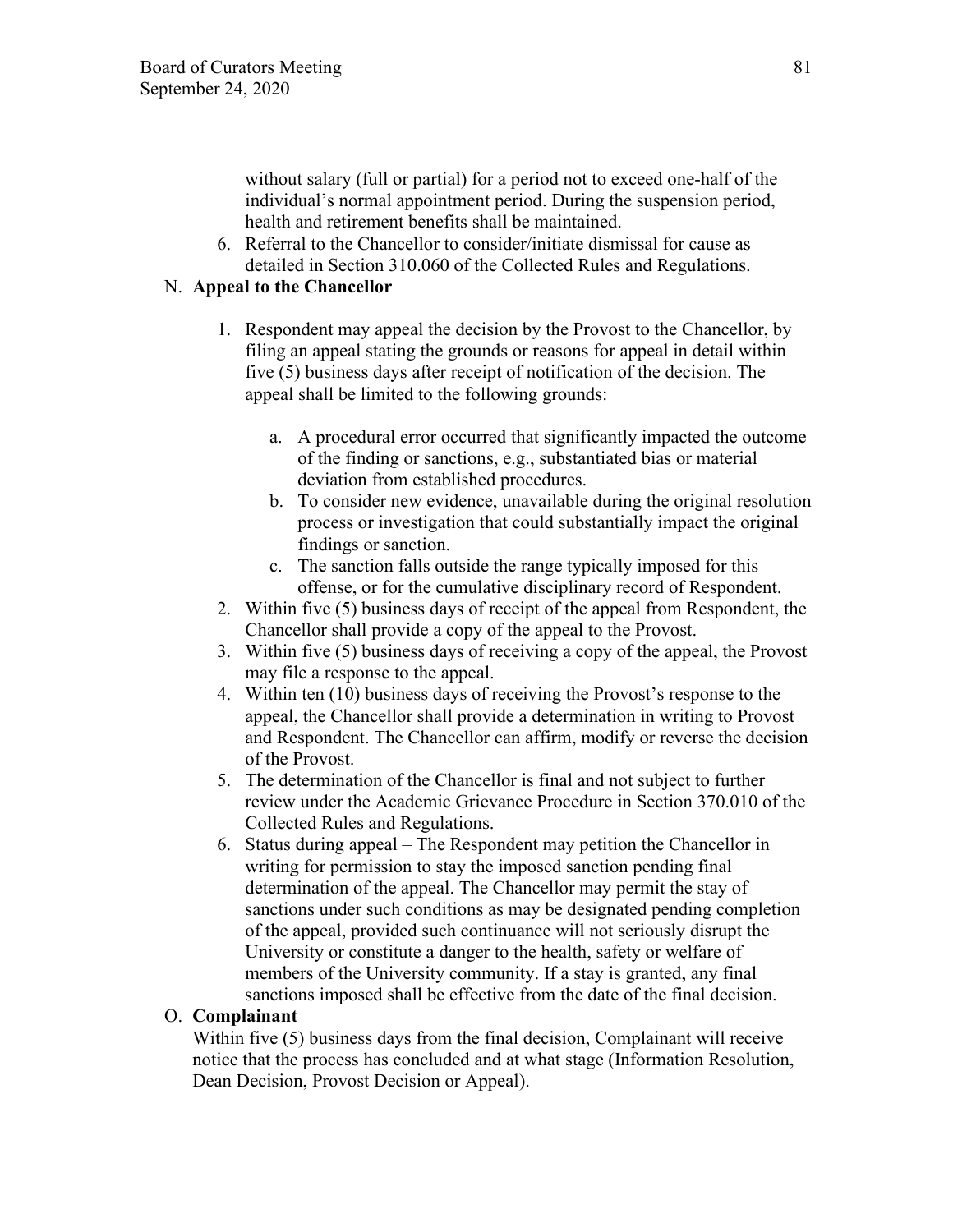## P. **Notice**

Except for the decisions by the Dean and Provost and the determination by the Chancellor, all communication including notices, request for reconsideration and appeal may be sent via University e-mail only. The Dean's decision and when applicable the Provost's Decision and the Chancellor's determination shall be sent to the Respondent via both e-mail and registered mail.

## Q. **Extensions of Time**

For good cause, the Chancellor or Provost may grant reasonable extensions of time for any of the proposed time deadlines in the Standard Faculty of Conduct.

## R. **Behavior during Process**

- 1. All individuals involved in the Standards of Faculty Conduct process should keep the matters confidential and only share the information with those who have legitimate educational or business need to know. This rule shall not preclude the placement of notes in the record of a Respondent that may be used for subsequent action in determining ongoing professional misconduct, grievances, or other University proceedings.
- 2. Nothing in this rule shall be construed as interfering with the ability of any University member to contact law enforcement when necessary.
- 3. All University employees must be truthful in providing testimony during this process, and all non-testimonial evidence must be genuine and accurate.
- 4. All participants, including the Complainant and Respondent, are expected to conduct themselves in a professional manner.
- 5. False reporting is making an intentional false Complaint as opposed to a report or accusation, which, even if erroneous, is made in good faith. False reporting is a serious offense that would be a breach of professional ethics and subject to appropriate disciplinary action.

# S. **Reporting Data**

Campus level statistical data, including the types and numbers of complaints and findings of Inappropriate Conduct, as well as sanctions imposed, shall be reported annually to the Intercampus Faculty Council for transmission to each campus Faculty Senate/Council.

## T. **Records**

Records of complaints and decision will be kept by the Unit in which the Respondent has a primary academic appointment. The "Record of the Case in the Section 330.110 Process" will include, if applicable, the Complaint, the Response, the investigation report, the decision by the Dean, the recommendation by the Faculty Panel, the decision by the Provost and the determination by the Chancellor. The Record of the Case in the Section 330.110 Process will be kept for a minimum of seven (7) years following final solution.

f. 370.010 Academic Grievance Procedure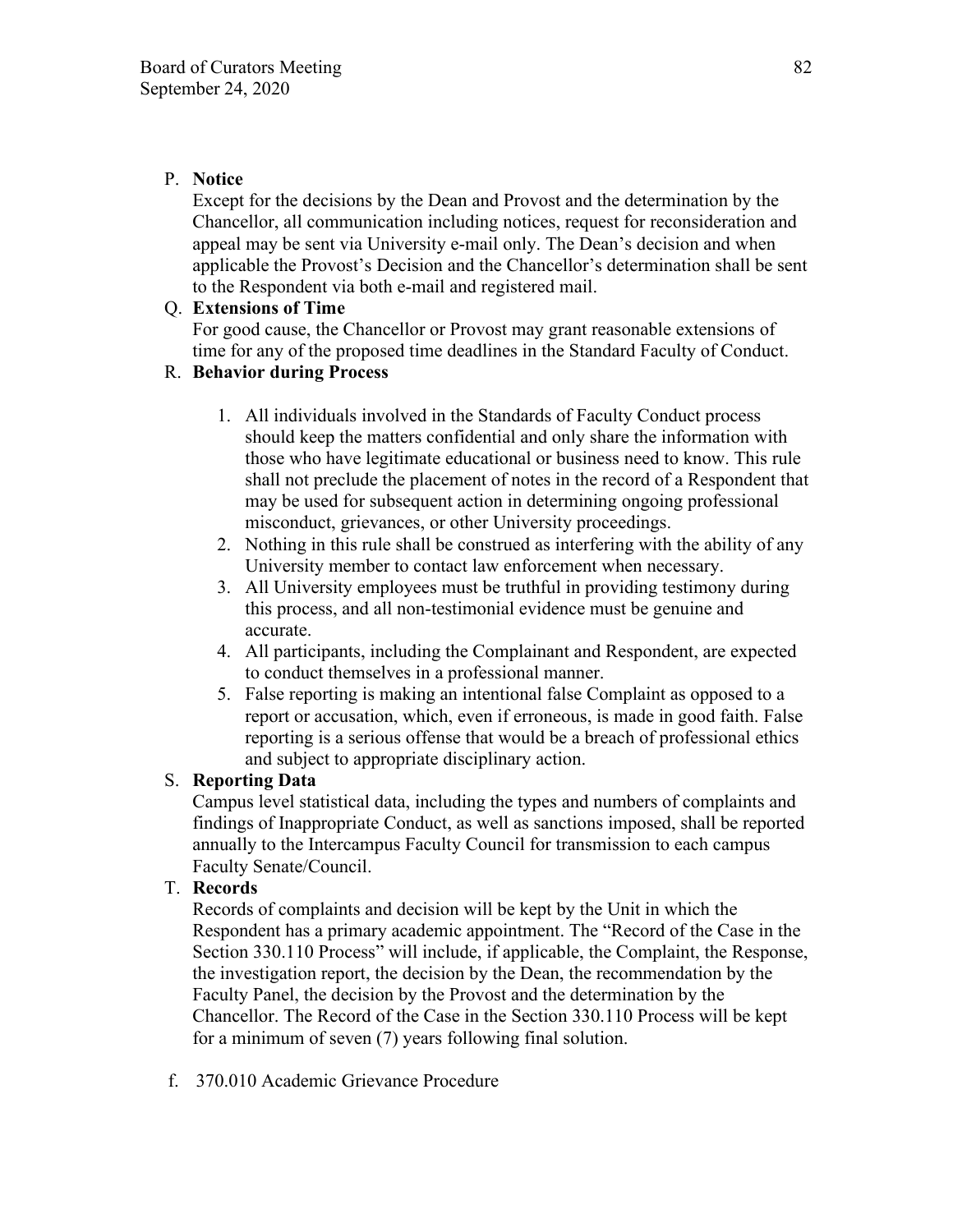#### **370.010 Academic Grievance Procedure**

Bd. Min. 4-8-05; Extended Bd. Min. 4-4-08; Amended 12-12-08; 04-03-09; Bd. Min. 6- 17-11. [The 6-17-11 version replaces 370.015 (Pilot Academic Grievance Procedure), and the prior version of 370.010.] Amended 6-19-14; Revised 2-5-15; Amended 2-9-17; Amended 9-24-2020.

The Board of Curators, the faculty, and the administration of the University of Missouri recognize the importance of providing a prompt and efficient procedure for fair and equitable resolutions of grievances with the University without fear of prejudice or reprisal for initiating a grievance or participating in its settlement. To the extent possible, all grievances should be settled through informal discussions at the lowest administrative level, and disputed matters should be processed as formal grievances only when either party feels that a fair and equitable solution has not been reached in the informal discussions. Accordingly, the members of the faculty as defined in the rules and regulations, Section 310.020.A, including faculty who hold an administrative title or function, are encouraged to use this procedure for grievances relating to their status or activities as faculty members. Former faculty members may only use this process to grieve the non-renewal of their employment. This grievance procedure should not be used in connection with a matter relating to any administrative title or function which the faculty member currently holds or may also have had. The grievance procedure should not be used in connection with a matter relating to a complaint of discrimination or harassment, including sexual harassment. Such complaints should be addressed in accordance with the applicable Title IX or Equity Resolution Process:

Section 600.030 Resolution Process for Resolving Complaints of Sexual Harassment under Title IX

Section 600.040 Equity Resolution Process for Resolving Complaints of Discrimination and Harassment against a Faculty Member or Student or Student Organization

Section 600.050 Equity Resolution Process for Resolving Complaints of Discrimination and Harassment against a Staff Member or the University of Missouri

The success of this procedure is contingent upon the good faith effort of all participants. It is the responsibility of the Faculty Council, Senate and Campus Administration, and the University President to encourage and sustain such efforts, and to ensure that the procedure is followed in its entirety in its spirit as well as letter. The Chancellors will be responsible for ensuring that the determination reached in a grievance is implemented. The Faculty Council/Senate Oversight Committee will monitor this process, as per Section 370.010.C.11.c.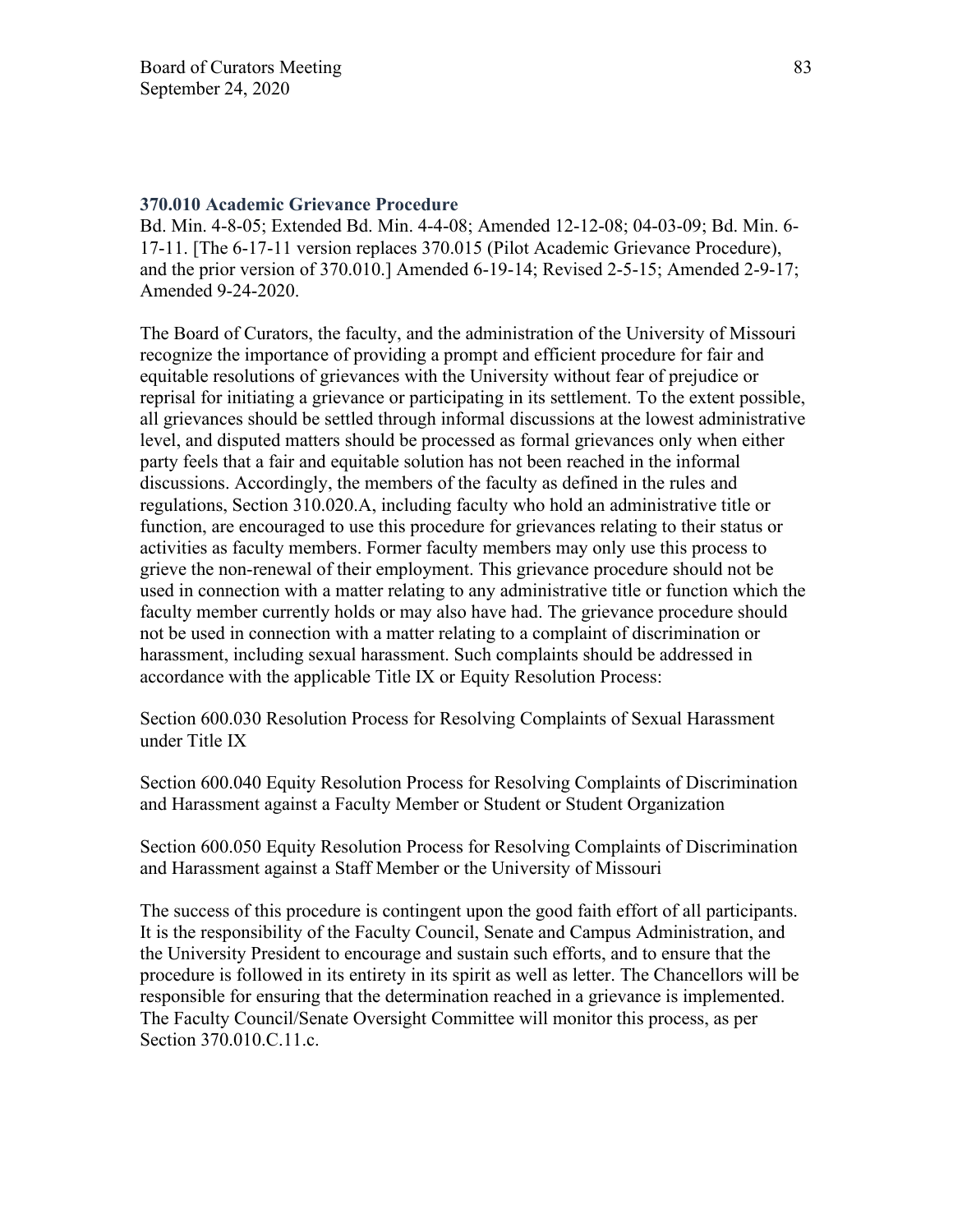# A. **Definition:**

- 1. A grievance is defined as an allegation that one or more of the following has occurred:
	- a. There has been a violation, misinterpretation, or arbitrary application of written University rule, policy, regulation, or procedure which applies personally to the faculty member, notwithstanding that it may apply to others within or without the grievant's unit, relating to the privileges, responsibilities, or terms and conditions of employment as a member of the faculty.
	- b. There has been an infringement on the academic freedom of the faculty member.
- 2. This policy shall not be interpreted in such a manner as to violate the legal rights of religious organizations or the recruiting rights of military organizations associated with the Armed Forces or the Department of Homeland Security of the United States of America.

# B. **Termination and Non-Renewal of Regular Faculty**

- 1. The termination of regular faculty on continuous appointments, on whatever grounds, is governed by the Academic Tenure Regulations (Section 310.020) and the Procedures in Cases of Dismissal for Cause (Section 310.060) rather than this Grievance Procedure. Any matter related to the termination of regular faculty on continuous appointment cannot be grieved under Section 370.010.
- 2. The non-renewal of regular faculty on regular term appointments, on whatever grounds, is governed by the Academic Tenure Regulations (Section 310.020) rather than this Grievance Procedure. As laid out in Section 310.020.F.3., if a tenure-track faculty member's non-renewal has been unsuccessfully appealed to the Chancellor, the faculty member may use this grievance process only to allege that the decision resulted from inadequate consideration or that the decision was based significantly on consideration violative of academic freedom.

# C. **Grievance Process:**

- 1. Grievance Resolution Panel (GRP):
	- a. Grievances shall be addressed by a standing GRP consisting of a senior administrator and two or four tenured faculty members:

(1) Two models for the GRP are possible and the model employed by each campus, as well as the number of GRP members, will be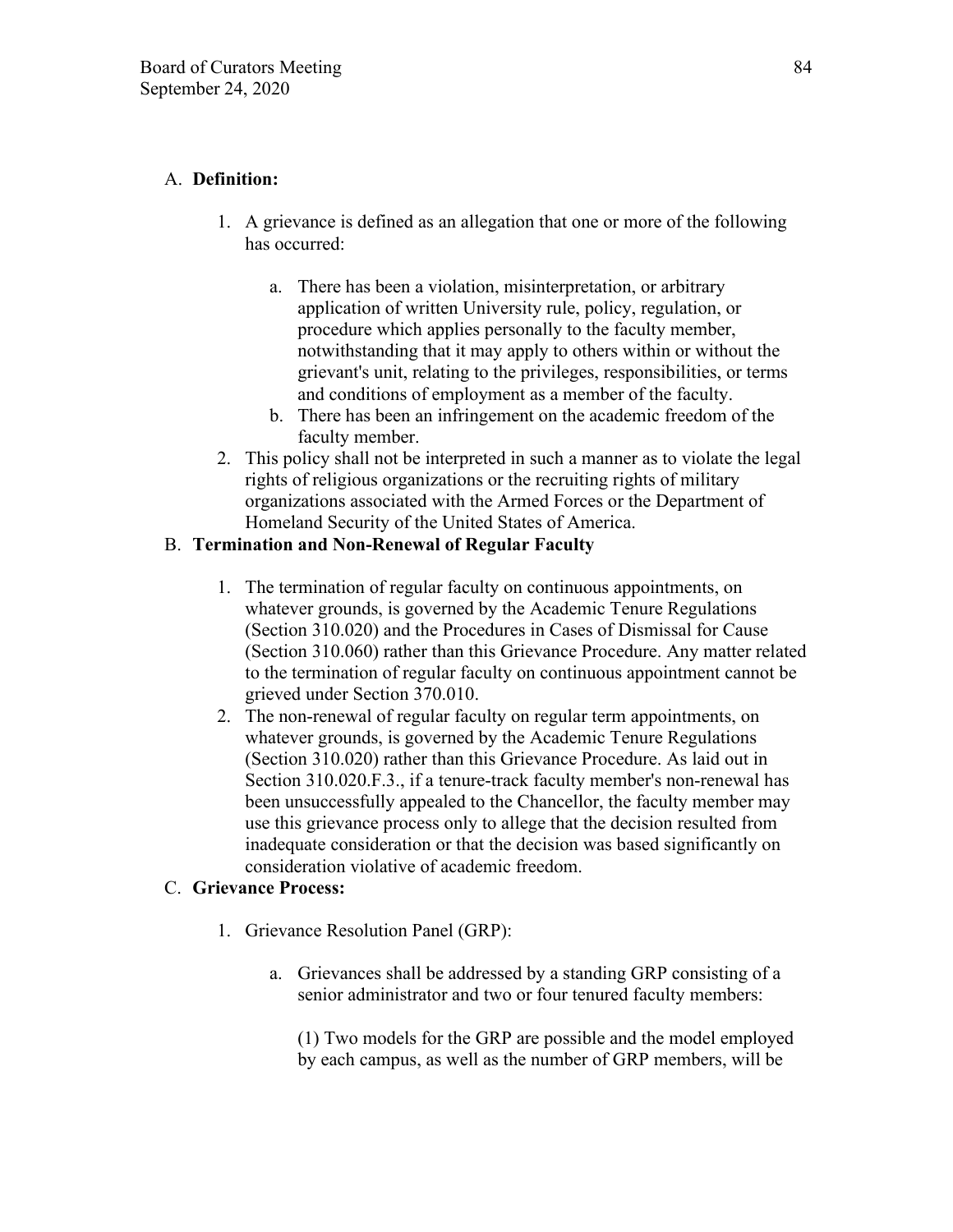determined by the Chancellor in consultation with Faculty Council/Senate.

> (a) Model A: Two or four GRP faculty members (plus 2 alternate faculty members) will be chosen by the Faculty Council (FC) or Faculty Senate (FS) after consultation with the Chancellor or Chancellor's designee (hereafter "Chancellor"), via an application process designed by the FC or FS.

(b) Model B: The GRP will consist of two panels, each with two or four tenured faculty members and two alternate faculty members. Faculty will be chosen by FC/FS as described in Model A above.

(2) Faculty members may be granted release time to compensate for the effort devoted to the GRP. The amount of release time will be negotiated between the Chancellor and the faculty member's dean/department chair.

(3) The senior administrator member of the GRP under either Model A or B will be appointed by the Chancellor after consultation with the FC or FS.

- b. GRP members will serve up to three-year renewable terms pending FC or FS and Chancellor approval. In the interest of continuity and consistency, faculty terms on the GRP will be staggered.
- c. A conflict of interest is a situation in which financial or other personal considerations have the potential to compromise or bias professional judgment and objectivity.

(1) In the case of a conflict of interest of the senior administrative member of the GRP, the Chancellor will appoint an alternate senior administrator after consultation with the FC/FS. (2) In case of a conflict of interest of a faculty member of the GRP, the FC/FS will appoint alternate faculty members of the GRP. Release time, if any, for faculty alternates will be negotiated between the Chancellor and the alternate's dean/department chair, as needed.

- 2. Faculty Council/Senate Oversight Committee (OC) :
	- a. The OC will monitor the grievance process. (Additional details on OC committee are provided below in Section 370.010 C.11.)
- 3. Filing a grievance: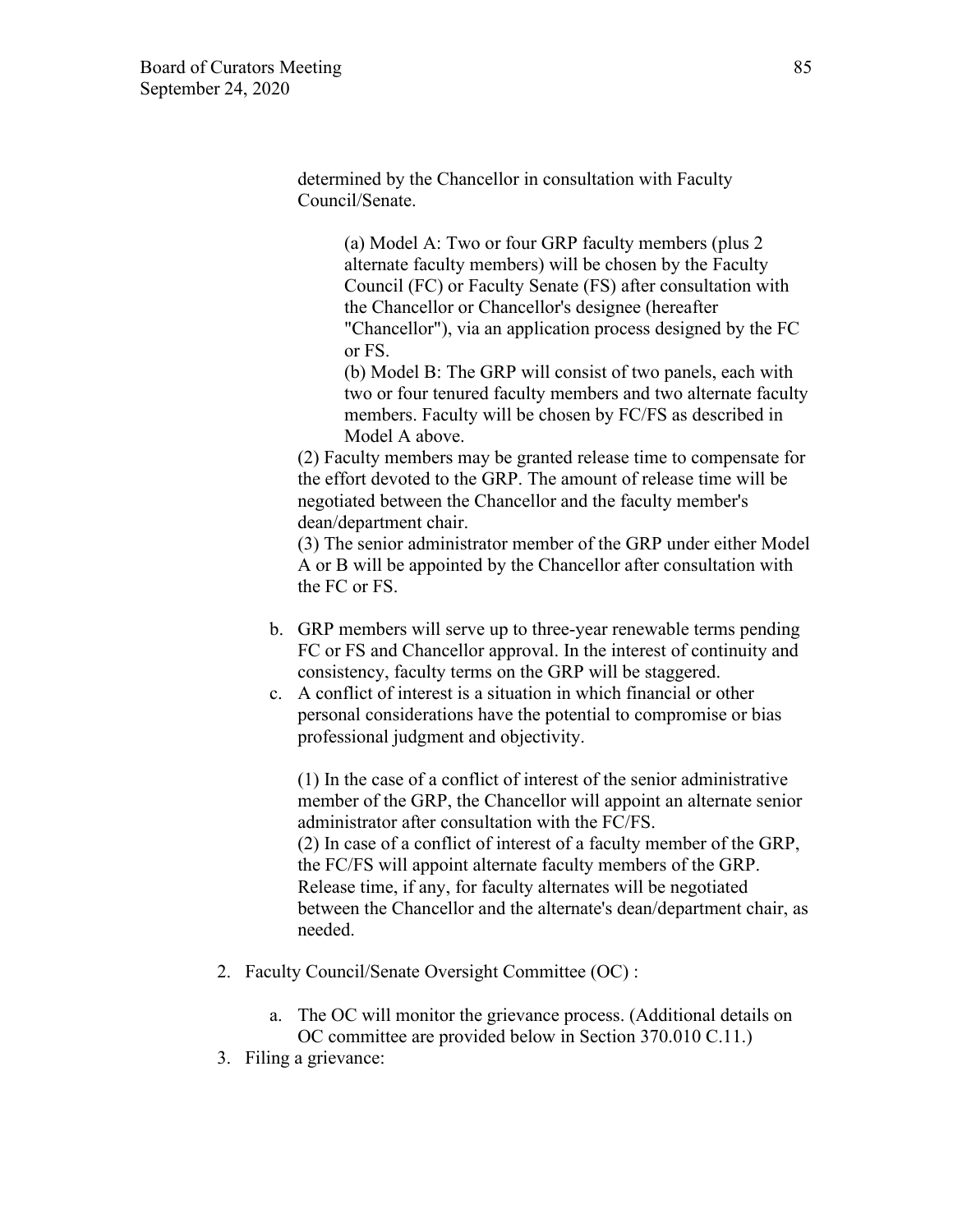a. A faculty member files a grievance by the completion of the Grievance Filing Form (GFF) (see attached form in Appendix A) and submission of the form to the GRP.

(1) The grievant may submit any relevant evidence/attachments that the grievant would like to be considered by the GRP as well as a list of additional sources of information, including persons with knowledge, subject to the limitations as to length specified in the GFF.

(2) The grievant may also request that the GRP gather any additional relevant evidence that the grievant believes exists and that is not in the grievant's possession or to which the grievant does not have access. Taking into account considerations of FERPA, HIPAA, attorney/client privilege and impact on any party or university unit, the GRP will make reasonable attempts to obtain information that it deems relevant and central to the grieved matter(s).

b. There are three requirements the grievant must meet when filing:

(1) The grieved act listed on the GFF must meet the definitional criteria in Section 370.010.A.

(2) The grievant must demonstrate that s/he attempted to informally resolve the complaint before filing the grievance.

(3) The grievant must file the grievance within one hundred and eighty (180) calendar days after the grievant knew, or reasonably should have known, of the occurrence of the event or omission out of which the grievance has arisen. In situations where the grievance arises out of a series of events or omissions, the filing period shall be measured from the last event or omission in the series.

> (a) A faculty member who does not initiate a grievance in accordance with the 180-day calendar limit specified herein shall be deemed for purposes of these procedures to have accepted the last decision rendered by an appropriate administrative officer.

- c. If the GRP determines that neither of these requirements (Section 370.010.C.3.) are met, they may reject the grievance. Rejections of grievances cannot be appealed.
- 4. Processing a grievance:
	- a. The GRP will meet with the grievant to discuss the complaint and gain a greater understanding of the issues.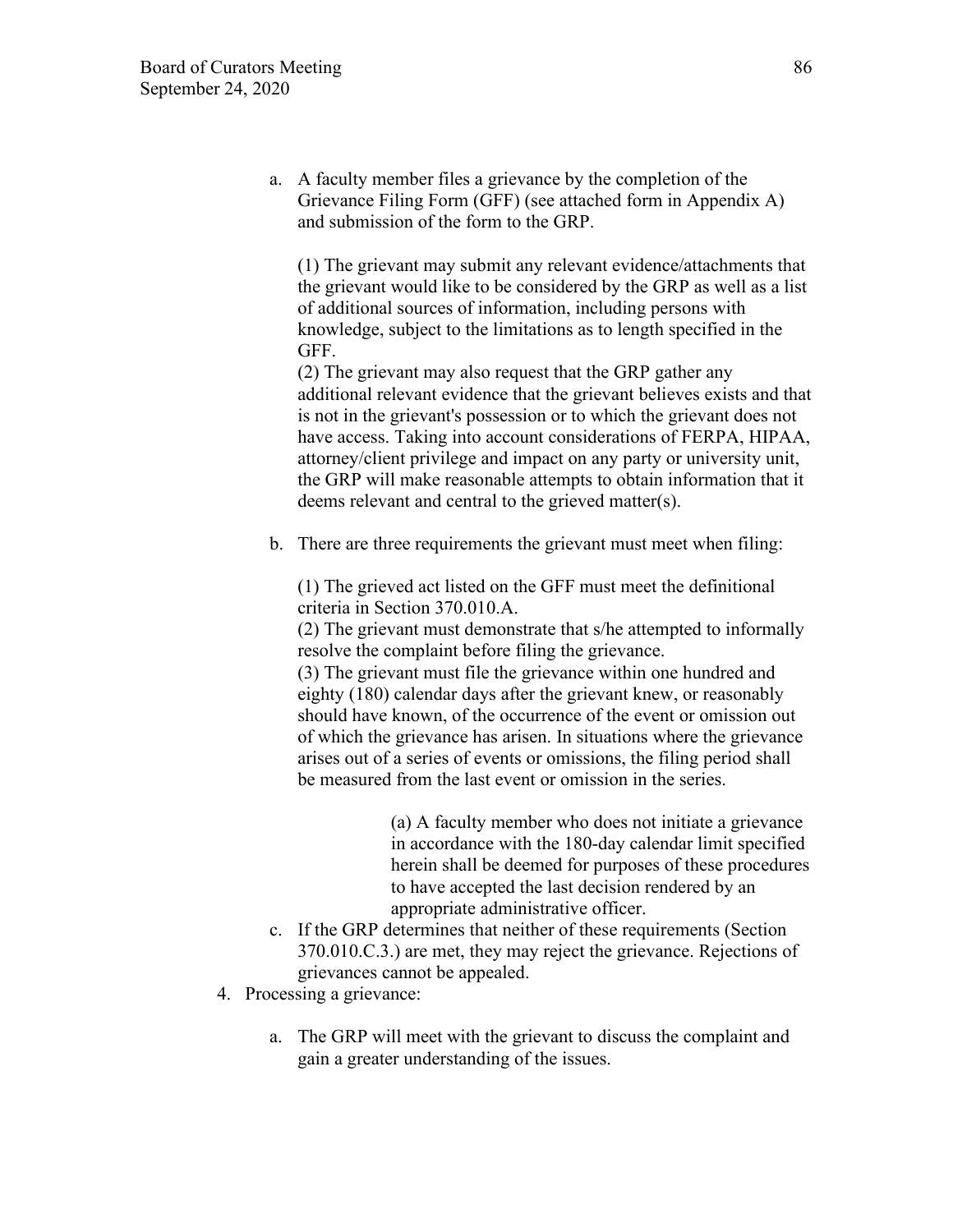- b. The GRP will also name a university respondent, in consultation with both the Chancellor and the Chair/President of Faculty Council/Senate or their designee.
- c. Early in the process, the GRP may hold one face-to-face meeting simultaneously with both the grievant and the person against whom the grievance is directed.
- d. Both the grievant and the respondent have the right to consult with an attorney of their choice, but that attorney may not be present at any meetings with the GRP. Both the grievant and the respondent may have an advisor present at meetings with the GRP but the advisor must be a current university employee and cannot act in the capacity of an attorney. The advisor may not make presentations or statements to the GRP, or any other parties present.
- e. The university respondent will be provided with the original grievance filing form and any other information gathered that the GRP deems relevant, and will be required to write a rebuttal statement.

(1) The respondent may include any relevant evidence/attachments that the respondent would like to be considered by the GRP, as well as a list of additional sources of information, including persons with knowledge.

(2) The respondent may request that the GRP gather any additional relevant evidence that the respondent believes exists and that is not in the respondent's possession or to which the respondent does not have access. Taking into account considerations of FERPA, HIPAA, attorney/client privilege and impact on any party or university entity, the GRP will make reasonable attempts to obtain information that it deems relevant and central to the grieved matter(s). (3) The respondent has 15 calendar days from the date that s/he is provided with the original grievance filing form to write this rebuttal statement. The respondent may submit a written request to the GRP for a time extension to prepare the rebuttal. Such extensions will be granted at the sole discretion of the GRP.

- f. The GRP will investigate, gather evidence, meet individually or jointly with either or both parties, as well as other relevant individuals. There shall be no formal hearing in this process.
- g. Based on its own investigation, the GRP may collect evidence that it deems as having relevance and centrality to the grieved matters.
- h. The GRP shall receive the cooperation of campus administrators, the collegiate dean, the department chair, the grieving faculty member, other faculty members, other University employees, and students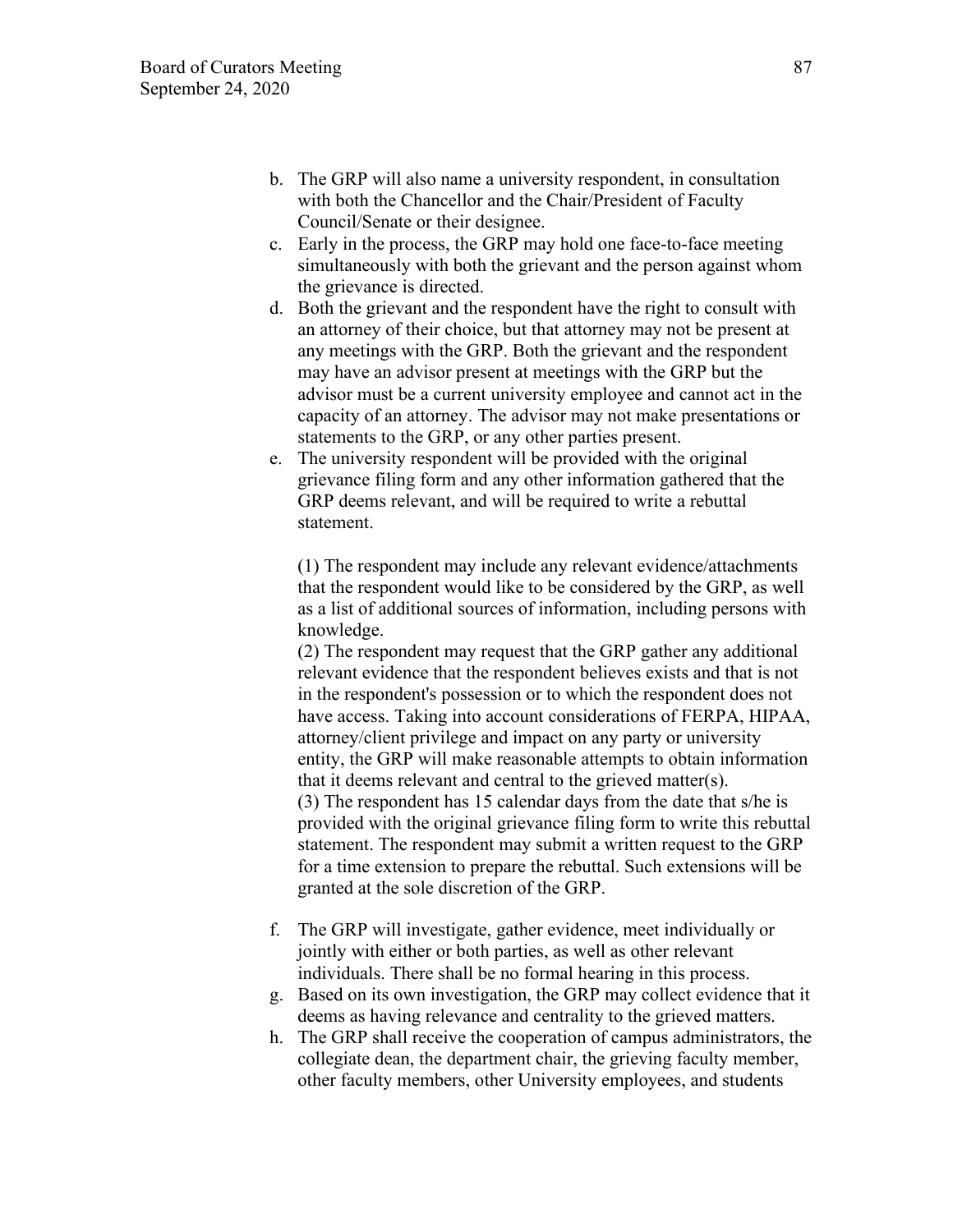enrolled at the University. It will be the duty of all such individuals to provide, in a timely fashion, all requested non-testimonial evidence relevant to the case.

- i. The GRP will consult with University Legal Counsel concerning legal issues of evidence, including but not limited to FERPA regulations, attorney/client privilege, and HIPAA-protected materials.
- j. All University employees must be truthful in providing testimony to the GRP and all non-testimonial evidence must be genuine and accurate. False testimony, fraudulent evidence, refusal to cooperate with the GRP and breaches of confidentiality (see Section 370.010. C.12) may be the basis for disciplinary action against the uncooperative individual.
- k. The grievant(s) and respondent(s) shall be promptly provided with a copy of all evidence collected by the GRP, or in the case of materials deemed confidential by the GRP, a summary of this evidence.
- l. The GRP will have three months from the date of a correctly filed grievance (see Section 370.010.C.3.a) to conduct an investigation and render findings and recommendations, if any.
- m. Prior to rendering its findings, the GRP will inform the parties in writing of their tentative findings and the basis for these findings, including documents collected and information received orally. The parties shall meet jointly with the GRP and each will have the opportunity to provide a 30 minute oral presentation to the GRP regarding their perspective on these tentative findings. Each party will be provided with the opportunity to make one ten minute rebuttal to the other party's presentation.
- 5. Potential GRP Actions
	- a. The GRP has broad administrative latitude to address grievances.
	- b. At any point in the process, the GRP may:

(1) Facilitate a settlement agreement between the grievant and the University of Missouri.

(2) Make a determination that the grievance has no merit. This determination is not appealable.

(3) Terminate a grievance if a lawsuit related to the substantive content of the grievance, as determined by the GRP, is initiated at any time. The grievant and the respondent are immediately released from requirements imposed by Section 370.010.C.12. This action is not appealable.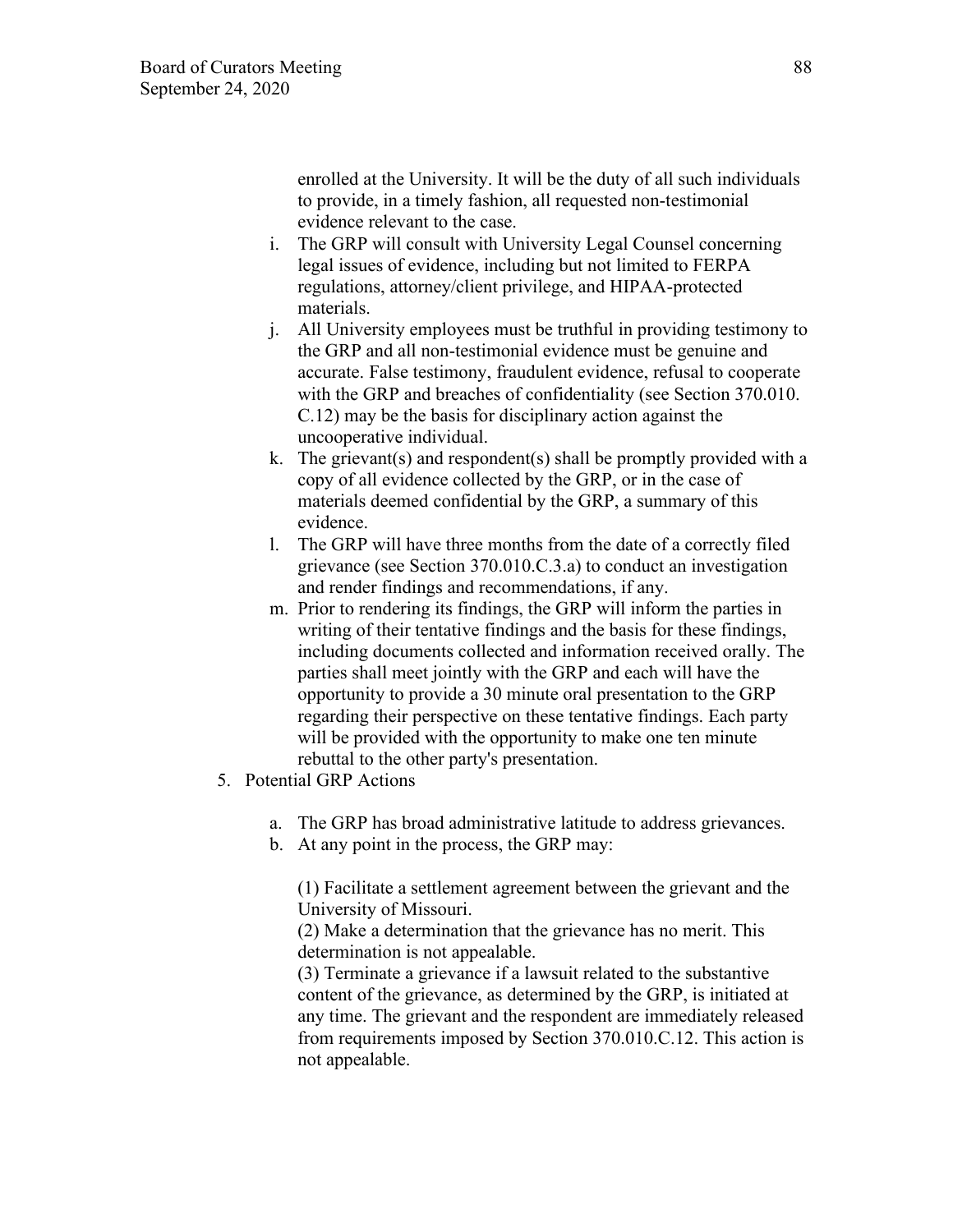c. At the conclusion of their investigation, the GRP shall make findings and recommendations that may include, but are not limited to, the following, which will be provided to the Chancellor, Provost, the parties, and the Oversight Committee Representative:

(1) A finding in favor of the grievant and the recommendation of remedies, if any, to resolve the grievance.

(2) A finding that both the grievant and the respondent have legitimate complaints and the recommendation of remedies, if any, to resolve both sets of complaints.

(3) A finding against the grievant with no recommendations for remedies to address the grievant's complaint.

(4) A finding that the respondent was subject to some adversity in connection with the aggrieved act and the recommendation of remedies, if any, to alleviate this adversity.

- d. In the interest of solving problems, the GRP, which is in a unique position to view university functions from multiple viewpoints, may occasionally identify areas of functioning of the University of Missouri that could be improved or changed to prevent future problems. These findings and recommendations shall be provided periodically to the Provost, the Chancellor, and the Chair of Faculty Council/Senate.
- 6. Appeal of the GRP findings:
	- a. Within 15 calendar days, either the grievant or the respondent may appeal the GRP findings and recommendations, if any, to the Chancellor using the Grievance Appeal Form (a copy of which is attached in Appendix B).
	- b. The Chancellor will have 30 calendar days from the time it is received to act on the appeal. If the Chancellor needs more time, then the Chancellor shall provide reasons and a new estimated time via a letter to all parties (grievant, respondent, GRP, Oversight Committee representative). If the Chancellor does not act within 30 calendar days and does not provide such a letter, the decision of the GRP becomes final.
	- c. If neither party appeals the GRP decision within 15 days, then the Chancellor will have an additional 30 days to accept or reject the findings of the GRP in whole or in part, and accept, reject or modify the recommendations of the GRP. If the Chancellor needs more time, then the Chancellor shall provide reasons and a new estimated time via a letter to all parties (grievant, respondent, GRP, Oversight Committee representative). If the Chancellor does not act within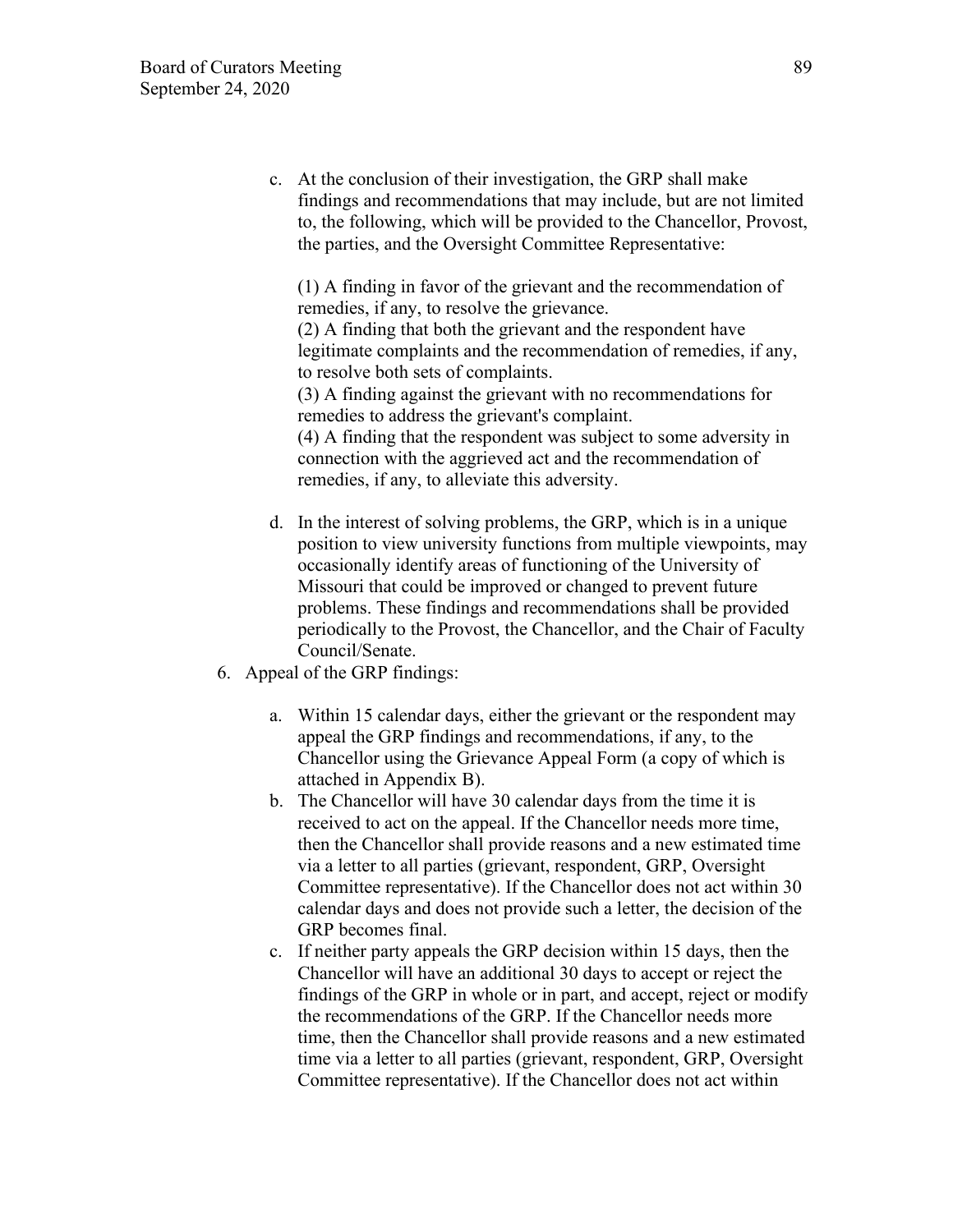such additional 30 calendar days and does not provide such a letter, the decision of the GRP becomes final.

- 7. Chancellor's review of the GRP Decision:
	- a. In reviewing the GRP decision:

(1) The Chancellor may speak to the grievant and the respondent. If the Chancellor meets with one party, however, then the Chancellor must also meet with the other party as well, although not necessarily at the same time.

(2) The Chancellor will have access to all relevant documents. (3) The Chancellor may seek additional information or input as needed. If the Chancellor seeks additional information, however, then the Chancellor shall inform the GRP and the OC representative to the grievance under consideration what additional information or input the Chancellor has sought.

- b. The Chancellor may accept or reject the findings of the GRP in whole or in part, and accept, reject or modify the recommendations of the GRP. If the Chancellor rejects or modifies, the Chancellor shall meet with the GRP and the OC representative prior to rendering the final decision.
- c. The Chancellor's decision is final.
- d. Upon rendering of the final decision, the Chancellor will notify the grievant, respondent, GRP and Oversight Committee representative regarding the final outcome and remedies, if any.
- 8. Grievant's acceptance of the final decision:
	- a. Once a decision is final, the grievant has 15 calendar days to provide written acceptance or non-acceptance of the decision and any recommended remedies.
	- b. The grievant uses the Grievance Acceptance Form (a copy of which is attached in Appendix C) to file a response to the final decision.
- 9. If the grievant fails to provide a written acceptance of the final decision or submits a Grievance Acceptance Form that rejects the final decision, the grievant suffers the loss of all remedies favorable to the grievant.
- 10. Grievant's legal rights:
	- a. Upon acceptance of the final decision, the grievant waives the right to bring a lawsuit concerning all waivable matters that were a subject of the grievance.
	- b. If a lawsuit related to the substantive content of the grievance is initiated at any time, then this grievance process will immediately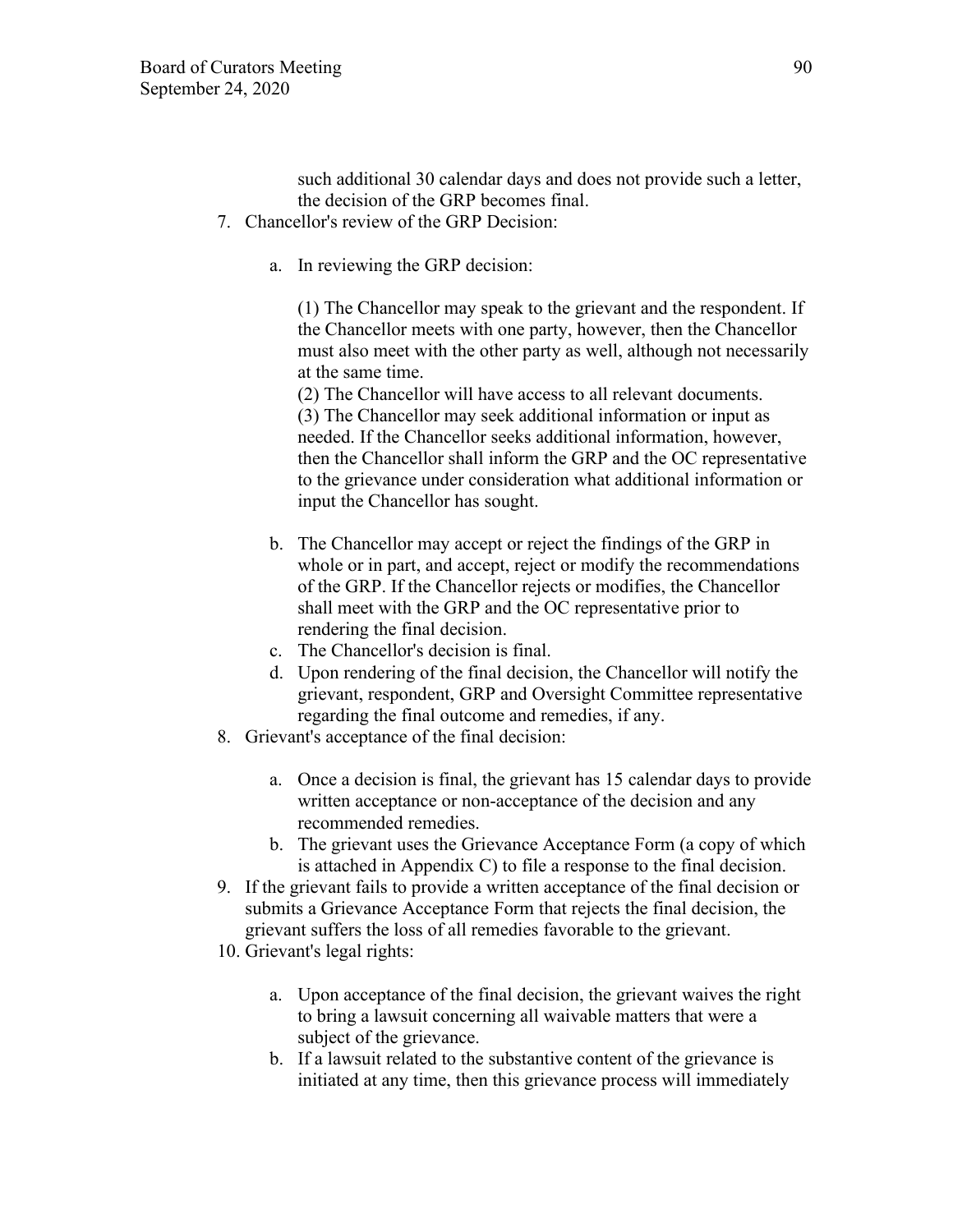end and the grievant and the respondent are immediately released from requirements imposed by Section 370.010 C.12.

c. Upon rejection of the final decision, the grievant and the respondent are released from the confidentiality requirements imposed by Section 370.010 C.12.

#### 11. Oversight:

a. There will be a Faculty Council/Senate Oversight Committee (OC), whose purpose will be to monitor the Grievance process as neutral observers and provide feedback on the process to the Faculty Council or Faculty Senate, the faculty and the Provost's and Chancellor's Office.

(1) The OC will consist of 3-5 tenured faculty appointed by Faculty Council or Faculty Senate for up to three year staggered terms. (2) Chair of the OC will be a member of the Faculty Council or Faculty Senate.

b. OC monitoring of individual grievances:

(1) A member of the OC will be appointed to each grievance case following receipt of the Grievance Filing Form by the GRP. OC members will rotate grievance case membership unless a conflict of interest is identified.

(2) The OC representative will sit in on all GRP deliberations and will be copied on all correspondence. If during deliberations, the OC member has process or procedural concerns, the member may raise the concerns with the GRP, without the grievant or respondent or any other parties present.

(3) The OC representative is an observer: The OC representative may not participate in the deliberations or rendering of findings and recommendations by the GRP.

(4) GRP requests for extensions of up to two weeks may be approved by the OC representative on that case. Any additional requests for extensions must be approved by the OC. The OC shall rule on such requests within five calendar days from the receipt of the request.

(5) The OC representative shall not discuss the ongoing grievance with anyone, including other OC members, except any information necessary to the OC committee decision regarding time extension requests from the GRP.

(6) At the close of each grievance case, the OC representative shall present to the other OC members, and the GRP, a summative and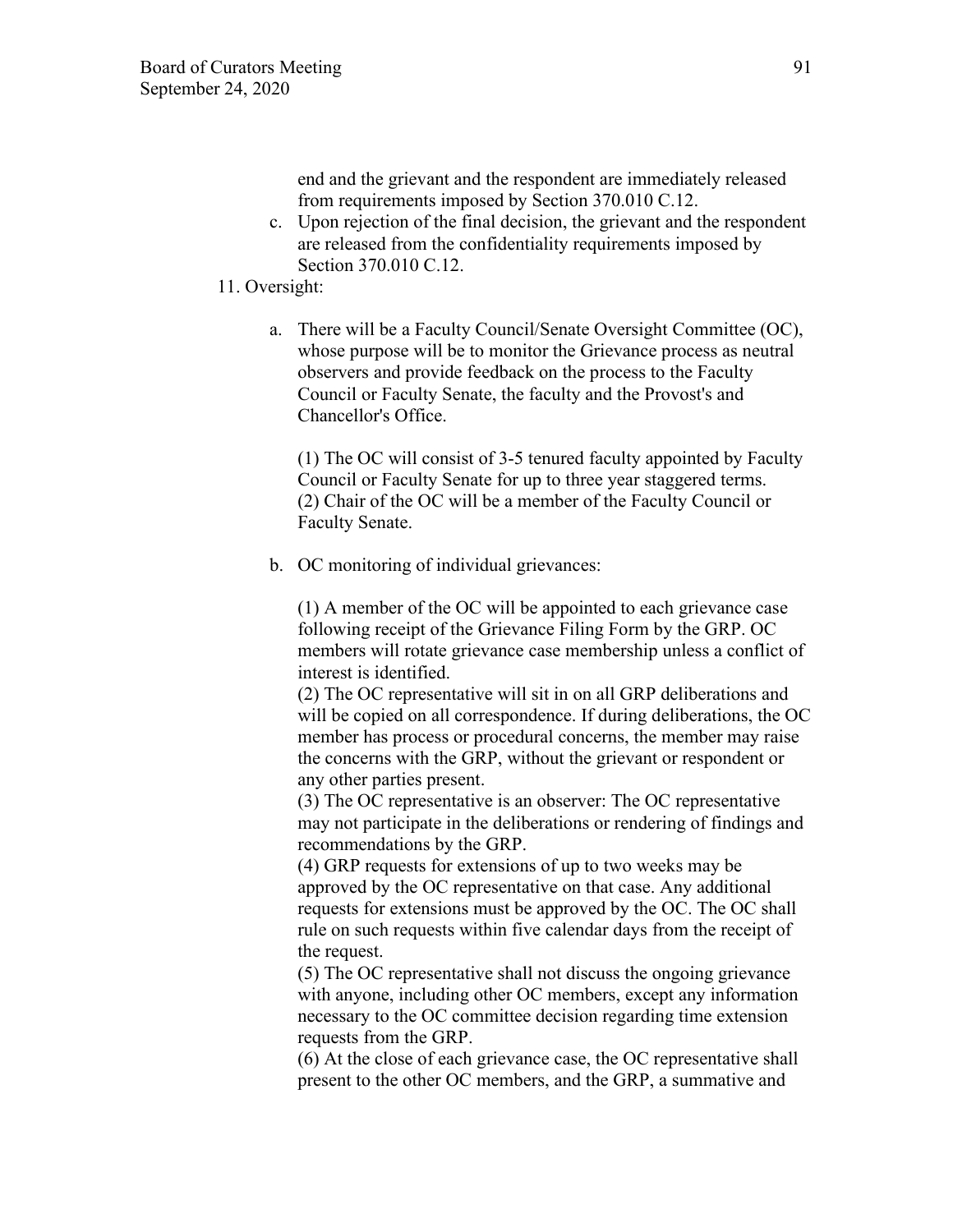evaluative report of the process as it relates to that particular case. These reports will not reveal any substantive information concerning grievances including but not limited to supporting materials, specific findings, and identifying information about any participant.

c. OC monitoring of the grievance process:

(1) The OC will continually monitor the overall grievance process. (2) On a yearly basis the OC shall present a summative and evaluative report to Faculty Council or Faculty Senate Executive Committee, the Provost and the Chancellor. (3) The OC will monitor the implementation of remedies resulting

from the final grievance decision by communication with relevant parties, and in cases in which remedies are not being implemented the Faculty Council/ Faculty Senate will be notified.

- 12. Confidentiality:
	- a. All parties involved (grievant, respondent, GRP and OC) must agree to maintain strict confidentiality regarding any substantive information concerning grievances including but not limited to supporting materials, specific findings, and identifying information about any participant. The substance of the cases shall not be discussed at any time, before or after a final decision is made, except as provided in Section 370.010.C.5.b.(3), and 370.010.C.10.c. Additionally, information related to claims of discrimination shall be reported to the Equity Officer or Title IX Coordinator.
- $\Box$  [Appendix A](https://www.umsystem.edu/media/gc/370.010-Appendix-A.doc) (MS Word)
- $\Box$  [Appendix B](https://www.umsystem.edu/media/gc/370.010-Appendix-B.doc) (MS Word)
- $\Box$  [Appendix C](https://www.umsystem.edu/media/gc/370.010-Appendix-C.doc) (MS Word)
	- g. 380.010 Grievance Procedure for Administrative, Service and Support Staff

**380.010 Grievance Procedure for Administrative, Service and Support Staff** Bd. Min. 2-19-67, p. 32,163; Revised Bd. Min. 9-7-79; Revised Bd. Min 9-12-80; Revised Bd. Min. 2-2-94; Amended 9-26-97; Revised 10-1-98; Revised 2-5-15; Amended 2-9-17; Amended 9-24-2020.

The Board of Curators has adopted the following resolution relating to grievance procedures for the administrative, service and support staff of the University of Missouri.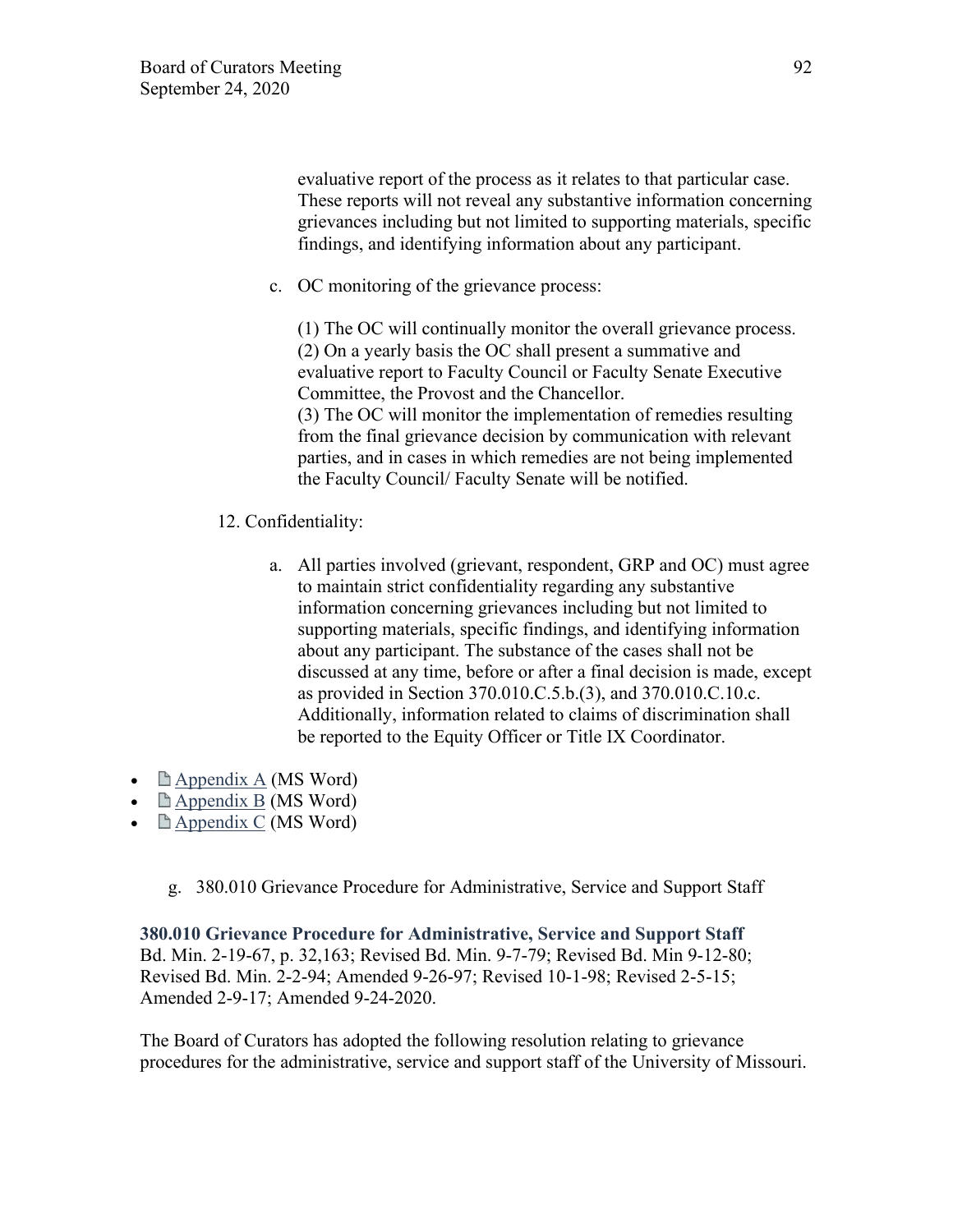- A. The University recognizes the right of employees to express their grievances and to seek a solution concerning disagreements arising from working relationships, working conditions, employment practices or differences of interpretation of policy which might arise between the University and its employees. A regular employee may process a grievance regarding any of these matters upon completion of their probationary period. In addition, a probationary or non-regular employee may process a grievance concerning application or interpretation of University policies and procedures. The grievance procedure should not be used in connection with a matter relating to a complaint of discrimination or harassment, including sexual harassment. Such complaints should be addressed in accordance with the applicable Title IX or Equity Resolution Process:
	- 1. Section 600.030 Resolution Process for Resolving Complaints of Sexual Harassment under Title IX;
	- 2. Section 600.040 Equity Resolution Process for Resolving Complaints of Discrimination and Harassment against a Faculty Member or Student or Student Organization;
	- 3. Section 600.050 Equity Resolution Process for Resolving Complaints of Discrimination and Harassment against a Staff Member or the University of Missouri.

### B. **Procedures for Processing Grievances**

- 1. Should an employee or the employee's representative feel after oral discussion with the immediate supervisor that employee's rights under University policy have been violated, the employee may originate a grievance within ten (10) days of the date the alleged grievable act occurred, by presenting the facts in writing to the proper supervisor, department head, or designated representative of the University, with a copy to the Campus Grievance Representative. The decision of such official shall be made in writing to the employee within ten (10) days after receipt of response.
- 2. Should the employee decide the decision is unsatisfactory, the employee or the employee's representative shall within five (5) days submit an appeal to the Campus Grievance Representative. The Campus Grievance Representative or designee shall respond in writing to the grievant within five (5) days from the date of the review. If the grievance is resolved, no further action will be necessary.

If the grievance is not satisfactorily resolved, the employee or the employee's representative, may appeal within five (5) days after receipt of response to the University Grievance Representative (Vice President, Human Resource Services or a designated representative) for the purpose of reviewing the grievance. The decision of the University Grievance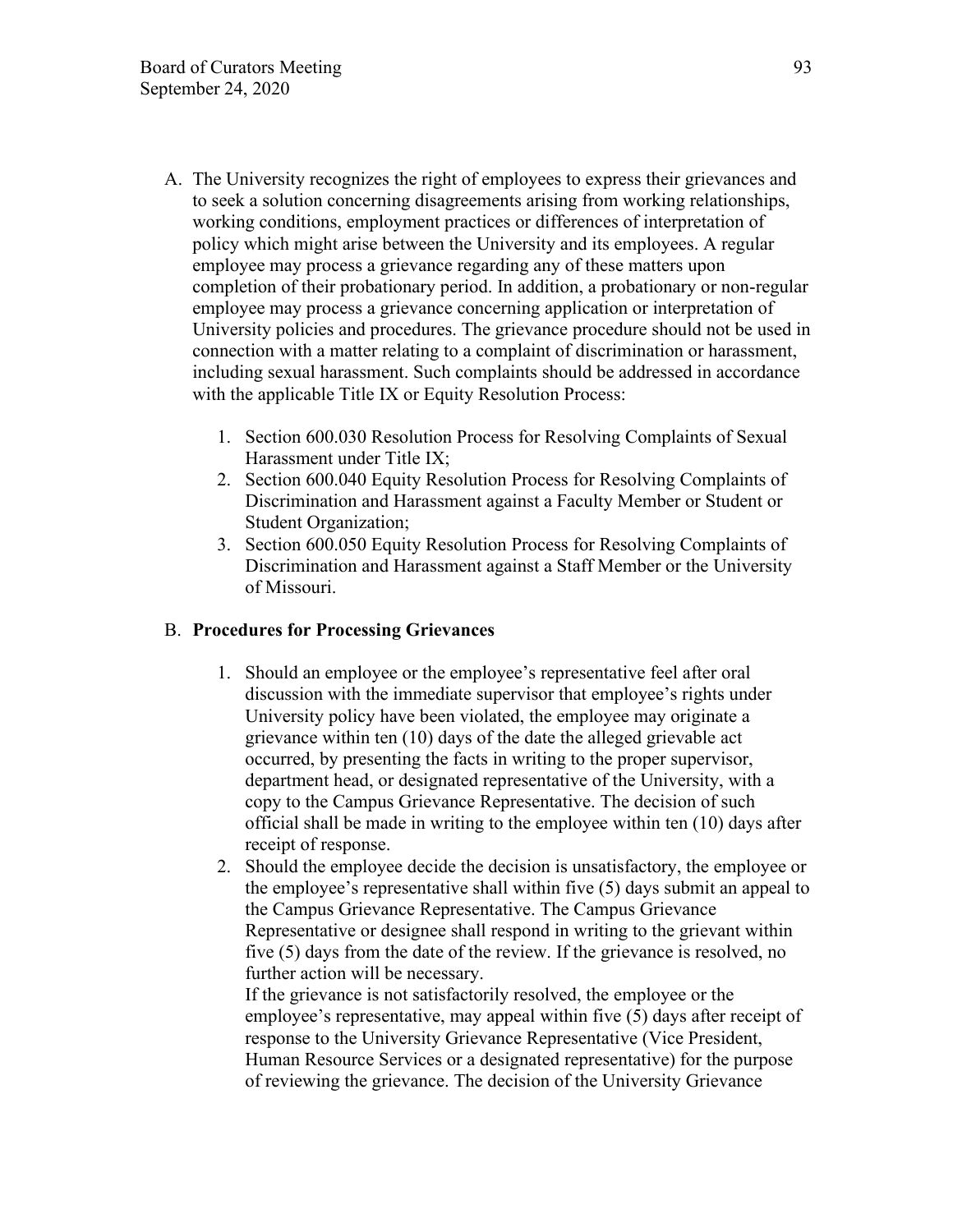Representative or designee shall be made in writing to the employee and/or to employee's representative within five (5) days after the date of the review.

- 3. Should the employee decide that the reply of the University Grievance Representative or designee is unsatisfactory, the matter may be appealed within five (5) days of receipt of the response through the University Grievance Representative to a grievance committee which shall be established as follows:
	- a. The employee or employee's representative may designate one member.
	- b. The University through its Grievance Representative, with the approval of the chancellor of the campus, shall appoint one member.
	- c. The selection of the third member shall be made by these two (2) members. If mutually agreeable, the two (2) designated members may select the third member from a list recommended by either and approved by both. Otherwise selection will be made from a list of committee members supplied by the federal Mediation and Conciliation Service. The selection will be made by reducing the list in alternate turns. The toss of a coin shall determine the elimination sequence.
	- d. A decision of the grievance committee may be reached upon the concurrence of any two of the three members.
	- e. A hearing will be scheduled as soon as feasible after selection of the third committee member.
	- f. The grievance committee shall keep a complete record of the hearing before it, including any exhibits or papers submitted to it in connection with the hearing and a complete record of any testimony taken. Upon the rendering of its decision, the complete record shall be filed in the Office of the President of the University and shall be available to the employee, employee's representative and the University Grievance Representative.
	- g. Any cost of the third party on the committee and cost of transcript (if requested) shall be paid equally by the employee and the University.
- 4. In the event the decision of the grievance committee is unsatisfactory to either the employee or the University Grievance Representative, either may within five (5) days after receipt of the decision appeal to the Board of Curators by delivering such notice of appeal to the President of the University.
- 5. Upon the receipt of the notice of appeal, the President of the University shall cause the record of the hearing before the grievance committee to be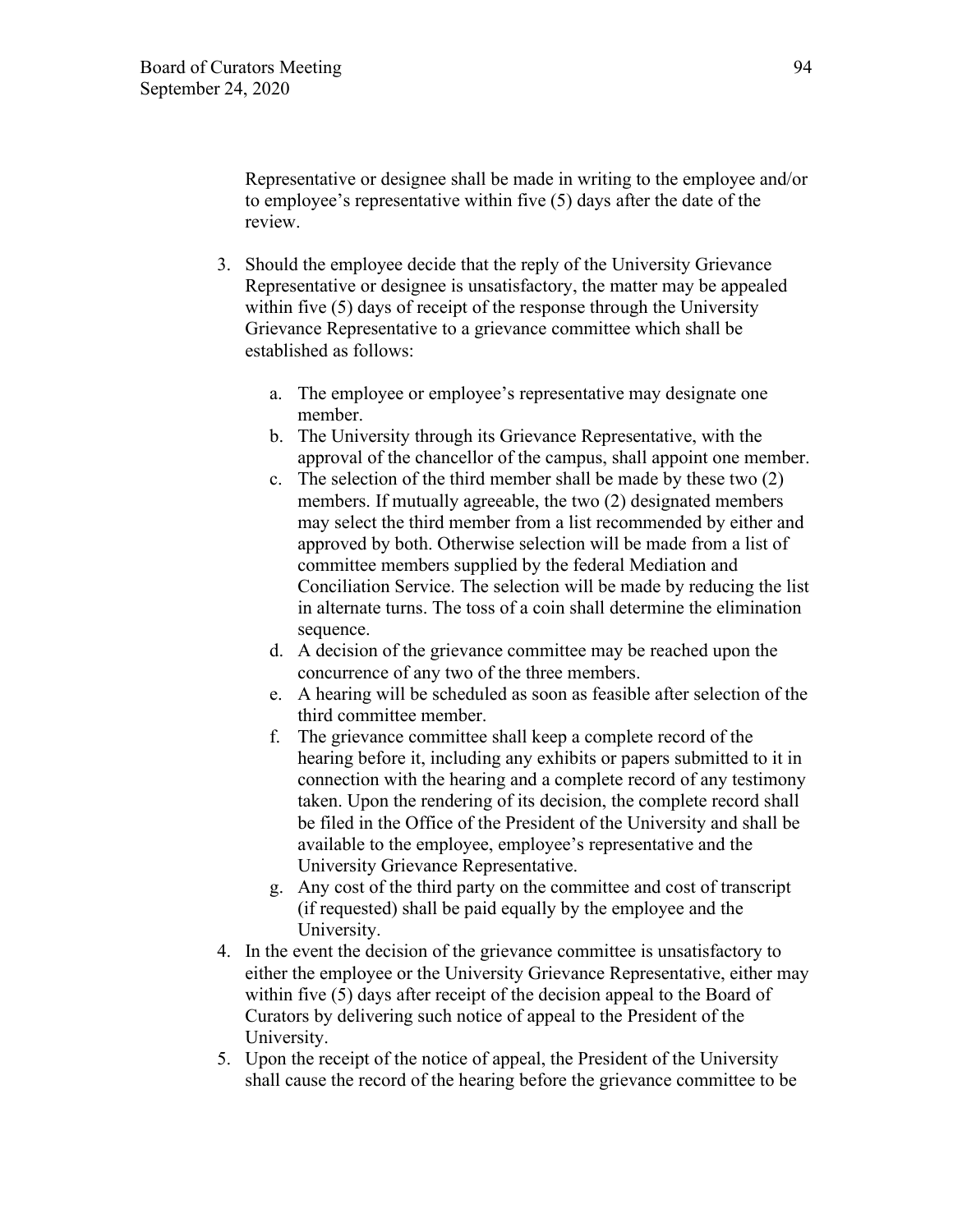filed with the Board of Curators of the University, who shall review such record. The decision of the Board of Curators, upon such review, will be final.

- 6. The prescribed time limits may be extended by mutual agreement whenever necessary in order for these provisions to be implemented.
- 7. The interpretation of "days" within this section is to be normal workdays (Monday through Friday) exclusive of official University holidays.
- h. 600.070 Policy Related to Students with Disabilities

#### **600.070 Policy Related to Students with Disabilities**

Executive Order No. 21, 11-1-84; Amended 2-25-97; Amended 2-9-17 with an effective date of 3-1-17; Amended 2-10-20; Amended 9-24-2020.

- A. **Equality of Access** The University of Missouri strives to assure that no qualified person with a disability shall, solely by reason of the disability, be denied access to, participation in, or the benefits of any program or activity operated by the University. Each such qualified person shall receive reasonable accommodations to provide equally effective access to educational opportunities, programs, and activities in the most integrated setting appropriate unless provision of such reasonable accommodation would constitute an undue hardship on the University or would substantially alter essential elements of the academic program or course of study or would otherwise compromise academic standards. This policy shall apply to all programs, services, and activities of the University, including but not limited to recruitment, admissions, registration, financial aid, academic programs, advising, counseling, student health, housing and employment.
- B. **Federal and State Laws** This policy is intended to be consistent with Section 504 of the Rehabilitation Act of 1973, which states that no recipient of federal financial assistance may discriminate against qualified individuals with disabilities solely by reason of disability. This policy is also intended to be consistent with the Americans with Disabilities act of 1990 and the Missouri Human Rights Act.
- C. **Facilities** Each program or activity, when viewed in its entirety, shall be accessible to otherwise qualified and eligible students with disabilities. Facilities, or parts of facilities, constructed or renovated for the University's use will be designed and built so that they are accessible to and usable by persons with disabilities, in accordance with the ADA Accessibility Guidelines or other accessibility standards properly adopted by the campus. Accessible on-campus housing and food service will be provided at the same cost and with the same program options to qualified students with disabilities as are afforded to nondisabled students. When any University classes, programs or activities are held in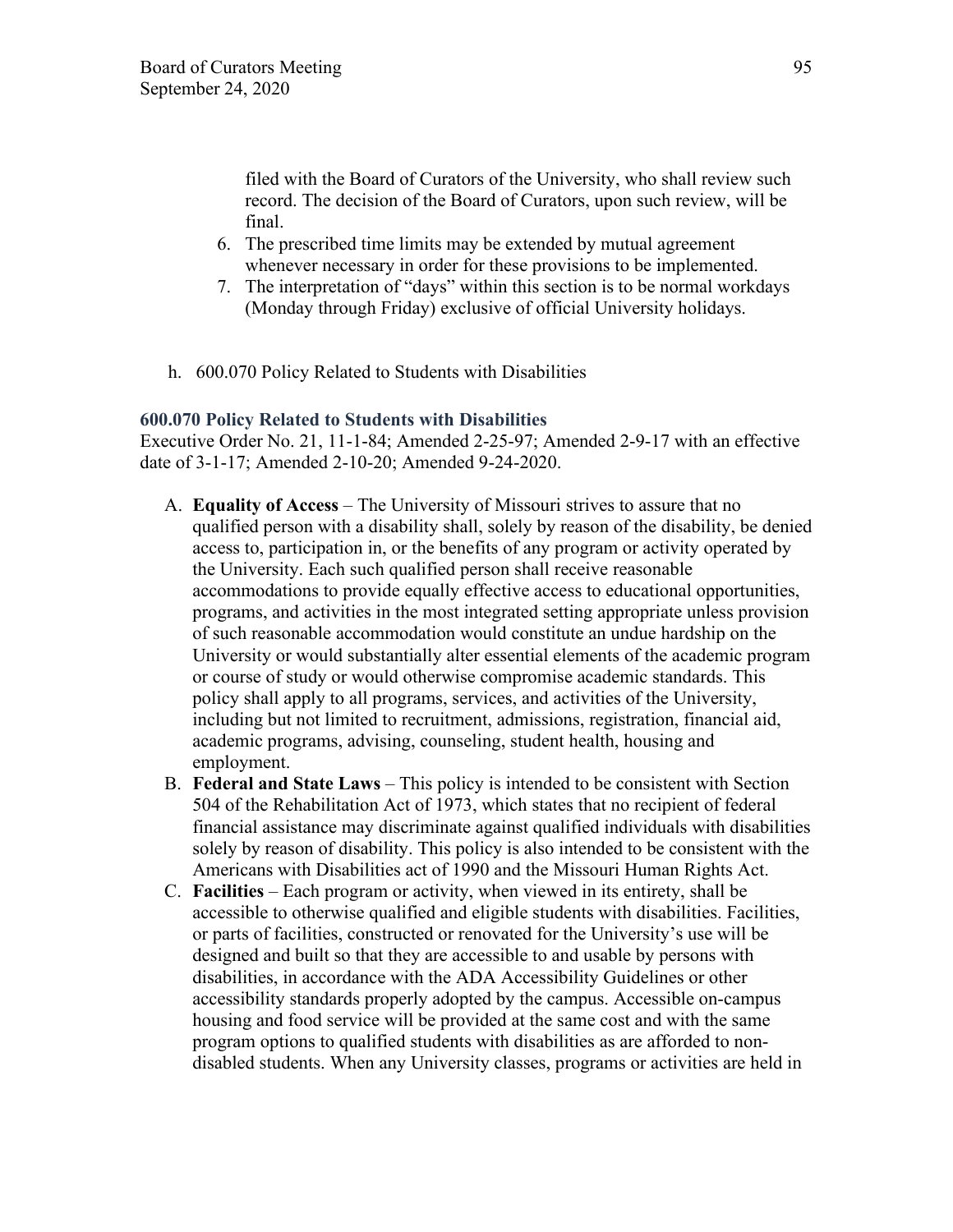private facilities, thorough efforts shall be made to obtain facilities which are accessible.

#### D. **Coordination of Programs and Services for Students with Disabilities**

- 1. Campus disability support service (DSS) offices or other designated campus units are responsible for coordination of programs, services, and classroom accommodations for qualified applicants for admission and qualified enrolled students with disabilities. Such coordination relates solely to disability issues. Determinations as to whether a student is otherwise qualified often will be based on the academic requirements developed by the faculty. Specific services available to qualified students with disabilities will be provided by the University in conformity with the requirements of federal and state law.
- 2. All applicants and students seeking disability-related services and/or accommodations must disclose the presence of a specific disability to DSS. Before receiving requested services and/or accommodations, the student will be required to provide the DSS office with current medical or other diagnostic documentation of a disability from a qualified physician or other qualified diagnostician, as well as current documentation of the need for accommodations. In cases where existing documentation is incomplete or outdated, students may be required to provide additional documentation at the student's expense. All documentation related to an applicant or student's disability shall be kept confidential and retained by DSS. The DSS file shall be maintained separately from other student records maintained by the University.
- 3. It is the applicant/student's responsibility to self-identify, to provide current and adequate documentation of a disability, and to request accommodations, through the DSS office. The appropriate documentation must be provided in a timely manner to ensure full resolution of accommodations prior to the student's entrance into the program or course of study. However, a request can be made at any time. Documentation review and accommodations planning by DSS, including consultation with faculty and/or other campus entities that may be affected in providing accommodations, will be done on an individualized case-by-case basis.
- 4. Reasonable classroom accommodations will be provided to otherwise qualified and eligible students with disabilities who have self-identified and who have provided satisfactory documentation in support of their timely request for such accommodations, in compliance with federal and state mandates. These accommodations shall not affect the substance of the educational programs or compromise educational standards.
- 5. In addition to providing accommodations needed to ensure nondiscrimination in access to educational opportunities by otherwise qualified students with disabilities, the University is responsible for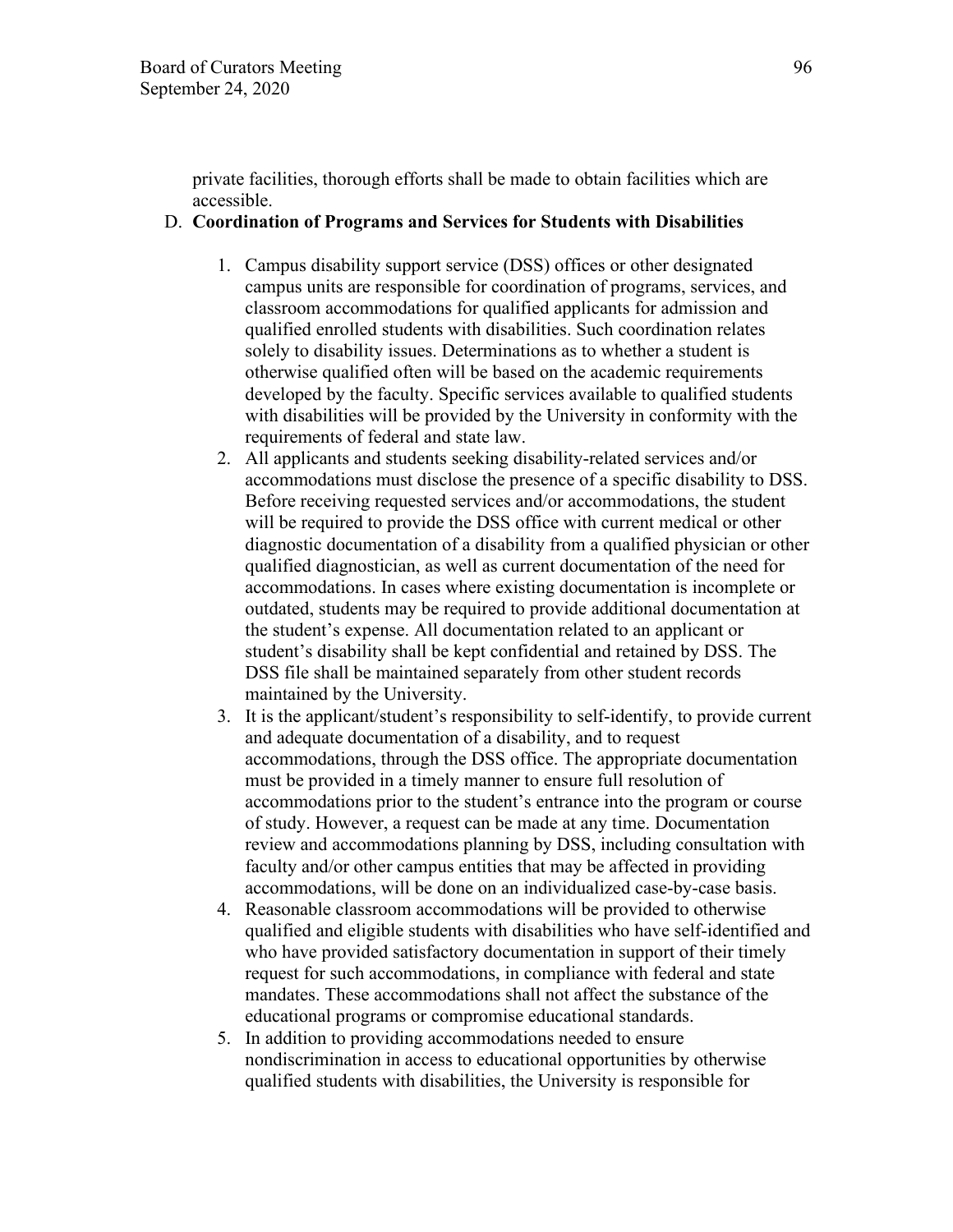ensuring that no qualified disabled student is denied the benefits of or excluded from participation in a University program because of the absence of auxiliary aids, services, and/or other reasonable accommodations. Auxiliary aids, services, and/or other accommodations include but are not limited to interpreters (sign or oral), readers, scribes, adaptive equipment, and other appropriate services or equipment necessary for course or program accessibility.

- 6. Determinations as to whether and what reasonable services and accommodations shall be provided to qualified applicants for admission and qualified enrolled students with disabilities will be made initially by the coordinator of DSS or the coordinator's designee (hereafter "the Coordinator"). The Coordinator will consult with appropriate faculty members regarding whether the provision of services and/or accommodations would substantially alter essential elements of the educational program or course of study or otherwise compromise academic standards and discuss appropriate methods for implementation of the services and/or accommodations. Faculty members will not be consulted on the issue of whether the student has a disability and the Coordinator will not share documentation of the student's disability with faculty members. If the Coordinator and faculty member(s) are unable to reach agreement regarding the determination of whether and what reasonable services and accommodations shall be provided and/or the implementation of those services and/or accommodations, such disagreement shall be described in writing promptly and submitted to the Chancellor or Designee for resolution in a prompt manner.
- 7. Initial determinations and any disagreements submitted to the Chancellor or Designee (hereafter "the Chancellor") will take into consideration all relevant factors including, but not limited to, the following:
	- a. Current documentation of the specific disability and of the need for the requested services or accommodations;
	- b. The essential elements of the academic program or course of study being pursued;
	- c. The fact that the law does not require a University to substantially alter essential elements of its academic program or course of study or to otherwise compromise its academic standards.
- 8. While funding for accommodations to ensure equally effective access is provided by the University, funding for auxiliary aids, accommodations, and/or services in some instances may be shared with state vocational rehabilitation agencies. The law does not require and the University does not provide prescription devices or other devices/services of a personal nature (e.g. personal attendants) for students with disabilities.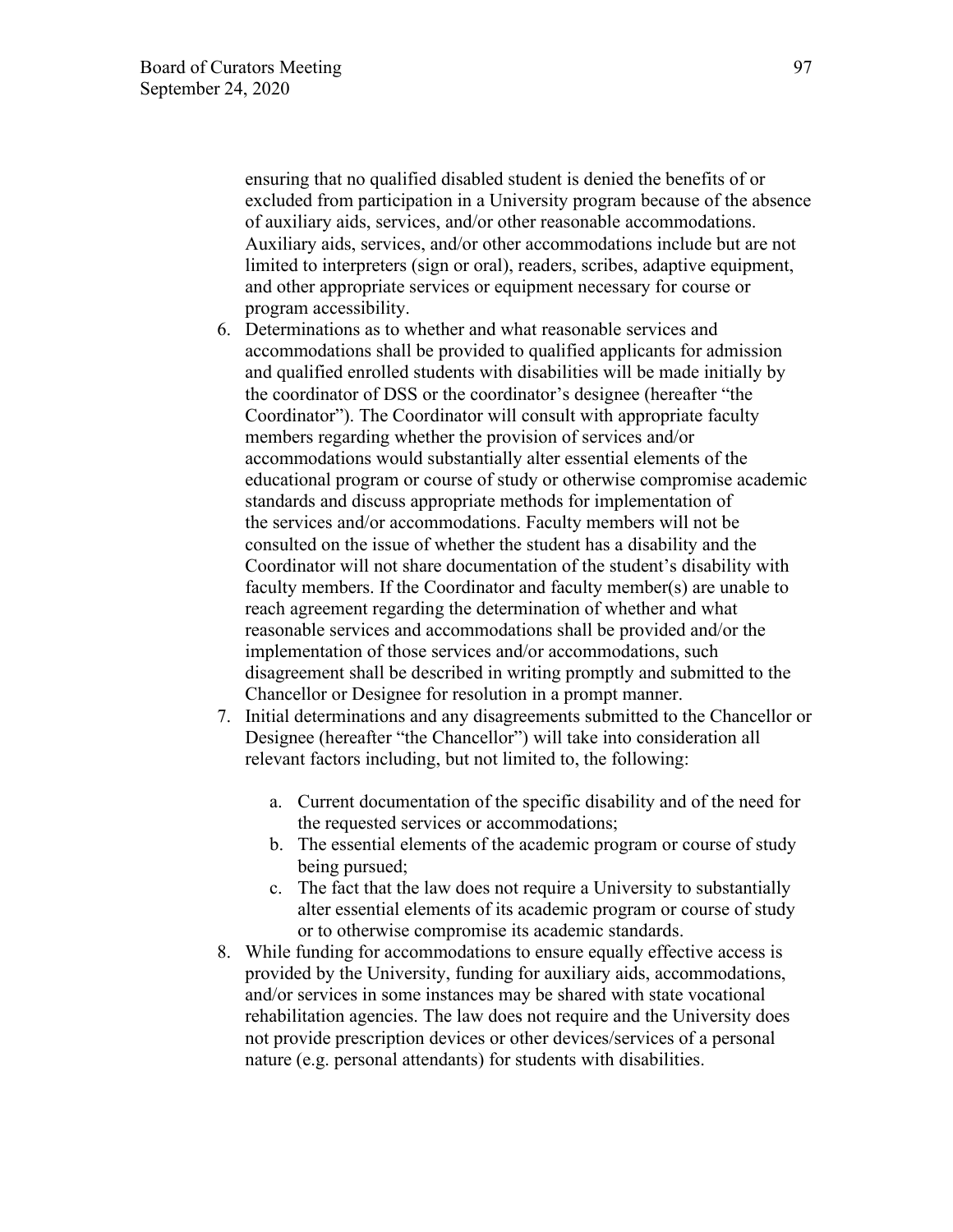- E. **Establishment of Campus Policies** Chancellors are directed to establish campus policies and/or procedures consistent with this order. These should cover, at a minimum, treatment of disability-related information and appropriate regard for confidentiality, responsibilities of students in applying for services through DSS, time lines to assure that students make accommodation requests in a timely manner, guidelines to assure that disability documentation is reasonably current, a description of the process of individualized assessment of each student's disability documentation and accommodation request(s), the role of faculty in determining the essential elements of the academic program or course of study and the academic standards involved in the accommodations planning and review process within the context of academic program requirements. Any complaints of disability discrimination or failure to accommodate should be processed through the appropriate Title IX or Equity Resolution Process (*See* Sections 600.030, 600.040, and 600.050).
- F. **Retaliation** Retaliation is any adverse action taken against a person because of that person's participation in protected activity. The University strictly prohibits retaliation against any person for: seeking an accommodation pursuant to this policy, filing a Complaint of discrimination based on disability, or participating in an investigation or proceeding concerning allegations of discrimination based on disability. Any person who engages in such retaliation shall be subject to the disciplinary action, up to and including expulsion or termination, in accordance with applicable procedures. Any person who believes they have been subjected to retaliation is encouraged to promptly notify the Equity Officer or Title IX Coordinator. The University will promptly investigate to all complaints of retaliation.
- i. 600.080 Policy Related to Employees with Disabilities

#### **600.080 Policy Related to Employees with Disabilities**

Bd. Min 2-9-17, with an effective date of 3-1-17; Amended 9-24-2020.

- A. **Summary.** The Americans with Disabilities Act of 1990, as amended, and other federal and state laws protect employees and applicants for employment from discrimination on the basis of disability in the terms and conditions of employment. Disability discrimination includes not making reasonable accommodation to the known physical or mental limitations of an otherwise qualified individual with a disability who is an applicant or employee, barring undue hardship.
- B. **Scope.** This policy applies to all Academic and Administrative, Service and Support employees of the University.
- C. **Definitions:**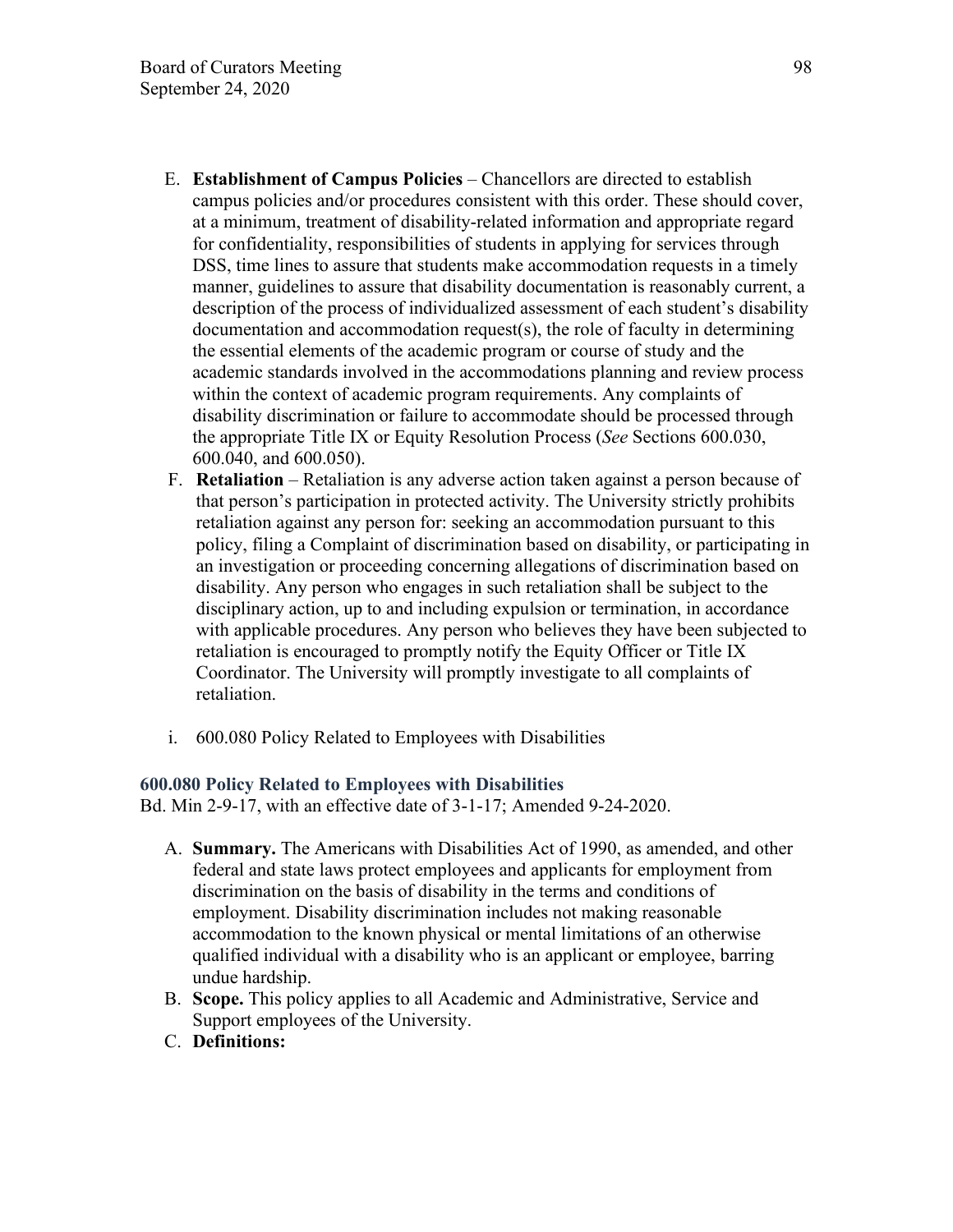- 1. **Disability.** Disability means a physical or mental impairment that substantially limits one or more of the major life activities of an individual; a record of having such an impairment; or being regarded as having such an impairment.
- 2. **Essential Functions**. Essential functions means the fundamental job duties of the employment position the person with a disability holds or desires.
- 3. **Major Life Activities.** Major life activities include, but are not limited to caring for oneself, performing manual tasks, seeing, hearing, eating, sleeping, walking, standing, lifting, bending, speaking, breathing, learning, reading, concentrating, thinking, communicating, and working; as well as the operation of a major bodily function, including but not limited to, functions of the immune system, normal cell growth, and digestive, bowel, bladder, neurological, brain, respiratory, circulatory, endocrine, and reproductive functions.
- 4. **Qualified Individual.** A "qualified individual" is a person who has the requisite skills, experience, education, and other job-related requirements of a position held or desired, and who, with or without reasonable accommodation, can perform the essential functions of the job.
- 5. **Reasonable Accommodation.** A reasonable accommodation means a change in the job application process or work environment that enables a qualified individual with a disability to be considered for the position the individual desires, perform the essential functions of that position, or enjoy terms and conditions of employment that are enjoyed by similarly-situated individuals without disabilities.
- 6. **Undue Hardship.** With respect to the provision of an accommodation, undue hardship means significant difficulty or expense in light of nature and cost of the accommodation and the resources and circumstances of the University, campus, and department.
- D. **Policy.** It is the policy of the University to provide equal employment opportunity to employees and applicants for employment without unlawful discrimination on the basis of disability.

The University will seek to provide reasonable accommodation to the known physical or mental limitations of a qualified individual with a disability who is an employee or applicant for employment, unless the accommodation would impose an undue hardship on the University.

The University prohibits discrimination against or harassment of employees or applicants for employment on the basis of disability, including because the individual has requested a reasonable accommodation or made a complaint of disability discrimination.

1. **Requesting a Reasonable Accommodation.** An applicant or employee with a disability may request an accommodation from the campus human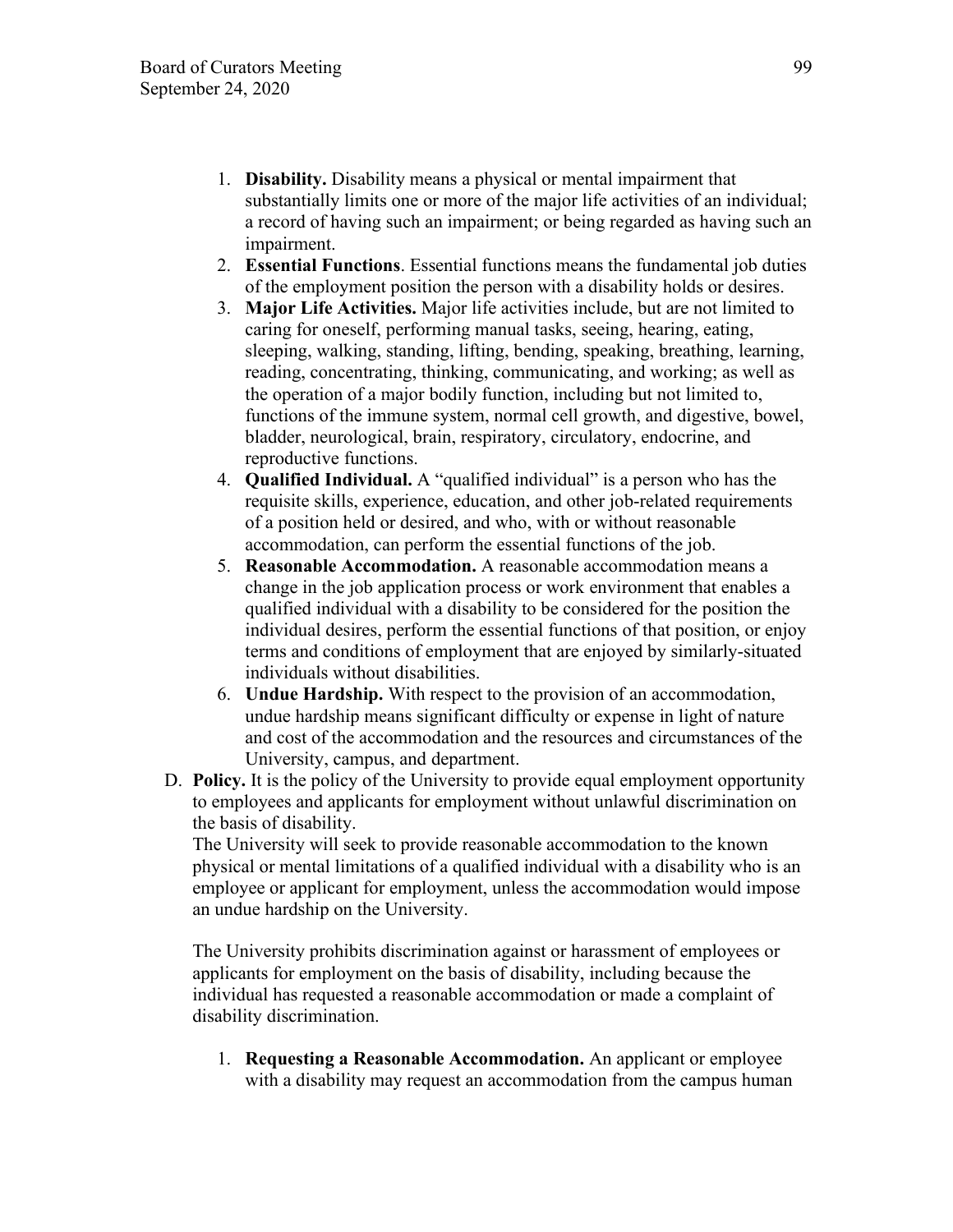resources office. Current employees may also request an accommodation from their supervisor, campus human resources office or equity office. Upon receiving an accommodation request, an informal interactive process will be initiated to clarify the workplace barrier and identify possible accommodations. In some instances, medical documentation may be required regarding the disability. Medical information will be treated as confidential and disclosed only as permitted by law, but supervisors and managers may be informed regarding necessary restrictions and accommodations, and first aid and safety personnel may be informed, when appropriate, if the disability might require emergency treatment. Disability related information will not be placed in the employee's personnel file. A request for reasonable accommodation may be denied if it would impose an undue hardship. The University will not approve accommodation requests when the applicant or employee's disability would impose a significant risk of substantial harm to the health or safety of the individual or others that cannot be eliminated or reduced by reasonable accommodation.

- 2. **Complaint Procedure.** Any complaints of disability discrimination or failure to accommodate should be processed through the appropriate Title IX or Equity Resolution Process (*See* Sections 600.030, 600.040, and 600.050).
- 3. **Retaliation.** Retaliation is any adverse action taken against a person because of that person's participation in protected activity. The University strictly prohibits retaliation against any person for requesting a reasonable accommodation, making a complaint of disability discrimination, or participating in an investigation or proceeding concerning allegations of disability discrimination. Any person who engages in such retaliation shall be subject to disciplinary action, up to and including expulsion or termination, in accordance with applicable procedures. Any person who believes they have been subjected to retaliation is encouraged to promptly notify the Equity Officer or Title IX Coordinator. The University will promptly investigate to all complaints of retaliation.
- 7. Revision, Collected Rules and Regulations 140.012, Investment Policy for General Pool, UM

that the Collected Rules and Regulations, Section 140.012, be amended as noted in the attached documents:

### **140.012 Investment Policy for General Pool**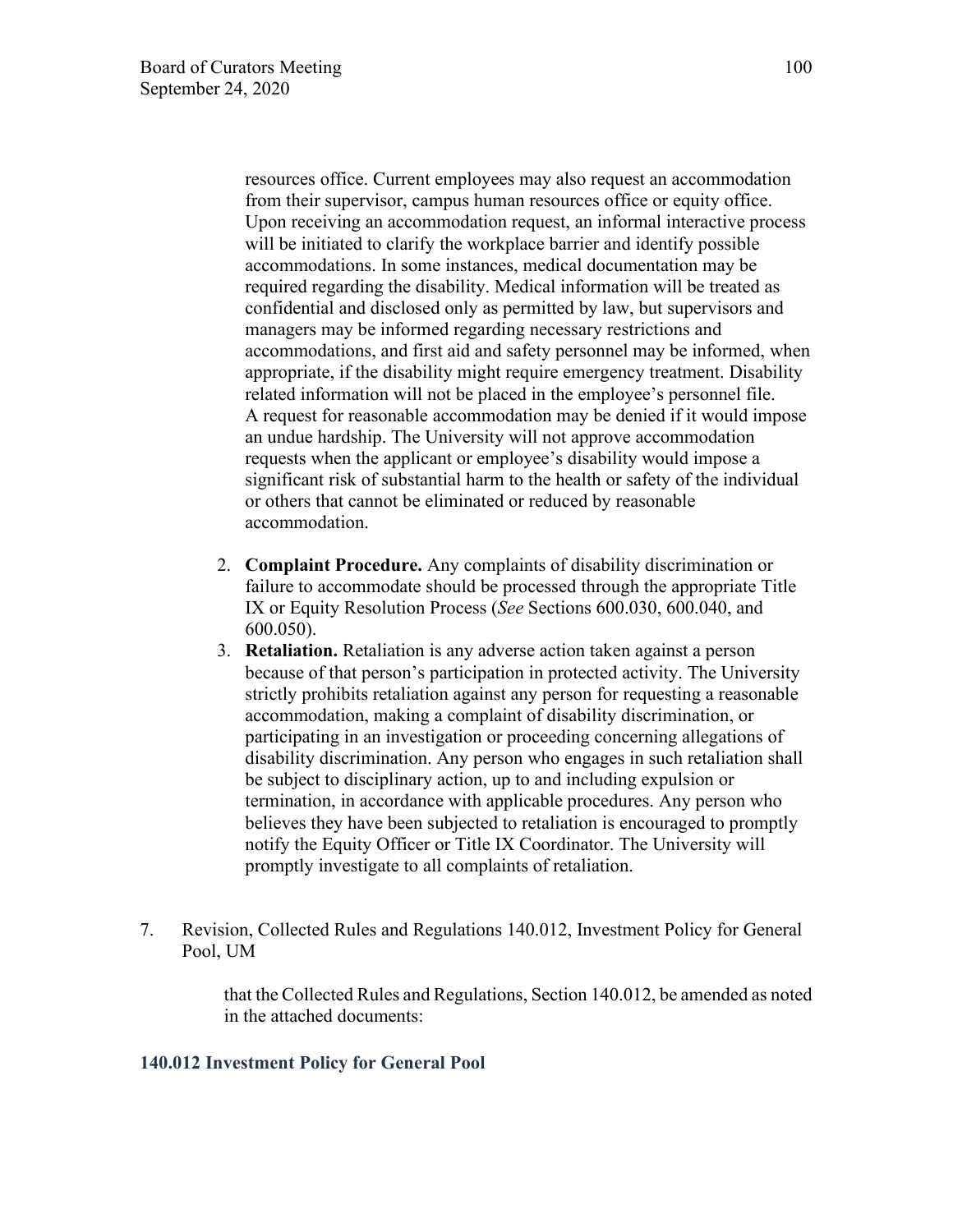Bd. Min. 12-6-91; Amended Bd. Min. 12-9-93; Amended Bd. Min. 11-14-94; Amended Bd. Min. 12-13-96; Amended Bd. Min. 9-26-97; 1-21-98; Revised 2-01-00; Amended Bd. Min. 9-27-02; Amended Bd. Min. 11-22-02; Revised 1-5-04; Amended Bd. Min. 9-9- 04; Amended Bd. Min. 1-26-07; Amended Bd. Min.2-6-09; Amended Bd. Min. 6-5-09; Amended Bd. Min.6-17-11; Revised in entirety, Bd. Min. 6-26-12. (Note: Board approval on 6-26-12 replaced previous rules 140.010, 140.011, 140.012 and 140.013 with new language and reissued new rules 140.010 through 140.016.) Amended Bd. Min. 1-31-13; Amended Bd. Min. 6-25-15; Amended Bd. Min. 10-1-15; Amended Bd. Min. 10-7-16; Amended Bd. Min. 11-15-18; Amended Bd. Min. 9-24-2020.

- A. **Introduction** The General Pool represents the University's cash and reserves, both restricted and unrestricted, including, but not limited to, operating funds, auxiliary funds, service operations funds, self-insurance funds, debt service funds, and plant funds.
- B. **Responsibilities and Authorities** See CRR 140.010, "*Policy for Management and Oversight of Selected University Investment Pools*"
- C. **Investment Objectives** The General Pool shall be managed in a way that both recognizes and balances the underlying needs of the pool, including, but not limited to, accommodation of University cash flow cyclicality, satisfaction of various ongoing liquidity needs, maximization of risk-adjusted investment returns, diversification and preservation of capital.

|                             | <b>Investment Portfolios</b> |          |                  |
|-----------------------------|------------------------------|----------|------------------|
|                             | <b>Liquidity</b>             | Core     | <b>Strategic</b> |
| Management                  | Internal/External            | External | External         |
| Minimum Allocation          | 20%                          | 20%      | $0\%$            |
| <b>Maximum Allocation</b>   | 100%                         | 60%      | 45%              |
| Liquidity Objective         | High                         | Moderate | Moderate/Low     |
| <b>Volatility Tolerance</b> | Low                          | Moderate | Moderate/High    |
| <b>Return Expectation</b>   | Low                          | Moderate | Moderate/High    |

D. **Authorized Investments** – The General Pool shall be invested as follows:

## 1. **Liquidity Portfolio**

The Liquidity portfolio is expected to have very low volatility and low (cash-like) returns. It is the primary source of liquidity for the University's operating cash flow needs, constructed utilizing securities and investment vehicles that primarily have same day liquidity with minimal day-to-day price fluctuations. Exposures will be obtained by investing in the following: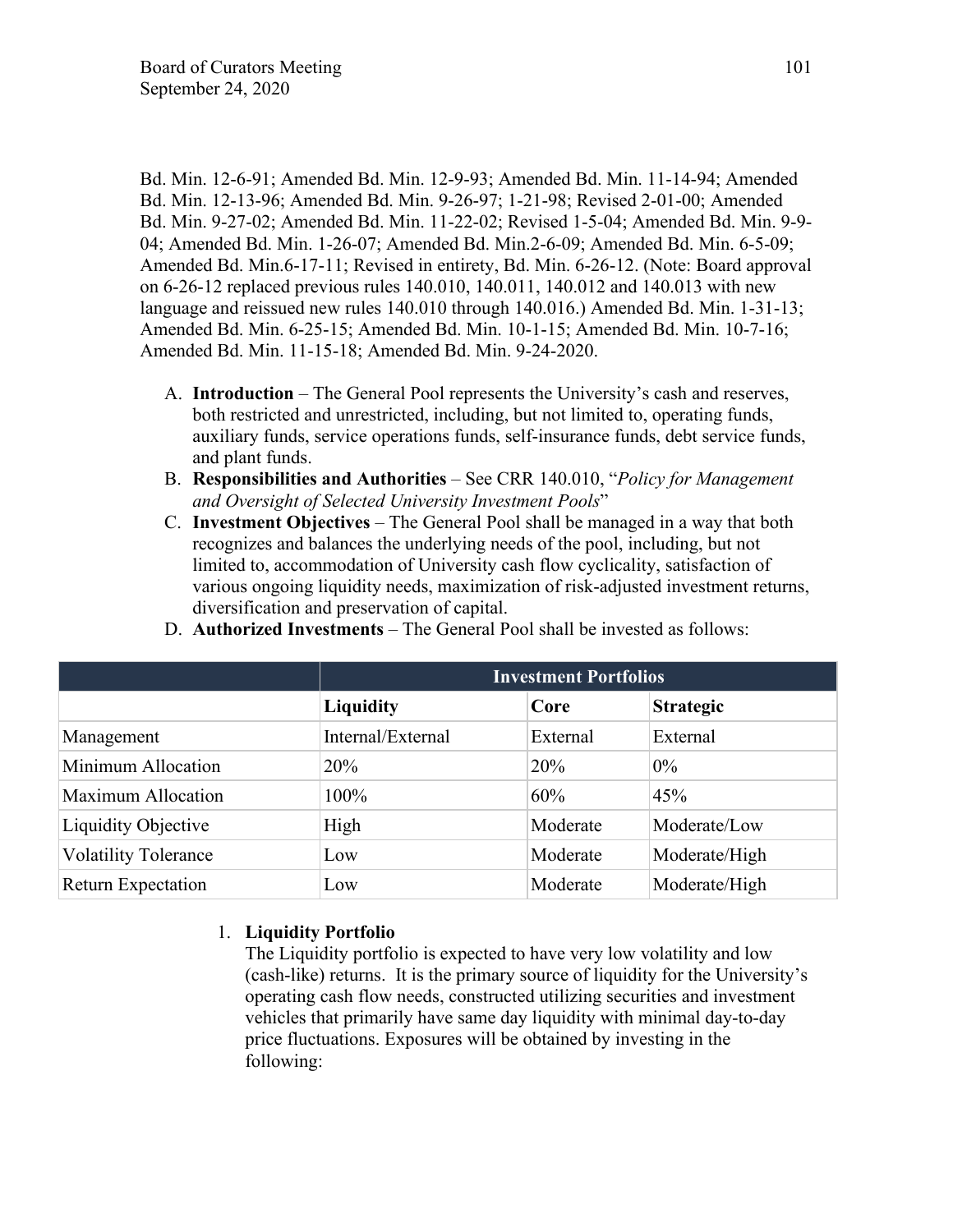- a. Bank deposits covered by FDIC insurance or otherwise collateralized by U.S. Government and U.S. Government Agency securities.
- b. Money market funds which are SEC 2a-7 compliant and have received the highest possible rating by at least two Nationally Recognized Statistical Rating Organizations.
- c. Commercial Paper which has received a rating of at least A1 / P1 / F1 by two of the Nationally Recognized Statistical Rating **Organizations**
- d. Repurchase Agreements collateralized by the U.S. Government and U.S. Government Agency securities.
- e. Yield Enhancement Strategies that seek returns higher than, or comparable to, traditional cash investments, while diversifying the risk inherent in traditional cash investments. To implement these strategies, liquid non-cash-like securities are often purchased in conjunction with a hedge instrument that substantially hedges away the non-cash-like attributes of the securities. Instruments that may be part of such transactions include: U.S. Treasury securities, sovereign bonds issued by G10 countries, other fixed income securities and precious metals. To hedge away the non-cash like attributes, the following instruments may be used: futures contracts, asset/interest rate swaps, currency forwards, securities lending agreements, and repurchase agreements.
- f. Other short-term investment vehicles of similar quality, with an average duration of one year or less.
- g. U.S. Treasury securities, U.S. Government Agency securities and U.S. Government guaranteed securities, including but not limited to: all direct obligations of the U.S. Government, Federal Farm Credit Banks, Federal Home Loan Banks, Federal National Mortgage Association, and Federal Home Loan Mortgage Corporation.
- h. Internal short-term loans at market interest rates to the University's Central Bank as a substitute for commercial paper which could otherwise be issued externally by the Central Bank under the University's Commercial Paper Notes program. Such short-term loans must be approved by the Vice President for Finance.

### 2. **Core Portfolio**

The Core portfolio is expected to have moderate volatility with moderate returns, invested primarily in public debt securities and related investment vehicles. It will serve as a secondary source of liquidity, built utilizing excess operating funds not expected to be needed for purposes of funding the operational needs of the University under normal circumstances. This portfolio will be expected to generate higher returns than the Liquidity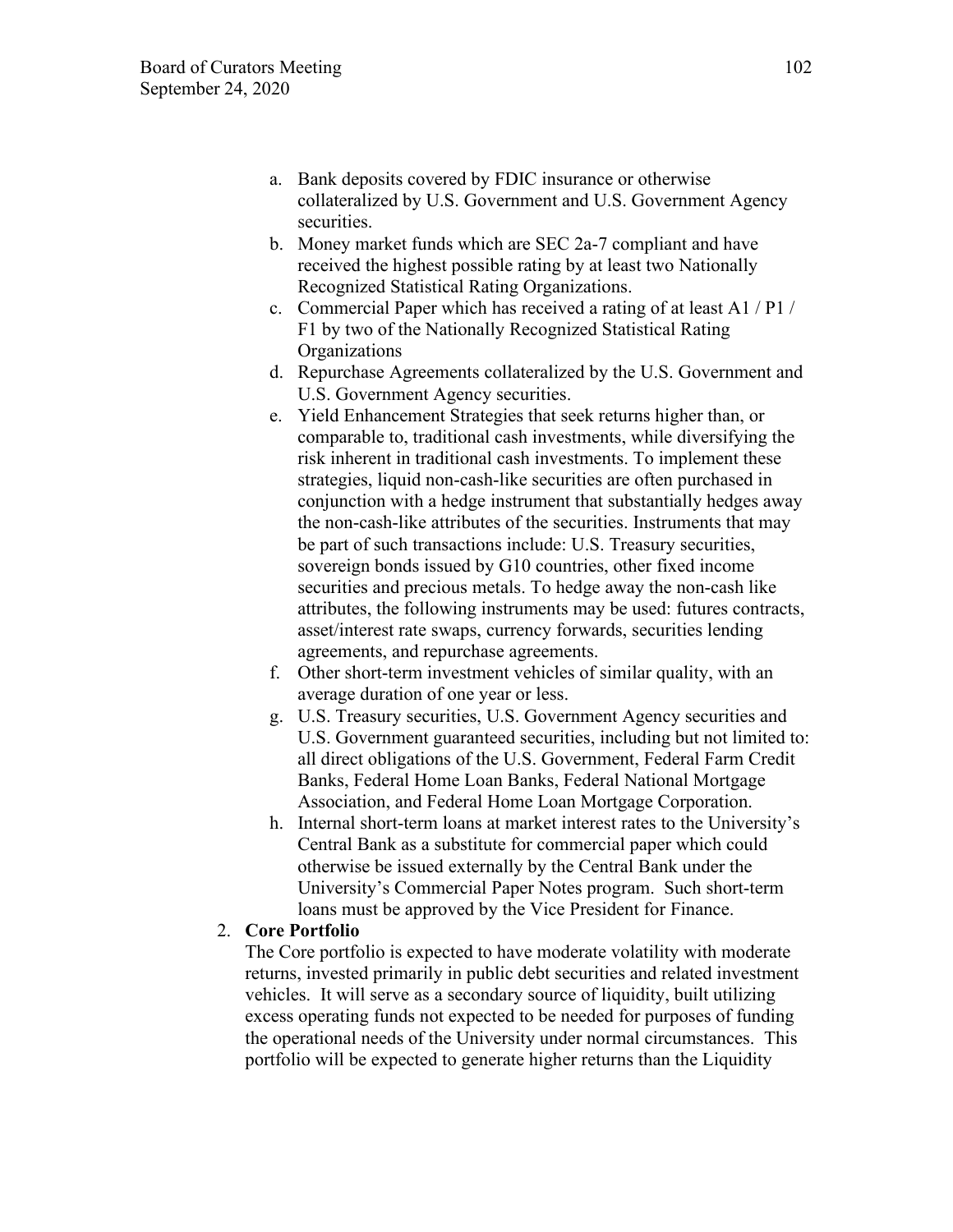portfolio through the use of some combination of credit risk, interest rate risk, illiquidity risk and idiosyncratic (active) risk.

a. Public Debt

Specific types of debt include, but are not limited to, sovereign, corporate, inflation-linked, high yield, emerging market, commercial mortgage-backed securities, and residential mortgage-backed securities.

Exposure will be obtained primarily through physical securities, however, from time to time derivative instruments commonly accepted by other institutional investors such as futures, swaps, options, forward contracts, and reverse repurchase agreements may be utilized. Exposures may include long/short positions.

Legal account structures will primarily be in the form of separately managed accounts and institutional commingled funds, however, from time to time limited partnership agreements or other similar forms may also be utilized.

#### 3. **Strategic Portfolio**

The Strategic portfolio will be built utilizing excess operating funds that should not be needed for liquidity purposes. As compared to the Core portfolio, the Strategic portfolio will have higher return expectations and a higher level of expected volatility. These are truly long-term funds and should be thought of similarly to retirement and endowment funds.

a. Risk Balanced

It is expected that this portfolio will be meaningfully balanced across traditional risk factors including equities, real interest rates, inflation (both actual and expected), commodities and credit. Additionally, non-traditional risk factors including value, momentum, carry, defensive and trend may be included. It is also expected that idiosyncratic (active) risk will be taken in this portfolio from time to time.

 Exposure will be obtained through physical securities and/or conventional derivative instruments commonly accepted by other institutional investors such as, futures, swaps, options, forward contracts and reverse repurchase agreements.

Legal account structures will primarily be in the form of separately managed accounts, institutional commingled funds and limited partnership agreements.

b. Private Debt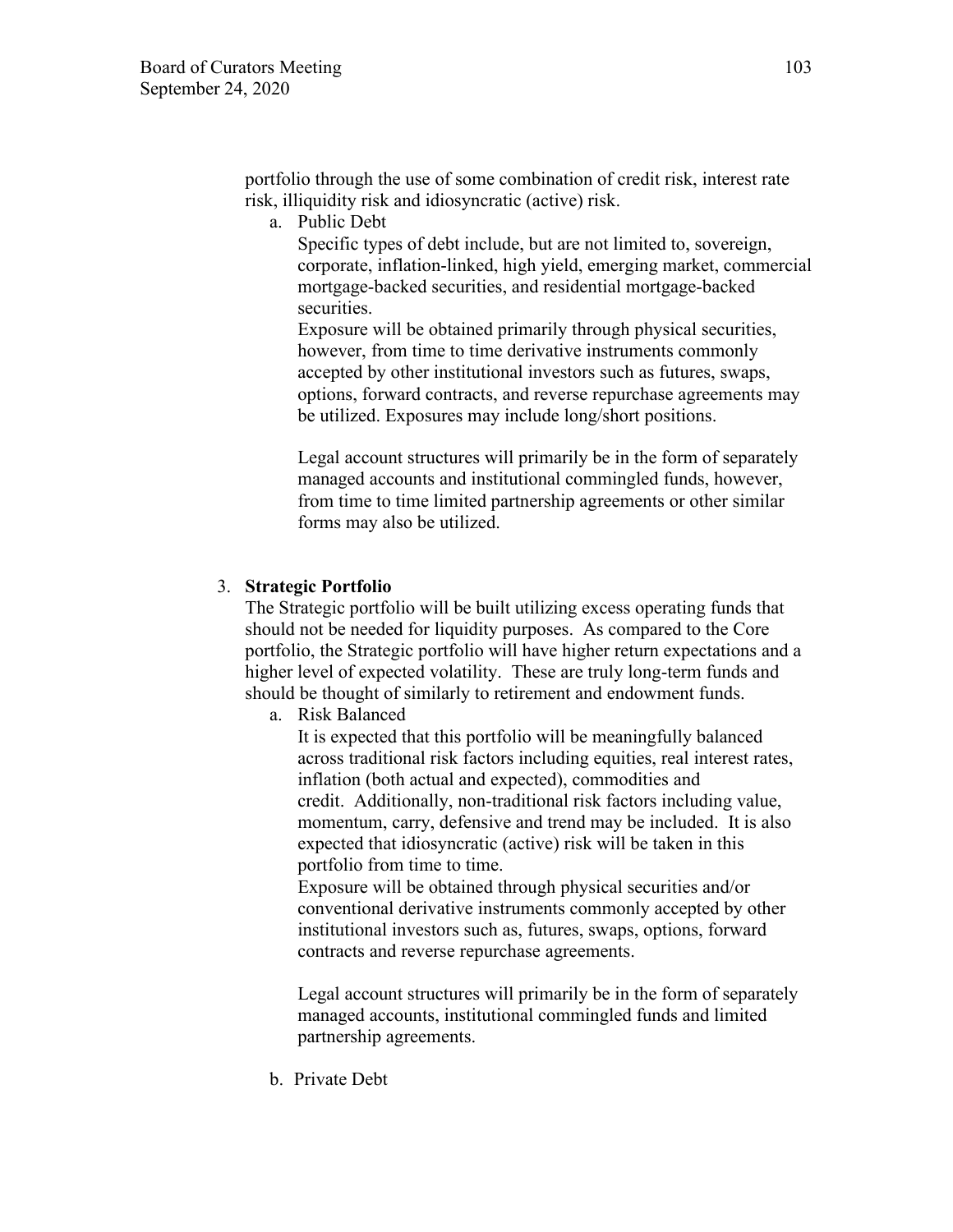Specific types of long-only and long/short strategies including, but are not limited to, distressed debt funds, distressed for control funds, whole loans and pools, levered loans and pools, and mortgage servicing rights.

Legal account structures will primarily be in the form of limited partnership agreements.

c. Venture Capital

Investments shall be consistent with the University's mission to foster innovation in support of economic development. Maximum allocation shall be \$5 million.

 Investments require unanimous approval by the Vice President for Finance and the Chief Investment Officer in consultation with the President.

Utilization of external managers shall be consistent with the guidelines established in CRR 140.011, "*Policy for Investment Manager Selection, Monitoring and Retention.*"

d. Endowment Pool

As part of its Strategic Portfolio, the General Pool may invest in the University's Endowment Pool, as established and governed by CRR 140.013, *"Investment Policy for Endowment Pool."* 

## E. **Risk Management**

- 1. The Chief Investment Officer shall establish and implement procedures to:
	- a. Regularly monitor the University's cash flow forecasts.
	- b. Maintain minimum daily liquidity (securities or investment vehicles which can be liquidated on a same-day basis) equal to 30 days operating cash outflows for the University.
	- c. Maintain minimum weekly liquidity (securities or investment vehicles which can be liquidated within 5 business days) equal to 60 days operating cash outflows for the University.
	- d. As applicable, maintain overall liquidity sufficient to satisfy credit rating agency guidelines for any self-liquidity needs of the University's debt portfolio.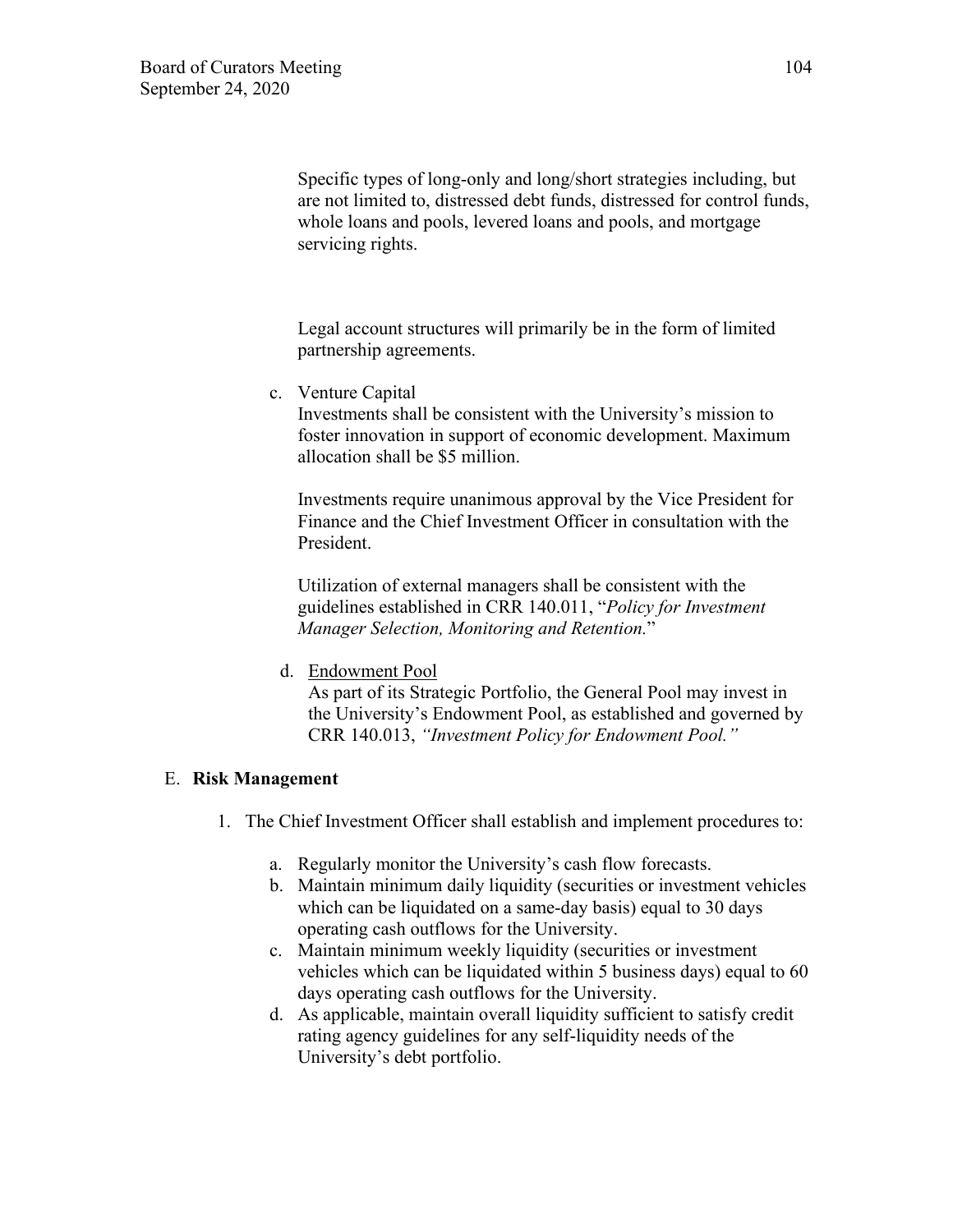- e. Maintain a contingency funding plan to address unanticipated market / liquidity events, with the objective of having ready access to cash to meet the University's operating cash flow needs at all times.
- f. Based on the level of projected risk within the General Pool, as modeled by the University's Investment Consultant, maintain appropriate reserves within the General Pool to mitigate drawdown risk, allowing the University to better manage through periods of market volatility.
- F. **Excluded Instruments –** The General Pool shall not be deemed to include, and the limitations contained herein shall not be deemed applicable to, any programrelated funds, instruments, and assets not held primarily for investment such as interests governed by CRR 70.070, "*Entrepreneurial Activity*."
- 8. Energy Loan Program of the Missouri Department of Natural Resources/Division of Energy, UMKC

Approval of a resolution authorizing participation in the State of Missouri's Energy Loan Program and authorization of the Vice President for Finance to execute associated loan agreement and promissory note.

| Loan Amount:   | \$1,632,369 |
|----------------|-------------|
| Interest Rate: | 2.75%       |

## **WHEREAS**, **THE CURATORS OF THE UNIVERSITY OF MISSOURI ON**

**BEHALF OF THE UNIVERSITY OF MISSOURI - KANSAS CITY,** is an authorized public entity and therefore borrower under the Energy Loan Program (the "Public Entity"), through technical analysis and reports, has identified certain energy conservation measures which would benefit the Public Entity by reducing future energy costs to the Public Entity and has applied to the Missouri Department of Natural Resources for a loan to implement such energy conservation measures (the "Project"); and

**WHEREAS,** at the Public Entity's request, the Department has agreed to lend to the Public Entity certain funds through its Energy Loan Program (the "Program") pursuant to Sections 640.651 to 640.686 of the Missouri Revised Statutes ("RSMo"), as amended, up to the maximum amount authorized under Sections 640.651 to 640.686 RSMo based on estimates of savings to be generated from the Project, provided that the Public Entity complies with the various terms and conditions set forth in Sections 640.651 to 640.686 RSMo and in 10 Code of State Regulations 140-2.010 *et seq*., as amended (the "Regulations"); and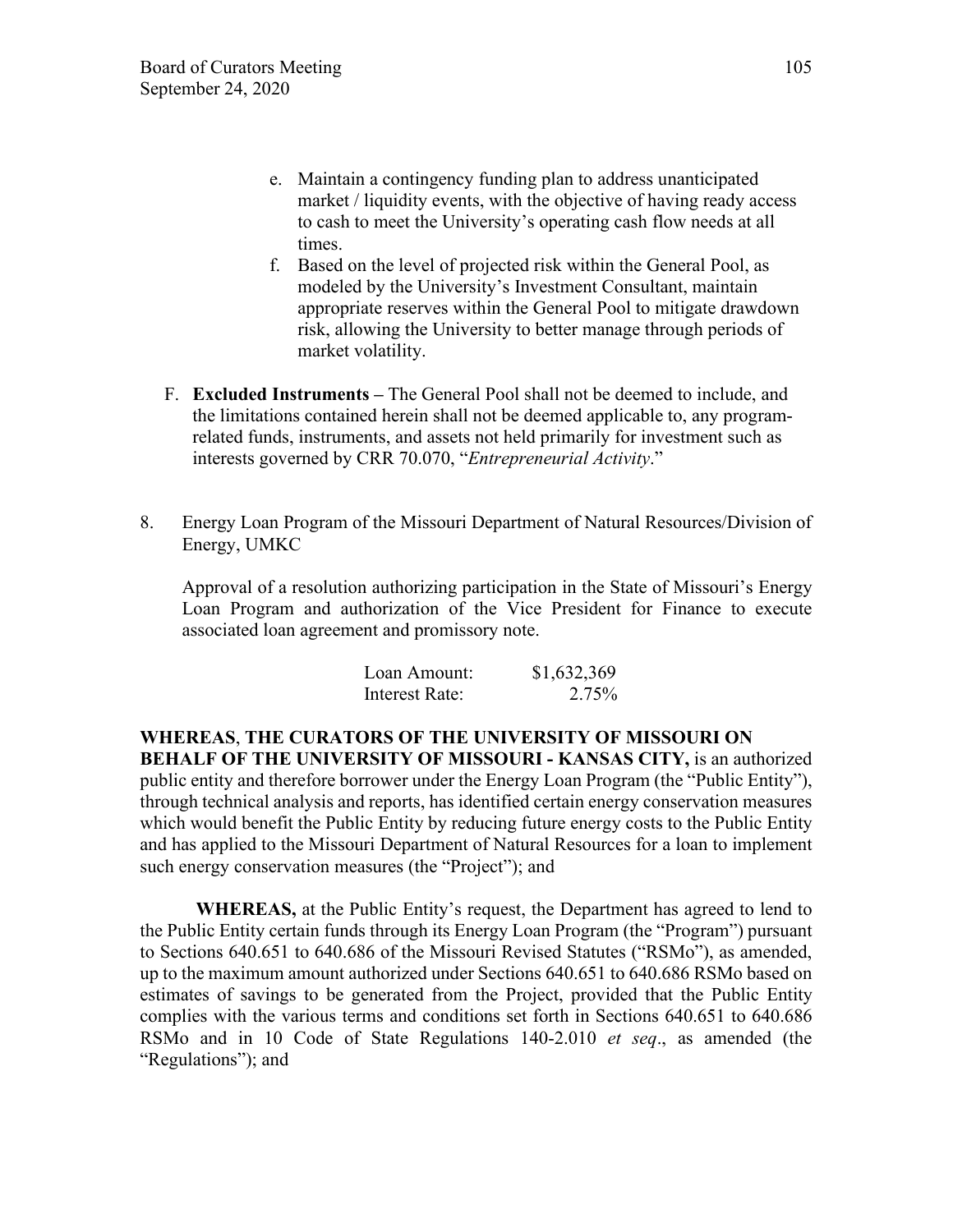**WHEREAS,** in connection with its participation in the Program, the Public Entity will be required to execute certain documents in connection with the Loan;

### **NOW, THEREFORE, BE IT RESOLVED** by the Governing Body of the Public Entity as follows:

**Section 1.** The Governing Body of the Public Entity hereby finds and determines that it is in the best interests of the Public Entity to enter into the Loan Agreement and execute the Promissory Note in order to obtain funds for the purpose of installing energy conservation measures within the Public Entity. The Governing Body has received approval as required by Section 640.653.2 RSMo, as amended. The total loan amount is hereby authorized in the amount of **\$1,888,450.00,** which amount shall include (i) estimated maximum construction costs of **\$1,632,369.00**, plus interest to accrue during the period from any draws on the loan by the Public Entity until completion of construction of the Project, (ii) interest on the Loan during the term of the Loan, at a rate of **two and threequarters percent (2.75%)**, and (iii) a loan origination fee of **one percent (1.00%)** of the principal amount of the Loan. Under the Promissory Note to the Loan Agreement, the Public Entity agrees to make semi-annual payments equal to one half of the annual energy savings until the promissory note is retired.

**Section 2.** That the Public Entity hereby approves the form of the Loan Agreement, which is attached to this Resolution, the blank form of Promissory Note, attached hereto that would reflect the total amount of Project Cost disbursements, **one point origination fee** and accrued interest as more fully described therein, and the form of Public Entity's Closing Certificate, attached hereto.

**Section 3.** That the chief executive officer and/or chief financial officer of the Public Entity ("Public Entity's Representative"), and each such person hereby is, authorized and empowered and directed to execute, enter into, deliver for and in the name of and on behalf of the Public Entity, under its corporate seal, the following documents (all of such documents, and such other documents, certificates and instruments as may be necessary to carry out the intent of this Resolution, together with any other documents and instruments contemplated thereby, or otherwise necessary or appropriate to effectuate the transaction contemplated thereby, being the "Program Documents"), the forms of which have been presented in draft to the Governing Body:

 Exhibit A: Loan Agreement; Exhibit B: Promissory Note; and Exhibit C: Public Entity's Closing Certificate.

**Section 4.** That the Governing Body of the Public Entity hereby approves the Project and authorizes the Public Entity's Representative and such officers and employees as the Public Entity's Representative may designate to proceed with arranging the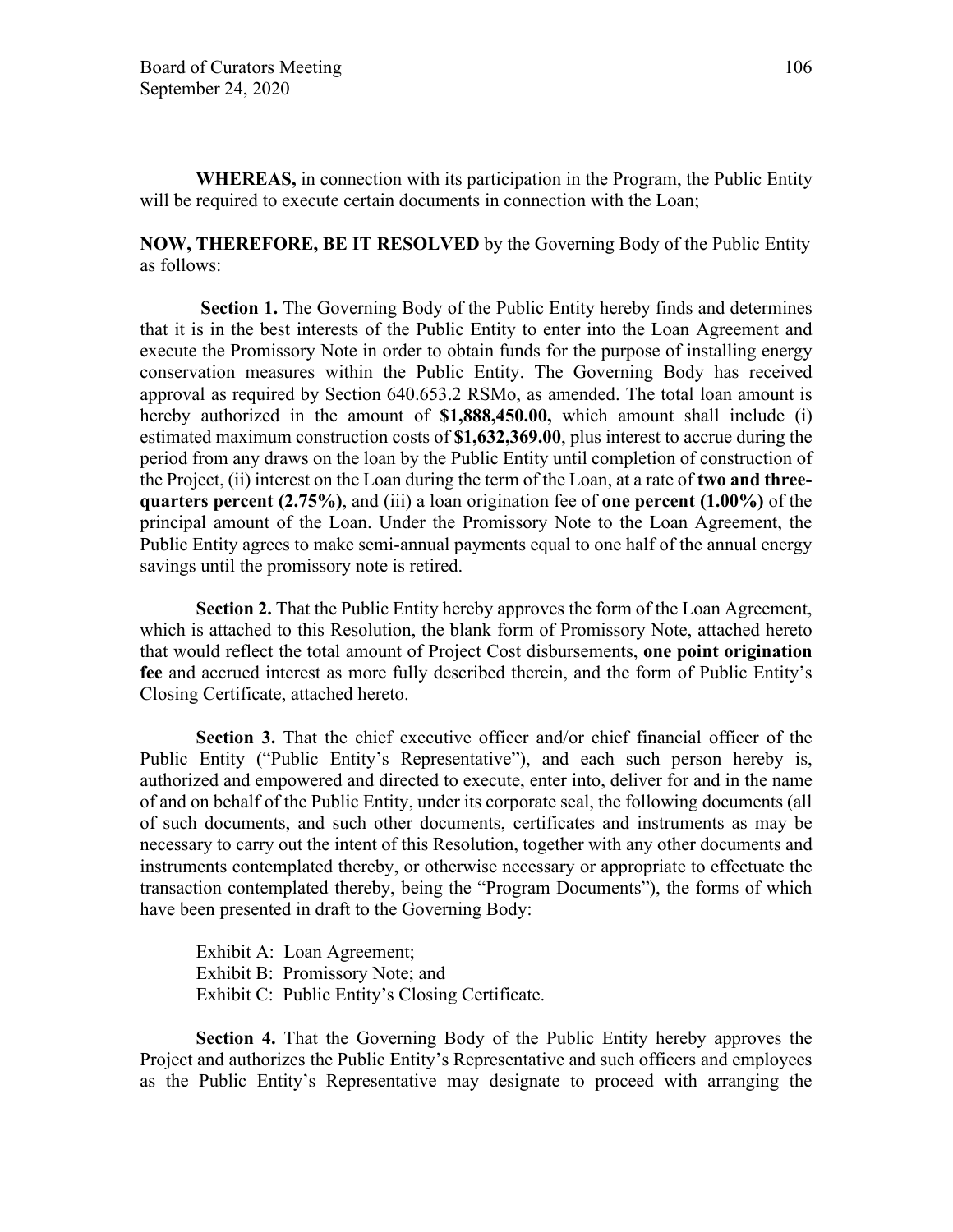financing for the Project, in furtherance of and subject to the requirements of this Resolution. The Public Entity's Representative is hereby further authorized and empowered to execute the Program Documents with such additional modifications, corrections, amendments, and deletions as shall, in the judgment of such Public Entity's Representative, be necessary or appropriate, in the sole and absolute discretion of such officers, to effectuate the transactions contemplated by this Resolution, the execution of any such documents by any such Public Entity's Representative constituting the conclusive evidence of his or her approval and the approval of the Public Entity to any such changes.

9. Naming Opportunity, MU

that a small courtyard at the entrance of the Jeanne and Rex Sinquefield Music Center be named Pickard Plaza.

The motion carried unanimously (9-0) by voice vote with no abstentions.

## **Finance Committee Chair Report**

Curator Steelman provided time for discussion of committee business.

FY20 Investment Performance Review, UM (information and slides on file)

FY20 Financial Status Report – UM (information and slides on file)

Financial Policies and Governance, UM (information on file)

## **Academic, Student Affairs, Research and Economic Development Committee Chair Report**

Curator Chatman provided an overview of committee business.

New Degree Program, MA in Defense and Strategic Studies, MU

It was recommended by Sr. Associate Vice President Steve Graham, endorsed by UM System President and MU Chancellor Mun Choi, recommended by the Academic,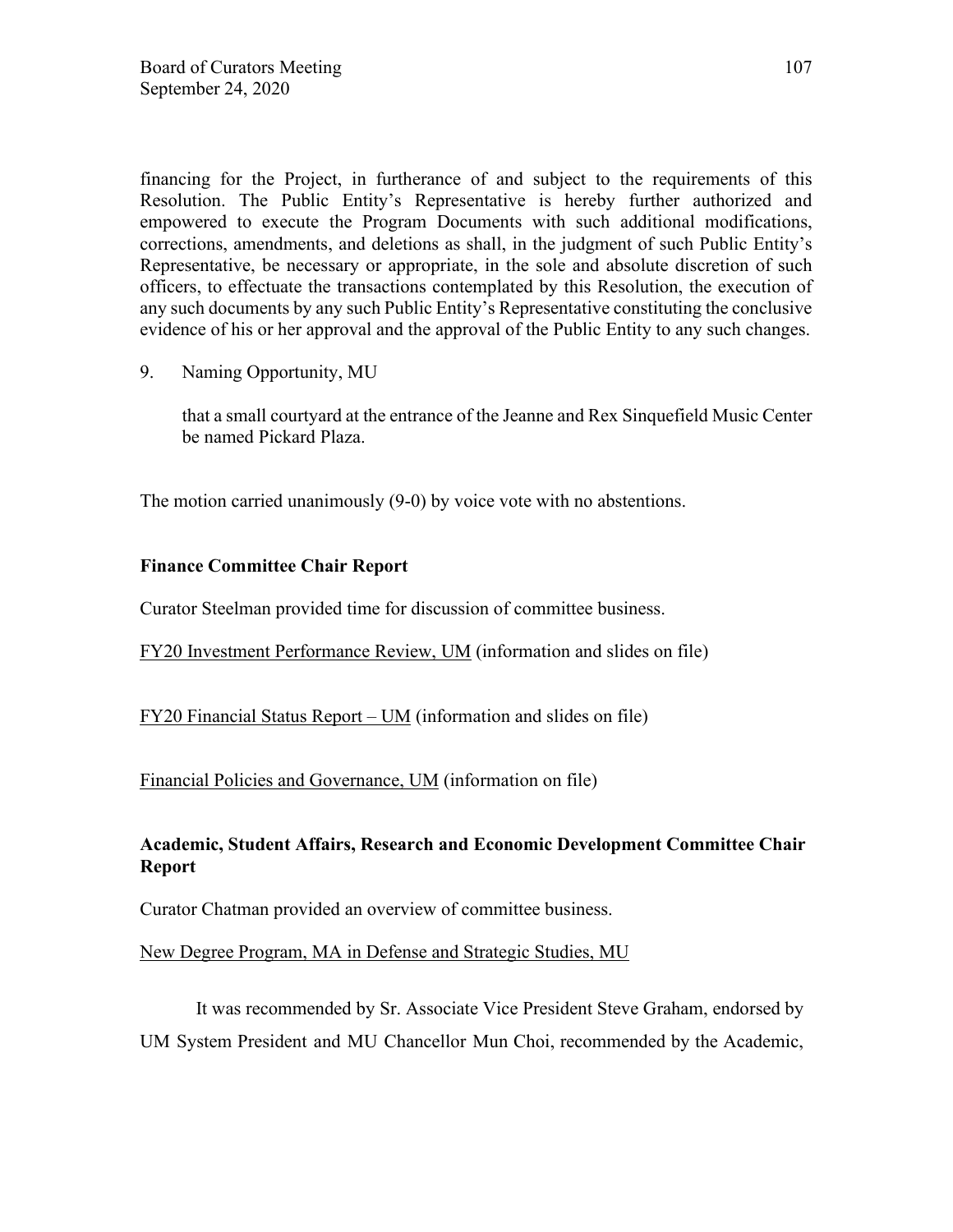Student Affairs and Research & Economic Development Committee, moved by Curator Chatman, seconded by Curator Snowden that the following action be approved:

that the University of Missouri, Columbia be authorized to submit the attached proposal (and as on file with the minutes of this meeting) for a MA Defense  $\&$ Strategic Studies to the Coordinating Board for Higher Education for approval.

The motion carried unanimously (9-0) by voice vote with no abstentions.

#### New Degree Program, MS in Supply Chain and Analytics, UMSL

It was recommended by Sr. Associate Vice President Steve Graham, endorsed by UM System President and MU Chancellor Mun Choi, recommended by the Academic, Student Affairs and Research & Economic Development Committee, moved by Curator Chatman, seconded by Curator Hoberock that the following action be approved:

that the University of Missouri, St. Louis be authorized to submit the attached proposal (and as on file with the minutes of this meeting) for a MS Supply Chain and Analytics to the Coordinating Board for Higher Education for approval.

The motion carried unanimously (9-0) by voice vote with no abstentions.

### Naming Opportunity, MU

It was recommended by Sr. Associate Vice President Steve Graham, endorsed by UM System President and MU Chancellor Mun Choi, recommended by the Academic, Student Affairs and Research & Economic Development Committee, moved by Curator Chatman, seconded by Curator Steelman that the following action be approved:

Pursuant to Collected Rule and Regulation 110.081, the University of Missouri Board of Curators hereby approves the naming of MU's Center for Race, Citizenship, and Justice as the Michael A. Middleton Center for Race, Citizenship, and Justice.

The motion carried unanimously (9-0) by voice vote with no abstentions.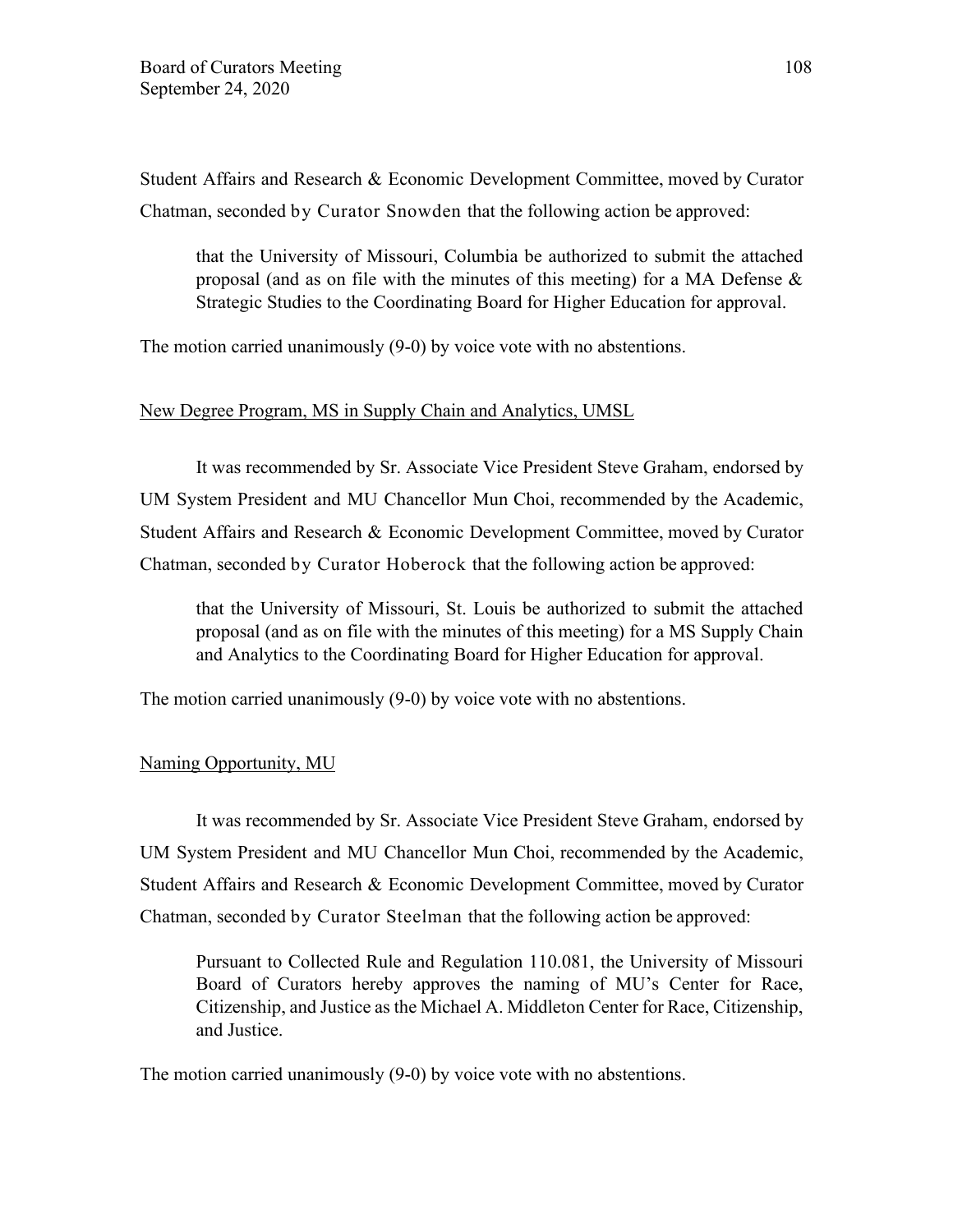## **Health Affairs Committee Chair Report**

Curator Graham provided an overview of committee business.

Financial Report (slides on file)

MU Health and NextGen – presented by Richard Barohn, MD (slides on file)

MU School of Medicine Update (slides on file)

MU Health Care Clinical Consolidation and Integration Strategies (slides on file)

Quarterly Compliance and Corporate Integrity Agreement Report (slides and information on file)

# **Audit, Compliance and Ethics Committee Chair Report**

Curator Layman provided an overview of committee business.

UM Internal Audit, Compliance and Ethics Quarterly Report, UM (slides on file)

## Engagement of Independent Auditors, UM

It was recommended by Vice President Rapp, endorsed by UM System President and MU Chancellor Mun Y. Choi, recommended by the Audit, Compliance and Ethics Committee, moved by Curator Layman, seconded by Curator Graham, that the following action be approved:

that the Vice President for Finance and CFO be authorized to employ the firm of BKD LLP to provide audit services to the University of Missouri for fiscal year ending June 30, 2021, for fees of \$556,000, plus expenses not to exceed \$67,000, with the option to renew annually for up to four additional years. The scope and fees of each annual engagement will be submitted for approval. Assuming no significant change in the scope of the audit over the five-year period, annual increases are limited to CPI-U.

The motion carried unanimously (9-0) by voice vote with no abstentions.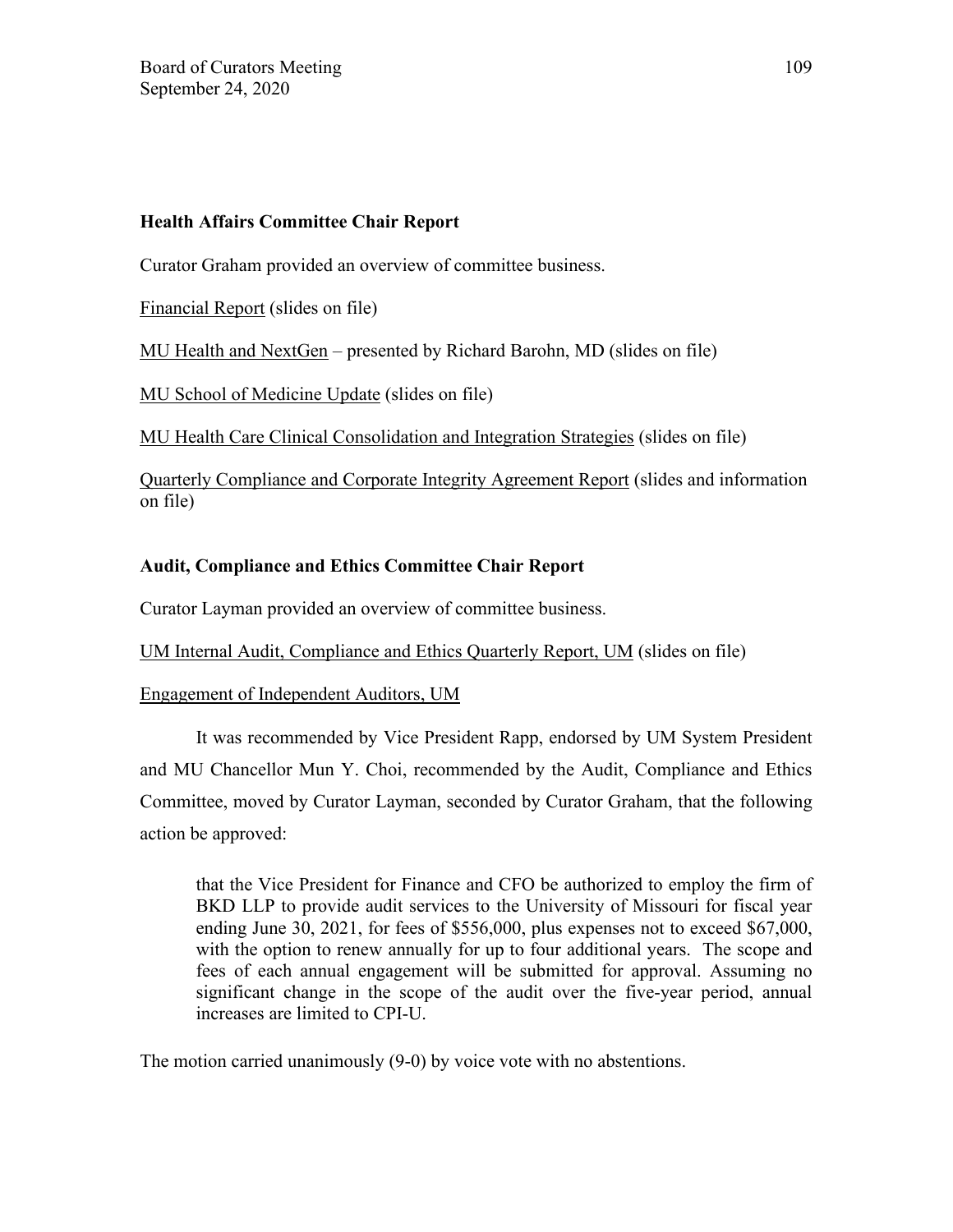## **Governance, Compensation and Human Resources Committee**

Curator Williams provided an overview of committee business and time for discussion.

## Amendment, Collected Rules and Regulations 110.080, Naming of University Buildings, Exterior Areas, Landmarks and Interior Spaces

It was recommended by President Choi, moved by Curator Williams and seconded by Curator Graham that,

 University Collected Rule and Regulation 110.080 be amended as set forth in the attached document.

## **110.080 Naming of University Buildings, Exterior Areas, Landmarks and Interior Spaces**

Bd. Min. 4-19-69, p. 34,491; Amended Bd. Min. 9-11-87, Amended Bd. Min. 10-7-05, Amended Bd. Min. 7-21-06, Amended Bd. Min. 5-6-13; Amended Bd. Min. 9-24-2020.

- A. **Purpose** As a general rule, the exterior areas, landmarks and interior spaces of University owned or leased property shall bear distinctive names and locations which reflect outstanding contributions in keeping with the nature and mission of the University. The purpose of this rule is to set forth guidelines for the criteria used and the approvals needed in the naming, establishment, and changes for such exterior areas, landmarks and interior spaces in honor of individuals and organizations.
- B. **Definitions** For purposes of this rule, the following definitions shall apply:
	- 1. "Exterior Areas" shall mean University owned or leased buildings, locations, including open air spaces, and major facilities, such as arenas and stadiums, where the name is displayed on the outside of a structure or is easily viewable by the general public.
	- 2. "University Landmarks" shall mean statues and other landmarks on or in University owned or leased property.
	- 3. "Interior Spaces" shall mean auditoriums, laboratories, class rooms, conference rooms and other significant interior spaces in University owned or leased buildings where the name is displayed inside the building and viewable by those inside the building.
	- 4. "Organizations" shall mean foundations, trusts, not-for-profit entities, corporations or other legal entities.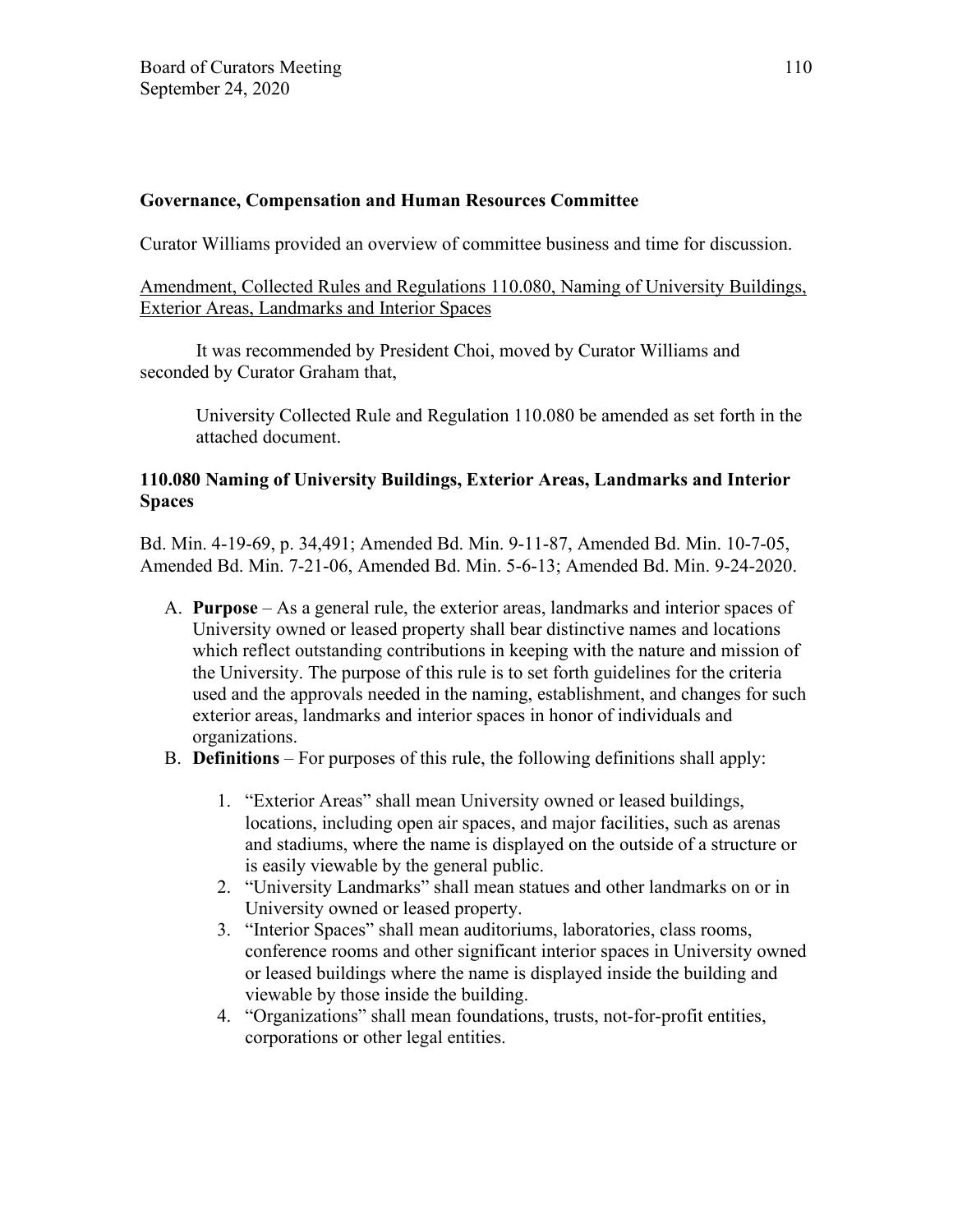- C. **Approvals** The following approvals are required to name an Exterior Area, University Landmark or Interior Space:
	- 1. Exterior Areas The naming of Exterior Areas requires the approval of the Board of Curators.
	- 2. University Landmarks The placement, establishment or designation of University Landmarks, as well as the naming thereof, requires approval of the Board of Curators.
	- 3. Interior Spaces The naming of Interior Spaces requires the approval of the President of the University.
- D. **Guidelines** Names for Exterior Areas, University Landmarks and Interior Spaces should enhance the public reputation of the institution. The following guidelines are suggested in proposing and approving such names:
	- 1. Faculty, staff members or Organizations who have rendered distinctive service to the University.
	- 2. Graduates, former students, individuals such as Curators, etc., or Organizations who have rendered distinctive service to the University.
	- 3. Persons or Organizations dedicated to the purpose, nature and mission of the University, who have achieved outstanding distinction through civic, intellectual or artistic contributions to the development of the area, state, and nation or to Missouri history.
	- 4. Persons or Organizations who make or have made a substantial financial contribution toward the cost of the construction or renovation of the Exterior Area or Interior Space or persons or Organizations who have had a substantial contribution toward the cost of the construction or renovation of the Exterior Area or Interior Space made in their behalf. If named for a donor or a donor's designee, the name should be based on the eminence of the donor or designee and the donor or designee's relationship to the institution as well as the significance of the gift.
- E. **Limitations** Generally, the University shall name no more than one Exterior Area or University Landmark to honor an individual or Organization. The naming of more than one Exterior Area or University Landmark to honor the same person or Organization shall require an express determination and vote by the Board finding that it is in the University's best interest to permit such an additional naming.
- F. **Reservations** The Board reserves the right to change or remove the name of an Exterior Area or Interior Space, or the name, placement, establishment or designation of a University Landmark, if it determines that the name is detrimental to the best interests of the University. The President reserves the right to change or remove the name of an Interior Space if he or she determines that the name is detrimental to the best interests of the University.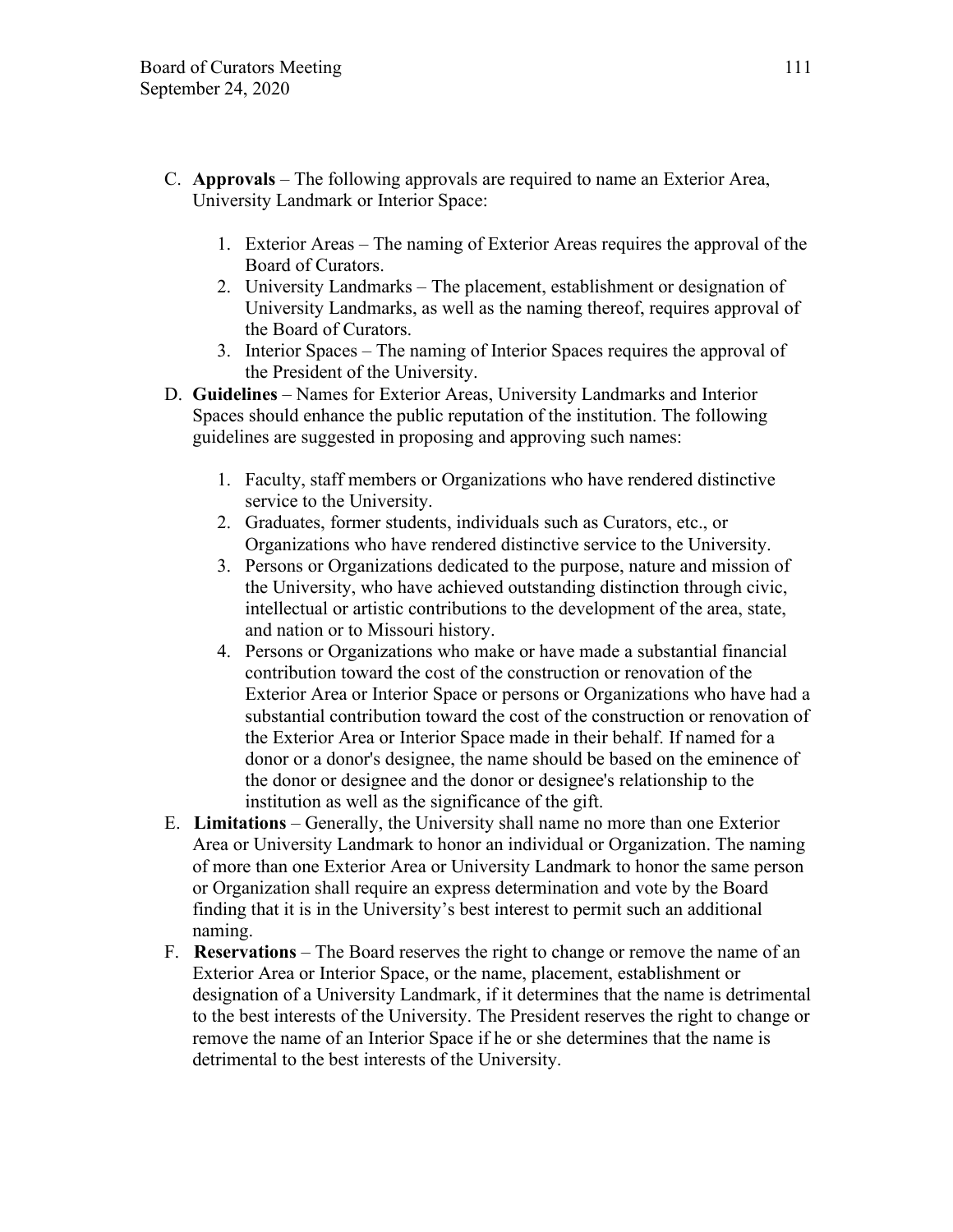The motion carried unanimously (9-0) by voice vote with no abstentions.

### Board Resolution Amendment

It is recommended by each of the Four Chancellors and Vice President Rapp, moved by Curator Williams and seconded by Curator Graham, that

The Board's Resolution of July 28, 2020 is amended as set forth below:

## **RESOLUTION (Revised 9-24-2020)**

**WHEREAS**, the University of Missouri Board of Curators "Board" is committed to achieving excellence and to support the success of four distinct public research universities in Columbia, Kansas City, Rolla and St. Louis; and

**WHEREAS**, the Board recognizes the value of an adaptable and forward-thinking governance structure to address the unprecedented challenges facing public higher education; and

**WHEREAS**, the University of Missouri Board of Curators has engaged in an extensive review and examination of the organizational structures of the University of Missouri, including but not limited to obtaining a review and evaluation with recommendations from highly qualified and experienced consulting experts from the AGB; and

**WHEREAS**, the Board, with the research, advice and assistance of AGB has additionally conducted extensive informational meetings with important constituencies potentially affected by or directly having an interest in any operational or structural changes to be adopted or instituted by the Board; and

**WHEREAS,** the Board has carefully considered comments and information from a wide number of interested individuals and groups important to the University System and its four campuses, and

**WHEREAS,** the Board concludes that it is in the best interest of the System and its four campuses to implement specific actions for the purpose of strengthening academic and research quality, establishing greater mutually beneficial collaboration among the campuses and to identify areas where greater efficiencies can be realized,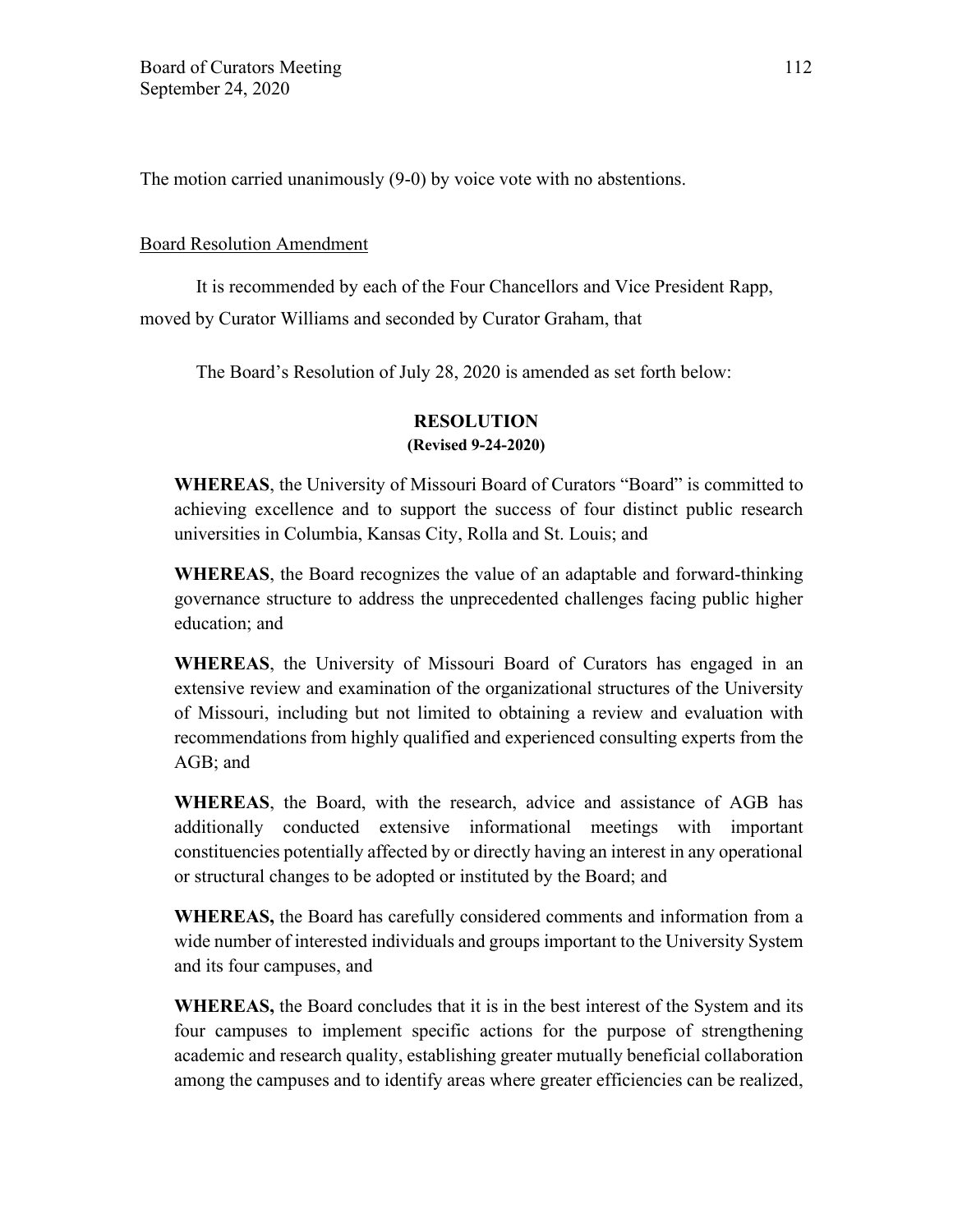to eliminate unnecessary duplication and to take such other steps which will enhance administrative operational effectiveness, including cost efficiencies in carrying out the University's important research and academic mission and the specific goals and missions of each of the four campuses; and

**WHEREAS**, the Board believes that a new governance structure can promote local campus uniqueness and brand identity; enhance the autonomy and entrepreneurial spirit of the four campuses; and elevate system-wide strategic thinking and intercampus collaboration.

**NOW, THEREFORE, BE IT RESOLVED**, that the Board of Curators does hereby adopt, direct, and authorize the following actions to be taken:

- (a) After careful consideration the Board further directs that the current position of President of the University System be combined with the position of Chancellor of the Columbia campus so that one person shall serve in both capacities, that currently being Dr. Mun Choi. This action is in no way intended to change or amend the provisions of CRR 20.010 in which the corporate body is organized as a university system and consists of the system administration and four universities nor is any action provided for or taken herein intended to, nor does it, alter or change the general powers and authority specifically granted to the University President as set out in CRR 20.020 and CRR 20.030 including that Chancellors of the UM System are appointed by and report to the President.
- (b) The Board hereby establishes the Council of Chancellors ("Council") consisting of the three Chancellors and chaired by the President, to develop clear decisionmaking processes that will enable system-wide strategic thinking, collaborative academic initiatives and integrated shared services by creating a forum to ensure that all four universities have an equal voice. The Council will meet monthly to confer, address mutual challenges and opportunities, and exchange information important to the System and to any and/or all of the four campuses. Council meetings may be held in person or virtually via phone or web-enabled meetings, but if meetings are held in person they will rotate among each of the four campuses. The Council will present a summary of its discussions to the Board with respect to specific matters involving UM System legislative priorities, federal appropriation requests, centers of excellence that align with individual campus strengths, tuition, academic missions, development of new initiatives, and other matters as determined by the Board.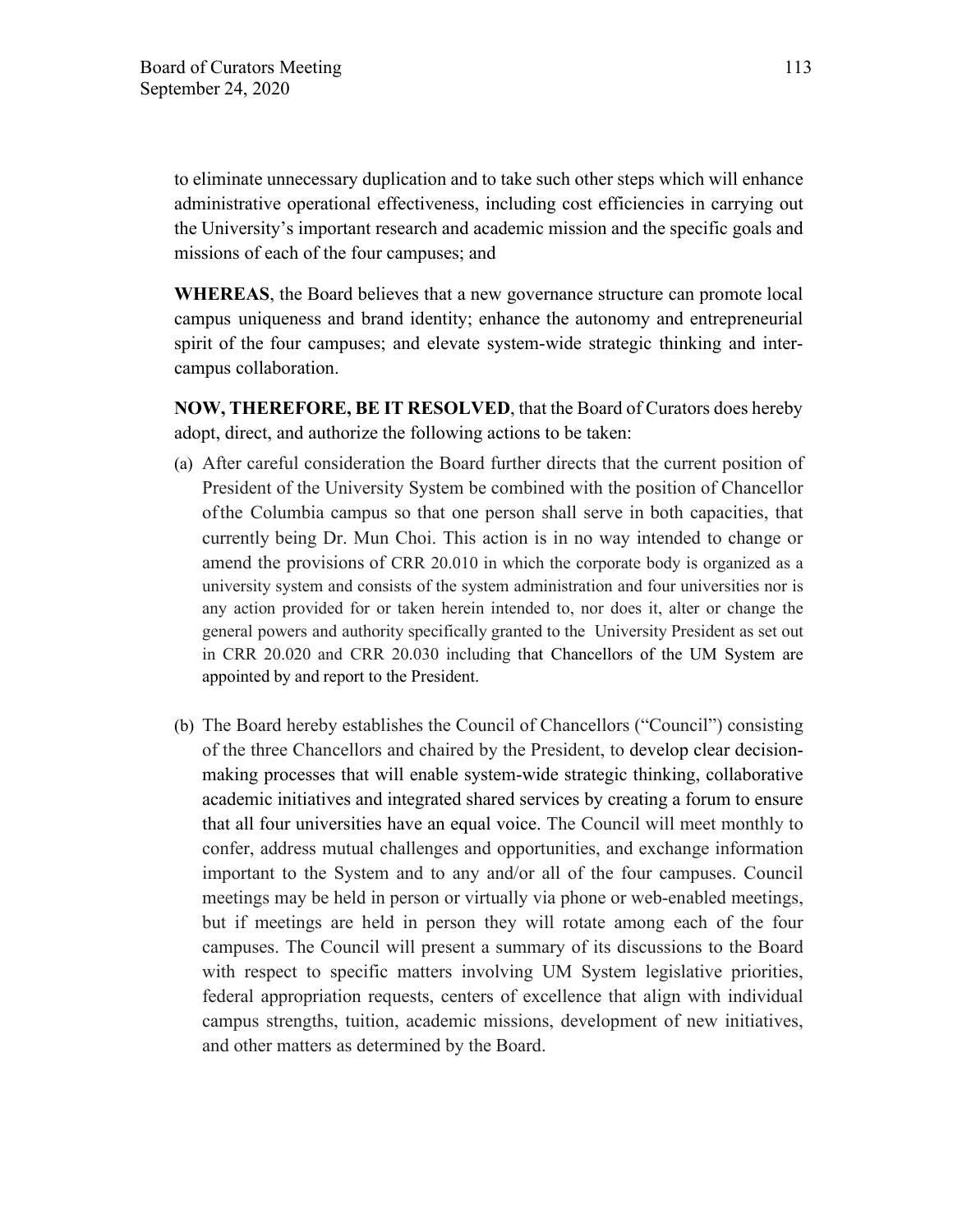- (c) The Council will establish a campus committee comprised of two external representatives from each campus serving two-year terms to support the Board in its broad mission and to ensure campus-specific voices across broad dimensions of regional, community, donor and alumni needs are being heard. The campus committee members will attend a minimum of two Board meetings per year and provide the Board a separate campus-specific report on the progress and outcomes of this new governance model.
- (d) The Board appoints Vice President for Finance and Chief Financial Officer Ryan Rapp to study, address and propose best practices to the Board for achieving innovative operational changes to increase administrative efficiencies, develop strategies to eliminate undesired duplicity of services or programs, and to ultimately achieve operational excellence within the System and each of the four campuses while ensuring the highest quality research and academic standards. Mr. Rapp will report periodically to the Board and submit a final report on or before 120 days with input from the Chancellors, President and appropriate representation from the System and each of the four campuses.
- (e) The Board believes in the role of President for effective UM System leadership but, in the spirit of shared governance, directs the Council to explore and report its findings to the Board in response to the following questions within 120 days:
	- 1. What role and services should the UM System provide?
	- 2. What should be the role of the President?
	- 3. What should be the role of the Chancellors?
	- 4. What will be the scope of the Council and how should it function within the parameters set forth herein?
	- 5. What will the campus committee review, how frequently will it meet with the Council, and who will serve on it?
- (f) The Board further approves the engagement of AGB Senior Fellows and experts Terrance MacTaggart and Richard Novak to consult with the Council and Mr. Rapp, and to further assist in the efficient and productive implementation of the above actions taken by the Board.
- (g) The Board does further acknowledge that the above actions will likely require additional and more detailed Board actions to accomplish the purpose, intent and implementation of the actions taken herein.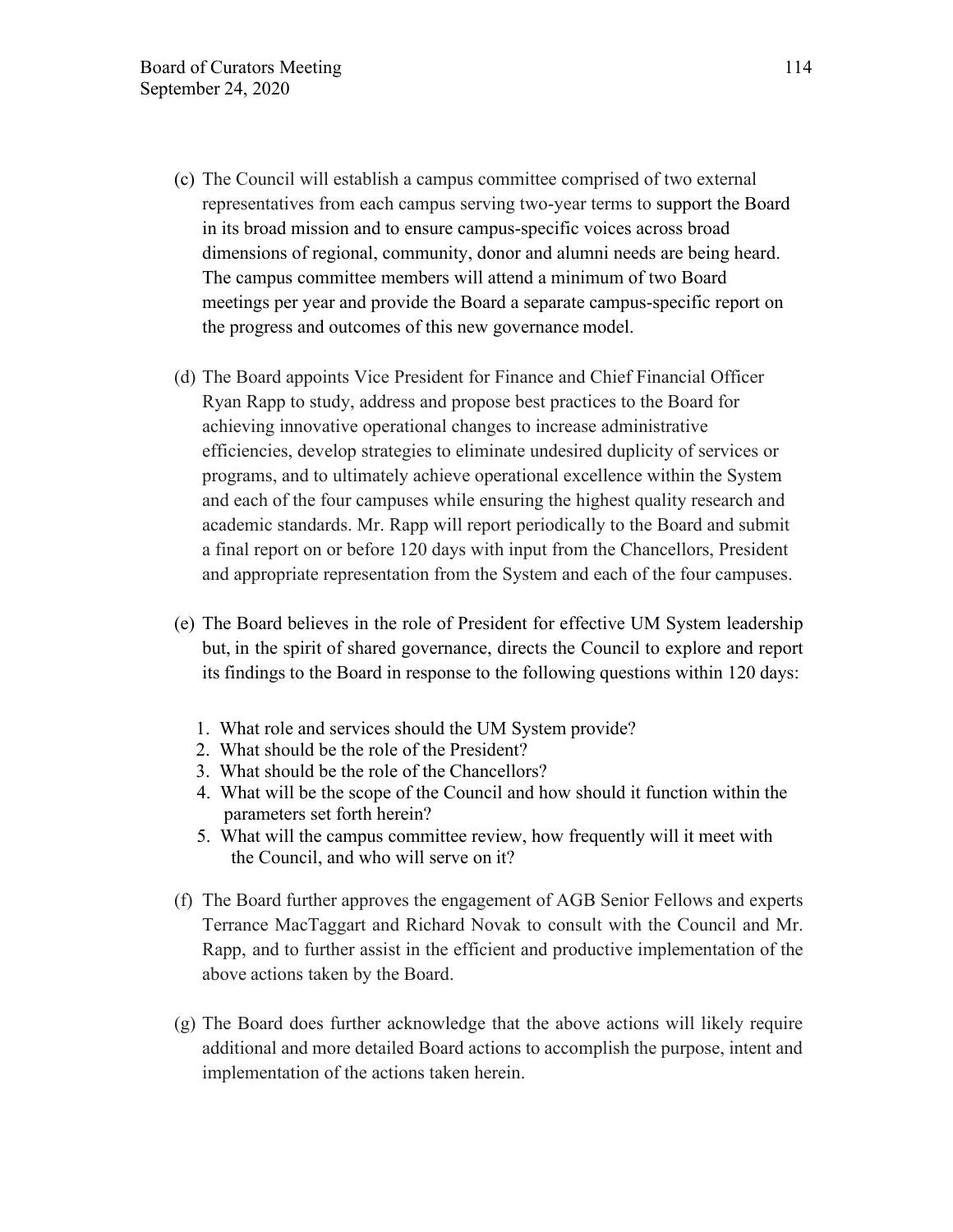The motion carried unanimously (9-0) by voice vote with no abstentions.

The Governance, Compensation and Human Resources Committee voted to go into an executive session meeting later in the day.

## **General Business**

University of Missouri – Kansas City Campus Highlights – Chancellor Agrawal (slides on file)

Missouri University of Science and Technology Campus Highlights – Chancellor Dehghani (slides on file)

Information Technology Annual Report (written report only) – no discussion.

Good and Welfare of the Board

Draft November 19, 2020 Board of Curators meeting agenda – no discussion (on file)

### Resolution for Executive Session of the Board of Curators Meeting, September 24, 2020

It was moved by Curator Graham and seconded by Curator Wenneker, that there shall be an executive session with a closed record and closed vote of the Board of Curators meeting September 24, 2020 for consideration of:

- **Section 610.021(1), RSMo**, relating to matters identified in that provision, which include legal actions, causes of action or litigation, and confidential or privileged communications with counsel; and
- **Section 610.021(2), RSMo,** relating to matters identified in that provision, which include leasing, purchase, or sale of real estate; and
- **Section 610.021(3), RSMo**, relating to matters identified in that provision, which include hiring, firing, disciplining, or promoting of particular employees; and
- **Section 610.021(12), RSMo,** relating to matters identified in that provision, which include sealed bids and related documents and sealed proposals and related documents or documents related to a negotiated contract; and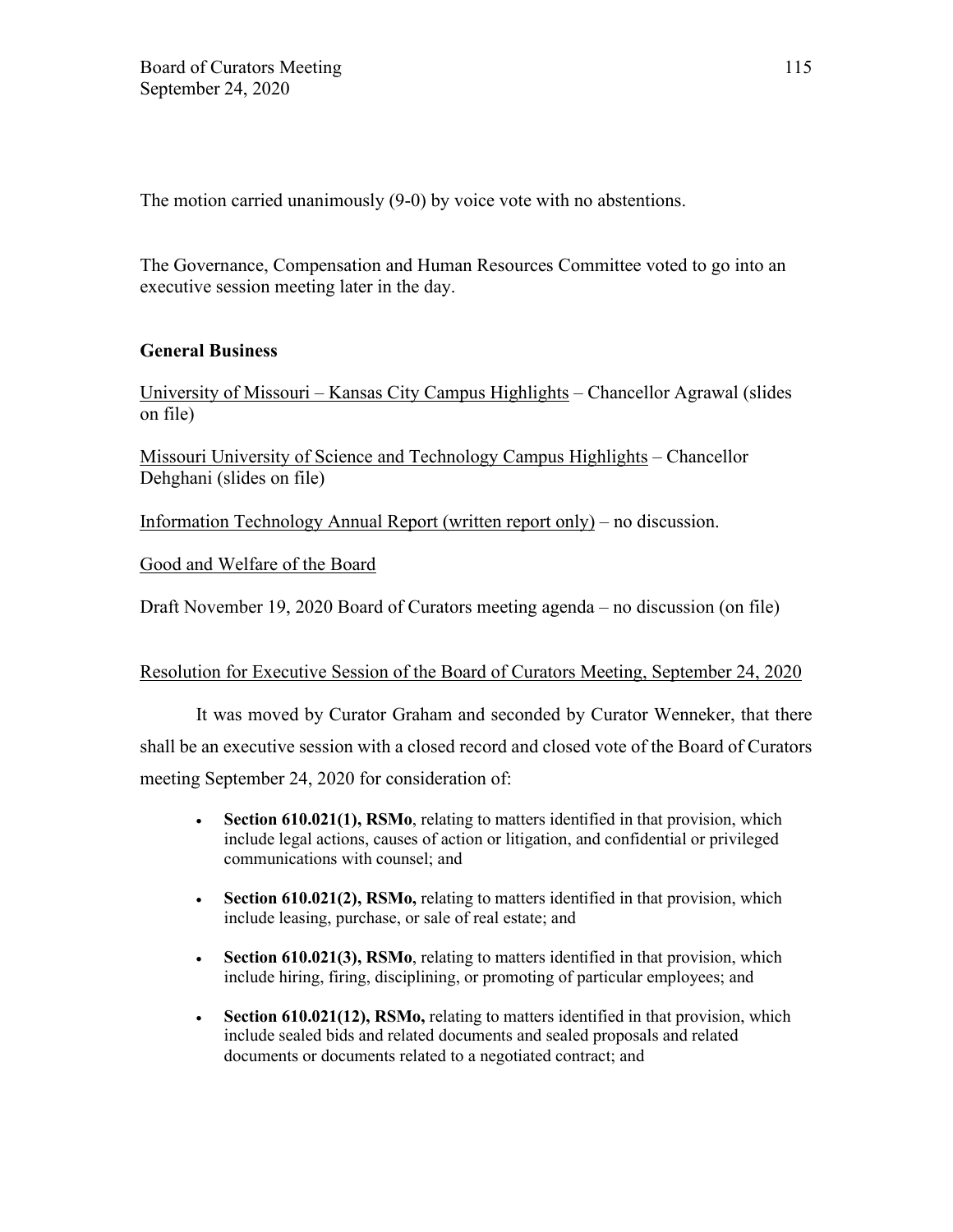- **Section 610.021 (13), RSMo**, relating to matters identified in that provision, which include individually identifiable personnel records, performance ratings, or records pertaining to employees or applicants for employment; and
- **Section 610.021 (14), RSMo,** relating to matters identified in that provision, which include records which are protected from disclosure by law; and
- **Section 610.021(17), RSMo**, relating to matters identified in that provision, which include confidential or privileged communications between a public governmental body and its auditor.

Roll call vote of the Board:

Curator Brncic voted yes. Curator Chatman voted yes. Curator Graham voted yes. Curator Hoberock voted yes. Curator Layman voted yes. Curator Snowden voted yes. Curator Steelman voted yes. Curator Wenneker voted yes. Curator Williams voted yes.

The motion carried.

The public session of the Board of Curators meeting recessed at 1:30 P.M. on September 24, 2020.

### **Board of Curators Meeting – Executive Session**

A meeting of the University of Missouri Board of Curators was convened in executive session at 2:10 P.M., on Thursday, September 24, 2020, via Zoom video and at remote locations via conference telephone, pursuant to public notice given of said meeting. Curator Julia G. Brncic, Chair of the Board of Curators, presided over the meeting.

Present The Honorable Julia G. Brncic The Honorable Darryl M. Chatman The Honorable Maurice B. Graham The Honorable Greg E. Hoberock The Honorable Jeffrey L. Layman The Honorable Phillip H. Snowden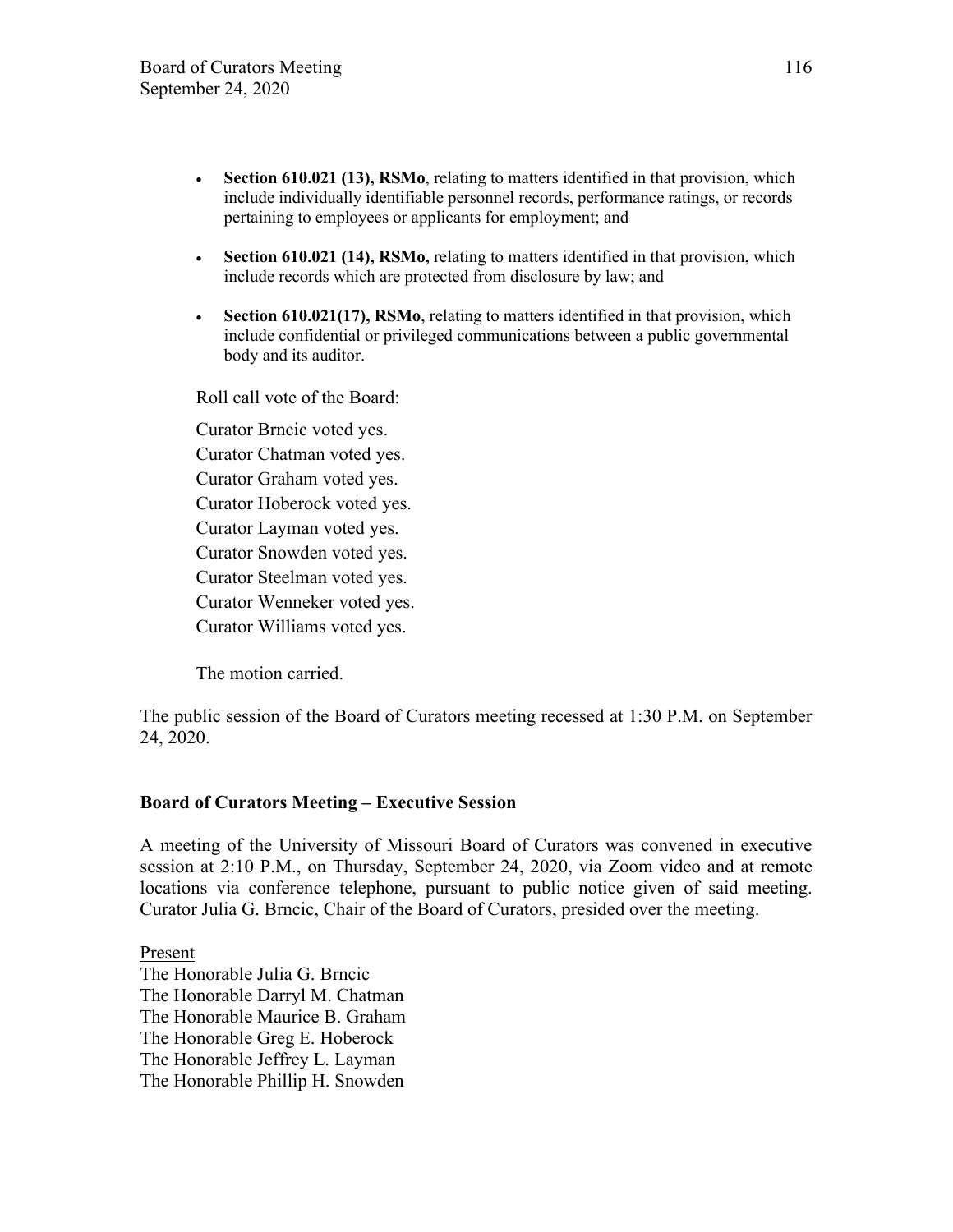Board of Curators Meeting 117 September 24, 2020

The Honorable David L. Steelman The Honorable Robin R. Wenneker The Honorable Michael A. Williams

Also Present

Dr. Mun Y. Choi, President

Mr. Stephen J. Owens, General Counsel

Ms. Cindy Harmon, Secretary of the Board of Curators

Mr. Remington Williams, Student Representative to the Board of Curators

- Ms. Kamrhan Farwell, Chief Marketing and Communications Officer
- Ms. Marsha Fischer, Associate Vice President for Human Resources and Chief Human Resources Officer

Ms. Christine Holt, Chief of Staff, UM System

Mr. Ryan D. Rapp, Vice President for Finance and Chief Financial Officer

#### **Governance, Compensation and Human Resources Committee Meeting – Executive Session**

Annual Performance Review, Chief Audit and Compliance Officer Michelle Piranio

It was recommended by the Compensation and Human Resources Committee, moved by Curator Williams and seconded by Curator Chatman, that the annual performance review for Chief Audit and Compliance Officer, Michelle Piranio for the period July 1, 2019 through June 30, 2020, was conducted and that in light of financial constraints, there will be no increase to her base salary effective September 1, 2020.

Roll call vote of Board of Curators:

Curator Brncic voted yes. Curator Chatman voted yes. Curator Graham voted yes. Curator Hoberock voted yes. Curator Layman voted yes. Curator Snowden voted yes. Curator Steelman voted yes. Curator Wenneker voted yes. Curator Williams voted yes.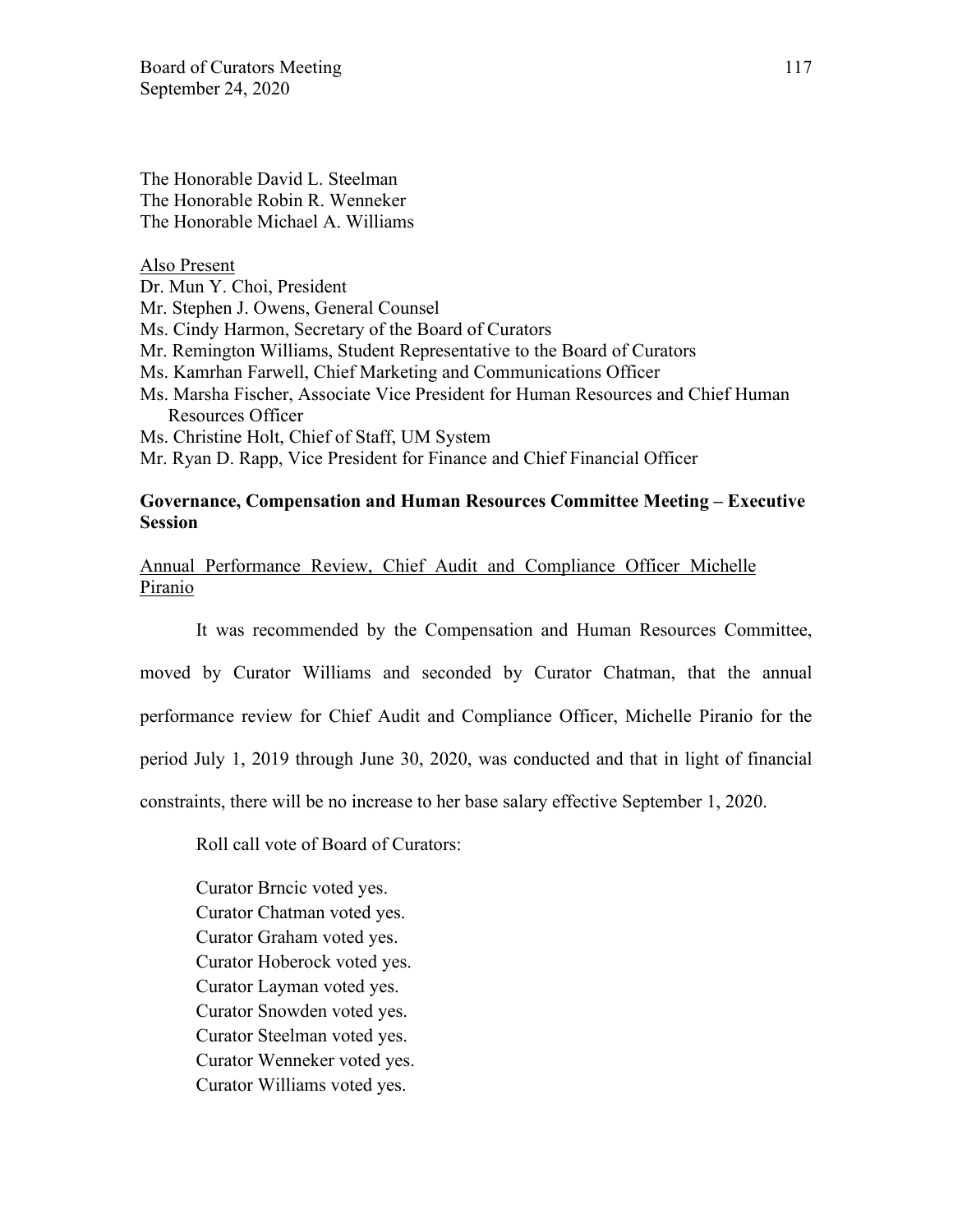The motion carried.

#### Annual Performance Review, Board Secretary Cindy Harmon

It was recommended by the Compensation and Human Resources Committee, moved by Curator Brncic and seconded by Curator Graham, that the annual performance review for Secretary of the Board of Curators, Cindy S. Harmon for the period July 1, 2019 through June 30, 2020, was conducted and that in light of financial constraints, there will be no increase to her base salary effective September 1, 2020.

Roll call vote of Board of Curators:

Curator Brncic voted yes. Curator Chatman voted yes. Curator Graham voted yes. Curator Hoberock voted yes. Curator Layman voted yes. Curator Snowden voted yes. Curator Steelman voted yes. Curator Wenneker voted yes. Curator Williams voted yes.

The motion carried.

#### Amended Appointment Letter, Chancellor Mohammad Dehghani, Missouri S&T

Pursuant to Collected Rule and Regulation 320.020.A.4., it was recommended by

President Choi, moved by Curator Graham and seconded by Curator Brncic, that:

President Choi is authorized to enter into a first amendment to the appointment for Mohammad Dehghani, Ph.D. as Chancellor for the Missouri University of Science and Technology under the same or substantially similar terms as those contained in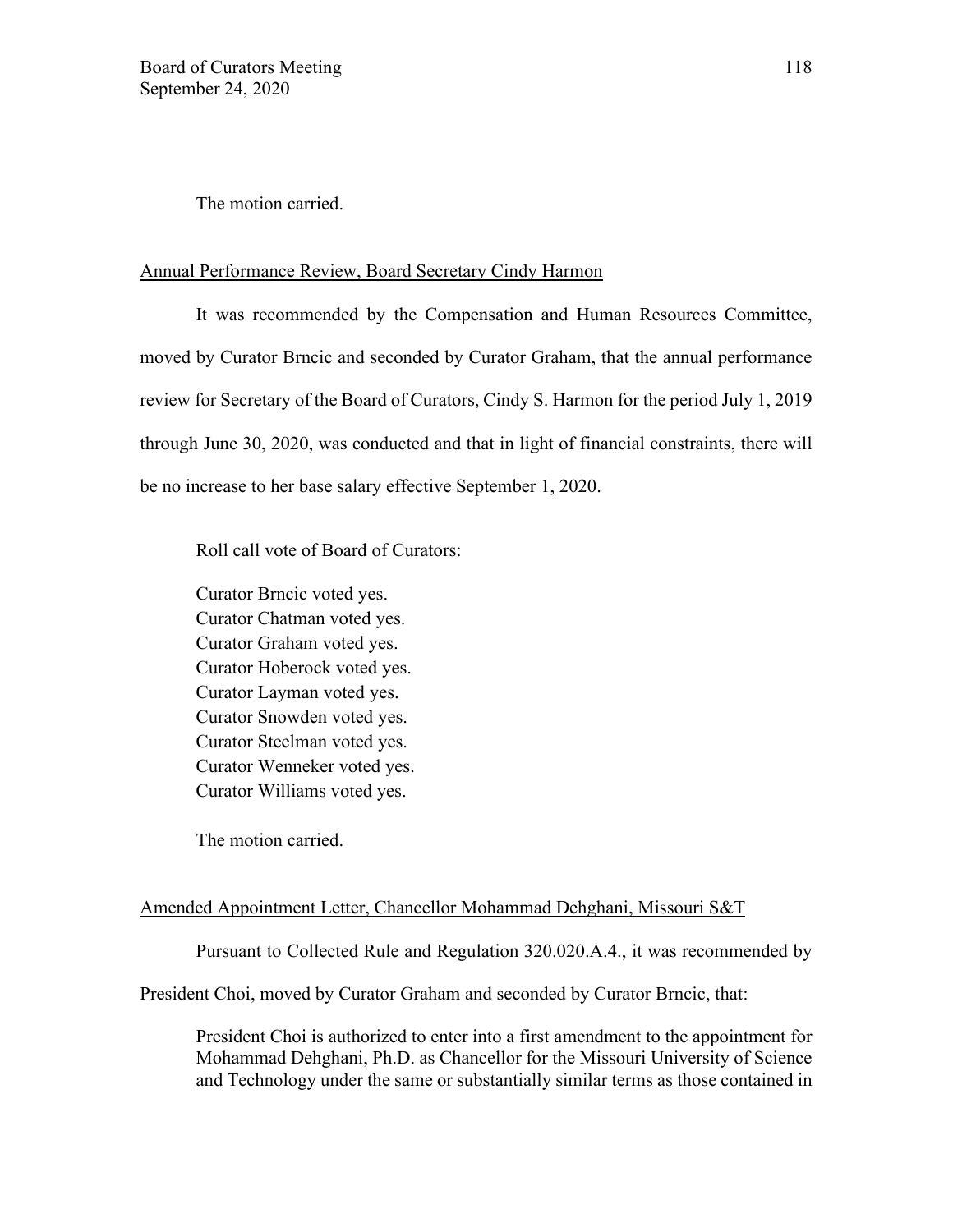the attached appointment letter (and as on file with the minutes of this meeting), with the final agreement subject to approval by General Counsel as to legal form.

Roll call vote of Board of Curators:

Curator Brncic voted yes. Curator Chatman voted yes. Curator Graham voted yes. Curator Hoberock voted yes. Curator Layman voted yes. Curator Snowden voted yes. Curator Steelman voted yes. Curator Wenneker voted yes. Curator Williams voted yes.

The motion carried.

Update Regarding Contract Matter – presented by Marsha Fischer

No action taken by the Board.

### **General Business**

Review Closed Consent Agenda – No discussion.

### **Consent Agenda**

It was endorsed by President Choi, moved by Curator Graham and seconded by Curator Williams, that the following items, be approved by consent agenda:

#### Action

1. Curators' Distinguished Teaching Professor, David Enke, Missouri S&T

that upon the recommendation of the Chancellor, the Provost, and the Senior Associate Vice President for Academic Affairs, it is recommended that Professor David Enke be named to the position University of Missouri Curators'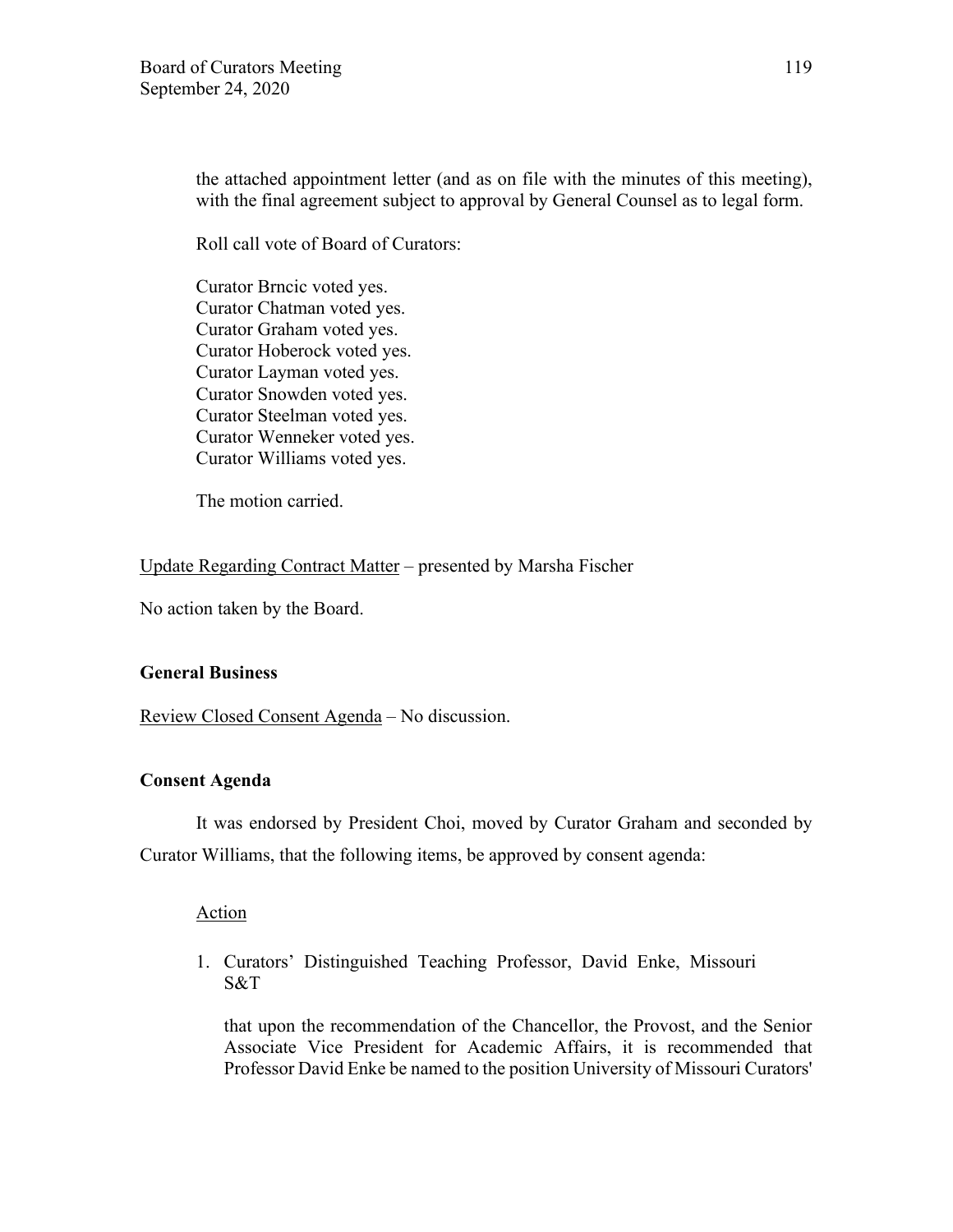Distinguished Teaching Professor, effective September 1, 2020. Professor David Enke will receive a \$10,000 annual stipend as long as the position title is held. \$5,000 will go to increased compensation (salary and benefits less applicable taxes) with the remaining \$5,000 available for professional expenses associated with teaching, research, or creative activities. In accordance with Collected Rules and Regulations, 320.070, this appointment is for a period of five years which may be renewed at the discretion of the Chancellor.

2. Curators' Distinguished Professor Emeritus, Jay A. Switzer, Missouri S&T

that upon the recommendation of Chancellor Dehghani, the Provost, and the Senior Associate Vice President for Academic Affairs, it is recommended that Professor Jay A. Switzer be named to the position University of Missouri Curators' Distinguished Teaching Professor Emeritus, effective 09/01/2020.

3. Curators' Distinguished Professor, Robert Rocco Cottone, UMSL

that upon the recommendation of the Chancellor, the Provost, and the Senior Associate Vice President for Academic Affairs, it is recommended that Professor Robert Rocco Cottone be named to the position University of Missouri Curators' Distinguished Professor, effective September 25, 2020. Professor Robert Rocco Cottone will receive a \$10,000 annual stipend as long as the position title is held. \$5,000 will go to increased compensation (salary and benefits less applicable taxes) with the remaining \$5,000 available for professional expenses associated with teaching, research, or creative activities. In accordance with Collected Rules and Regulations, 320.070, this appointment is for a period of five years which may be renewed at the discretion of the Chancellor.

4. Curators' Distinguished Professor, Uma A. Segal, UMSL

that upon the recommendation of the Chancellor, the Provost, and the Senior Associate Vice President for Academic Affairs, it is recommended that Professor Uma A. Segal be named to the position University of Missouri Curators' Distinguished Professor, effective September 25, 2020. Professor Uma A. Segal will receive a \$10,000 annual stipend as long as the position title is held. \$5,000 will go to increased compensation (salary and benefits less applicable taxes) with the remaining \$5,000 available for professional expenses associated with teaching, research, or creative activities. In accordance with Collected Rules and Regulations, 320.070, this appointment is for a period of five years which may be renewed at the discretion of the Chancellor.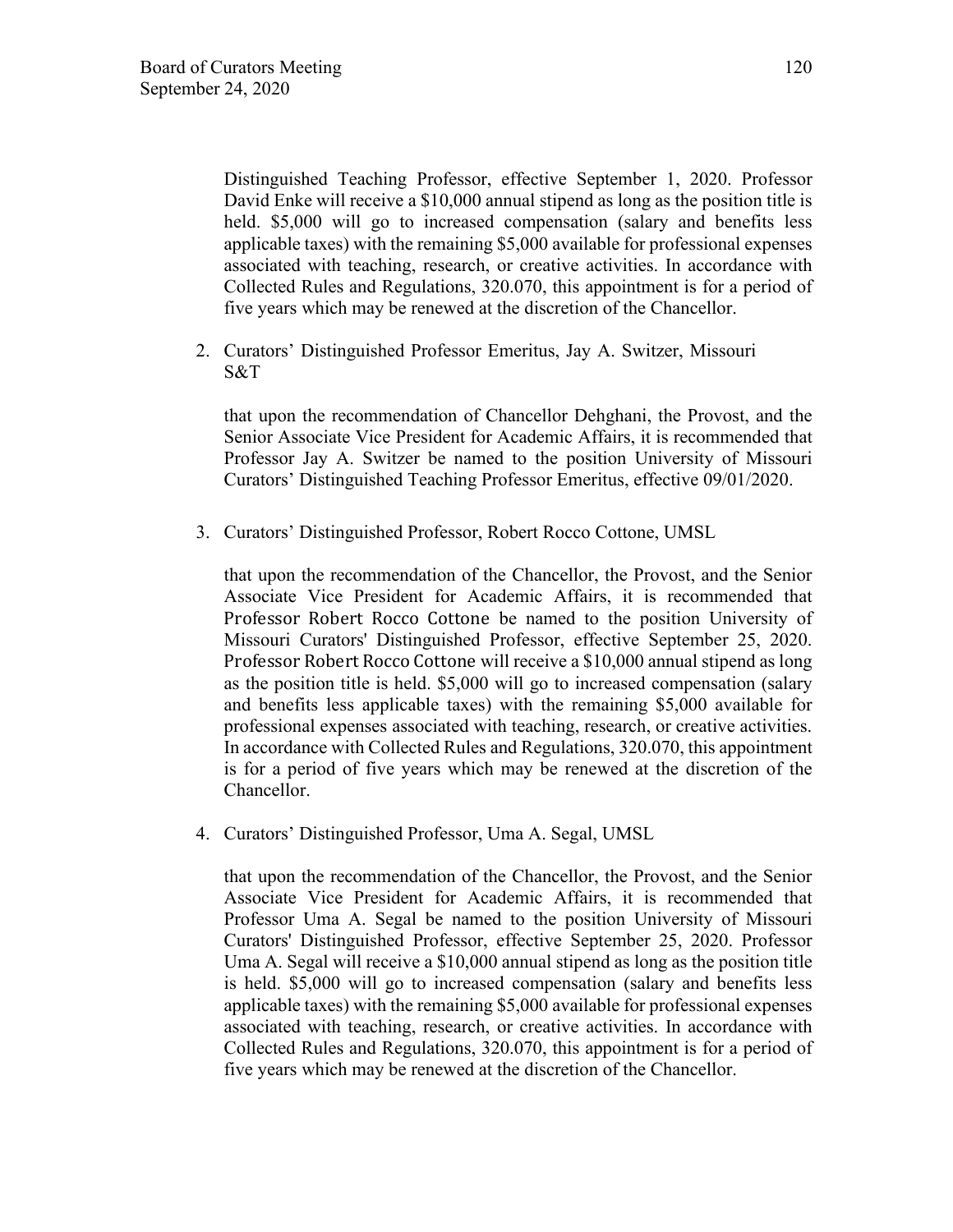5. Curators' Distinguished Professor, Frank O. Bowman, III, MU

that upon the recommendation of the Chancellor, the Provost, and the Senior Associate Vice President for Academic Affairs, it is recommended that Professor Frank O. Bowman, III be named to the position University of Missouri Curators' Distinguished Professor, effective September 1, 2020. Professor Frank O. Bowman, III will receive a \$10,000 annual stipend as long as the position title is held. \$5,000 will go to increased compensation (salary and benefits less applicable taxes) with the remaining \$5,000 available for professional expenses associated with teaching, research, or creative activities. In accordance with Collected Rules and Regulations, 320.070, this appointment is for a period of five years which may be renewed at the discretion of the Chancellor.

6. Curators' Distinguished Professor, Noah Heringman, MU

that upon the recommendation of the Chancellor, the Provost, and the Senior Associate Vice President for Academic Affairs, it is recommended that Professor Noah Heringman be named to the position University of Missouri Curators' Distinguished Professor, effective September 1, 2020. Professor Noah Heringman will receive a \$10,000 annual stipend as long as the position title is held. \$5,000 will go to increased compensation (salary and benefits less applicable taxes) with the remaining \$5,000 available for professional expenses associated with teaching, research, or creative activities. In accordance with Collected Rules and Regulations, 320.070, this appointment is for a period of five years which may be renewed at the discretion of the Chancellor.

7. Curators' Distinguished Professor, Tim Lewis, MU

that upon the recommendation of the Chancellor, the Provost, and the Senior Associate Vice President for Academic Affairs, it is recommended that Professor Tim Lewis be named to the position University of Missouri Curators' Distinguished Professor, effective September 1, 2020. Professor Tim Lewis will receive a \$10,000 annual stipend as long as the position title is held. \$5,000 will go to increased compensation (salary and benefits less applicable taxes) with the remaining \$5,000 available for professional expenses associated with teaching, research, or creative activities. In accordance with Collected Rules and Regulations, 320.070, this appointment is for a period of five years which may be renewed at the discretion of the Chancellor.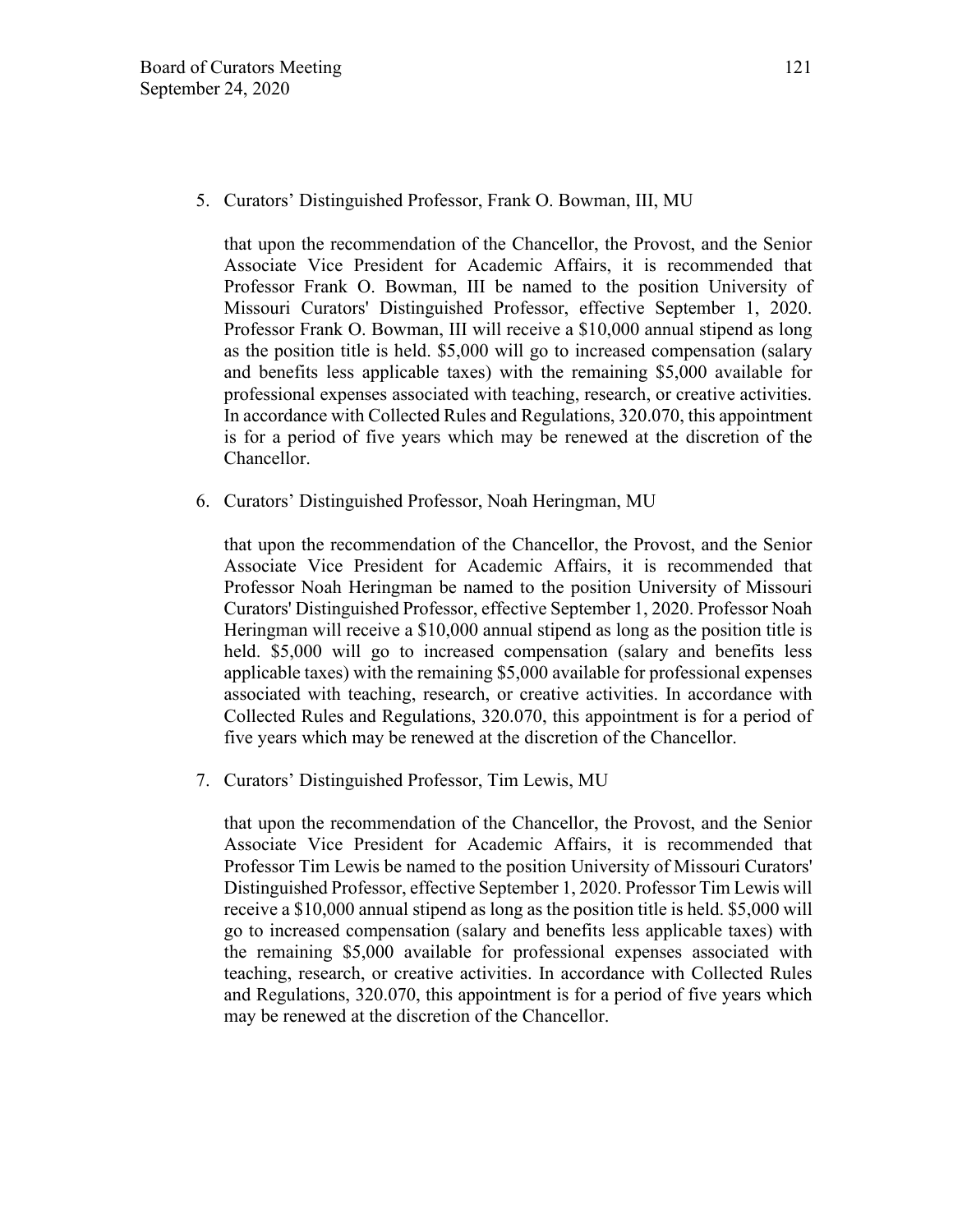8. Curators' Distinguished Professor, Yuwen Zhang, MU

that upon the recommendation of the Chancellor, the Provost, and the Senior Associate Vice President for Academic Affairs, it is recommended that Professor Yuwen Zhang be named to the position University of Missouri Curators' Distinguished Professor, effective September 1, 2020. Professor Yuwen Zhang will receive a \$10,000 annual stipend as long as the position title is held. \$5,000 will go to increased compensation (salary and benefits less applicable taxes) with the remaining \$5,000 available for professional expenses associated with teaching, research, or creative activities. In accordance with Collected Rules and Regulations, 320.070, this appointment is for a period of five years which may be renewed at the discretion of the Chancellor.

9. Curators' Distinguished Teaching Professor Emeritus, James S. Rikoon, MU

that upon the recommendation of UM System President and MU Chancellor Mun Y. Choi, the Provost, and the Senior Associate Vice President for Academic Affairs, it is recommended that Professor J. Sanford Rikoon be named to the position University of Missouri Curators' Distinguished Teaching Professor Emeritus, effective 07/31/2020.

10. Ground Lease, Kansas City Streetcar Power Station, UMKC

that the Vice President for Finance and Chief Financial Officer be authorized to approve a Ground Lease of approximately 4,000 square feet of land within the UMKC campus, to The City of Kansas City, Missouri (KCMO), for \$1.00 annually for a term not to exceed 31 years, for UMKC.

Funding is from: UMKC Operating Funds

Roll call vote of the Board:

Curator Brncic voted yes. Curator Chatman voted yes. Curator Graham voted yes. Curator Hoberock voted yes. Curator Layman voted yes. Curator Snowden voted yes. Curator Steelman voted yes.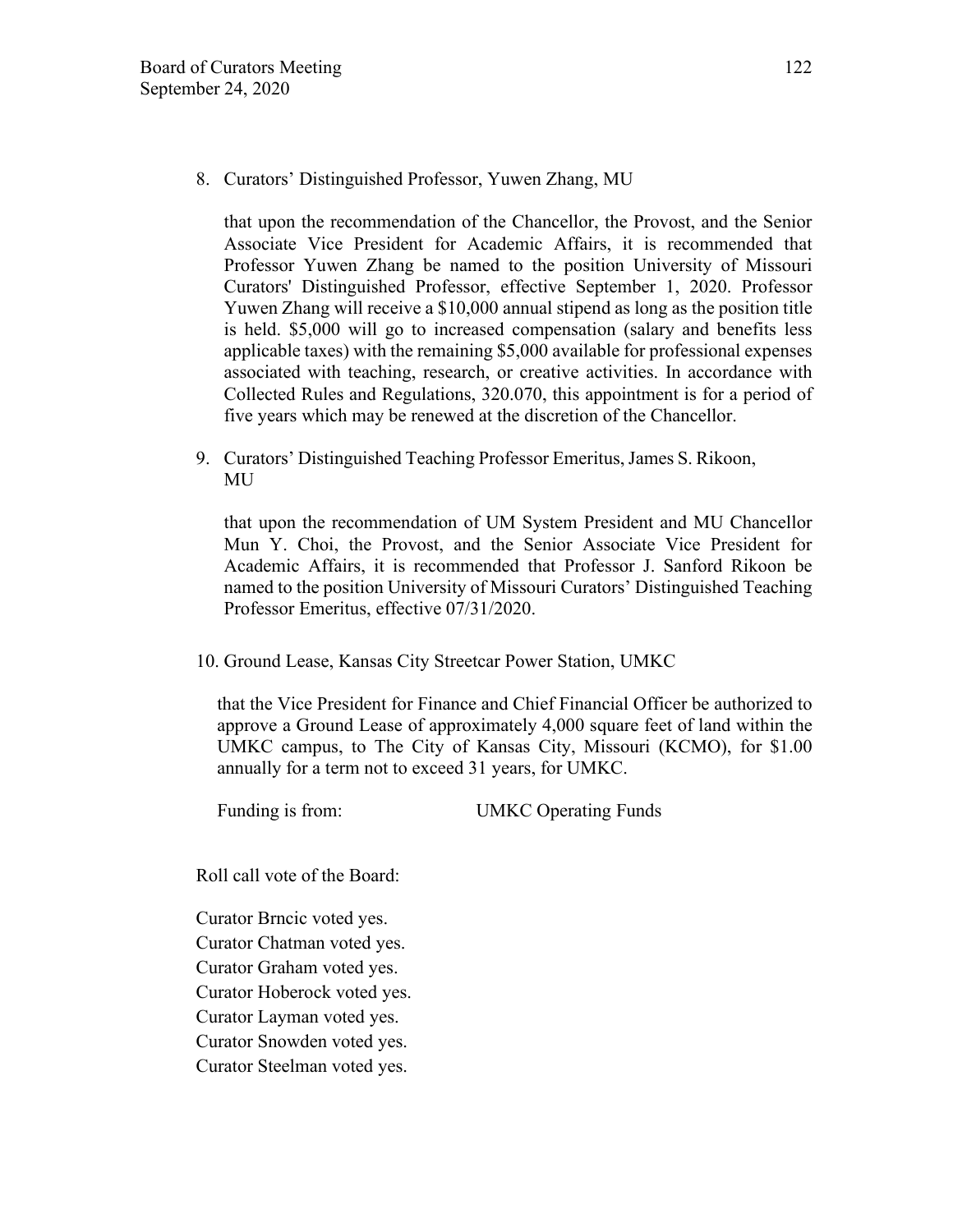Curator Wenneker voted yes. Curator Williams voted yes.

The motion carried.

#### **General Business**

President's Report on personnel, property and contract matters – presented by President Choi

No action taken by the Board.

General Counsel's Report – presented by General Counsel Owens

No action taken by the Board.

### Adjourn, Board of Curators Meeting and Committee Meetings, September 24, 2020

It was moved by Curator Graham and seconded by Curator Williams that the Board

of Curators meeting and committee meetings, September 24, 2020, be adjourned.

Roll call vote of the Board:

Curator Brncic voted yes. Curator Chatman voted yes. Curator Graham voted yes. Curator Hoberock voted yes. Curator Layman voted yes. Curator Snowden voted yes. Curator Steelman voted yes. Curator Wenneker voted yes. Curator Williams voted yes.

The motion carried.

There being no other business to come before the Board of Curators, the meeting was adjourned at 3:50 P.M. on Thursday, September 24, 2020.